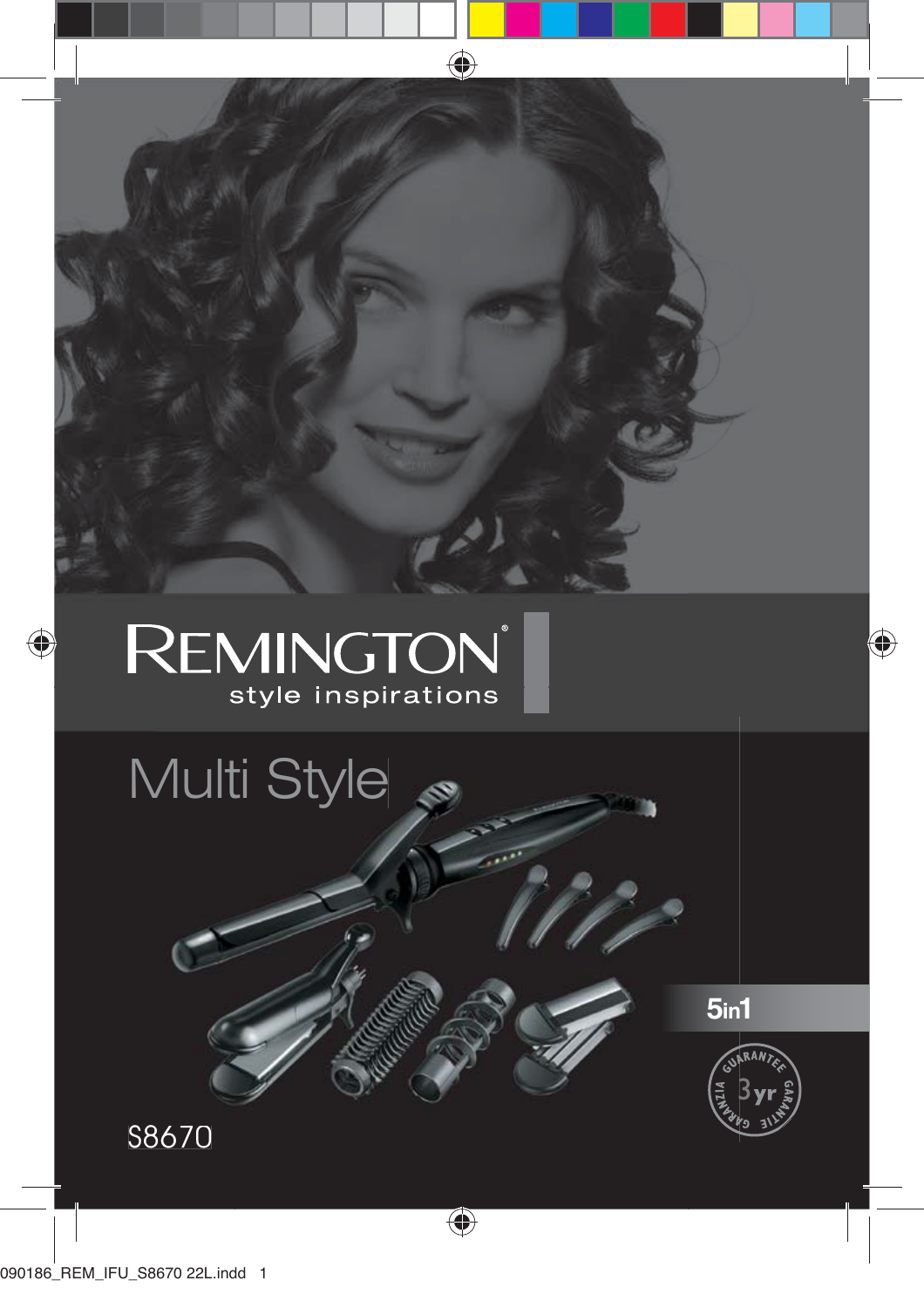# REMINGTON<sup>®</sup> Glamour Multi Styler Kit

 $\bigoplus$ 





 $\bigoplus$ 



 $\bigoplus$ 

 $\bigoplus$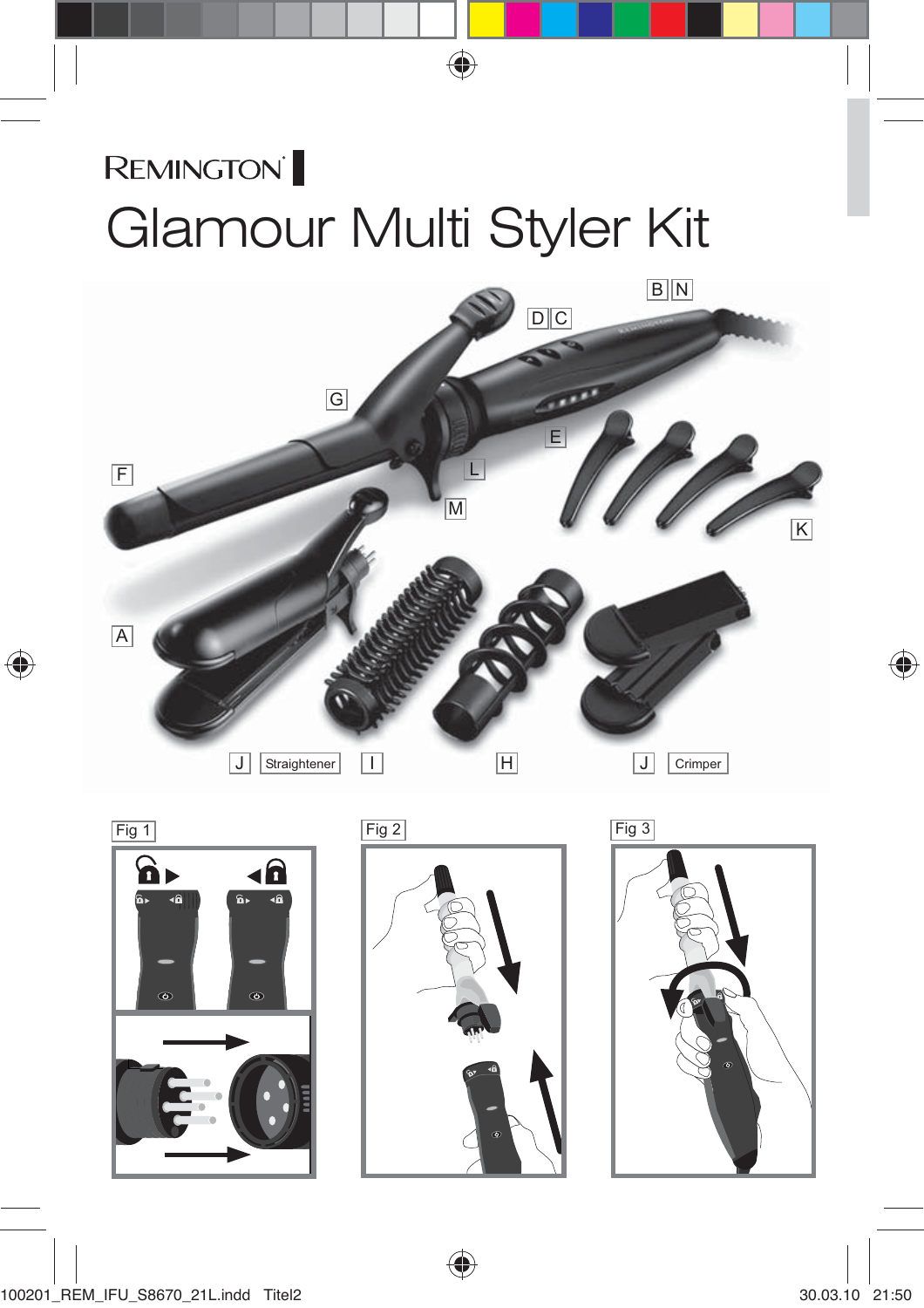

**Thank you for buying your new Remington® product. Before use, please read the instructions carefully, and keep them in a safe place for future reference.**

 $\bigoplus$ 

| <b>PRODUCT FEATURES</b> |                                                                                                                                                                     |
|-------------------------|---------------------------------------------------------------------------------------------------------------------------------------------------------------------|
| Α                       | Advanced ceramic coating                                                                                                                                            |
| в                       | Ready to use in 60 secs                                                                                                                                             |
|                         | On/Off button                                                                                                                                                       |
| D                       | Adjustable +/- temperature buttons                                                                                                                                  |
| E.                      | LED temperature indicator lights - flashes when unit is heating up, and stops flashing<br>once the desired temperature has been reached.                            |
| F                       | Cool tips for easy styling                                                                                                                                          |
| G                       | 19 mm tong to create curls                                                                                                                                          |
| н                       | Spiral sleeve to create loose curls                                                                                                                                 |
|                         | Brush sleeve to create waves and volume                                                                                                                             |
| J                       | Interchangeable straightening and crimping plates - Double sided attachment -<br>simply slide attachment out, turn over and slide back in to switch between plates. |
| Κ                       | 4 Sectioning clips                                                                                                                                                  |
|                         | Locking ring                                                                                                                                                        |
| M                       | Heat protection stand                                                                                                                                               |
| N                       | Automatic Safety shut off in one hour                                                                                                                               |
|                         | Stylish storage bag – please wait until attachments are cool before putting them in the<br>storage bag.                                                             |

3 year guarantee

### $\circledcirc$ **INSTRUCTIONS FOR USE**

- Before use, make sure hair is clean, dry and tangle-free.
- Section hair using sectioning clips and style the lower layers first.

 $\bigoplus$ 

⊕

පි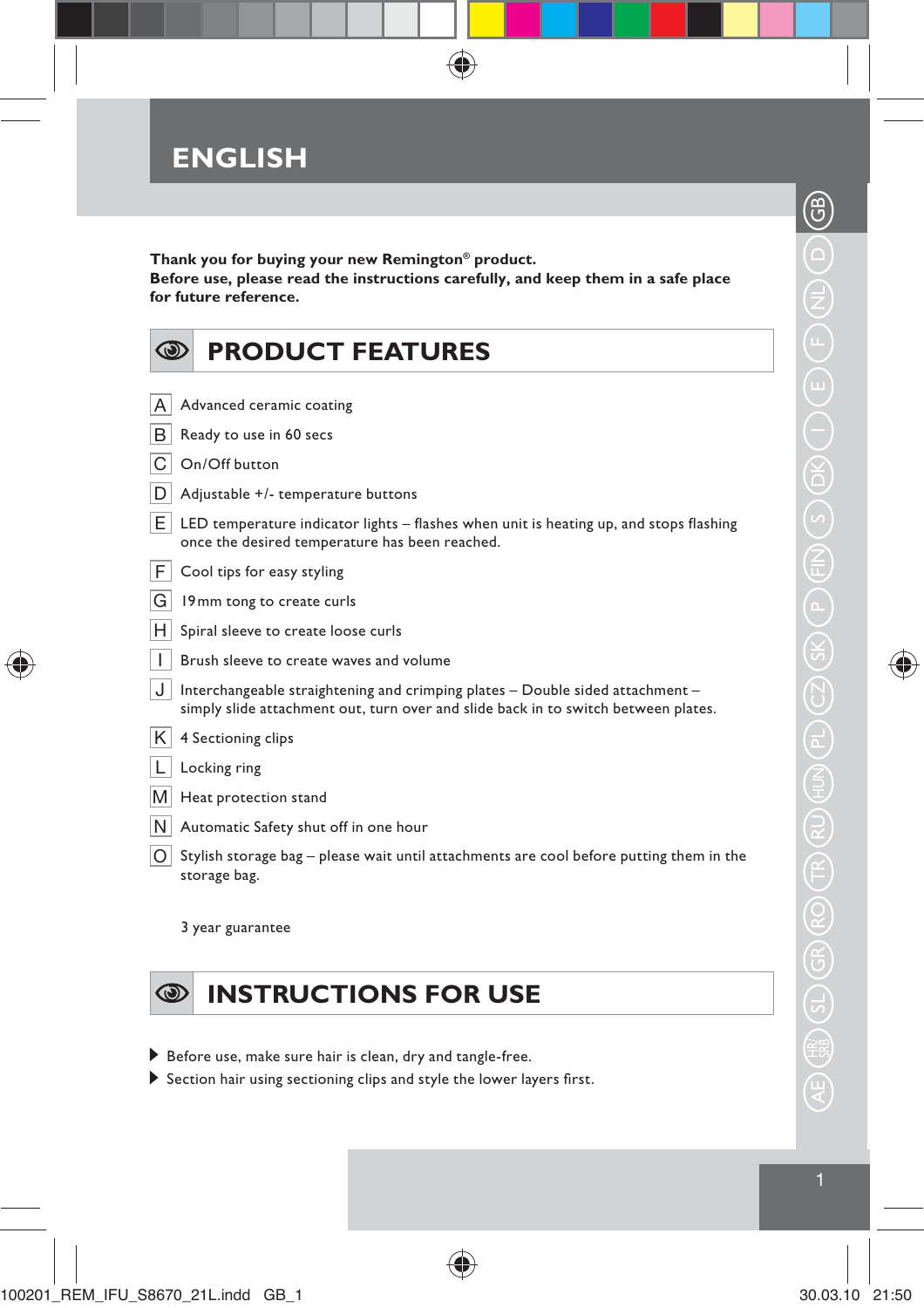## **ENGLISH**

### **TO CHANGE THE STRAIGHTENING/CRIMPING PLATES**

- Ensure the unit is switched off and cool.
- Slide the plates out holding the plastic edges.
- Turn the plates over and slot back into place.

### **TO SECURE ATTACHMENT TO HANDLE**

- Ensure the locking ring is in the unlocked position, ready to insert the attachment. Locate the pins on the attachment and holes on the handle. (DIAGRAM 1)
- Firmly push together. (DIAGRAM 2)
- Turn the locking ring anti-clockwise to secure the handle and the attachment together, while still pressing down on the attachment (DIAGRAM 3).
- Plug in the unit and switch on, the first green LED indicator light will start flashing.
- NOTE:The unit will not turn on unless the attachment is inserted correctly.
- Select the desired temperature. To change the temperature, use the '+' or '-' buttons to increase or decrease the temperature. The LED lights will flash until your desired temperature has been reached. After use switch the unit off.
- For finer hair types a lower temperature is recommended.

⇔

## **IMPORTANT INSTRUCTIONS**

- Due to the extreme heat capabilities of this styler, extra care should be taken when using.
- While heating, during use and cooling, place on flat, smooth, heat-resistant surface. Only hold unit at the end of the handle.
- Please note regular use of styling products may deteriorate the coating.
- Do not scratch the surface, as this will deteriorate the effectiveness of the coating.

### $\circledcirc$ **CLEANING AND MAINTENANCE**

Ensure the unit is unplugged and cool. Wipe clean any build up of styling products with a damp cloth. Do not use an abrasive cleaning fluid to clean, as damage will occur.

### **SAFETY CAUTIONS** Ístor

**WARNING – FOR ADDITIONAL PROTECTION THE INSTALLATION OF A RESIDUAL CURRENT DEVICE (RCD) WITH A RATED RESIDUAL OPERATING CURRENT NOT EXCEEDING 30mA IS ADVISABLE. ASK AN ELECTRICIAN FOR ADVICE.**



 $\overline{2}$ 

₩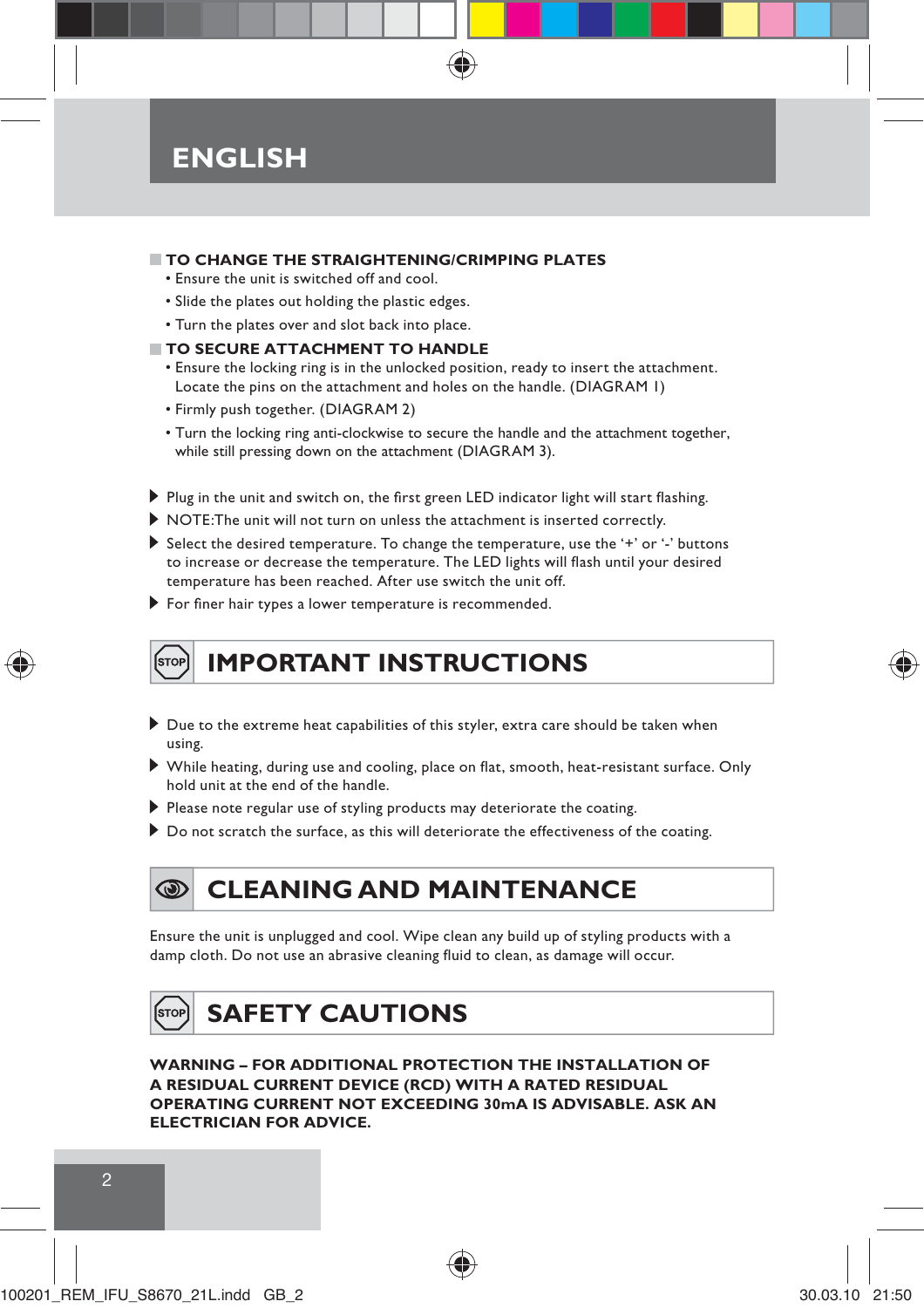## **ENGLISH**

## **IT SHOULD NOT BE USED NEAR BATHTUBS, SHOWERS, BASINS OR OTHER VESSELS CONTAINING WATER OR OTHER LIQUIDS.**



⇔

This product is not suitable for use in bath or shower.

### **THE STYLER SHOULD BE UNPLUGGED FROM MAINS SUPPLY WHEN NOT IN USE.**

- Do not leave the styler unattended when switched on.
- Allow the styler to cool down before storage.
- Do not immerse in water or other liquids.
- Do not place styler on soft material e.g. carpet, bedding, towels, rugs etc.
- Always ensure the voltage to be used corresponds to the voltage stated on the unit.
- Keep this product out of reach of children. The use of this appliance by persons with reduced physical, sensory or mental capabilities or lack of experience and knowledge can give cause to hazards. Persons responsible for their safety should give explicit instructions or supervise the use of the appliance.
- ▶ Do not use any attachments with this styler, other than those supplied by Remington®.
- Avoid allowing any part of the hot plates to contact the face, neck or scalp.
- Do not wrap the cord around the unit. Check cord regularly for any sign of damage.
- Damaged cords can be dangerous. If the supply cord of this unit becomes damaged, discontinue use immediately and return the appliance to your nearest authorised Remington® service dealer for repair or replacement in order to avoid a hazard.
- Special tools are required for any examination, adjustment or repair. Unqualified repair work could lead to hazardous conditions for the user.
- $\blacktriangleright$  We do not accept responsibility for damage to the product, persons or other items(s), caused by misuse, abuse or non-compliance with these instructions.
- This appliance is not intended for commercial or salon use.

BLUE - NEUTRAL BROWN - LIVE

## **WIRING INSTRUCTIONS UK Plugs Only**

WARNING – THIS APPLIANCE MUST NOT BE TAKEN INTO A BATHROOM.<br>
THE STRUCTION THE VIESSELS CONTAINING WATER OR OTHER LIQUIDS.<br>
THE STRUCT THE STRUCT ON THE STRUCT ON THE STRUCT ON THE STRUCT THE STRUCT THE STRUCT THE STRUCT O This product is fitted with a BS1363 plug fused at 13A. If the plug is unsuitable, it should be disconnected and an appropriate plug fitted as detailed below. If it is necessary to replace the plug fuse, use only fuses that are approved to BS1362, rated at 13A. If in doubt consult a qualified electrician.

۰

The wires in the mains lead are coloured in accordance with following code:



◈

3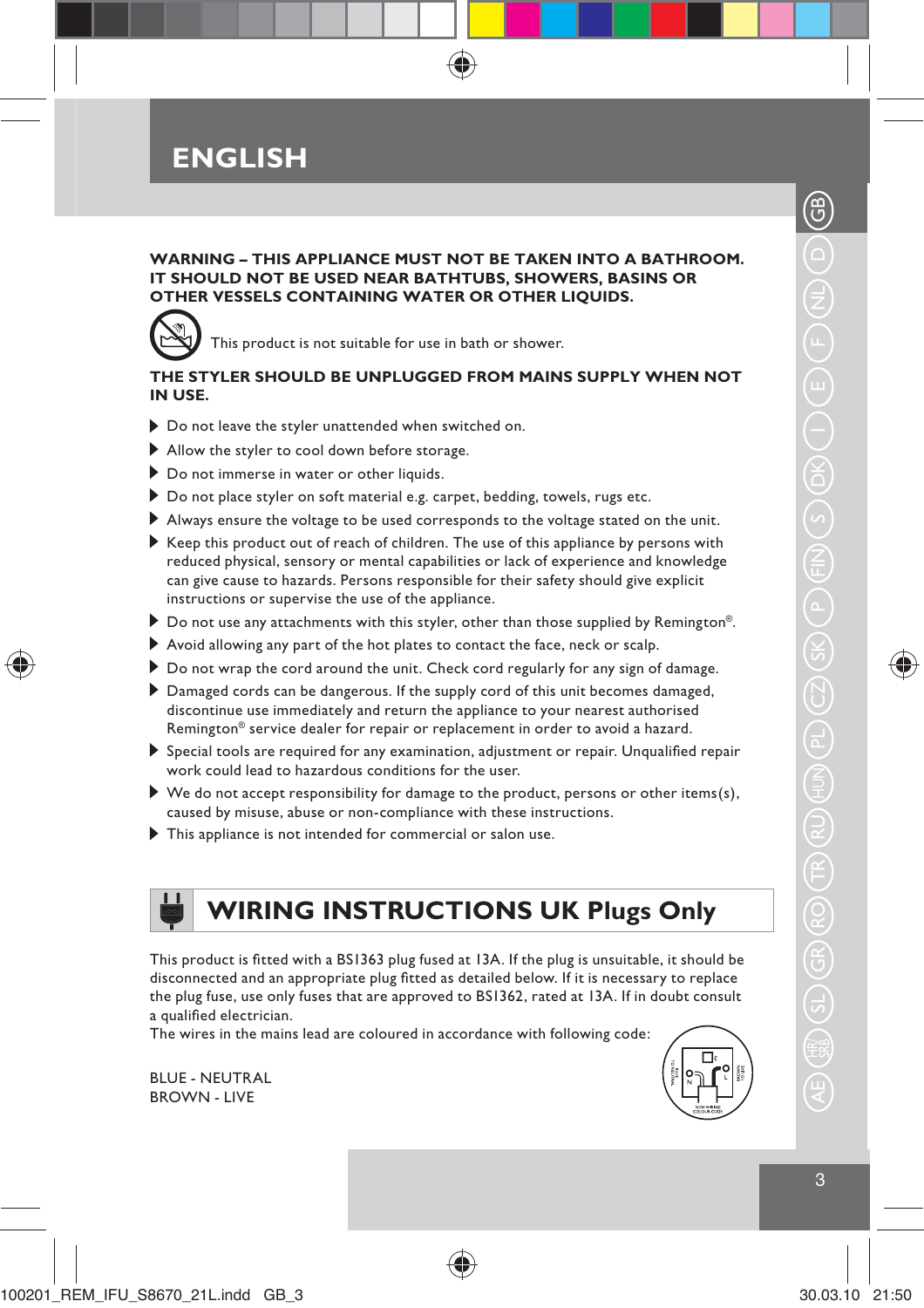## **ENGLISH**

As the colours of the wires in the mains lead of this appliance may not correspond with the coloured markings identifying the terminals in your plug, proceed as follows: The wire which is coloured BLUE must be connected to the terminal which is marked 'N' or coloured BLACK. The wire which is coloured BROWN must be connected to the terminal which is marked 'L' or coloured RED. Never connect either of the wires to the big EARTH terminal marked 'E' or coloured GREEN or GREEN AND YELLOW.

## **PROTECT THE ENVIRONMENT**

Do not dispose the product in household waste at the end of its useful life. Disposal can take place at the Remington® Service Centre or appropiate collection sites.

For further information on recycling see www.remington-europe.com



⇔

## **SERVICE AND WARRANTY**

This product has been checked and is free of defects. We warrant this product against any defects that are due to faulty material or workmanship for the warranty period from the original date of consumer purchase. If the product should become defective within the warranty period, we will repair any such defect or elect to replace the product or any part of it without charge provided there is proof of purchase. This does not mean an extension of the warranty period.

In the case of a warranty simply call the Remington® Service Center in your region.

This warranty is offered over and above your normal statutory rights.

The warranty shall apply in all countries in which our product was sold via an authorised dealer.

This warranty does not include damage to the product by accident or misuse, abuse, alteration to the product or use inconsistent with the technical and/or safety instructions required. This warranty shall not apply if the product has been dismantled or repaired by a person not authorised by us.

4

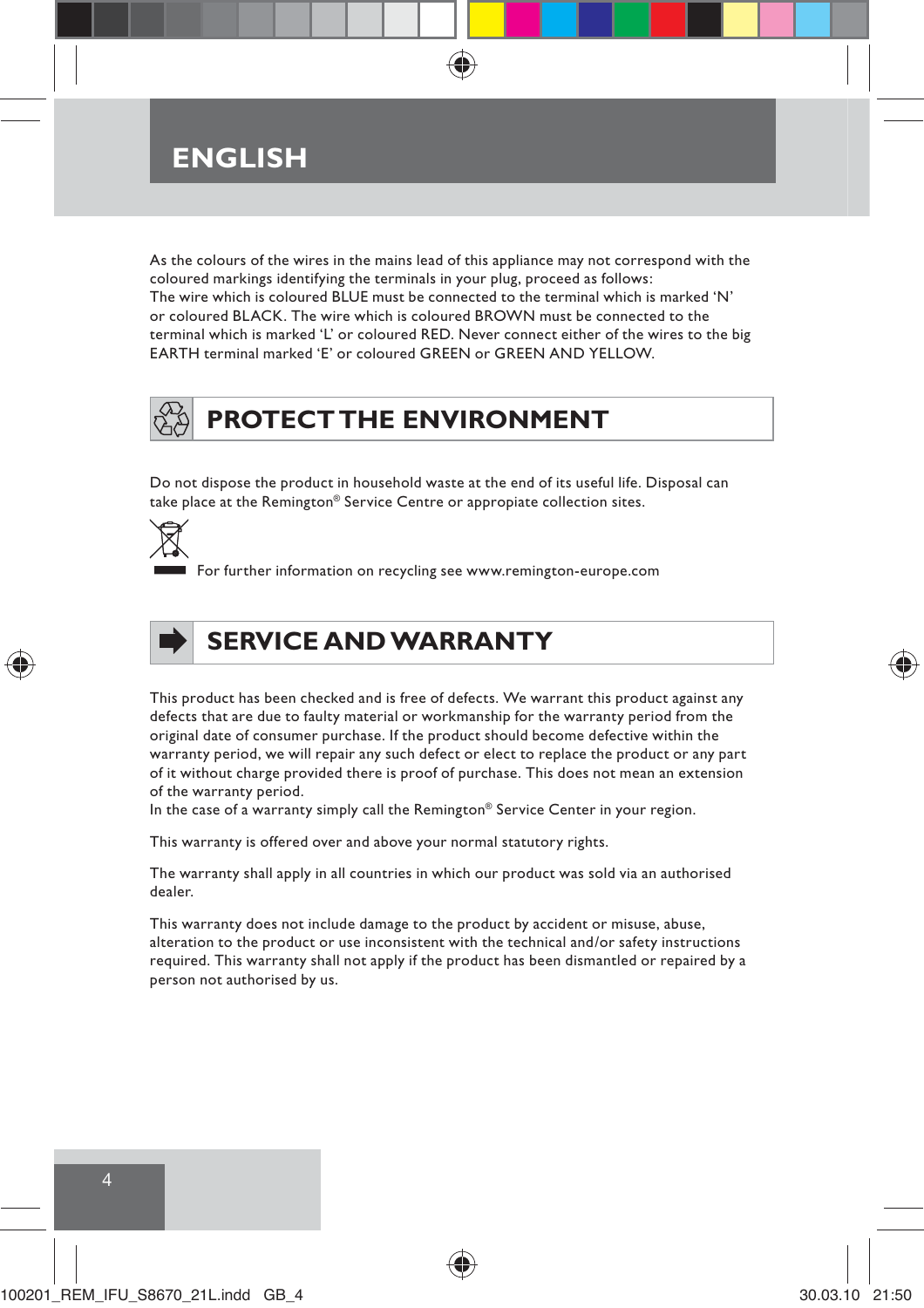

**Vielen Dank, dass Sie sich für dieses Produkt von Remington® entschieden haben. Lesen Sie die Bedienungsanleitung vor der ersten Benutzung sorgfältig durch und bewahren Sie diese für ein späteres Nachschlagen gut auf.**

⊕

|    | <b>PRODUKTMERKMALE</b>                                                                                                                        |
|----|-----------------------------------------------------------------------------------------------------------------------------------------------|
| A  | Fortschrittliche Keramikbeschichtung                                                                                                          |
| В  | Einsatzbereit in 60 Sekunden                                                                                                                  |
| C  | Ein-/Ausschalter                                                                                                                              |
| D  | +/- Tasten zur Temperaturregelung                                                                                                             |
| E. | LED-Temperaturanzeige - blinkt während des Aufheizens und hört auf zu blinken,<br>wenn die gewünschte Temperatur erreicht ist.                |
| F  | Kühle Spitzen für einfaches Styling                                                                                                           |
| G  | 19 mm Lockenstabaufsatz zum Stylen von Locken                                                                                                 |
| н  | Spiralaufsatz zum Stylen weich fallender Locken                                                                                               |
| I  | Bürstenaufsatz zum Stylen von Wellen und für mehr Volumen                                                                                     |
| J  | Zweiseitiger Aufsatz - einfach den Aufsatz herausziehen, umdrehen und wieder<br>zurück in die Halterung zwischen den Stylingplatten schieben. |
| Κ  | 4 Haarclips                                                                                                                                   |
| L  | Verschlussring                                                                                                                                |
| M  | Hitzebeständige Halterung                                                                                                                     |
| N  | Automatische Sicherheitsabschaltung nach I Stunde                                                                                             |
| O  | Trendige Aufbewahrungstasche - warten Sie, bis die Aufsätze abgekühlt sind,<br>bevor Sie diese in der Aufbewahrungstasche verstauen.          |
|    |                                                                                                                                               |

Jahre Garantie 3

### **STYLINGANLEITUNG**   $\circledcirc$

Das Haar sollte vor der Benutzung des Gerätes sauber, trocken und frei von Knoten sein.

◈

 Teilen Sie das Haar vor dem Stylen mit Clips in Partien ein. Frisieren Sie stets die untersten Haarpartien zuerst.

⊕

5

€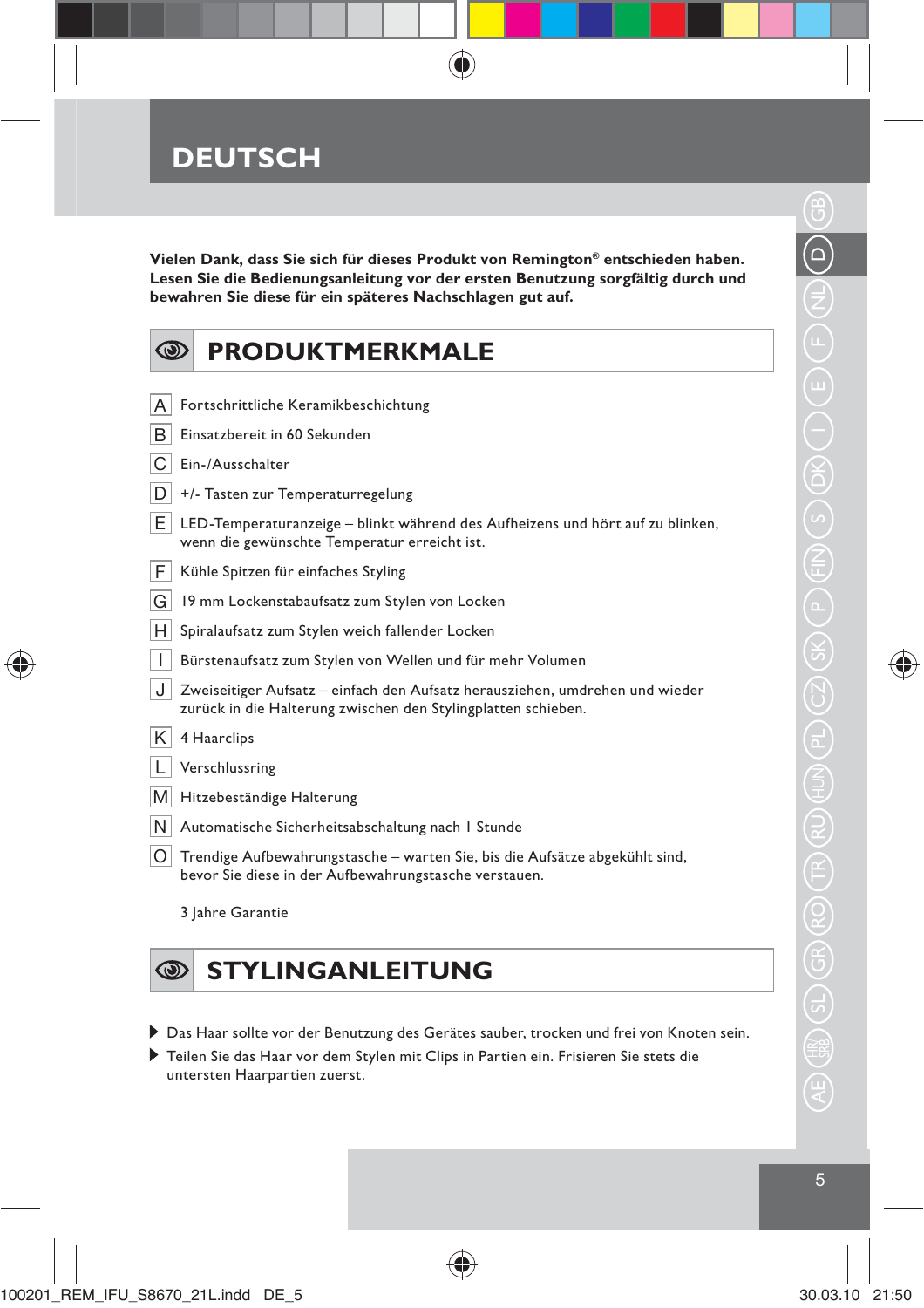## **DEUTSCH**

- **AUSTAUSCHEN DER STYLINGPLATTEN ZUM GLÄTTEN/KREPPEN:**
	- Stellen Sie sicher, dass das Gerät ausgeschaltet und abgekühlt ist.
	- Schieben Sie die Stylingplatten aus der Halterung und halten Sie dabei die Kunststoffenden fest.
	- Drehen Sie die Stylingplatten um und schieben Sie diese wieder zurück in die Halterung.

### **AUFSATZ AM GERÄTEGRIFF BEFESTIGEN:**

- Achten Sie darauf, dass der Verschlussring unverschlossen ist, so dass der Aufsatz eingesteckt werden kann. Richten Sie die Stifte am Aufsatz an den Löchern des Gerätegriffs aus. (ABBILDUNG 1)
- Drücken Sie den Aufsatz fest auf den Griff. (ABBILDUNG 2)
- Fixieren Sie den Aufsatz auf den Gerätegriff, in dem Sie den Aufsatz auf den Griff drücken und den Verschlussring gegen den Uhrzeigersinn drehen. (ABBILDUNG 3)
- Stecken Sie das Gerät in eine Steckdose und schalten Sie es ein. Die erste grüne LED-Anzeige fängt an zu blinken.
- ANMERKUNG: Das Gerät lässt sich nicht anschalten, wenn der Stylingaufsatz nicht richtig aufgesteckt ist.
- Stellen Sie die gewünschte Temperatur ein. Mit Hilfe der +/- Tasten können Sie die Temperatur nach oben oder unten regulieren. Die LED-Anzeigen blinken, bis die gewünschte Temperatur erreicht ist. Schalten Sie das Gerät nach der Benutzung aus.
- Bei dünnerem Haar wird eine niedrigere Temperatur empfohlen.

## **ACHTUNG**

- Aufgrund der hohen Temperatur, **die das Gerät erreichen kann**, ist beim Gebrauch besondere Sorgfalt geboten.
- Beim Aufheizen, während des Gebrauchs und zum Abkühlen sollten Sie das Gerät auf einer ebenen, glatten und hitzebeständigen Oberfläche ablegen. Das Gerät nur am Griffende halten.
- Bitte beachten Sie, dass die regelmäßige Verwendung von Stylingprodukten die Beschichtung angreifen kann.
- Verkratzen Sie nicht die Oberfläche der Stylingplatten, da sonst die Wirksamkeit der Beschichtung beeinträchtigt wird.



100201\_REM\_IFU\_S8670\_21L.indd DE\_6 30.03.10 21:50

6

₩

₩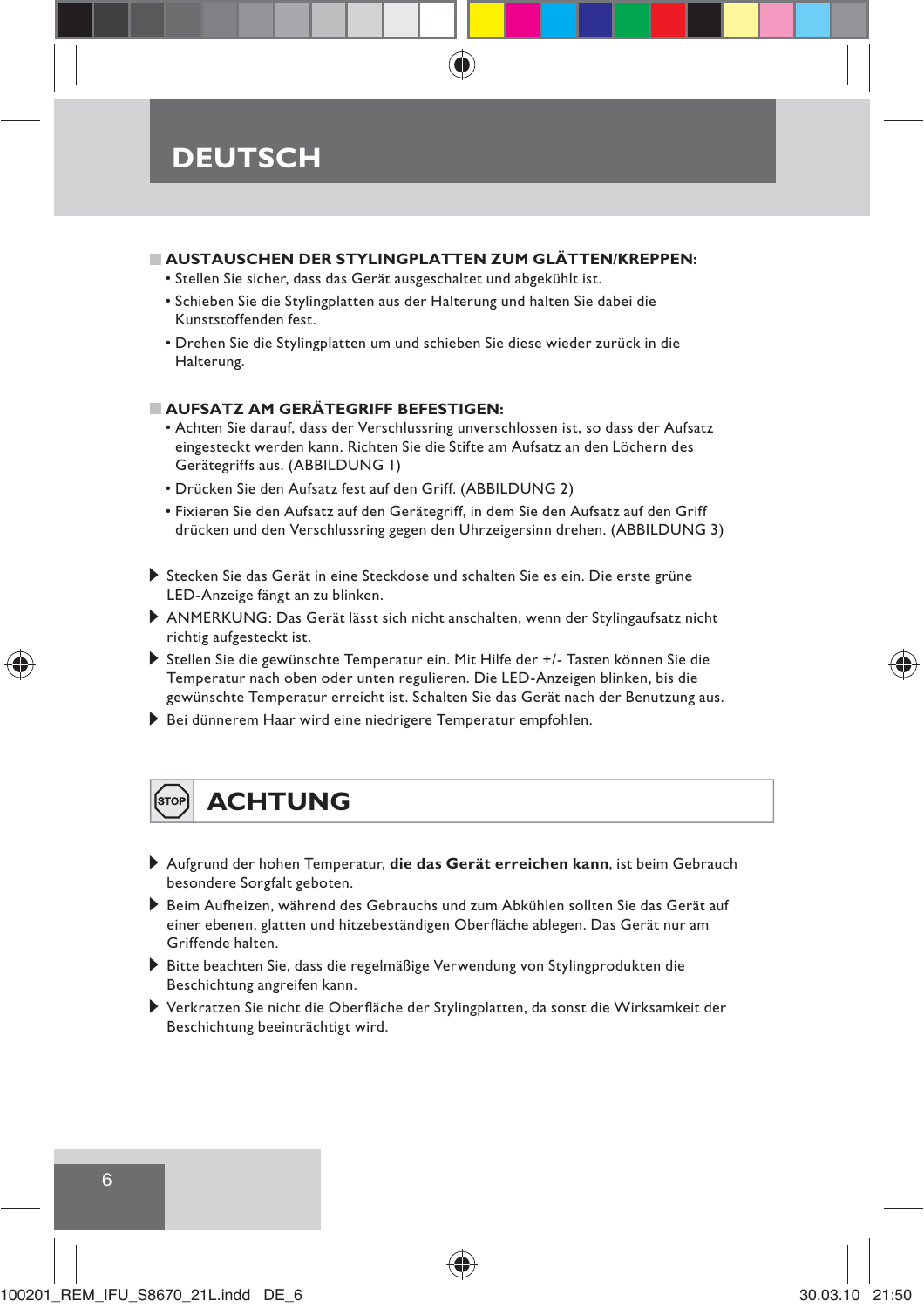## **DEUTSCH**



Stellen Sie sicher, dass das Gerät ausgesteckt und abgekühlt ist. Entfernen Sie Reste von Stylingprodukten mit einem feuchten Tuch. Für die Reinigung des Gerätes kein aggressives Reinigungsmittel verwenden, da dieses das Gerät beschädigen könnte.

### Ístof **SICHERHEITSHINWEISE**

**WARNUNG – FÜR IHREN ZUSÄTZLICHEN SCHUTZ EMPFEHLEN WIR DEN EINBAU EINER FEHLERSTROM-SCHUTZEINRICHTUNG VON 30mA. BITTE FRAGEN SIE EINEN ELEKTRIKER.**

**WARNUNG – DIESES GERÄT DARF NICHT IN DER BADEWANNE, UNTER DER DUSCHE, IN DER NÄHE VON WASCHBECKEN ODER ANDEREN BEHÄLTERN, DIE MIT WASSER ODER ANDEREN FLÜSSIGKEITEN GEFÜLLT SIND, BENUTZT WERDEN.**

Dieses Gerät ist nicht für die Nassanwendung geeignet.

### **DER NETZSTECKER DES GERÄTES MUSS AUS DER STECKDOSE GEZOGEN WERDEN, WENN ES NICHT BENUTZT WIRD.**

- Das Gerät nicht unbeaufsichtigt liegen lassen, während es eingeschaltet ist.
- Das Gerät erst vollständig abkühlen lassen, bevor es wieder verstaut wird.
- Nicht in Wasser oder andere Flüssigkeiten eintauchen.
- Das Gerät nicht auf weiche Flächen, z. B. Teppiche, Bettzeug, Handtücher, Wolldecken usw., legen.
- Vergewissern Sie sich immer, dass die verwendete Netzspannung der auf dem Gerät angegebenen Spannung entspricht.
- Das Gerät außerhalb der Reichweite von Kindern anwenden und aufbewahren. Die Benutzung dieses Gerätes durch schutzbedürftige Personen (z.B. Behinderte, Kinder, ältere Menschen…) kann gefährlich sein und darf deswegen nur mit größter Sorgfalt und unter Aufsicht erfolgen.
- ▶ Mit diesem Gerät darf nur das von Remington® gelieferte Zubehör benutzt werden.
- Vermeiden Sie jegliche Berührung der heißen Platten mit Gesicht, Nacken und Kopfhaut.
- Wickeln Sie das Netzkabel nicht um das Gerät. Überprüfen Sie das Kabel regelmäßig auf Anzeichen von Beschädigung.

♠

♠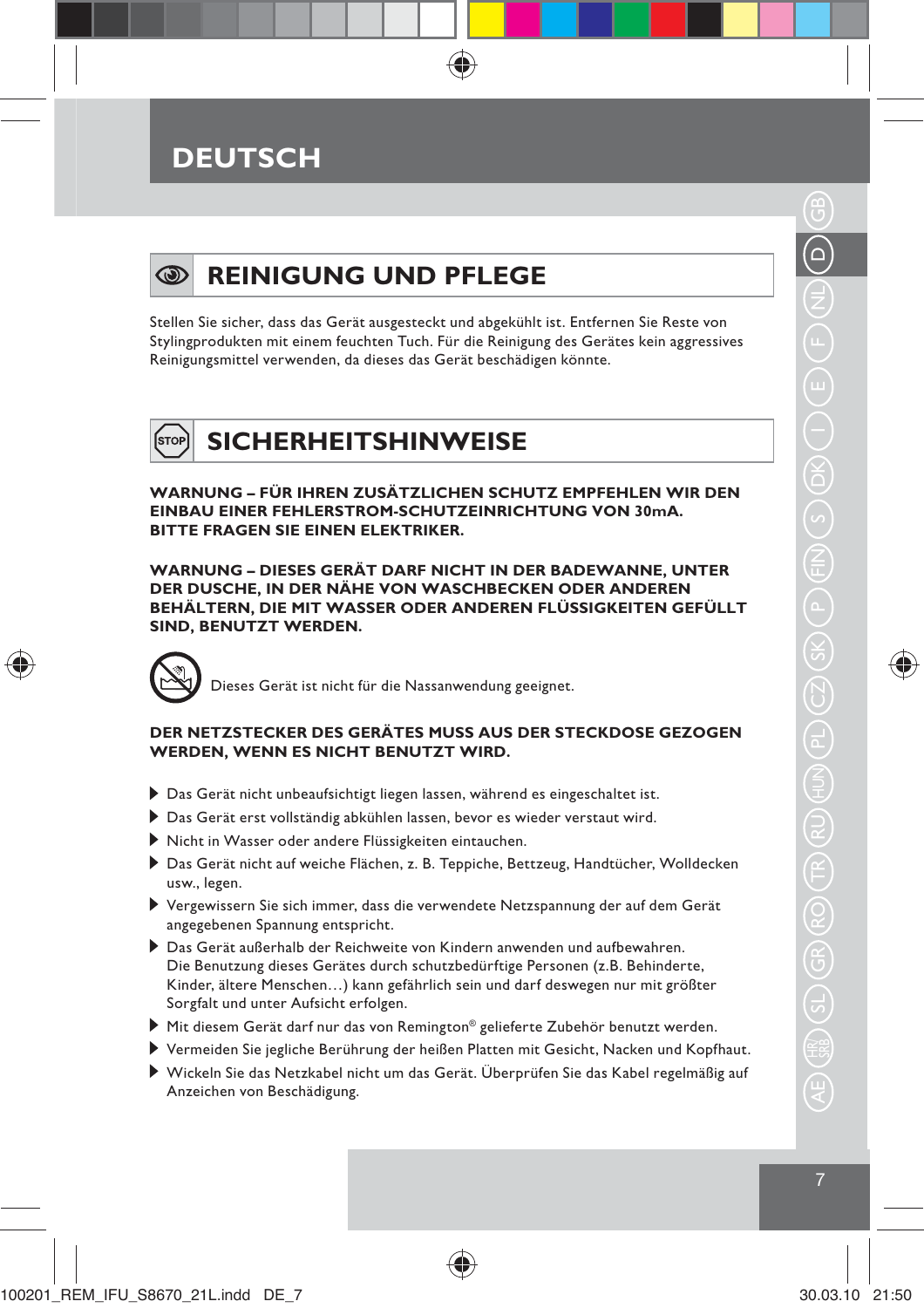## **DEUTSCH**

- Ein beschädigtes Netzkabel stellt ein Sicherheitsrisiko dar und ist gefährlich. Im Falle einer Beschädigung des Netzkabels darf das Gerät nicht weiter benutzt werden. Bringen Sie das Gerät zum nächsten autorisierten Remington®-Servicehändler, um es dort reparieren oder austauschen zu lassen.
- Für eine Prüfung, Korrektur oder Reparatur dieses Gerätes sind besondere Werkzeuge erforderlich. Unsachgemäße Eingriffe und Reparaturen von nicht qualifizierten Personen am Gerät können den Benutzer gefährden.
- Remington® übernimmt keine Haftung für eine Beschädigung des Gerätes oder sonstige Sachschäden und Verletzungen, die auf falschen Gebrauch und Missbrauch des Gerätes oder Nichtbeachtung dieser Anleitung zurückzuführen sind.
- Dieses Gerät ist nicht für eine gewerbliche Nutzung oder Verwendung in Friseursalons bestimmt.

## **SCHÜTZEN SIE UNSERE UMWELT**

Werfen Sie das Produkt nicht in den Hausmüll, wenn Sie es nicht mehr benutzen. Sie können es bei unseren Remington®-Servicecentern oder bei geeigneten Sammelstellen entsorgen.



Für weitere Informationen zum Thema Recycling siehe www.remington-europe.com



## **SERVICE UND GARANTIE**

Dieses Produkt wurde sorgfältig geprüft und ist frei von Mängeln. Remington gewährt für dieses Produkt eine Garantie gegen Defekte, die auf fehlerhafte Materialien oder Verarbeitung zurückzuführen sind, für die Dauer der Garantie ab dem Datum des Originalkaufbelegs. Tritt während der Garantiezeit ein Fehler am Gerät auf, wird es kostenfrei repariert oder ausgetauscht, wenn ein Kaufbeleg vorliegt. Dies führt nicht zu einer Verlängerung der Garantiezeit.

Rufen Sie in einem Garantiefall kostenlos das Remington®-Servicecenter an: 00800 821 700 821.

Diese Garantie berührt nicht die gesetzlichen Gewährleistungsansprüche.

Die Garantie erstreckt sich auf alle Länder, in denen unser Produkt über einen Vertragshändler verkauft wurde.

Diese Garantie erstreckt sich nicht auf Schäden am Produkt, die auf Unfälle oder fehlerhafte Verwendung, Missbrauch, Änderungen am Produkt oder unsachgemäßen Gebrauch entgegen den technischen oder Sicherheitshinweisen zurückzuführen sind. Eine Garantieleistung ist ausgeschlossen, wenn das Gerät von einer Person demontiert oder repariert wurde, die nicht von Remington autorisiert wurde.

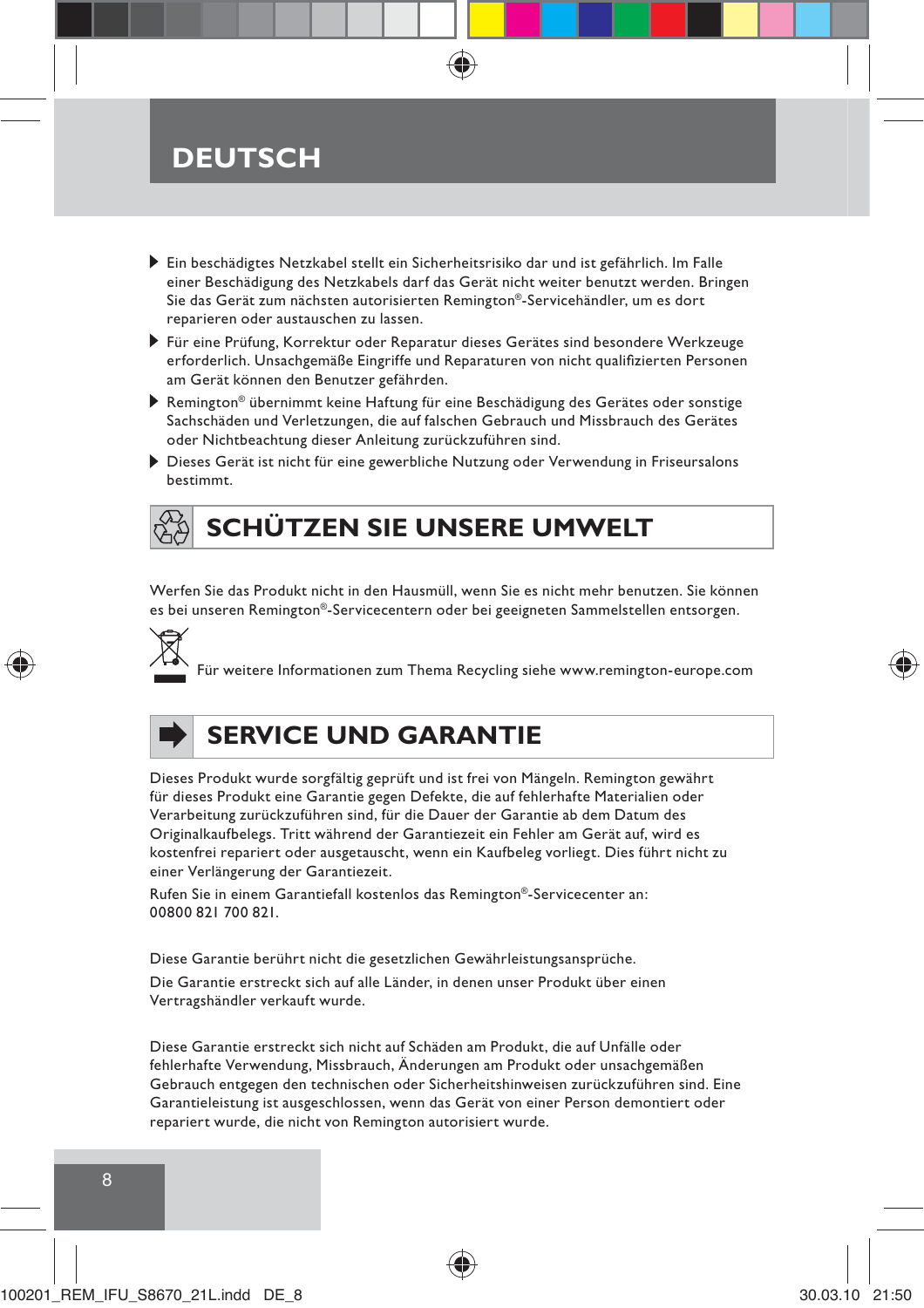**Hartelijk dank voor het kopen van uw nieuwe Remington®-product. Lees de instructies voor gebruik zorgvuldig door en bewaar deze op een veilige plaats, zodat u deze later nog een door kunt lezen.** 

⊕

| $\circledcirc$ | <b>PRODUCT EIGENSCHAPPEN</b>                                                                                                      |
|----------------|-----------------------------------------------------------------------------------------------------------------------------------|
|                |                                                                                                                                   |
| A              | Geavanceerde keramische coating                                                                                                   |
| в              | Binnen 60 seconden klaar voor gebruik                                                                                             |
| С              | Aan/uit-schakelaar                                                                                                                |
| D              | Instelbare + / - temperatuurknopjes                                                                                               |
| Е              | LED-temperatuurindicatoren - knipperen als het apparaat opwarmt, stoppen met<br>knipperen als de gewenste temperatuur bereikt is. |
| F              | Koel uiteinde voor gemakkelijk stylen                                                                                             |
| G              | 19 mm tang voor krullen                                                                                                           |
| Η              | Opzetspiraal voor losse krullen                                                                                                   |
| I              | Opzetborstel voor slagen en volume                                                                                                |
| J              | Tweezijdig opzetstuk - schuif het opzetstuk er simpel uit, draai het om en schuif het er<br>weer in om de platen te verwisselen.  |
| Κ              | 4 haarclips                                                                                                                       |
|                | Vergrendelring                                                                                                                    |
| M              | Hittebeveiligingsstandaard                                                                                                        |
| N              | Automatische uitschakeling na een (1) uur                                                                                         |
| O              | Stijlvol bewaaretui - wacht tot de opzetstukken afgekoeld zijn alvorens<br>ze op te bergen.                                       |
|                | 3 jaar garantie                                                                                                                   |

### **GEBRUIKSINSTRUCTIES**  $\circledcirc$

- Zorg dat het haar voor gebruik schoon, droog en klitvrij is.
- Verdeel het haar met de haarclips en begin met het stylen van de onderste lagen.

 $\bigoplus$ 

◈

♠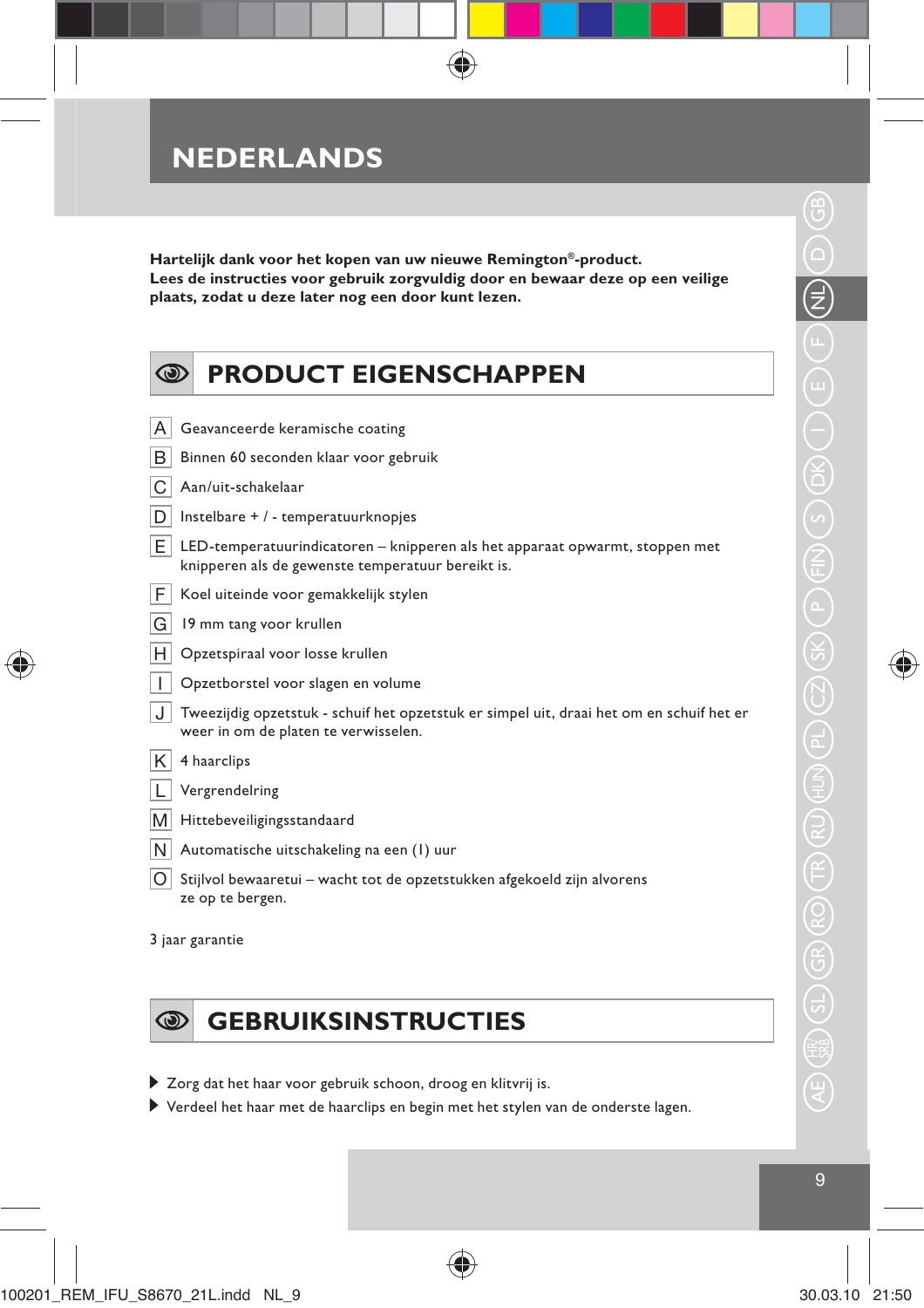## **NEDERLANDS**

### **COM DE ONTKRUL-/KRULPLATEN TE VERVANGEN:**

- Controleer of het apparaat uitgeschakeld en afgekoeld is.
- Schuif de platen naar buiten toe terwijl u de plastic zijkanten vasthoudt.
- Draai de platen om en schuif deze weer op de plaats terug.

### **OM HET ACCESSOIRE AAN DE HANDGREEP TE BEVESTIGEN:**

- Controleer of de vergrendelring ontgrendeld is zodat het accessoire kan worden aangebracht. Kijk waar de pennen van het opzetstuk en de openingen op het apparaat zich bevinden. (SCHEMA 1)
- Druk stevig in elkaar. (SCHEMA 2)
- Het accessoire op het handvat aandrukken en tegen de klok indraaien. Op deze manier wordt het accessoire op het handvat bevestigd. (SCHEMA 3)
- Steek de stekker van het apparaat in het stopcontact en schakel het in, het eerste groene LED - indicatorlampje begint te knipperen.
- OPMERKING: het product zal niet aan gaan zolang het accessoire niet op de juiste manier bevestigd is.
- Selecteer de gewenste temperatuur. Om de temperatuur te wijzigen gebruikt u de knoppen '+' of '-' om de temperatuur te verhogen of te verlagen. De LED lampjes knipperen totdat de door u geselecteerde temperatuur is bereikt. Schakel het apparaat na gebruik uit.
- Voor fijnere haarsoorten wordt een lagere temperatuur geadviseerd.



## **BELANGRIJKE INFORMATIE**

- Omdat deze styler een uitzonderlijk hittecapaciteit heeft, dient u tijdens het gebruik extra voorzichtig te zijn.
- Tijdens verwarmen, gebruik en afkoelen op een vlak, glad hittebestendig oppervlak plaatsen. Houd het apparaat alleen aan het uiteinde van de handgreep vast.
- Houd er rekening mee dat regelmatig gebruik van stylingproducten de coating kan beschadigen.
- Maak geen krassen op het oppervlak, dit zal de effectiviteit van de coating aantasten.





 $\bigcirc$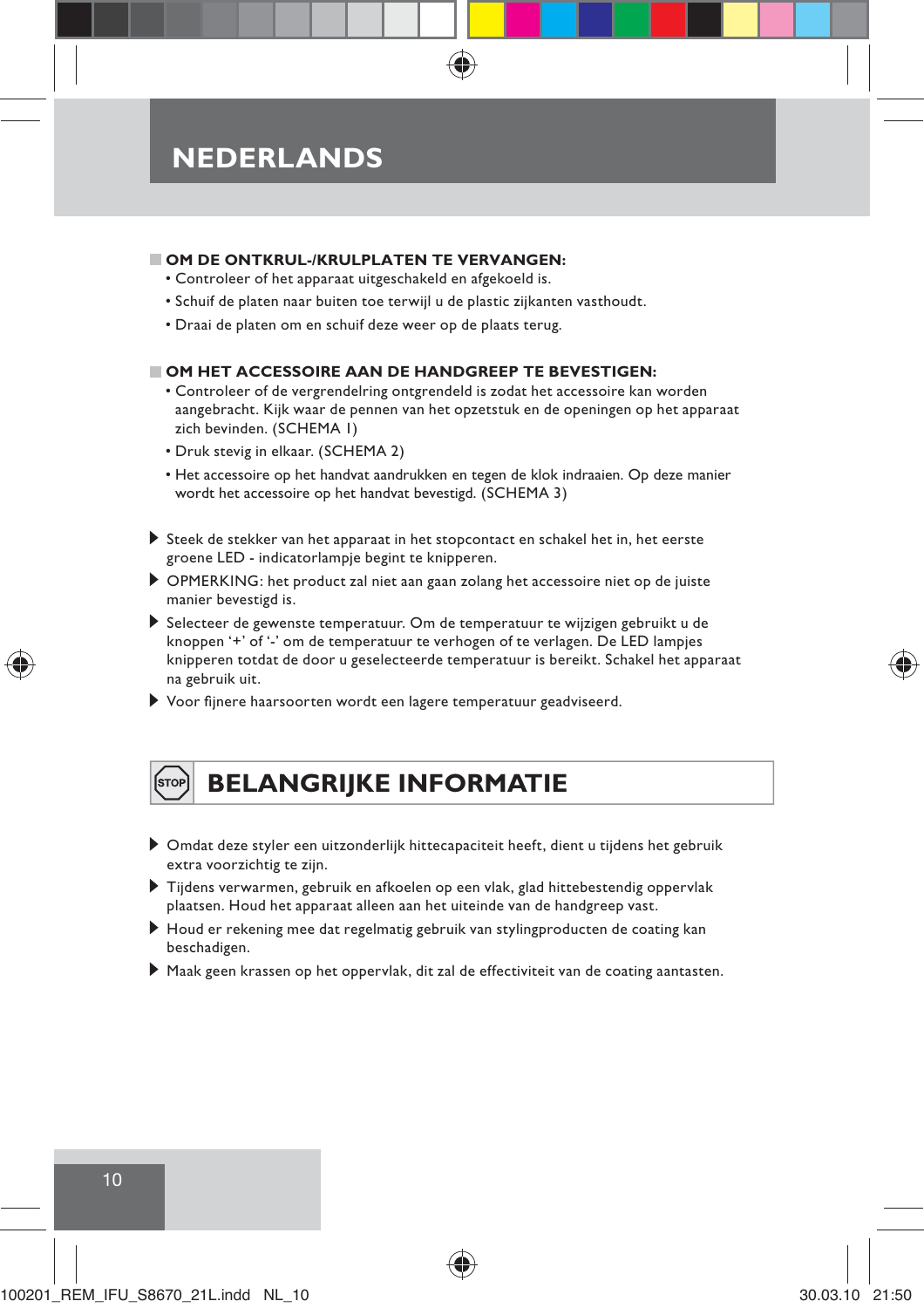## **NEDERLANDS**



## **SCHOONMAKEN EN ONDERHOUD**

Controleer of het apparaat uit het stopcontact is genomen en afgekoeld is. Verwijder resten stylingproduct met een vochtige doek. Gebruik geen schurende reinigingsmiddelen, deze kunnen het apparaat beschadigen.



**WAARSCHUWING - VOOR EXTRA BESCHERMING VERDIENT HET AANBEVELING OM EEN RESTSTROOMVERZEKERING (RCD) MET EEN OPGEGEVEN RESTSTROOMWERKSPANNING VAN MAXIMAAL 30Ma TE GEBRUIKEN. RAADPLEEG UW INSTALLATEUR.**

**ZE MOGEN NIET WORDEN GEBRUIKT BIJ BADKUIPEN, DOUCHES, WASTAFELS OF ANDERE RESERVOIRS DIE WATER OF ANDERE VLOEISTOFFEN BEVATTEN.**



Dit product is niet geschikt voor gebruik in bad of onder de douche.

**WANNEER DE STYLER NIET GEBRUIKT WORDT, DIENT DE STEKKER VAN HET PRODUCT, UIT HET STOPCONTACT GENOMEN TE WORDEN.**

- Als de stekker van de styler in het stopcontact gestoken is, nooit onbeheerd achterlaten.
- Laat de styler afkoelen voordat deze wordt opgeborgen.
- Niet in water of in andere vloeistoffen onderdompelen.
- De styler niet op zacht materiaal, zoals tapijt, beddengoed, handdoeken, vloerkleden, etc. plaatsen.
- Zorg er te allen tijde voor dat de spanning overeenkomt met de aangegeven spanning op het apparaat.
- Dit product buiten bereik van kinderen houden. Mensen met een (lichte) handicap moeten tijdens het gebruik van dit product extra voorzichtig zijn en hebben eventueel assistentie nodig.
- ▶ Gebruik geen andere accessoires bij de styler anders dan door Remington® zijn/worden geleverd.
- Zorg ervoor dat geen enkel deel van de haardroger in contact komt met het gezicht, nek of hoofdhuid.
- Het snoer niet om het apparaat wikkelen. Controleer het snoer regelmatig op eventuele beschadigingen.
- Als het snoer van deze styler beschadigd raakt, onmiddellijk het gebruik ervan stoppen en het apparaat naar uw dichtstbijzijnde erkende Remington® service dealer brengen voor reparatie of vervanging.

♠

D $\equiv$ 

DK

 $\stackrel{\textstyle >}{\textstyle \scriptstyle \pm\ }$ 

D

⊕

AE)  $\left( \frac{19}{180}\right)$  (Sr.) (GR) (RO)  $\left( \mathrm{RVB}\right)$  (RU) (FU)  $\left( \mathrm{PCB}\right)$  (P )  $\left( \mathrm{FNB}\right)$  (S)  $\left( \mathrm{PCB}\right)$  (F)  $\left( \mathrm{FPB}\right)$  (RU)  $\left( \mathrm{PCB}\right)$  (CR) (SV) (P )  $\left( \mathrm{FNB}\right)$  (S) (D) (S) (D) (F ) (F ) (N

RU

100201\_REM\_IFU\_S8670\_21L.indd NL\_11 30.03.10 21:50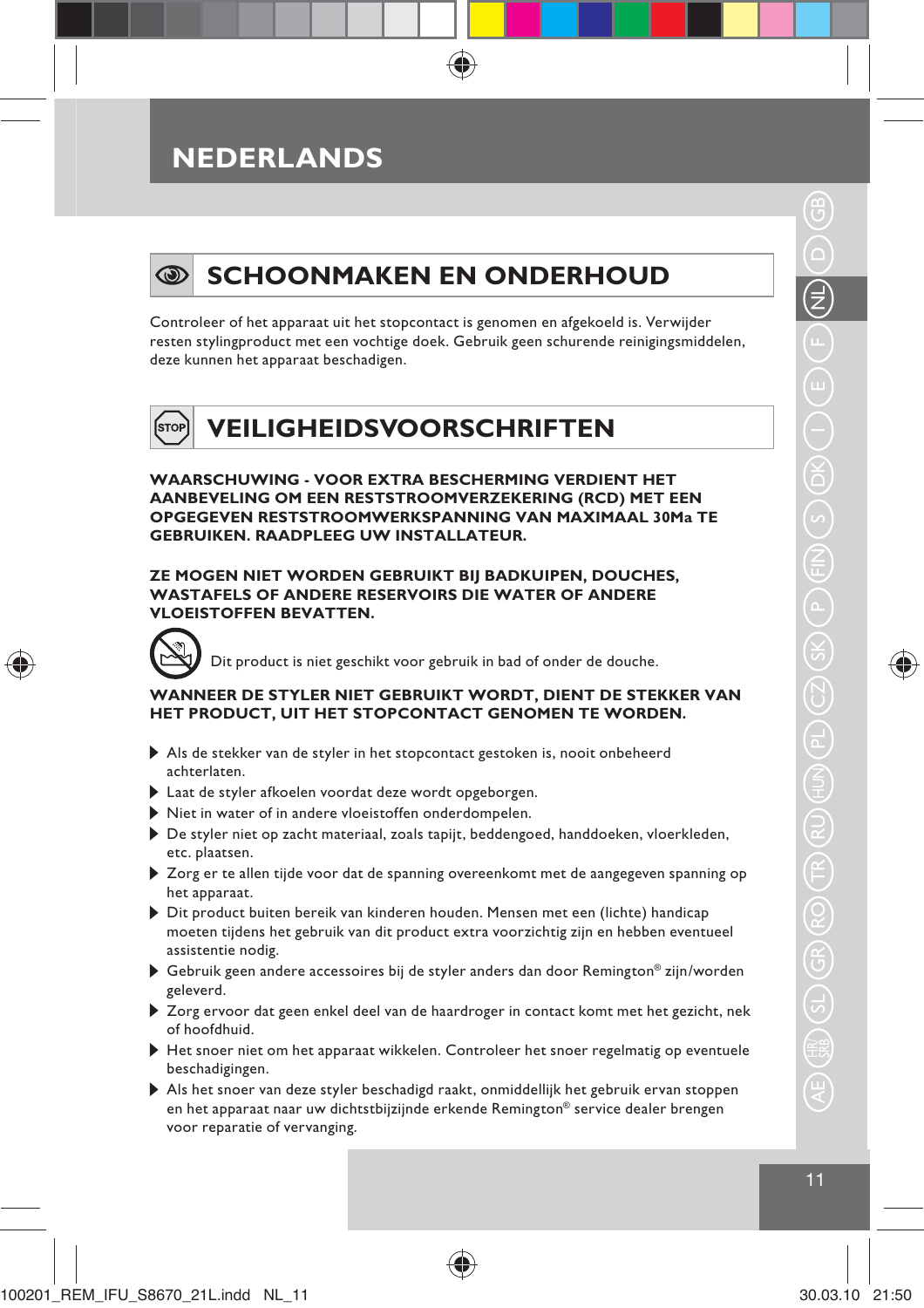## **NEDERLANDS**

- Voor het onderzoeken, afstellen of repareren zijn speciale gereedschappen nodig. Reparatiewerk door onbevoegden kan gevaar voor de gebruiker tot gevolg hebben.
- Wij aanvaarden geen aansprakelijkheid voor schade aan het product, personen of andere zaken, voortvloeiend uit onjuist gebruik, misbruik of een gebruik dat niet in overeenstemming is met deze gebruiksinstructies.
- Dit apparaat is niet bedoeld voor commercieel gebruik of gebruik in een salon.

## **BESCHERM HET MILIEU**

Aan het einde van zijn levensduur mag dit product niet met het reguliere huisvuil worden afgevoerd. Afvoer mogelijk via onze Remington® Service Centra of daarvoor geschikte verzamelcentra.



Voor informatie over recycling kijk op www.remington-europe.com



## **SERVICE EN GARANTIE**

Dit product is gecontroleerd en is vrij van gebreken. Wij garanderen voor de garantieperiode vanaf de oorspronkelijke aankoopdatum dat dit product vrij is van gebreken ten aanzien van materiaal en afwerking. Mocht het product binnen de garantieperiode defect gaan, dan zullen wij het product naar eigen inzicht kosteloos geheel vervangen of gedeeltelijk repareren, mits een bewijs van aankoop kan worden overhandigd. Dit zal de garantietermijn echter niet verlengen.

Neem bij claims gewoon contact op met het Remington® Service Center in uw regio.

Deze garantie prevaleert en geldt in aanvulling op normaal geldende wettelijke consumentenrechten.

Deze garantie is van toepassing in alle landen waar ons product via geautoriseerde dealers werd verkocht

Deze garantie geldt niet ten aanzien van beschadigingen aan het product ten gevolge van een ongeluk of verkeerd gebruik, misbruik, gevolgen van aan het product aangebrachte wijzigingen of het niet in acht nemen van de gebruiksaanwijzingen, of vereiste technische instructies en/of veiligheidsinstructies. De garantie is niet van toepassing indien het product door derden werd gedemonteerd of werd gerepareerd door een persoon die hiervoor geen (schriftelijke) autorisatie van ons heeft ontvangen.



12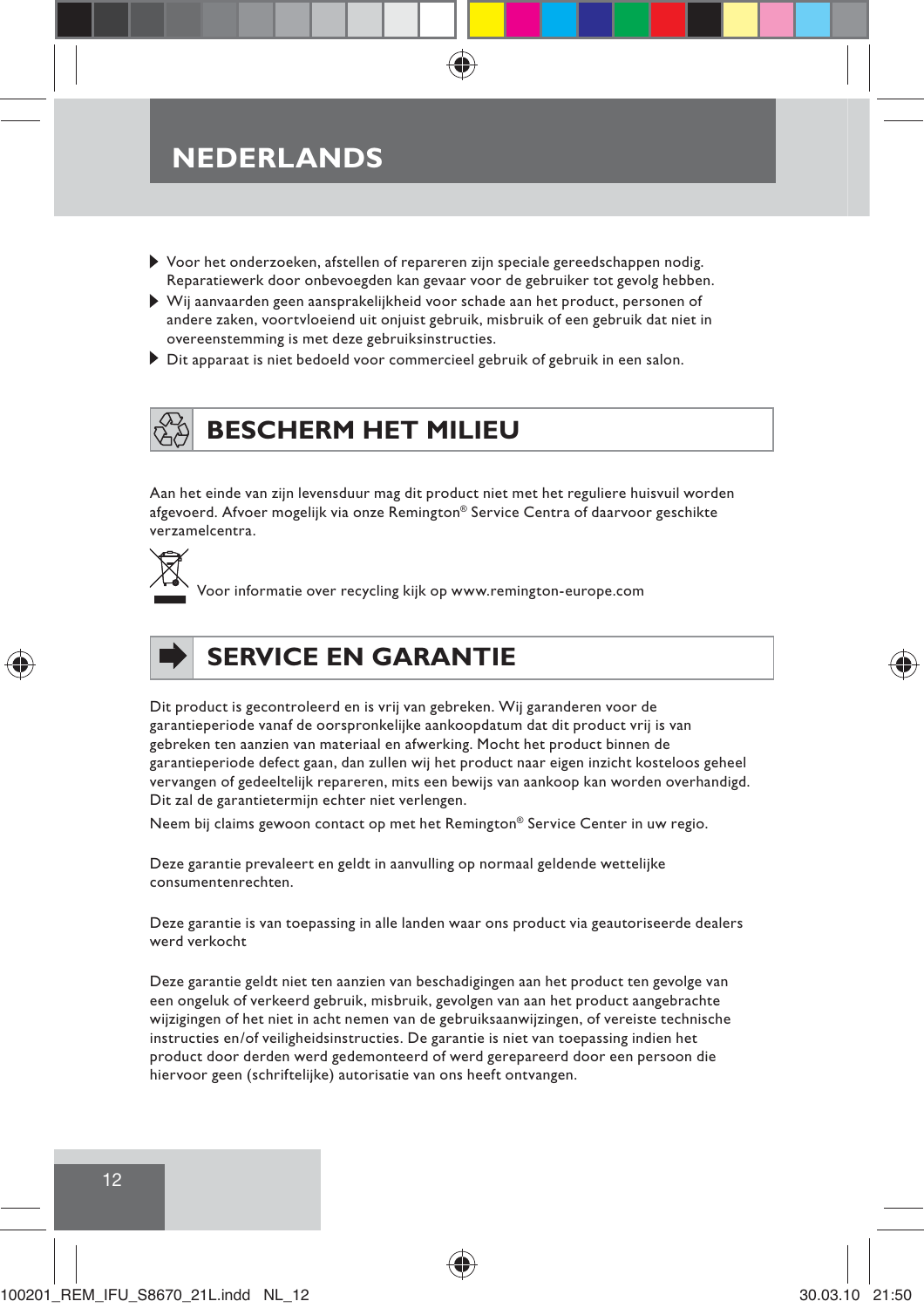

**Nous vous remercions d'avoir acquis ce produit Remington®. Avant utilisation, veuillez lire attentivement les instructions d'utilisation et les conserver dans un endroit sûr pour toute consultation ultérieure.**

 $\bigoplus$ 

| $\circledcirc$ | <b>CARACTERISTIQUES TECHNIQUES</b>                                                                                                                     |
|----------------|--------------------------------------------------------------------------------------------------------------------------------------------------------|
|                |                                                                                                                                                        |
| A              | Revêtement en céramique améliorée                                                                                                                      |
| в              | Prêt en 60 secondes                                                                                                                                    |
| С              | Bouton Marche / Arrêt                                                                                                                                  |
| D              | Boutons de réglage de la température +/-                                                                                                               |
| E.             | Témoins lumineux de température – ils clignotent lorsque l'appareil chauffe et<br>s'arrêtent de clignoter quand la température souhaitée est atteinte. |
| F              | Embouts froids pour une coiffure en toute simplicité                                                                                                   |
| G              | Pincette de 19mm pour créer des bouclettes                                                                                                             |
| н              | Manchon en spirale pour créer des bouclettes flottantes                                                                                                |
| T              | Manchon à brosse pour créer des ondulations et donner du volume                                                                                        |
| J              | Accessoire à deux faces : faites simplement coulisser l'accessoire, tournez et refaites<br>coulisser en arrière pour utiliser l'autre plaque.          |
| Κ              | 4 clips de séparation                                                                                                                                  |
| L              | Bague de verrouillage                                                                                                                                  |
| M              | Support de protection contre la chaleur                                                                                                                |
| N              | Dispositif d'arrêt automatique de sécurité une heure                                                                                                   |
| Ο              | Elégant sac de rangement-attendez que les accessoires soient froids avant de les<br>ranger dans le sac.                                                |

Garantie 3 ans

 $\bigoplus$ 

♠

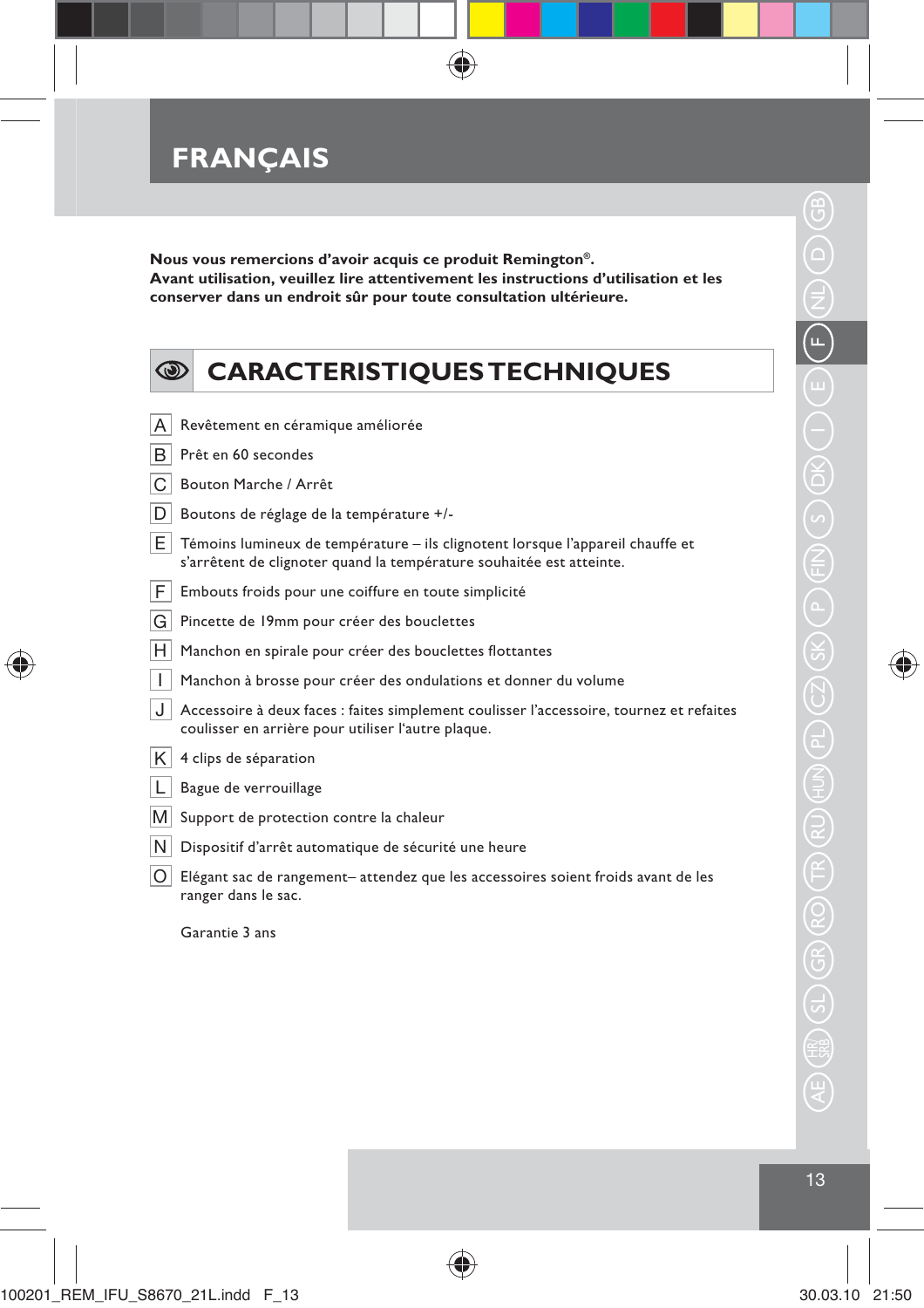## **FRANÇAIS**

## **INSTRUCTIONS D'UTILISATION**

- Les cheveux doivent être propres, secs et démêlés avant toute utilisation.
- Séparer les cheveux au moyen des clips de séparation et commencer par coiffer les couches inférieures.
- **POUR CHANGER LES PLAQUES DE CRÊPAGE / DÉCRÊPAGE:**
	- L'appareil doit être éteint et froid.
	- Faites sortir les plaques par glissement en tenant les bords en plastique.
	- Retournez les plaques et les réinsérer.

### **POUR BLOQUER L'ACCESSOIRE SUR LE MANCHE:**

- La bague de verrouillage doit être en position ouverte, prête à recevoir l'accessoire. Placez les épingles sur les accessoires et les orifices situés sur le manche. (DIAGRAMME 1)
- Pressez-les fermement ensemble. (DIAGRAMME 2)
- Pour fixer l'accessoire à la poignée, tournez la bague de verouillage dans le sens contraire des aiguilles d'une montre tout en maintenant l'accessoire enfoncé. (DIAGRAMME 3)
- Branchez l'appareil et mettez-le en marche : le premier témoin lumineux vert commence alors à clignoter.
- A NOTER : l'appareil ne se mettra pas en marche si l'accessoire n'est pas inséré correctement.
- Choisissez la température souhaitée au moyen des boutons « + » ou « » pour augmenter ou diminuer la température. Les témoins lumineux clignoteront jusqu'à ce que la température souhaitée soit atteinte. Eteignez l'appareil après utilisation.
- Une température inférieure est recommandée pour des cheveux plus fins.

## ,<br>STOF

## **INFORMATIONS IMPORTANTES**

- En raison des capacités de chaleur extrêmes de ce séchoir coiffant, faites très attention en l'utilisant.
- Pendant le chauffage, l'utilisation et le refroidissement de l'appareil, placez-le sur une surface lisse, horizontale et résistante à la chaleur. Tenez uniquement l'appareil par l'extrémité de la poignée.
- Remarque : l'utilisation régulière de produits coiffants peut endommager le revêtement.
- Ne pas rayer la surface car cela peut endommager l'efficacité du revêtement.

14

⊕

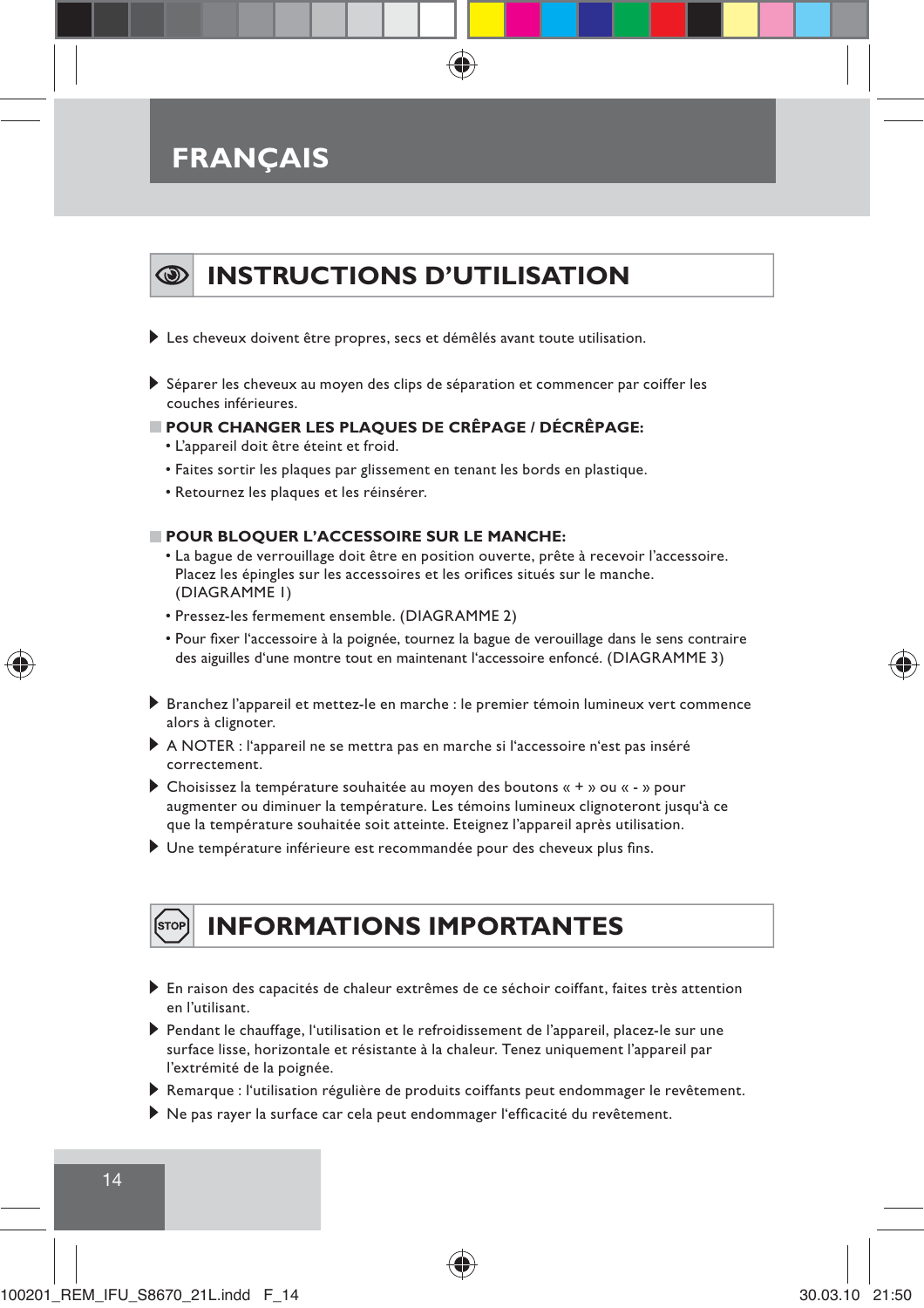## **FRANÇAIS**



⊕

## **NETTOYAGE ET ENTRETIEN**

L'appareil doit être débranché et froid. Essuyez les traces de produits coiffants avec un chiffon humide. N'utilisez pas de détergent abrasif liquide pour le nettoyer car cela l'endommagera.

### **PRECAUTIONS DE SECURITE** Ísтоғ

**AVERTISSEMENT – POUR UNE PROTECTION SUPPLEMENTAIRE, IL EST CONSEILLE D'UTILISER UN DISPOSITIF A COURANT DIFFERENTIEL RESIDUEL (DDR) AVEC UN COURANT RESIDUEL DE FONCTIONNEMENT MAXIMUM NE DEPASSANT PAS 30 mA. DEMANDER CONSEIL A VOTRE INSTALLATEUR.**

**NE PAS UTILISER A PROXIMITE D'UNE BAIGNOIRE, D'UNE DOUCHE, D'UN LAVABO OU DE TOUT AUTRE EQUIPEMENT CONTENANT DE L'EAU OU TOUT AUTRE LIQUIDE.**



### **IL EST RECOMMANDÉ DE DÉBRANCHER LE FER DU SECTEUR LORSQUE VOUS N'EN FAITES PAS USAGE.**

- Ne pas laisser le fer sans surveillance tant qu'il est branché.
- Laissez le fer refroidir avant de le ranger.
- Ne pas le plonger dans l'eau ou dans tout autre liquide.
- Ne pas placer le fer sur un support souple, par ex. un tapis, des draps de lit, des serviettes de toilette, des couvertures, etc.
- Vérifiez que le voltage à utiliser corresponde au voltage mentionné sur l'appareil.
- Veillez à placer ce produit hors de portée des enfants. Les personnes les plus vulnérables peuvent avoir besoin de l'aide d'un tiers lors de l'utilisation de ce produit.
- ▶ N'utiliser avec ce fer aucun autre accessoire que ceux fournis par Remington®.
- Eviter de laisser une partie quelconque des plaques chaudes en contact avec le visage, le cou ou le cuir chevelu.
- Ne pas enrouler le cordon autour de l'appareil. Vérifiez régulièrement l'état du cordon.
- Les cordons endommagés peuvent présenter un danger. Si le cordon d'alimentation est endommagé, arrêtez immédiatement l'appareil.
- Un équipement spécifique est nécessaire pour vérifier, régler ou réparer cet appareil. Une réparation effectuée par une personne non qualifiée et mal outillée peut entraîner un danger pour l'utilisateur.

♠

♠

15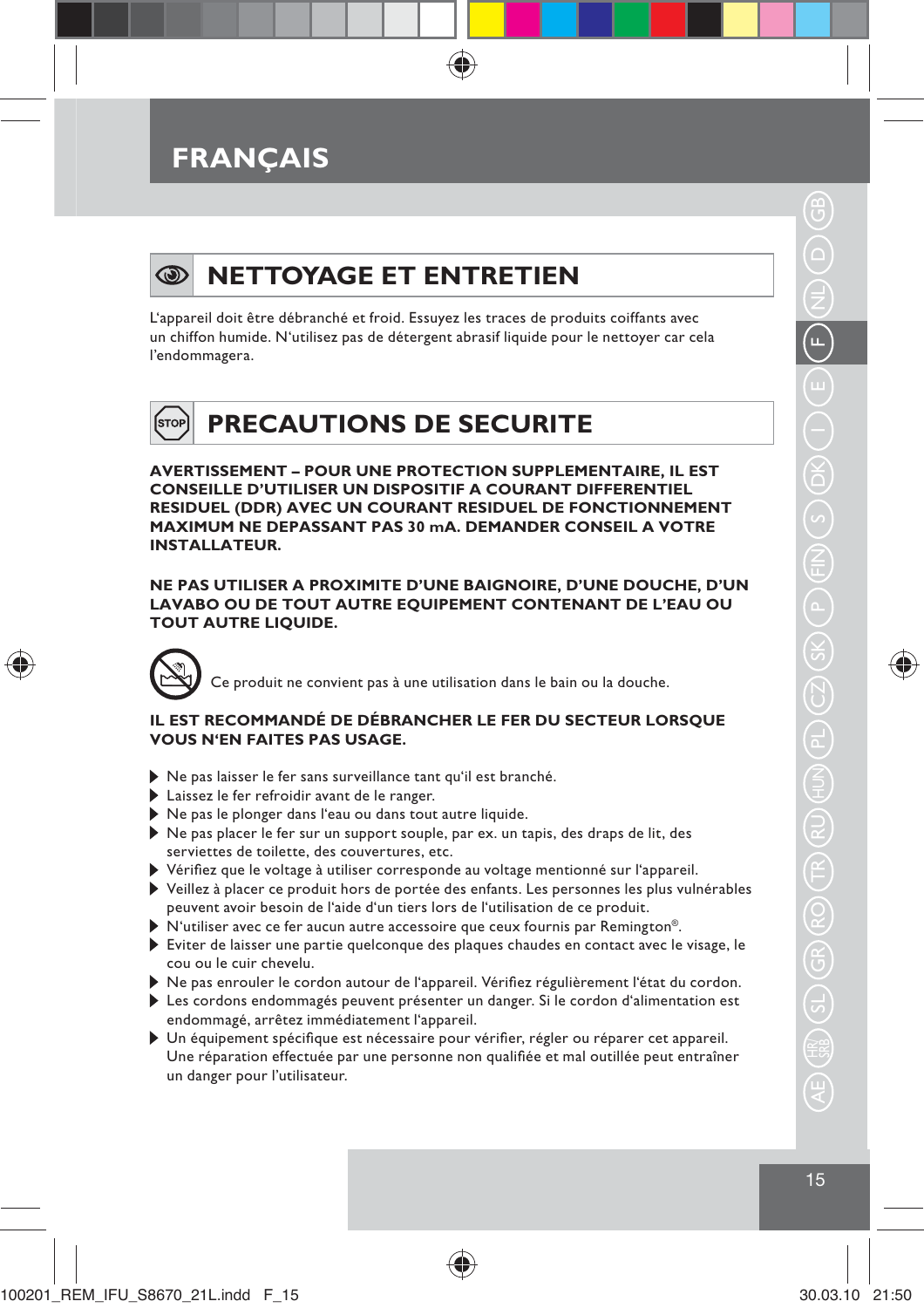## **FRANÇAIS**

- Nous déclinons toute responsabilité pour les dommages causés au produit, aux personnes ou à d'autres objets résultant d'une utilisation inappropriée ou abusive ou du non-respect des présentes instructions.
- Cet appareil électrique n'est pas destiné à un usage commercial ou en salon.

# **PROTÉGER L'ENVIRONNEMENT**

Ne jetez pas l'appareil dans les ordures ménagères lorsque la ne peut plus être utilisé. La mise au rebut peut s'effectuer dans nos centres de service Remington® ou les sites de collecte appropriés.



Pour davantage d>informations sur le reclyclage de nos produits, consultez www.remington-europe.com



## **SERVICE ET GARANTIE**



Si l'appareil est sous garantie, contactez simplement le service après-vente Remington® de votre région.

Cette garantie est offerte en plus de vos droits statutaires normaux.

La garantie s'applique à tous les pays dans lesquels notre produit a été vendu par un revendeur agréé.

Cette garantie n'inclut pas les dégâts causés à l'appareil suite à un accident, une mauvaise utilisation, une utilisation abusive, une modification du produit ou une utilisation ne respectant pas les consignes techniques et/ou de sécurité. Cette garantie ne s'applique pas si le produit a été démonté ou réparé par une personne non autorisée par Remington®.



16

₩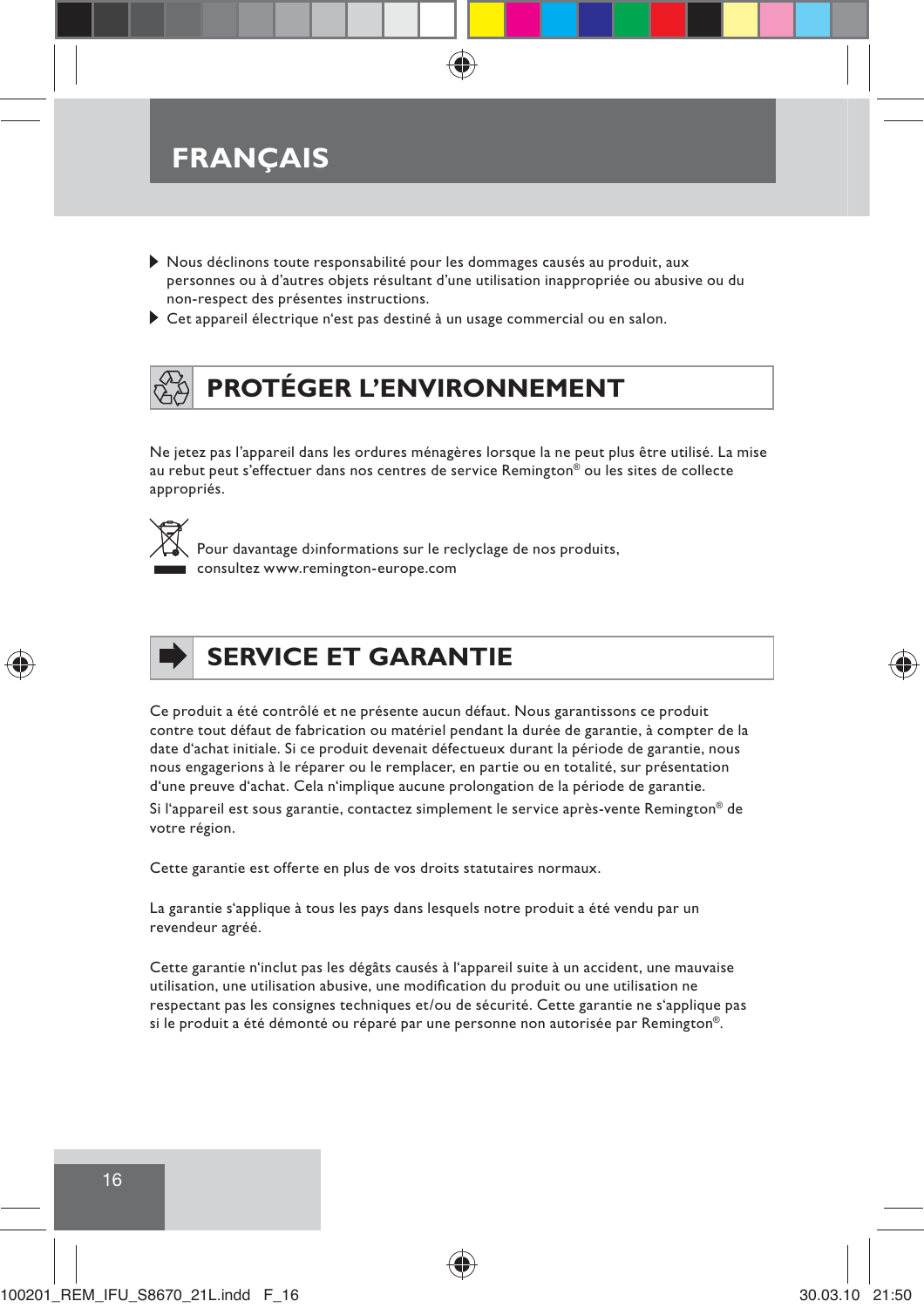

**Gracias por comprar nuestro nuevo producto Remington®. Antes de usarlo, lea cuidadosamente las instrucciones y guárdelas en un lugar seguro para consultarlas en el futuro.**

 $\bigoplus$ 

| Θ) | <b>CARACTERÍSTICAS DEL PRODUCTO</b>                                                                                                                |
|----|----------------------------------------------------------------------------------------------------------------------------------------------------|
|    |                                                                                                                                                    |
| A  | Recubrimiento de cerámica avanzada                                                                                                                 |
| в  | Listo para usar en 60 seg.                                                                                                                         |
| C  | Botón on/off                                                                                                                                       |
| D  | Botones +/- para el ajuste de temperatura                                                                                                          |
| E  | Luz o LED indicadora de temperatura - parpadea mientras la unidad se calienta y deja<br>de parpadear cuando alcanza la temperatura deseada.        |
| F  | Puntas frías para un moldeado seguro                                                                                                               |
| G  | Tenacilla de 19 mm para crear rizos                                                                                                                |
| н  | Accesorio en espiral para crear rizos grandes                                                                                                      |
|    | Accesorio de cepillo para crear ondas y aportar volumen                                                                                            |
| J  | Accesorio de dos lados: Para cambiar los lados de las planchas, desmonte el accesorio<br>deslizándolo hacia afuera, inviértalo y móntelo de nuevo. |
| Κ  | 4 horquillas                                                                                                                                       |
| L  | Sistema de bloqueo                                                                                                                                 |
| M  | Base o pie de aluminio para sostenerlo sin dañar la superficie                                                                                     |
| N  | Apagado automático de seguridad al cabo de una hora                                                                                                |
| O  | Original bolsa de almacenamiento – espere a que se enfríen los accesorios antes de<br>introducirlos en la bolsa.                                   |
|    | 3 años de garantía                                                                                                                                 |

 $\bigoplus$ 



◈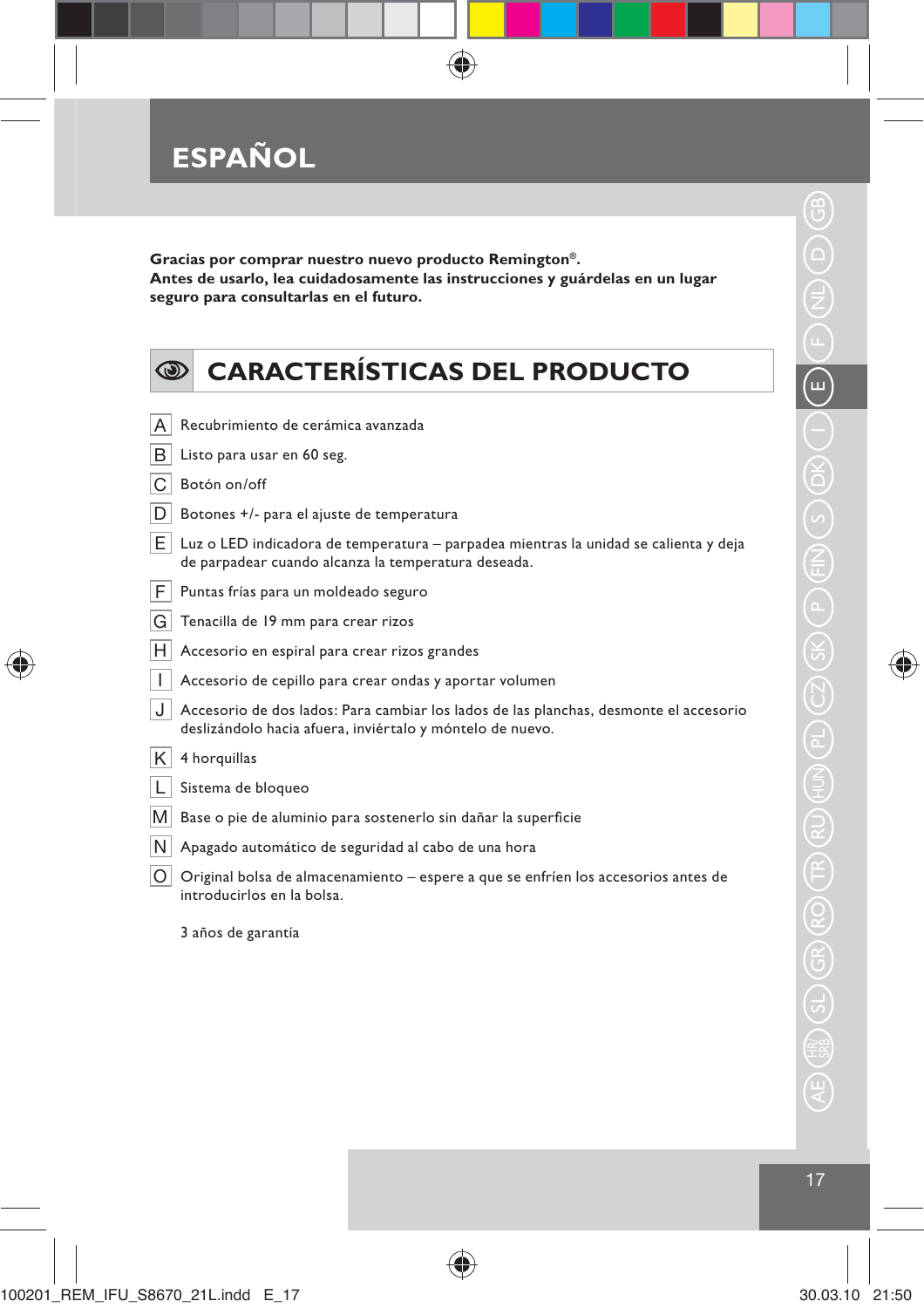## **ESPAÑOL**

## **INSTRUCCIONES DE UTILIZACIÓN**

- Antes de utilizar el aparato, asegúrese de que el pelo esté limpio, seco y desenredado.
- Divida el pelo en secciones utilizando horquillas y moldee primero las capas inferiores.

### **PARA CAMBIAR LAS PLANCHAS ALISADORAS/ONDULADORAS:**

- Asegúrese de que la unidad esté apagada y fría.
- Deslice las planchas hacia fuera sujetando los bordes de plástico.
- Déle la vuelta a las planchas y encájelas de nuevo.

### **PARA ASEGURAR EL ACCESORIO AL MANGO:**

- Asegúrese de que el anillo de bloqueo se encuentre en posición de desbloqueo, listo para introducir el accesorio. Localice los puntos salientes del accesorio y los orificios del mango. (DIAGRAMA 1)
- Encájelos firmemente. (DIAGRAMA 2)
- Gire el anillo de bloqueo en el sentido opuesto a las agujas del reloj para asegurar el accesorio al mango, mientras continúa presionando el accesorio hacia abajo. (DIAGRAMA 3)
- Enchufe el aparato y enciéndalo; el primer indicador verde LED empezará a parpadear.
- NOTA: El aparato no se encenderá si el accesorio no está bien colocado.
- Seleccione la temperatura deseada. Para aumentar o disminuir la temperatura, utilice los botones '+' or '-'. Las luces LED parpadearán hasta que se alcance la temperatura deseada. Después del uso, apague la unidad.
- Para cabellos más finos, se recomienda una temperatura más baja.

## **INFORMACIÓN IMPORTANTE**

- Dadas las elevadas temperaturas que puede alcanzar este moldeador extreme las precauciones al usarlo.
- Mientras esté calentando, utilizando o enfriando el aparato, colóquelo sobre una superficie plana, lisa y resistente al calor. Sujete la unidad únicamente por el extremo del mango.
- Tenga en cuenta que el uso regular de productos de acondicionado puede deteriorar el revestimiento.
- No raye la superficie, ya que esto deteriorará la eficacia del revestimiento.

.<br>STOL

18

⊕



♠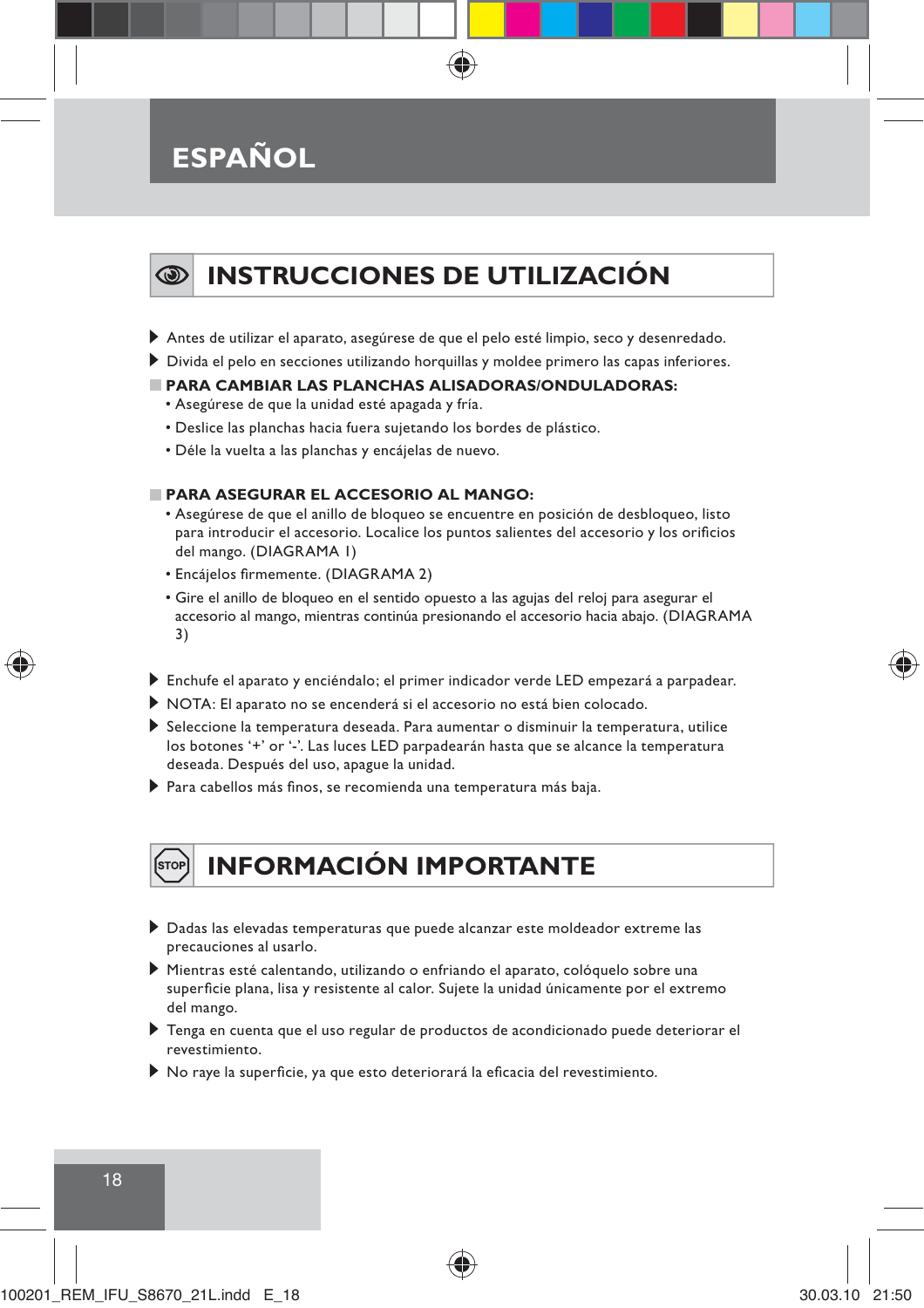## **ESPAÑOL**



Asegúrese de que la unidad esté desenchufada y fría. Limpie cualquier resto de producto acondicionador con un paño húmedo. No utilice líquidos de limpieza abrasivos, ya que podrían producir daños.

## **PRECAUCIONES DE SEGURIDAD**

**ADVERTENCIA – PARA UNA MAYOR PROTECCIÓN SE RECOMIENDA LA UTILIZACIÓN DE UN INTERRUPTOR DISPOSITIVO DE CORRIENTE RESIDUAL (RCD) CON UNA CORRIENTE DE FUNCIONAMIENTO RESIDUAL NOMINAL NO SUPERIOR A LOS 30mA. SOLICITE MÁS INFORMACIÓN A SU ELECTRICISTA.**

### **NO DEBE USARSE CERCA DE BAÑERAS, DUCHAS, PILAS U OTROS RECIPIENTES QUE CONTENGAN AGUA U OTROS LÍQUIDOS.**

Este producto no es apto para su uso en el baño o en la ducha.

### **EL APARATO DEBE DESENCHUFARSE DE LA TOMA DE LA PARED CUANDO NO ESTÁ SIENDO UTILIZADO.**

- No deje el aparato sin vigilancia mientras esté encendido.
- Antes de guardar el aparato, asegúrese de que esté completamente frío.
- No lo sumerja en agua ni en otros líquidos.
- No coloque el aparato sobre materiales blandos como alfombras, ropas de cama, toallas, tapetes etc.
- Asegúrese de que la tensión de funcionamiento que se utilice corresponda con la que se indica sobre la unidad.
- Mantener fuera del alcance de los niños. Gente vulnerable e incapacitada puede necesitar ayuda extra al utilizar este producto.
- $\blacktriangleright$  Utilice sólo los accesorios suministrados por Remington® con este aparato.
- Evite que cualquier parte del secador entre en contacto con la cara, cuello o cuero cabelludo.
- No enrolle el cable alrededor de la unidad. Revise regularmente el cable por si aparecieran signos de deterioro.
- Los cables dañados pueden ser peligrosos. Si el cable proporcionado con este aparato se estropea, deje de usarlo inmediatamente y devuelva el aparato al distribuidor oficial de Remington® más próximo para arreglarlo o cambiarlo y así evitar cualquier riesgo.

♠

⊕

19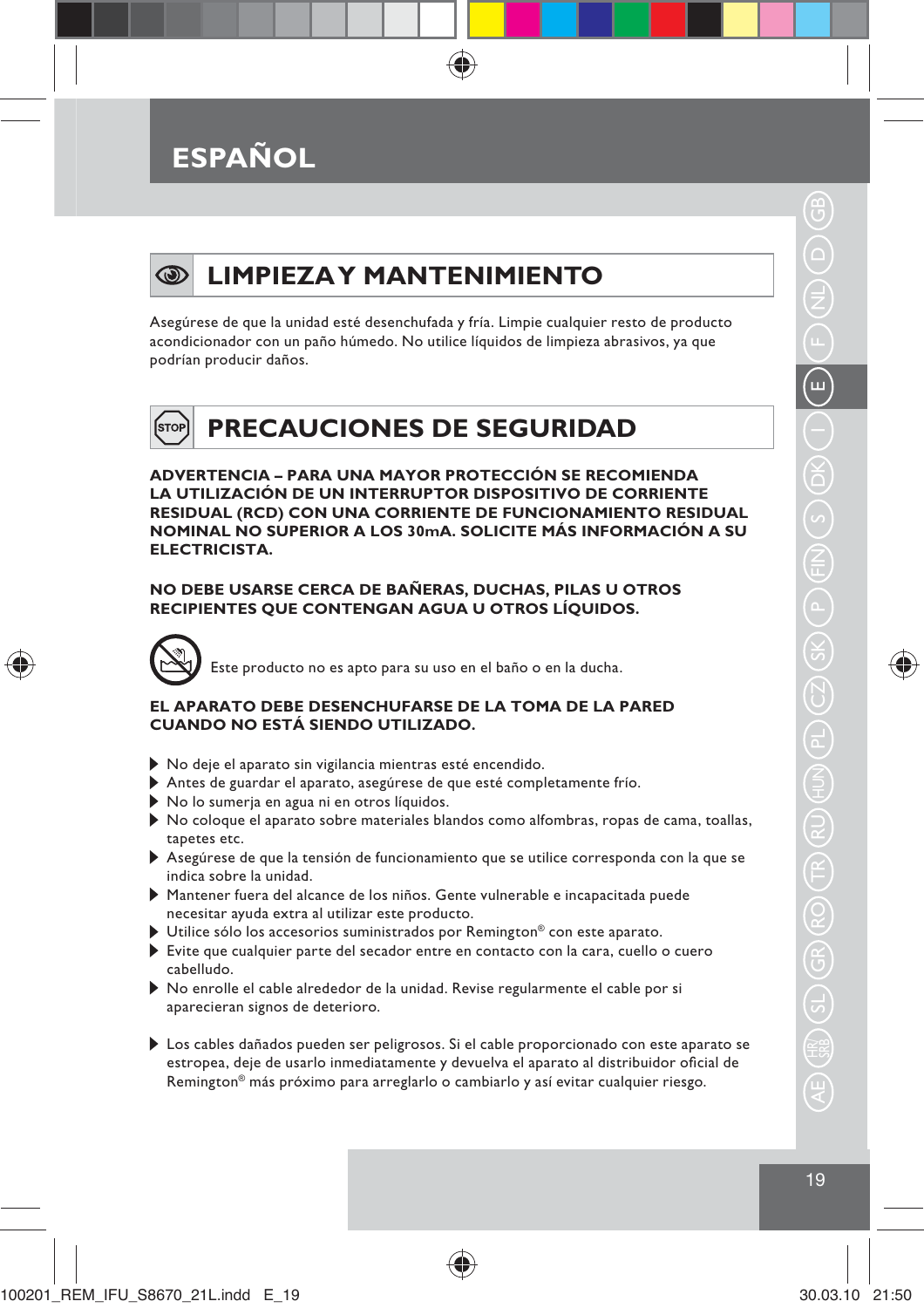## **ESPAÑOL**

- $\triangleright$  Se necesitan herramientas especiales para examinarlo, ajustarlo o repararlo. Las reparaciones hechas por personas no cualificadas podrían crear una situación de peligro para el usuario.
- No aceptamos ninguna responsabilidad por daños en el producto, personas u otros objetos provocados por la mala utilización, el trato incorrecto o el incumplimiento de estas instrucciones.
- Este aparato no es para uso comercial ni para peluquerías.

## **PROTECCIÓN DEL MEDIO AMBIENTE**

No tire el producto al cubo de la basura al terminar su vida útil. Puede entregarla en nuestros centros de servicio de Remington® o en los puntos de recolección apropiados.



 Para más información sobre reciclaje visite nuestra página web www.remington-europe.com

## **SERVICIO Y GARANTÍA**

Este producto ha sido comprobado y no presenta defectos. Concedemos un plazo de garantía a partir de la fecha original de compra para cualquier defecto de material o fabricación. Si el producto se hallara defectuoso dentro del plazo de garantía, nos comprometemos a reparar cualquier defecto de este tipo o a sustituir el producto o cualquier parte del mismo sin coste adicional, siempre y cuando se presente el comprobante de compra. Esto no implica una extensión del período de garantía. En caso de garantía, llame al Centro de Servicio Remington® de su región.

Esta garantía excede sus derechos legales estándar como consumidor.

La garantía será válida en todos los países en los que nuestro producto haya sido vendido a través de un distribuidor autorizado.

Esta garantía no cubre ningún tipo de daño del producto debido a un accidente o uso incorrecto, modificación o utilización distinta a lo descrito en las instrucciones técnicas y/o de seguridad. Esta garantía no será válida si el producto ha sido desmontado o reparado por una persona no autorizada por nosotros.

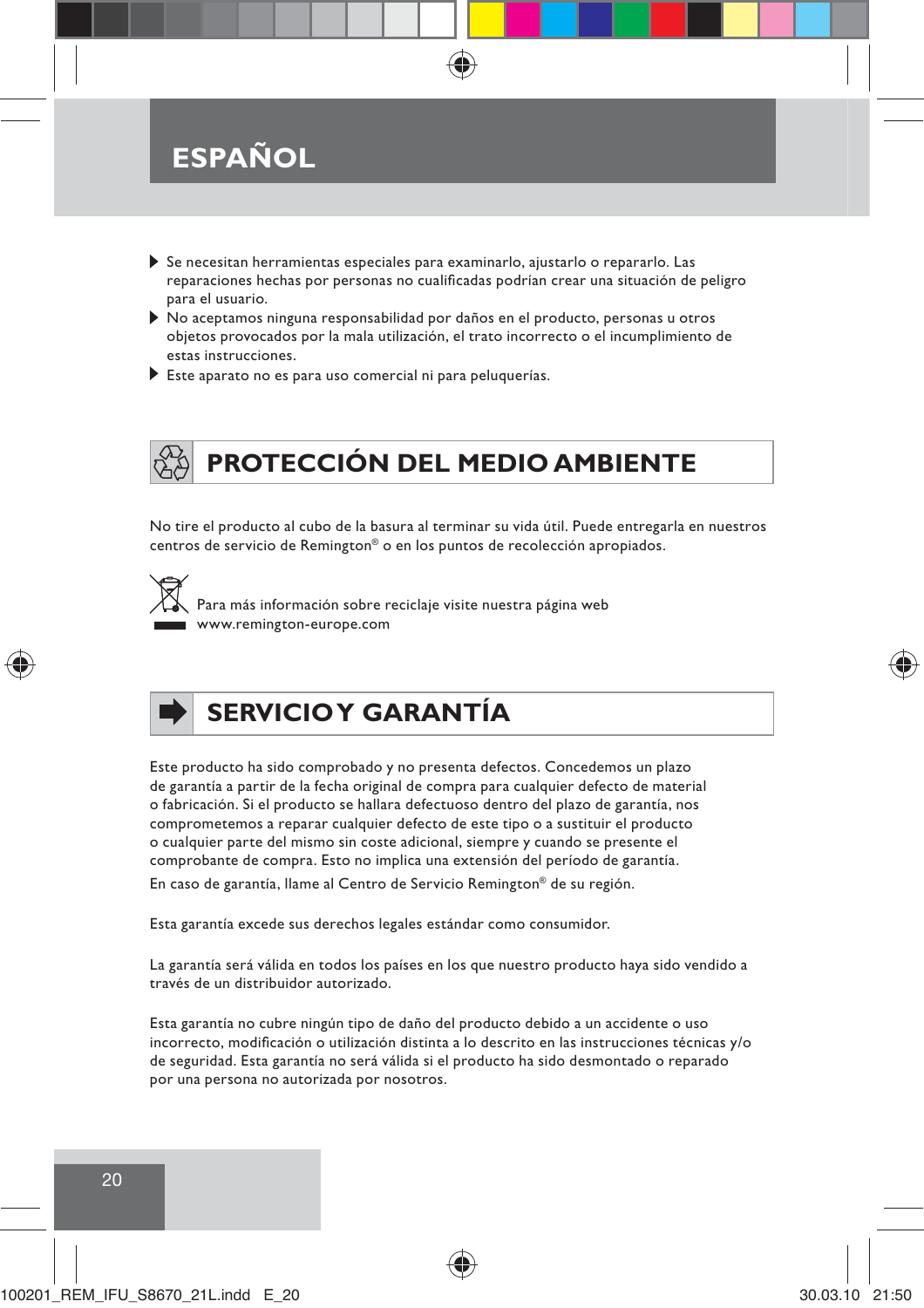| <b>ITALIANC</b> |
|-----------------|
|-----------------|

**Grazie per l'acquisto di questo nuovo prodotto Remington®. Prima di utilizzare l'apparecchio, leggere attentamente le istruzioni e conservarle in un luogo sicuro per future consultazioni.**

 $\bigoplus$ 

| $\circledcirc$ | <b>CARATTERISTICHE DEL PRODOTTO</b>                                                                                                                                |
|----------------|--------------------------------------------------------------------------------------------------------------------------------------------------------------------|
|                |                                                                                                                                                                    |
| Α              | Innovativo rivestimento in ceramica                                                                                                                                |
| В              | L'apparecchio è pronto per l'uso in 60 secondi                                                                                                                     |
| С              | Pulsante On/Off                                                                                                                                                    |
| D              | Pulsanti +/- per la regolazione della temperatura                                                                                                                  |
| E.             | LED di temperatura luminosi - L'indicatore lampeggia durante il riscaldamento<br>dell'unità e smette di lampeggiare al raggiungimento della temperatura desiderata |
| F              | Estremità fredde per una messa in piega più agevole                                                                                                                |
| G              | Pinza da 19 mm per arricciare i capelli                                                                                                                            |
| Η              | Spirale per la definizione di ricci vaporosi                                                                                                                       |
| $\mathbf{I}$   | Spazzola per la creazione di onde e volume                                                                                                                         |
| J              | Accessorio a doppio lato: per cambiare piastra, estrarre l'accessorio facendolo<br>scivolare dall'apparecchio, capovolgerlo e inserirlo di nuovo.                  |
| Κ              | 4 fermagli per suddividere i capelli                                                                                                                               |
| L              | Anello di blocco                                                                                                                                                   |
| M              | Supporto di protezione dal calore                                                                                                                                  |
| N              | Spegnimento automatico di sicurezza dopo un'ora                                                                                                                    |
| O              | Elegante borsa di custodia - Prima di riporvi gli accessori, attendere che questi si siano<br>raffreddati                                                          |

Garanzia di 3 anni

 $\bigoplus$ 

 $\overline{z}$ 

21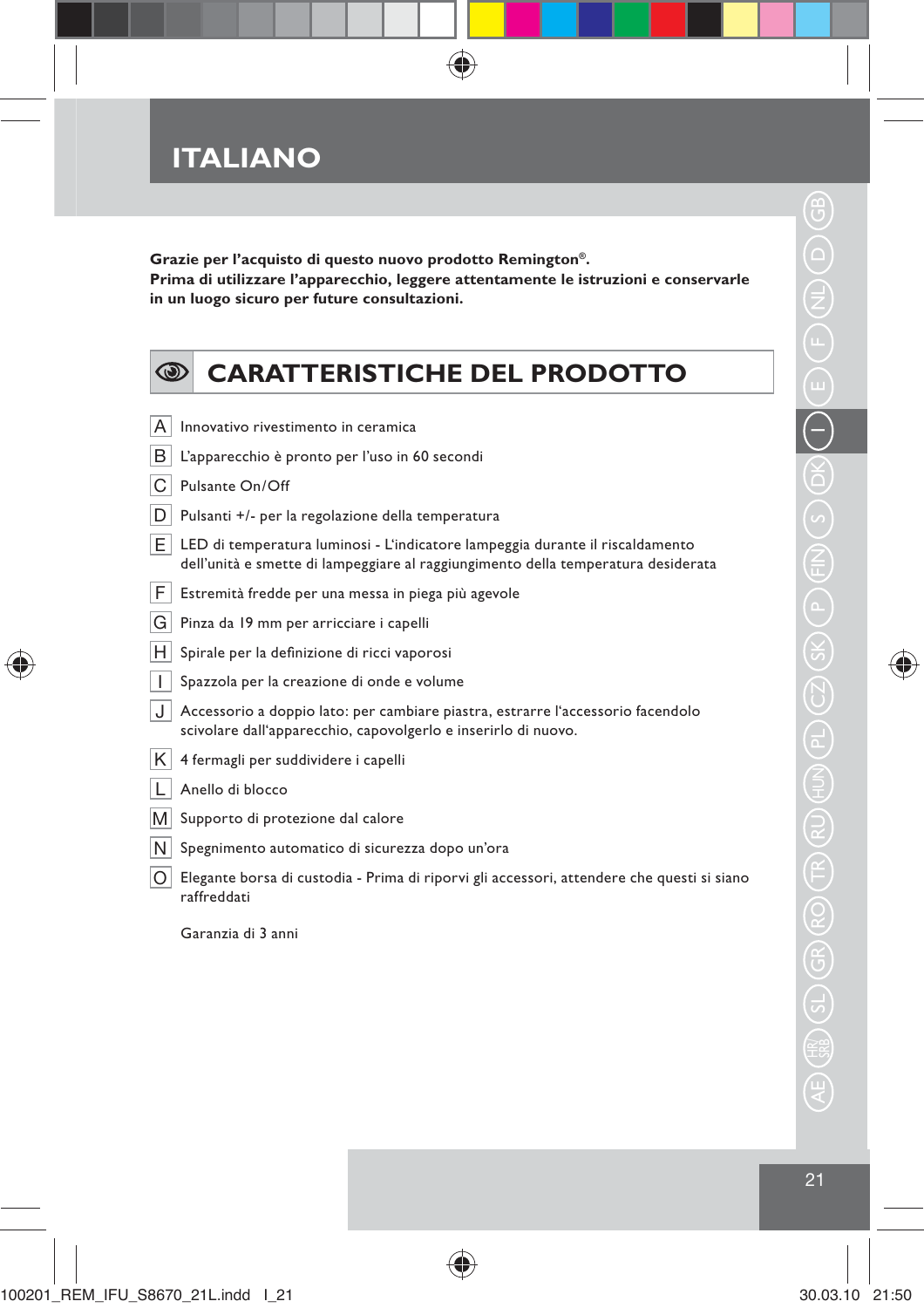## **ITALIANO**

### $\circledcirc$ **ISTRUZIONI PER L'USO**

- Utilizzare gli accessori sui capelli lavati, asciugati e districati.
- Suddividere i capelli servendosi dei fermagli in dotazione. Iniziare la messa in piega dagli strati inferiori.

### **PER SCAMBIARE LE PIASTRE PER ARRICCIATURA E STIRATURA:**

- Accertarsi che l'unità sia spenta e si sia raffreddata.
- Far scivolare le piastre verso l'esterno dell'unità sostenendole dagli spigoli in plastica.
- Capovolgere le piastre e farle scivolare di nuovo in posizione.

### **PER FISSARE L'ACCESSORIO ALL'IMPUGNATURA:**

- Accertarsi che l'anello di blocco non sia in posizione di fermo in modo che sia possibile inserire l'accessorio. Individuare la posizione dei piedini sull'accessorio e dei fori sull'impugnatura. (ILLUSTRAZIONE 1)
- Spingere saldamente l'accessorio sull'unità. (ILLUSTRAZIONE 2)
- Girare l'anello di fissaggio in senso antiorario per bloccare l'accessorio al corpo centrale, tenendo premuti entrambi i pezzi assieme. (ILLUSTRAZIONE 3)
- Collegare l'unità a una presa di corrente e accenderla: il primo LED inizierà a lampeggiare emettendo una luce verde.
- NOTA: Il prodotto è pronto all'uso solo quando l'accessorio è inserito correttamente.
- Selezionare la temperatura desiderata. Per modificare l'impostazione della temperatura, utilizzare il pulsante "+" o "-" che consente di aumentare o diminuire l'emissione di calore. I LED luminosi continueranno a lampeggiare finché non viene raggiunta la temperatura scelta. Dopo l'uso, spegnere l'unità.
- In caso di capelli sottili, si consiglia di impostare una temperatura non eccessivamente elevata.

₩

## **INFORMAZIONI IMPORTANTI**

- A causa delle alte temperature raggiunte da questo prodotto, è opportuno utilizzarlo prestando la massima attenzione.
- Durante il riscaldamento, l'uso e il raffreddamento dell'apparecchio, posizionarlo su una superficie piatta, levigata e resistente al calore. Tenere l'unità solamente dall'estremità dell'impugnatura.
- Tenere presente che l'uso costante di prodotti per lo styling potrebbe danneggiare il rivestimento.
- Non graffiare la superficie per non compromettere la funzionalità del rivestimento.



22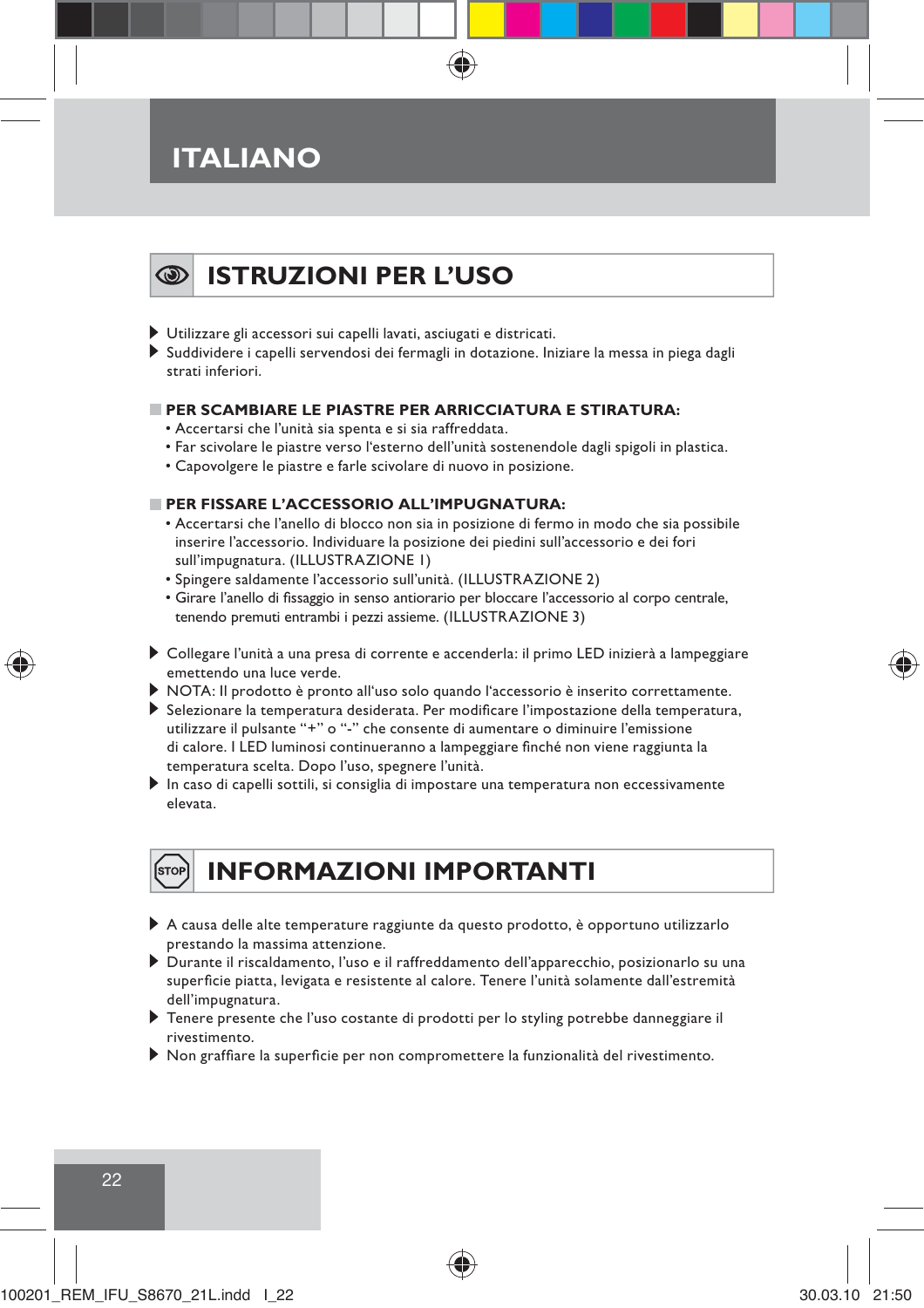## **ITALIANO**



## **PULIZIA E MANUTENZIONE**

Accertarsi che l'unità sia scollegata dalla presa di corrente e si sia raffreddata. Rimuovere tutti gli accumuli di prodotti per lo styling con un panno umido. Non utilizzare sostanze detergenti abrasive per non danneggiare l'apparecchio.

# **NORME DI SICUREZZA**

**AVVERTENZA – PER UNA MIGLIORE PROTEZIONE, SI CONSIGLIA DI UTILIZZARE UN DISPOSITIVO PER CORRENTE RESIDUA (RCD) CON UNA CORRENTE OPERATIVA RESIDUA NOMINALE NON SUPERIORE A 30 mA. RIVOLGETEVI AL VOSTRO INSTALLATORE DI FIDUCIA.**

### **IL PRODOTTO NON DEVE ESSERE MESSO IN FUNZIONE ACCANTO A VASCHE, DOCCE, LAVABI O ALTRI RECIPIENTI CON ACQUA O LIQUIDI.**



⇔

 Questo prodotto non è stato progettato per essere utilizzato nella vasca da bagno o nella cabina doccia.

### **QUANDO NON È USO, L'UNITA' NON DEVE RIMANERE COLLEGATA ALLA RETE DI ALIMENTAZIONE.**

- Non lasciare l'unità incustodita quando è accesa.
- Fare raffreddare l'unità prima di riporla.
- Non immergere in acqua o altri liquidi.
- Non appoggiare l'unità su superfici morbide quali tappeti, biancheria, asciugamani, moquette, ecc.
- Verificare che la tensione utilizzata corrisponda sempre a quella indicata sull'apparecchio.
- Tenere il prodotto lontano dalla portata di bambini. Portatori di handicap potrebbero dover adottare ulteriori precauzioni e usare il prodotto in presenza di adulti.
- Non utilizzare con questa unità accessori diversi da quelli forniti in dotazione da Remington ®.
- Evitare che parti surriscaldate dell'unità entrino in contatto con il viso, il collo o il cuoio capelluto.

♠

- Non avvolgere il cavo attorno all'apparecchio. Esaminare regolarmente il cavo per verificare la presenza di eventuali segni di danneggiamento.
- I cavi danneggiati possono essere pericolosi. Per evitare qualsiasi rischio, se il cavo d'alimentazione viene danneggiato, interrompere immediatamente l'uso dell'apparecchiatura e restituirla al Centro Assistenza Remington® più vicino che provvederà a ripararla o sostituirla.

♠

23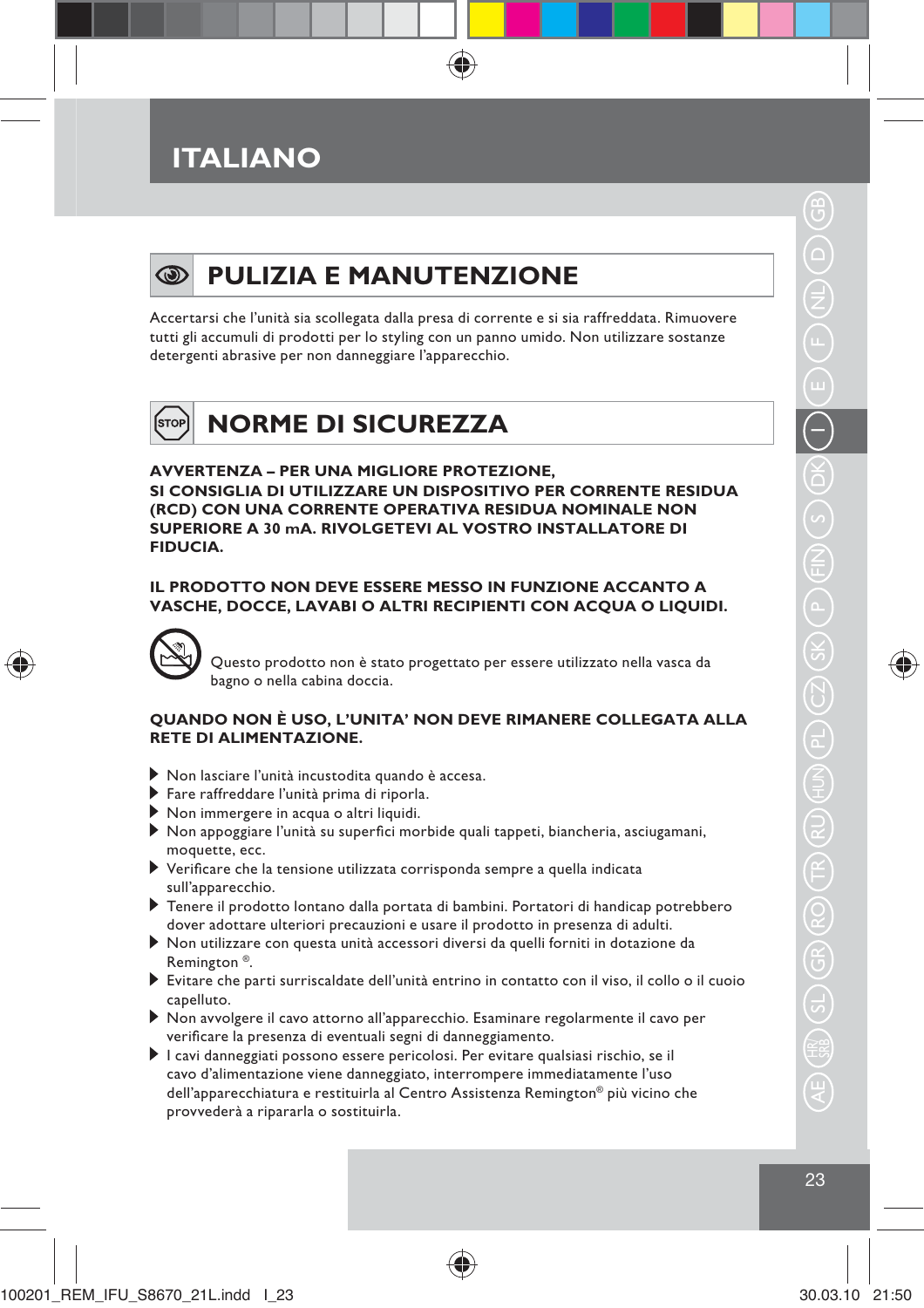## **ITALIANO**

- $\blacktriangleright$  Qualsiasi verifica, regolazione o riparazione richiede l'uso di strumenti adeguati. Una riparazione eseguita da una persona non qualificata potrebbe determinare condizioni di pericolo per l'utente.
- Remington declina qualsiasi responsabilità per danni al prodotto, a persone o ad altro causati da uso improprio o illecito oppure dalla mancata osservanza delle presenti istruzioni.
- Questo apparecchio non è destinato ad un uso professionale o commerciale.

## **PROTECCIÓN DEL MEDIO AMBIENTE**

Non gettare il prodotto nei rifiuti domestici al termine del ciclo di vita utile. È possibile provvedere allo smaltimento presso i Centri di Assistenza Remington® o i punti di raccolta appositi.



Per ulteriori informazioni sul riciclaggio visitare il sito www.remington-europe.com



## **ASSISTENZA E GARANZIA**

Il presente prodotto è stato controllato e non presenta difetti. Offriamo garanzia sul presente prodotto per qualsiasi difetto dovuto a materiale o lavorazione carenti per il periodo di durata della garanzia dalla data di acquisto originaria del consumatore. Qualora il prodotto dovesse rivelarsi difettoso entro il periodo di garanzia, provvederemo gratuitamente a riparare il difetto o a sostituire il prodotto o qualsiasi parte dello stesso in presenza di documento attestante l'acquisto. Ciò non implica alcuna estensione del periodo di garanzia.

Per i casi in garanzia, contattare semplicemente il centro di assistenza Remington® di zona.

La presente garanzia viene offerta al di sopra e in aggiunta ai normali diritti previsti per legge.

La presente garanzia non copre i danni al prodotto provocati da incidente, uso improprio o abuso, alterazione del prodotto o uso non conforme alle istruzioni tecniche e/o di sicurezza necessarie. La presente garanzia non trova applicazione qualora il prodotto sia stato smontato o riparato da personale da noi non autorizzato. Il manuale e le specifiche tecniche del prodotto possono subire variazioni senza alcun preavviso.



 $24$ 

₩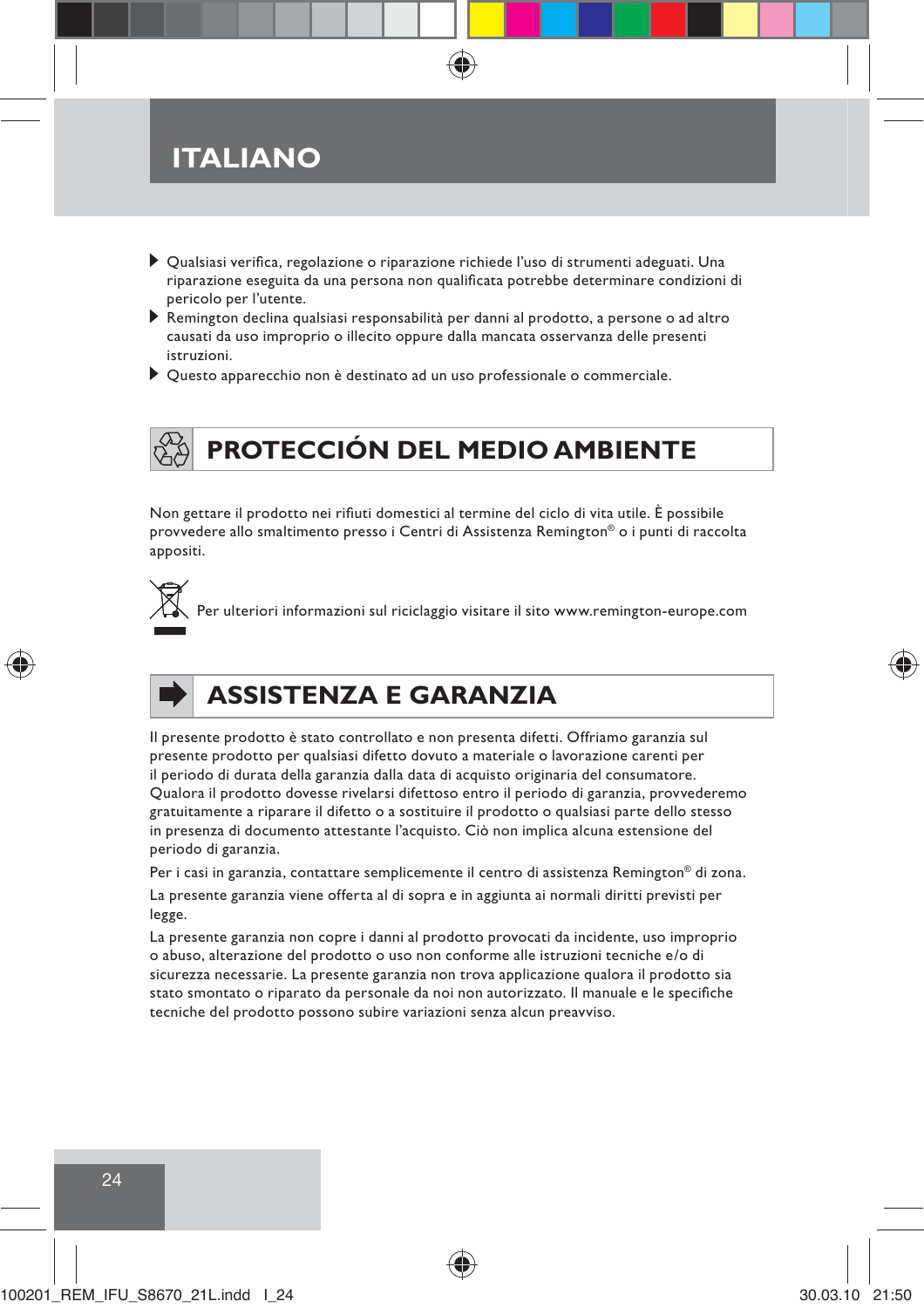

**Tak fordi du købte et Remington®-produkt. Læs vejledningen grundigt, før du tager produktet i brug, og opbevar den et sikkert sted, så du altid kan finde den frem igen.**

 $\bigoplus$ 

| ☜ | <b>PRODUKTEGENSKABER</b>                                                                                                                                               |
|---|------------------------------------------------------------------------------------------------------------------------------------------------------------------------|
| Α | Avanceret keramisk belægning                                                                                                                                           |
| В | Hurtig opvarmning på 60 sekunder                                                                                                                                       |
| С | Tænd/sluk-knap                                                                                                                                                         |
| D | Justerbare + / - temperaturknapper                                                                                                                                     |
| Е | LED-temperaturindikator - blinker, når enheden varmer op og stopper, når den<br>ønskede temperatur er nået.                                                            |
| F | Kolde spidser til nem styling                                                                                                                                          |
| G | 19 mm-tang til at lave krøller                                                                                                                                         |
| Η | Spiralbørste til løse krøller                                                                                                                                          |
| ı | Volumenbørste til bølger og volumen                                                                                                                                    |
| J | Udskiftelige glattejerns- og crepeplader - dobbeltsidet tilbehør - lad blot tilbehøret<br>glide ud, vend det, og lad det glide ind igen for at skifte mellem pladerne. |
| Κ | 4 klips til inddeling af håret                                                                                                                                         |
| L | Låsering                                                                                                                                                               |
| M | Varmebeskyttende opbevaringsstander                                                                                                                                    |
| N | Automatisk sikkerhedsafbrydelse efter I time.                                                                                                                          |
| O | Flot opbevaringstaske – lad venligst tilbehøret køle af, før du lægger det i tasken.                                                                                   |
|   | 3 års garanti                                                                                                                                                          |

 $\bigoplus$ 

 $\bigoplus$ 

 $\bigoplus$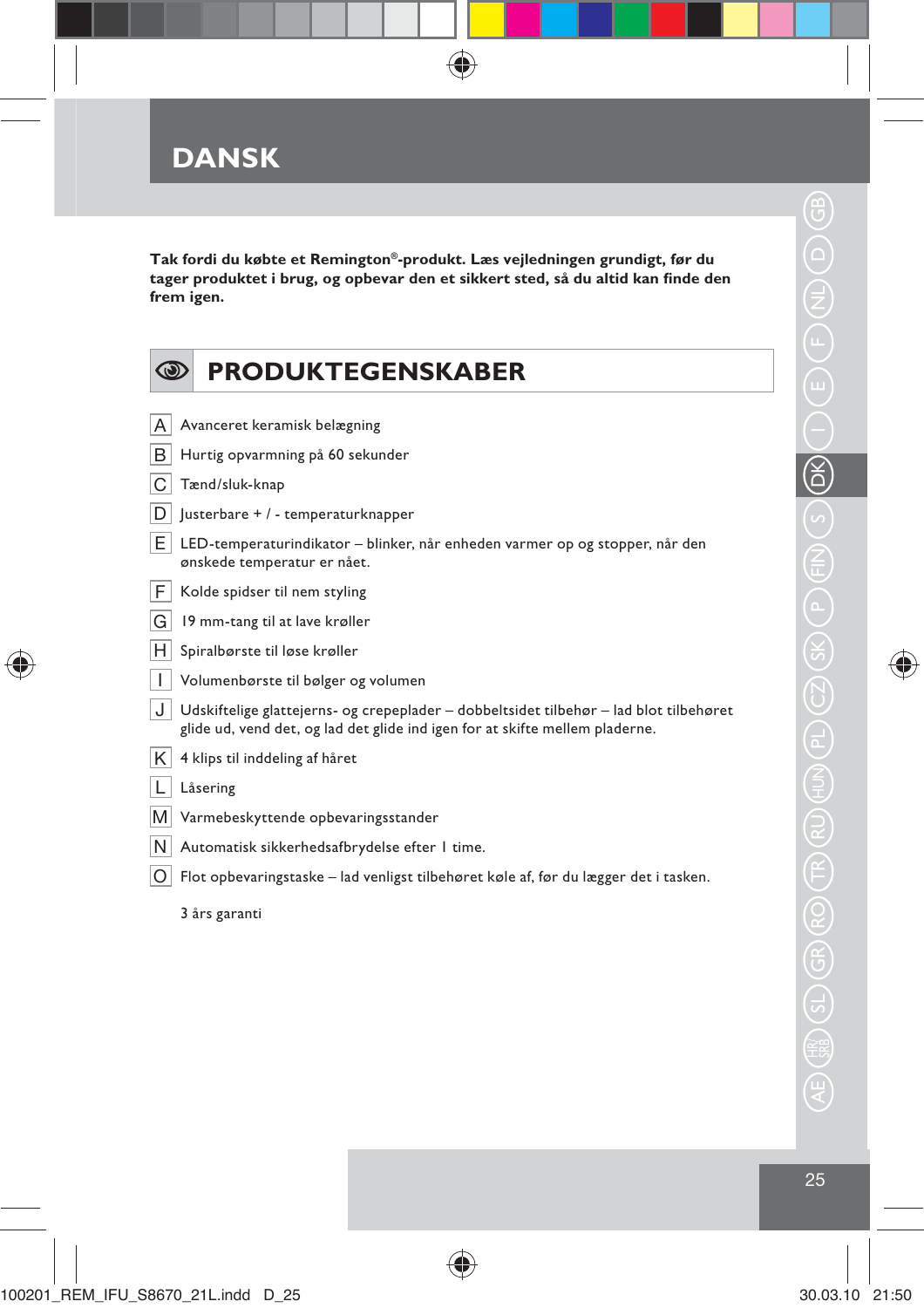## **DANSK**

## **BRUGSVEJLEDNING**

- Før brug sørg for, at håret er rent, tørt og ikke filtret.
- Inddel håret med hårklips, og begynd med de inderste lag først.

### **FOR AT SKIFTE GLATTEJERNS-/CREPEPLADER**

- Sørg for at enheden er slukket og afkølet.
- Hold på plastikkanterne, og lad pladerne glide ud.
- Vend pladerne om, og sæt dem på plads igen.

### **FOR AT FASTGØRE TILBEHØRET TIL HÅNDTAGET:**

- Kontroller, at låseringen er i den oplåste position, klar til indførsel af tilbehøret. Find stifterne på tilbehøret, og hullerne på håndtaget. (DIAGRAM 1)
- Skub dem godt sammen (DIAGRAM 2).
- Drej låseringen mod uret for at holde håndtaget og tilbehøret sammen, mens du trykker ned på tilbehøret (DIAGRAM 3).

Sæt stikket i og tænd enheden. Den første grønne LED- indikator vil begynde at blinke.

**BEMÆRK**: Enheden vil ikke tænde, hvis tilbehøret ikke er sat korrekt i.

- Vælg den ønskede temperatur. Brug knapperne '+' og '-' til at hæve eller sænke temperaturen. LED'en blinker, indtil den ønskede temperatur er nået. Sluk for enheden efter brug.
- Vi anbefaler at bruge en lavere temperatur ved fine hårtyper.

⊕

## **VIGTIGE ANVISNINGER**

- Når du bruger denne styler, bør du være ekstra forsigtig på grund af dens ekstreme varmeevne.
- Under opvarmning, brug eller afkøling skal styleren placeres på et fladt, jævnt og varmebeskyttende underlag. Tag kun fat om håndtaget.
- Vær opmærksom på, at regelmæssig brug af stylingprodukter kan svække belægningen.
- Lav ikke ridser i overfladen, da dette vil formindske belægningens effektivitet.





 $\clubsuit$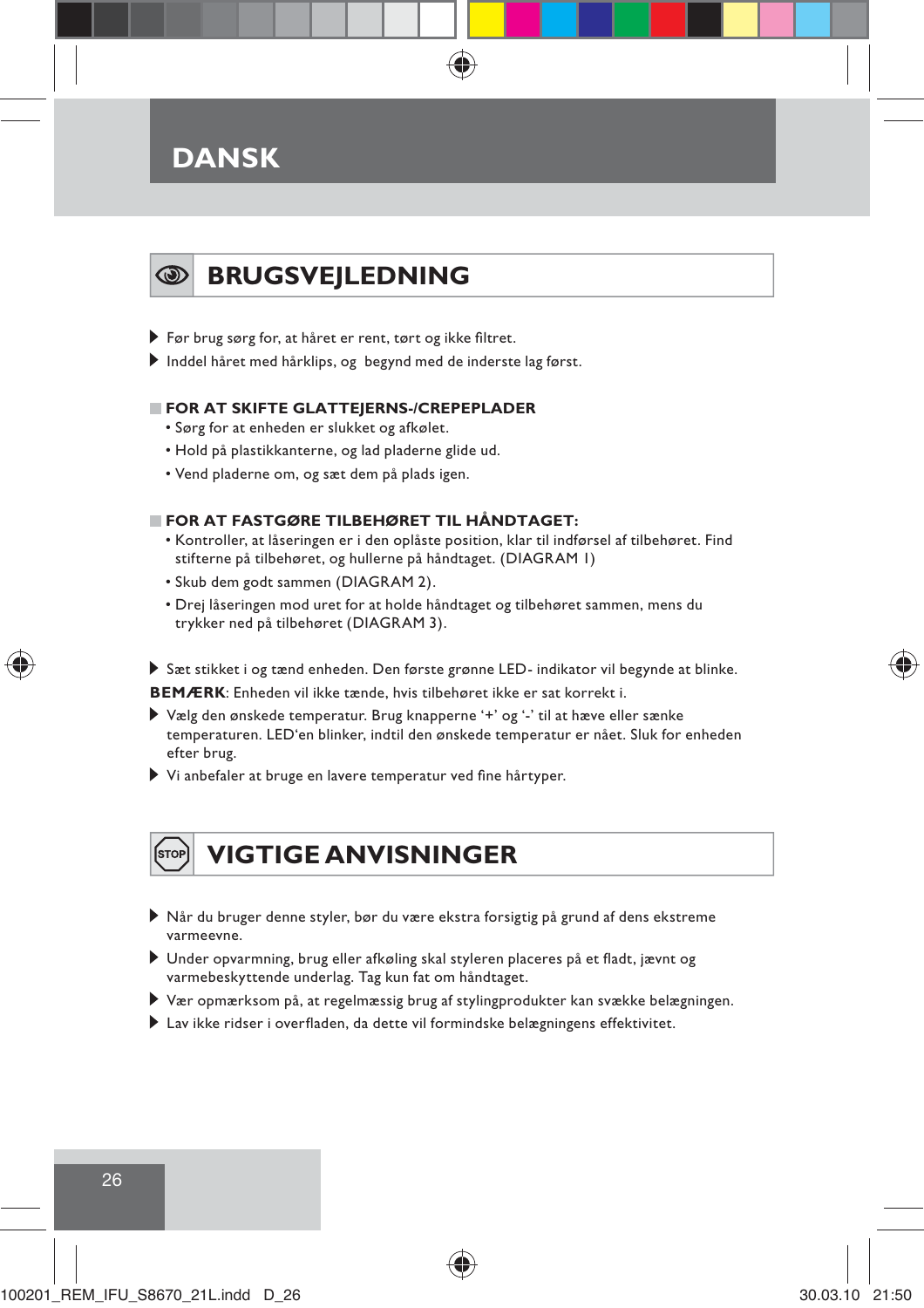## **DANSK**



Ísтоғ

⊕

## **RENGØRING OG VEDLIGEHOLDELSE**

Sørg for, at stikket er trukket ud, og apparatet er koldt. Tør eventuelle rester af stylingprodukter af med en fugtig klud. Brug ikke skurecreme, da dette vil beskadige produktet.

## **SIKKERHEDSFORANSTALTNINGER**

**ADVARSEL – FOR EKSTRA BESKYTTELSE ANBEFALES INSTALLERING AF EN FEJLSTRØMSAFBRYDER (HFI-AFBRYDER) MED EN NOMINEL FEJLSTRØM PÅ HØJST 30 mA. SØG VEJLEDNING HOS EN ELEKTRIKER.**

**DETTE APPARAT BØR IKKE BRUGES I NÆRHEDEN AF BADEKAR, BRUSERE, BASSINER ELLER ANDRE BEHOLDERE, SOM INDEHOLDER VAND ELLER ANDRE VÆSKER.**

Dette produkt er ikke egnet til brug i badekar eller under bruseren.

### **STIKKET BØR TRÆKKES UD, NÅR STYLEREN IKKE ER I BRUG.**

- Efterlad ikke styleren uden opsyn, når den er tændt.
- Lad styleren køle af, før den lægges på plads.
- Må ikke nedsænkes i vand eller andre væsker.
- Placer ikke styleren på bløde materialer, fx tæpper, sengetøj, håndklæder osv.
- Sørg altid for, at den anvendte spænding svarer til den spænding, som er angivet på apparatet.
- Hold dette produkt uden for børns rækkevidde. Det kan føre til farlige situationer, hvis dette apparat bruges af personer med nedsatte fysiske, sansemæssige eller mentale evner eller manglende erfaring og viden. De ansvarlige for disse menneskers sikkerhed bør give dem en udtrykkelig vejledning eller overvåge brugen af apparatet.
- Undgå, at de varme plader kommer i kontakt med ansigtet, halsen eller hovedbunden.
- Ledningen må ikke vikles rundt om apparatet. Kontrollér jævnligt, om der er tegn på beskadigelse af ledningen.
- En beskadiget ledning kan være farlig. Hvis ledningen på dette apparat bliver beskadiget, skal brugen straks afbrydes, for at der ikke skal opstå en farlig situation. Indlevér apparatet til din nærmeste autoriserede Remington®-serviceforhandler med henblik på reparation eller udskiftning.

 $\overline{z}$ 

ඳි

 $\stackrel{\textstyle >}{\textstyle \scriptstyle \pm\ }$ 

D

♠

RU AE) (\$1) (GR) (GR) (FR) (FU) (HN) (PL) (CZ) (SK) (P) (FIN) ( \$) (D

♠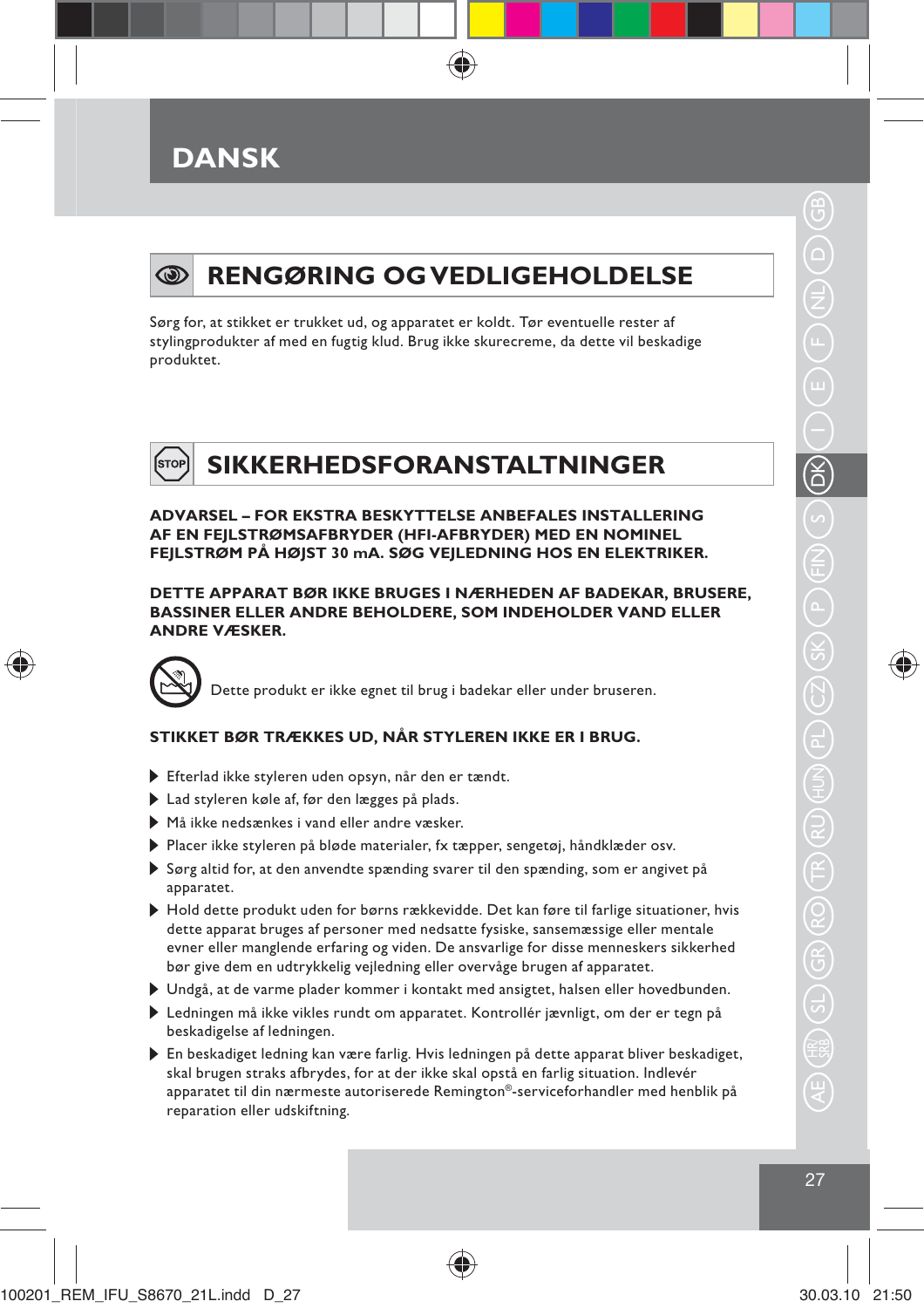

- Undersøgelse, justering eller reparation kræver specialværktøj. Uautoriserede reparationer kan føre til farlige tilstande for brugeren.
- Vi påtager os intet ansvar for skade på produktet, personer eller andre genstande forårsaget af forkert brug, misbrug eller manglende overholdelse af denne vejledning.
- Dette apparat er ikke beregnet til kommerciel brug/brug i saloner.

## **DK BESKYT MILJØET**

Smid ikke apparatet ud med det almindelige husholdningsaffald, når den er udtjent. Apparatet kan afleveres på Remington® servicecentret eller et dertil egnet indsamlingssted.



 For yderligere information om miljøvenlig bortskaffelse, se www.remington-europe.com

## **SERVICE OG GARANTI**

Dette produkt er kontrolleret og fri for defekter. Vi yder garanti på dette produkt mod alle defekter, som skyldes materiale- og forarbejdningsfejl i hele garantiperioden regnet fra forbrugerens oprindelige købsdato. Hvis produktet skulle gå i stykker inden for garantiperioden, reparerer vi enhver sådan fejl eller vælger at udskifte produktet eller dele af produktet uden beregning, forudsat at der foreligger et købsbevis. Dette indebærer ikke en forlængelse af garantiperioden.

Ring til dit nærmeste Remington®-servicecenter, hvis der opstår et garantitilfælde. Denne garanti er en ekstra service oven i dine almindelige lovfæstede rettigheder. Garantien gælder i alle lande, hvor vores produkt er solgt af en autoriseret forhandler.

Garantien omfatter ikke skader på produktet, som skyldes uheld eller forkert brug, misbrug, ændringer på produktet eller brug i modstrid med de tekniske og/eller sikkerhedsmæssige forskrifter. Denne garanti gælder ikke, hvis produktet er blevet skilt ad eller repareret af en person, som ikke er autoriseret af Remington®.



28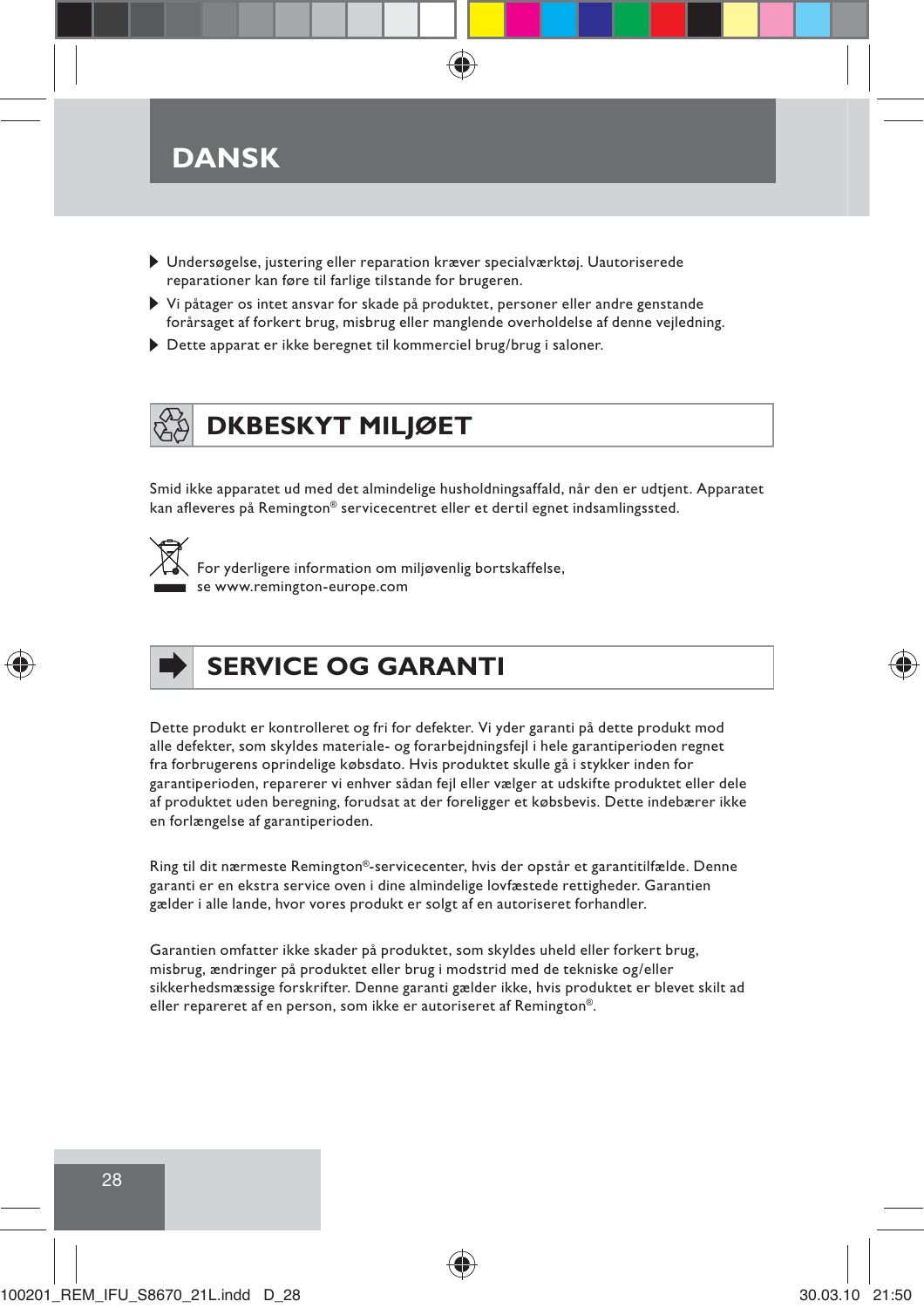**Tack för att du har valt Remington®. Före användning, läs igenom instruktionerna noga och förvara dem på en säker plats för kommande behov.**

 $\bigoplus$ 

| $\circledcirc$ | <b>PRODUKTFUNKTIONER</b>                                                                                                 |
|----------------|--------------------------------------------------------------------------------------------------------------------------|
| Α              | Avancerad keramisk ytbeläggning                                                                                          |
| B              | Klar att använda inom 60 sekunder                                                                                        |
| С              | På/Av-knapp                                                                                                              |
| D              | Justerbara +/- temperaturknappar                                                                                         |
| E              | LED temperaturindikator lyser - blinkar när apparaten värms upp och slutar blinka när<br>önskad temperatur har uppnåtts. |
| F              | Cool tips för lätt formning                                                                                              |
| G              | 19 mm tång för att skapa lockar                                                                                          |
| н              | Spiralhylsa för att skapa lösa lockar                                                                                    |
| $\overline{1}$ | Borsthylsa för att skapa vågor och volym                                                                                 |
| J              | Dubbelsidig tillsats – fäll bara ut tillsatsen, vänd den och fäll in den igen för att låsa fast<br>den mellan plattorna  |
| Κ              | 4 hårspännen                                                                                                             |
| L              | Låsring                                                                                                                  |
| M              | Värmeskyddande ställ                                                                                                     |
| N              | Automatisk säkerhetsavstängning inom en timme                                                                            |
| O              | Förvaringsväska – vänta tills tillbehören har kallnat innan de placeras i<br>förvaringsväskan                            |
|                | 3 års garanti                                                                                                            |

 $\bigoplus$ 

29

 $\bigoplus$ 

 $\bigoplus$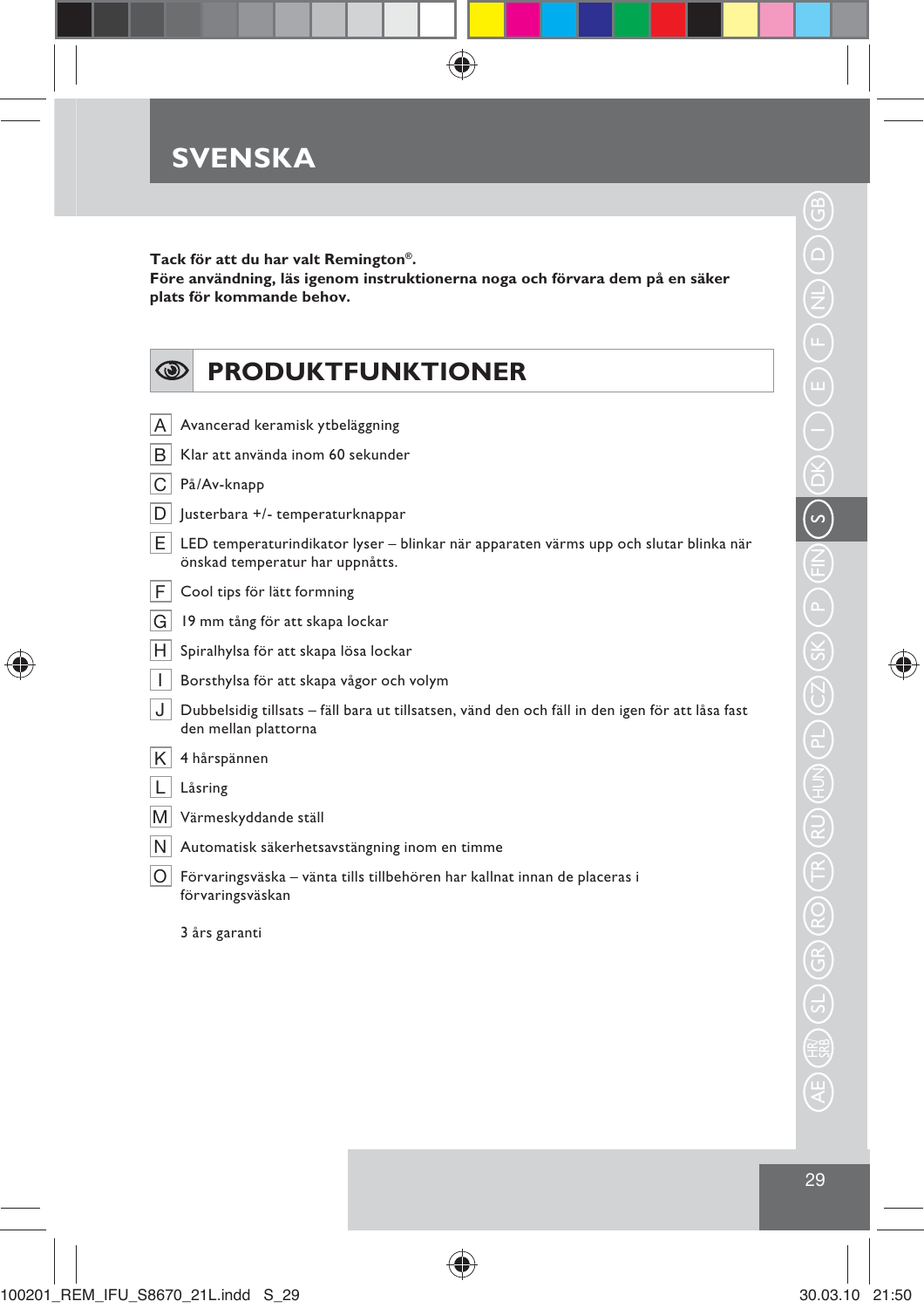## **ANVÄNDARINSTRUKTIONER**

- Innan användning se till att håret är rent, torrt och tovfritt.
- Dela håret med hjälp av hårspännena och forma de nedre lagren först.

### **FÖR ATT BYTA UTSLÄTNINGS-/KRUSPLATTORNA:**

- Se till att apparaten är avstängd och kall.
- Håll i plastkanterna och låt plattorna glida ut.
- Vänd plattorna och rikta in dem tillbaka på plats.

### **FÖR ATT LÅSA TILLBEHÖRET TILL HANDTAGET:**

- Se till att låsringen är i olåst läge, klar för montering av tillbehöret. Leta reda på tapparna på tillbehöret och hålen i handtage.t (BILD 1)
- Tryck stadigt ihop delarna. (BILD 2)
- Vrid låsmekanismen moturs samtidigt med att pressa ner på tillbehöret för att säkra ihop handtaget med tillbehöret (BILD 3)
- Koppla in apparaten och starta den, den första gröna LED indikatorn börjar blinka.
- OBS: Apparaten fungerar bara om tillbehöret är kopplat på korrekt.
- Välj önskad temperatur. För att ändra temperatur, använd '+' eller '-' knapparna för att öka eller minska temperaturen. LED ljuset kommer att blinka tills önskad temperatur har uppnåtts. Stäng av apparaten efter användning.
- För finare hårtyper rekommenderas en lägre temperatur.

₩

## **VIKTIG INFORMATION**

- På grund av den extrema värmekapaciteten hos denna formare ska man vara extra försiktig när den används.
- Vid uppvärmning, användning och vid avkylning placeras den på en slät, jämn och värmetålig yta. Håll endast apparaten i änden av handtaget.
- Notera att regelbunden användning av formningsprodukter kan försämra beläggningen.
- Skrapa inte på ytan eftersom detta kommer att försämra effektiviteten hos beläggningen.



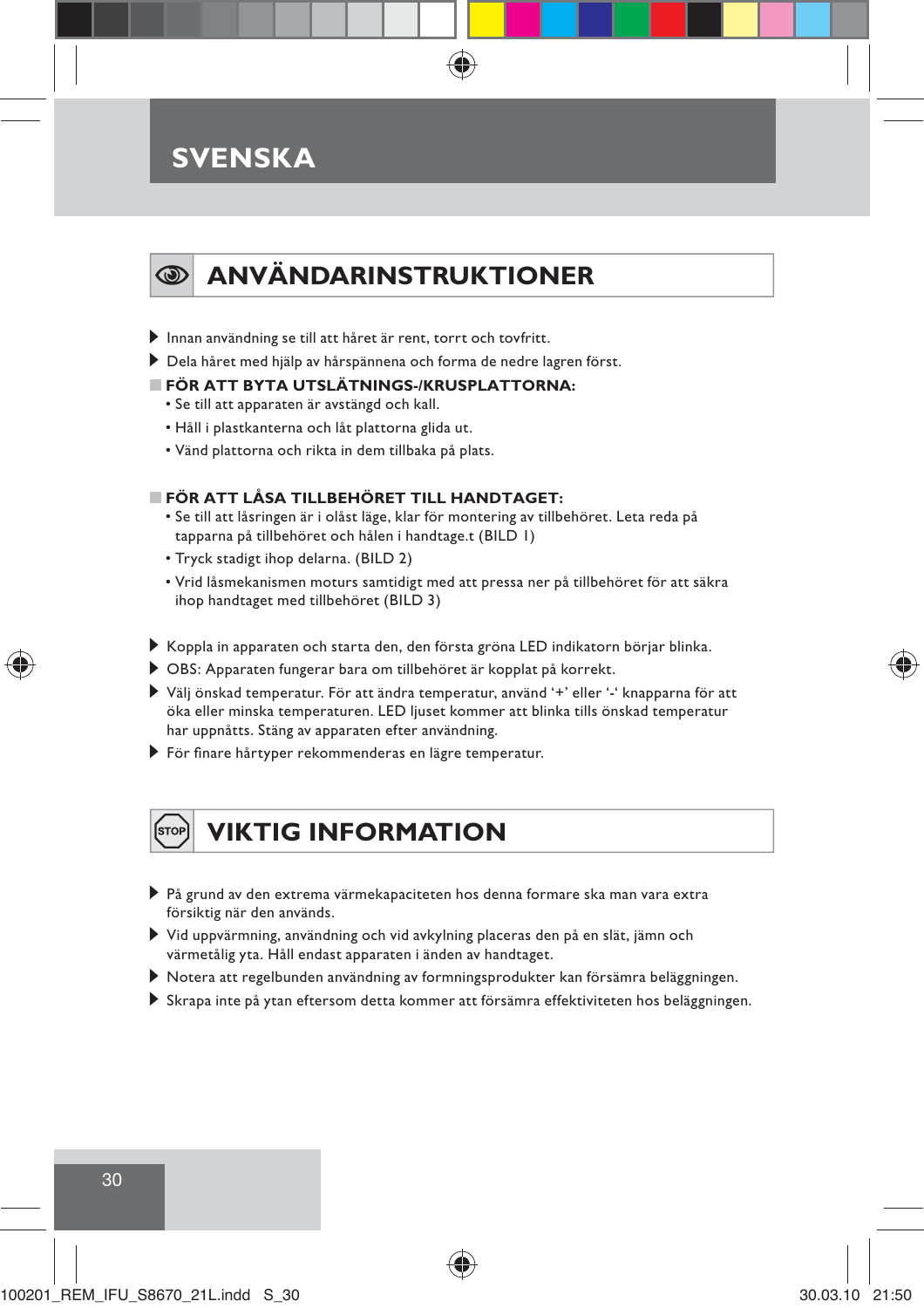

Se till att apparaten är urkopplad och kall. Torka bort alla hopsamlade formningsprodukter med en fuktig trasa. Använd inte rengöringsmedel med slipmedel för rengöring eftersom skador uppstår.

# **SÄKERHETSÅTGÄRDER**

**VARNING – VI REKOMMENDERAR ATT DU INSTALLERAR EN JORDFELSBRYTARE (RCD) MED EN UTLÖSNINGSSTRÖM SOM INTE ÖVERSKRIDER 30 mA SOM YTTERLIGARE SKYDD.**

**DEN BÖR INTE ANVÄNDAS I NÄRHETEN AV BADKAR, DUSCHAR, BASSÄNGER ELLER ANDRA BEHÅLLARE MED VATTEN ELLER ANDRA VÄTSKOR.**

Denna produkt är inte lämplig att använda i badkaret eller i duschen.

### **HÅRFORMAREN BÖR KOPPLAS UR ELUTTAGET NÄR DEN INTE ANVÄNDS.**

- Lämna inte formaren utan uppsikt när den är påslagen.
- Låt formaren kallna innan den läggs undan för förvaring.
- Doppa inte apparaten i vatten eller annan vätska.
- Lägg inte formaren på mjukt material, t.ex. mattor, sängkläder, handdukar etc.
- Kontrollera alltid att spänningen som ska användas motsvarar den spänning som står på apparaten.
- Håll apparaten ur barnens räckvidd. Rörelsehindrade ska påvisa extra försiktighet och använda hjälp när denna apparat ska användas.
- Använd inte andra tillbehör tillsammans med denna formare än de som levererats av Remington®.
- Undvik hudkontakt (ansikte, hals eller hjässa) med någon del av tången.
- Vira inte sladden runt formaren. Kontrollera regelbundet att sladden inte är skadad.
- Skadade sladdar kan vara farliga. Enheten får absolut inte användas om dess nätsladd skadas. I sådana fall skall den återlämnas till närmaste auktoriserade serviceverkstad för reparation för att undvika fara.

♠

 Specialverktyg krävs för undersökning, justering eller reparation. Okvalificerat reparationsarbete kan leda till riskfyllda situationer för användaren.

◈

31

⇔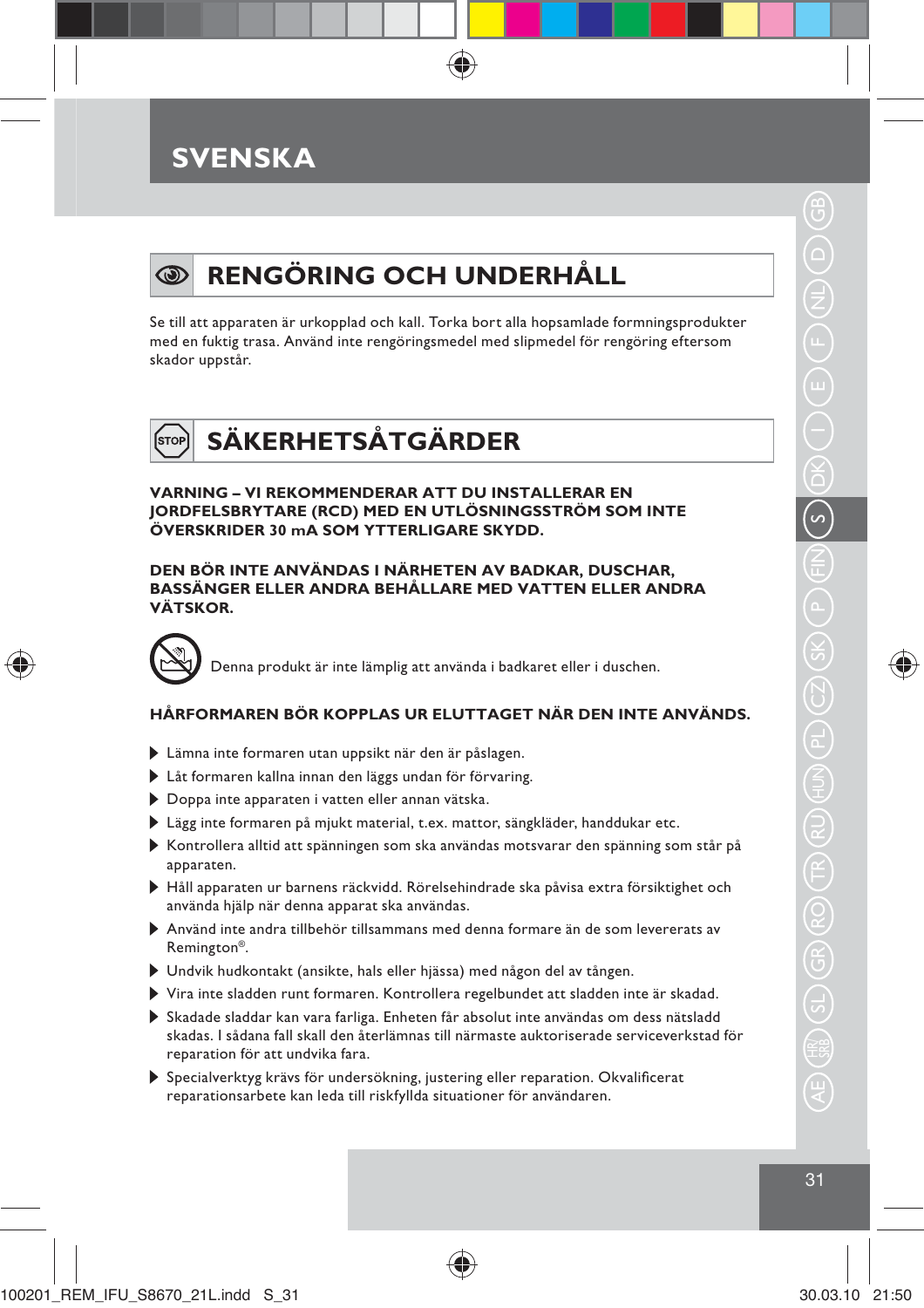- Vi tar inget ansvar för skador på produkten, personer eller annat som orsakats av felaktig användning, missbruk eller att dessa instruktioner inte följts.
- Denna apparat är inte avsedd för användning på frisörsalonger eller i kommersiellt bruk.

# **SKYDDA MILJÖN**

Kasta inte produkten i hushållssoporna när den är förbrukad. Den kan lämnas in på våra Remington® ServiceCenter eller andra lämpliga avfallsanläggningar.



För mera fakta och information om återvinning se www.remington-europe.com



## **SERVICE OCH GARANTI**

Denna produkt har kontrollerats och är felfri. Vi garanterar denna produkt mot defekter som beror på materialfel eller tillverkningsfel under garantiperioden från inköpsdatumet. Om produkten blir defekt under garantiperioden kommer vi att reparera de defekterna eller välja att byta ut produkten eller delar den utan kostnad förutsatt att det finns inköpsbevis. Detta innebär inte en utökning av garantiperioden.

Vid de fall av garantiåtgärder ring Remington® servicecenter i din region.

Denna garanti erbjuds utöver och ovanpå dina normala lagstadgade rättigheter.

Garantin skall gälla i alla länder där vår produkt sålts via en auktoriserad återförsäljare.

Denna garanti inkluderar inte skador på produkten som skett genom olyckor eller felaktig användning, missbruk, ändringar på produkten eller användning på annat sätt än vad som anges i de tekniska och/eller säkerhetsinstruktionerna. Denna garanti gäller inte om produkten har demonterats eller reparerats av en person som inte är auktoriserad av oss.





₩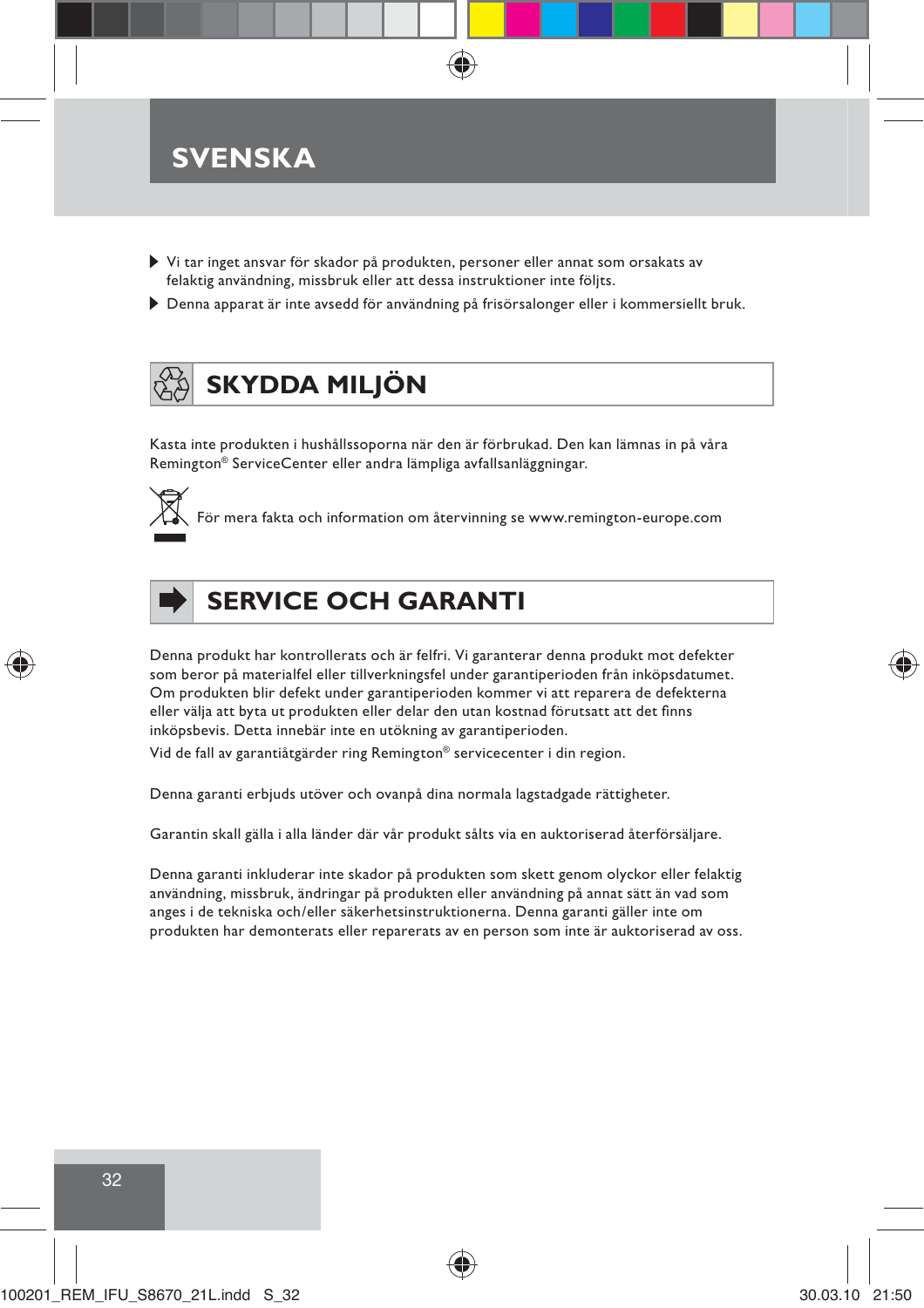

**Kiitämme, että valitsit tämän uuden Remington®-tuotteen. Lue ohjeet huolellisesti ennen käyttöä ja säilytä ne turvallisessa paikassa tulevaa käyttöä varten.**

 $\bigoplus$ 

| $\circledcirc$ | <b>TUOTTEEN OMINAISUUDET</b>                                                                                                 |
|----------------|------------------------------------------------------------------------------------------------------------------------------|
|                |                                                                                                                              |
| Α              | Parannettu keraaminen pinnoite                                                                                               |
| В              | Käyttövalmis 60 sekunnissa                                                                                                   |
| C              | On/Off-virtapainike                                                                                                          |
| D              | Lämpötilan säätöpainikkeet (+/-)                                                                                             |
| E.             | Lämpötilan LED-merkkivalot - vilkkuvat, kun laite lämpenee ja lakkaavat vilkkumasta,<br>kun valittu lämpötila on saavutettu. |
| F              | Viileä kärki helppoa muotoilua varten                                                                                        |
| G              | 19 mm piippausrauta kiharoiden tekemiseen                                                                                    |
| H              | Spiraali-lisäosa irtonaisten kiharoiden tekemiseen                                                                           |
| L              | Harja-lisäosa laineiden tekemiseen ja volyymin saamiseen                                                                     |
| J              | Kaksipuolinen kiinnitysosa – anna kiinnitysosan liukua ulos, käännä ja liuʻuta takaisin<br>katkaisijaan levyjen välissä.     |
| Κ              | 4 klipsiä                                                                                                                    |
| L              | Lukitusrengas                                                                                                                |
| M              | Tukijalka (pitää kuumat osat irti pöytäpinnasta)                                                                             |
| N              | Automaattinen virran turvakatkaisu tunnin kuluttua                                                                           |
| O              | Tyylikäs säilytyslaukku. Anna lisäosien jäähtyä, ennen kuin laitat ne säilytyslaukkuun.                                      |

 $\bigoplus$ 

3 vuoden takuu

♠

 $\bigoplus$ 

 $\overline{z}$ 

33

100201\_REM\_IFU\_S8670\_21L.indd FIN\_33 00201\_REM\_IFU\_S8670\_21L.indd 30.03.10 21:50 0.03.10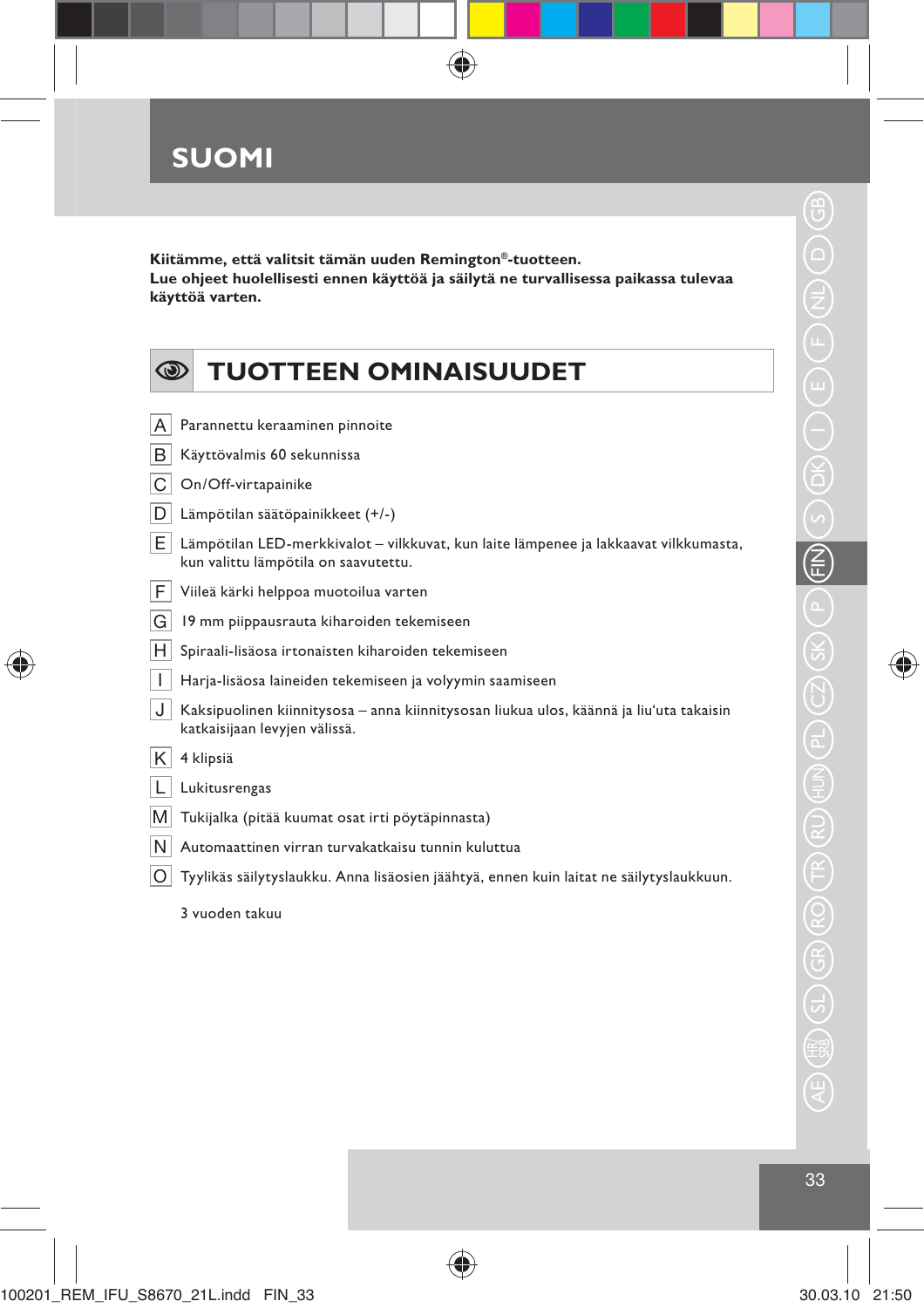## **SUOMI**

# **KÄYTTÖOHJE**

- Varmista ennen käyttöä, että hiukset ovat puhtaat, kuivat ja takuttomat.
- Jaa hiukset osiin klipsien avulla. Muotoile ensin alimmat kerrokset.

### **NÄIN VAIHDAT SUORISTUS-/KREPPILEVYT:**

- Varmista, että laitteesta on kytketty virta pois (off) ja että laite on viileä.
- Pidä kiinni levyjen muovireunoista ja liu'uta levyt pois.
- Käännä levyt ylösalaisin ja työnnä takaisin paikoilleen.

### **NÄIN KIINNITÄT LISÄOSAN KÄDENSIJAAN:**

- Varmista, että lukitusrengas on auki, jotta lisäosa voidaan kiinnittää. Sovita lisäosan tapit kädensijassa oleviin reikiin. (KUVA 1)
- Työnnä osat tukevasti vastakkain. (KUVA 2)
- Käännä lukitusrengasta vastapäivään, jotta saisit itse laitteen ja liitettävän lisäosion kiinnitetyksi toisiinsa. Paina samalla lisäosiota alaspäin. (KUVA 3)
- Kytke laite verkkosähköön ja kytke laitteeseen virta. Ensimmäinen vihreä LEDmerkkivalo alkaa vilkkua.
- HUOMAA: Laite ei käynnisty, mikäli lisäosaa ei ole kiinnitetty oikein.
- Valitse haluamasi lämpötila. Voit lisätä tai vähentää lämpötilaa (+)- ja (-)-painikkeilla. LED-merkkivalot vilkkuvat, kunnes valitsemasi lämpötila on saavutettu. Kytke laitteesta virta pois käytön jälkeen.
- Hienolle hiustyypille suosittelemme alhaista lämpötilaa.

## **TÄRKEÄÄ**

- Muotoiluraudan äärimmäisen hyvien lämpöominaisuuksien vuoksi sitä täytyy käyttää erittäin varoen.
- Laitteen lämmetessä, laitteen käytön aikana ja laitteen jäähtyessä se täytyy sijoittaa tasaiselle, sileälle ja kuumuutta kestävälle alustalle. Tartu laitteeseen vain kädensijan päästä.
- Huomaa, että muotoilutuotteiden säännöllinen käyttö saattaa heikentää pinnoitetta.
- Älä naarmuta pintaa, sillä naarmut heikentävät pinnoitteen tehoa.

34

₩



₩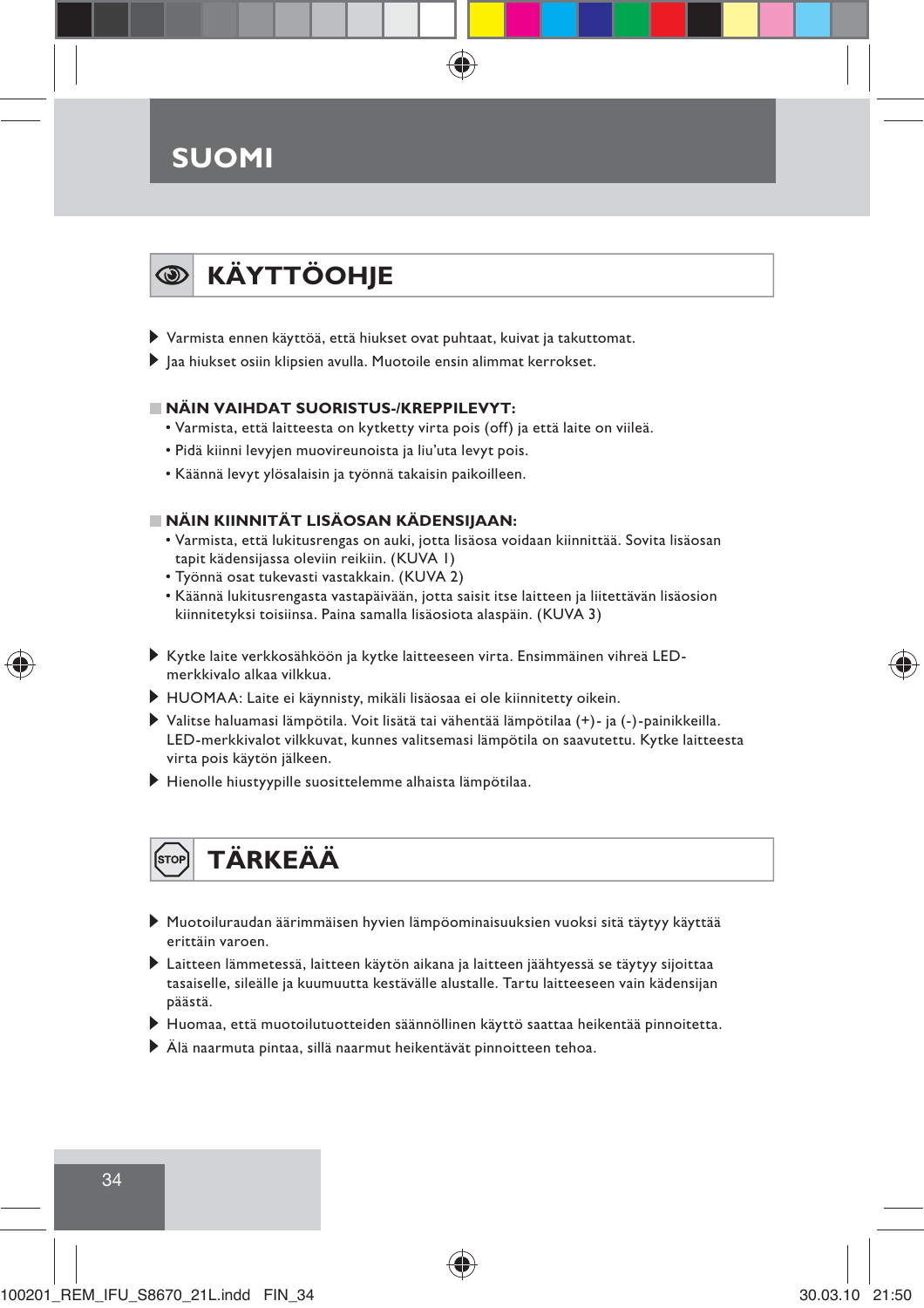### **SUOMI**

#### **PUHDISTUS JA YLLÄPITO**  $\circledcirc$

Varmista, että laite on irrotettu verkkosähköstä ja että laite on viileä. Pyyhi mahdolliset muotoiluainejäämät pois kostealla liinalla. Älä puhdista hankaavia ainesosia sisältävällä puhdistusnesteellä, sillä se aiheuttaa vaurioita.



#### **VAROITUS: TURVALLISUUDEN VUOKSI SUOSITTELEMME JÄÄNNÖSVIRTALAITTEEN KÄYTTÖÄ. KO. LAITTEEN KÄYTTÖVIRRAN EI TULISI YLITTÄÄ 30 mA. LISÄTIETOJA SAAT SÄHKÖASENTAJALTA.**

**KUIVAAJAA EI TULE KÄYTTÄÄ KYLPYAMMEEN, SUIHKUN, LAVUAARIN TAI MUUN VETTÄ TAI MUUTA NESTETTÄ SISÄLTÄVÄN ASTIAN LÄHEISYYDESSÄ.**



#### **IRROTA MUOTOILULAITE VERKOSTA SILLOIN, KUN SITÄ EI KÄYTETÄ.**

- Älä jätä laitetta ilman valvontaa, kun se on kytketty päälle.
- Anna laitteen jäähtyä täydellisesti käytön jälkeen ennen säilytystä.
- Älä upota laitetta veteen tai muuhun nesteeseen.
- Älä aseta laitetta pehmeälle alustalle kuten matolle, vuodevaatteille, pyyheliinalle jne.
- Varmista aina, että käyttöjännite vastaa laitteeseen merkittyä käyttöjännitettä.
- Pidettävä lasten ulottumattomissa. Kehitysvammaiset saattavat tarvita ylimääräistä huolenpitoa ja apua tuotetta käytettäessä.
- Älä käytä tämän laitteen kanssa muita kuin Remington®in valmistamia lisävarusteita.
- Vältä koskettamasta kasvoja, kaulaa tai päänahkaa kuumilla levyillä.
- Älä kierrä virtajohtoa laitteen ympärille. Tarkista virtajohdon kunto vaurioiden varalta.
- Vioittunut virtajohto voi olla vaarallinen. Jos laitteen virtajohto rikkoutuu, lopeta laitteen käyttö välittömästi ja vie laite lähimpään Remington®in valtuuttamaan huoltoliikkeeseen korjattavaksi tai vaihdettavaksi uuteen. Näin vältyt laitteen mahdollisesti aiheuttamilta vaaratilanteilta.
- Laitteen tutkiminen, säätö ja korjaus edellyttävät erikoistyökaluja. Asiantuntematon korjaus voi vaarantaa käyttäjän turvallisuuden.

۰

◈

35

⇔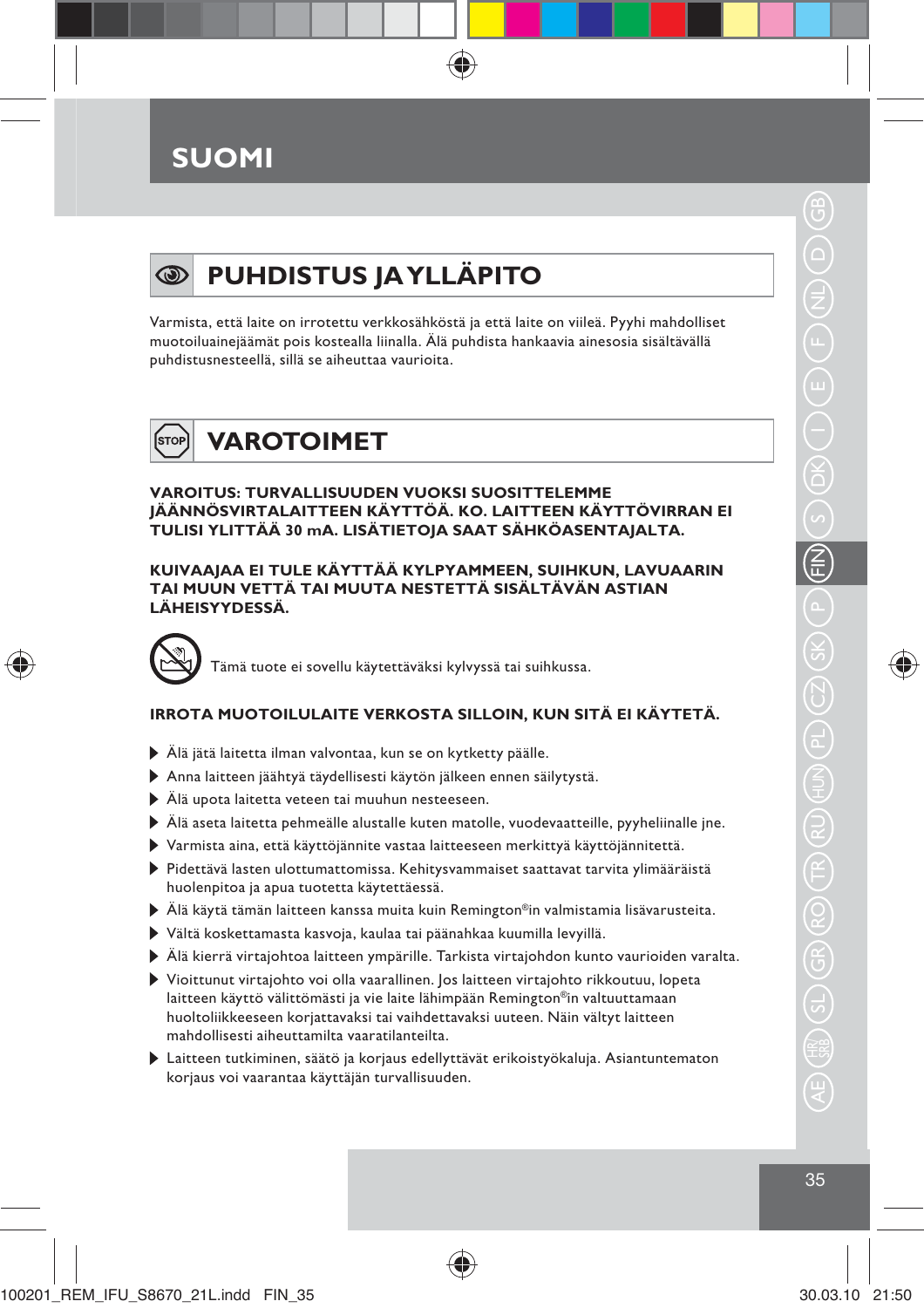

- Emme ole korvausvelvollisia laite- tai henkilövahingoista, jotka johtuvat laitteen väärinkäytöstä tai näiden ohjeiden laiminlyönnistä.
- Laitetta ei ole tarkoitettu ammattikäyttöön.

# **SUOJELE YMPÄRISTÖÄ**

Älä hävitä laitetta kotitalousjätteen joukossa sen käyttöiän päätyttyä. Toimita laite hävitettäväksi Remington®-huoltoliikkeeseen tai asianmukaiseen keräyspisteeseen.



Lisätietoja kierrätyksestä saat osoitteesta www.remington-europe.com



### **HUOLTO JA TAKUU**

Tämä tuote on tarkastettu ja virheetön. Takaamme, että toimitetussa tuotteessa ei takuuaikana, alkaen alkuperäisestä ostopäivästä, ilmene materiaalista tai työstä johtuvia vikoja. Jos tuote osoittautuu vialliseksi takuuaikana, korjaamme sen tai vaihdamme tuotteen tai sen osan veloituksetta ostotositetta vastaan. Tämä ei kuitenkaan tarkoita takuuajan pitkittämistä.

Takuuasioissa pyydämme ottamaan yhteyttä paikalliseen Remington®-huoltokeskukseen.

Takuu ei vaikuta kuluttajan lakisääteisiin oikeuksiin.

Takuu kattaa kaikki maat, joissa tuotetta myyvät valtuutetut jälleenmyyjät.

Takuu ei kata onnettomuudesta, väärinkäytöstä, tuotteen muuntamisesta tai teknisten ja/ tai turvallisuusohjeiden vastaisesta käytöstä johtuvia vaurioita. Takuu ei ole voimassa, jos tuotteen purkamisen tai korjauksen on suorittanut joku muu kuin valtuuttamamme henkilö.

| 36                                   |                |
|--------------------------------------|----------------|
|                                      |                |
|                                      |                |
| 100201_REM_IFU_S8670_21L.indd FIN_36 | 30.03.10 21:50 |



₩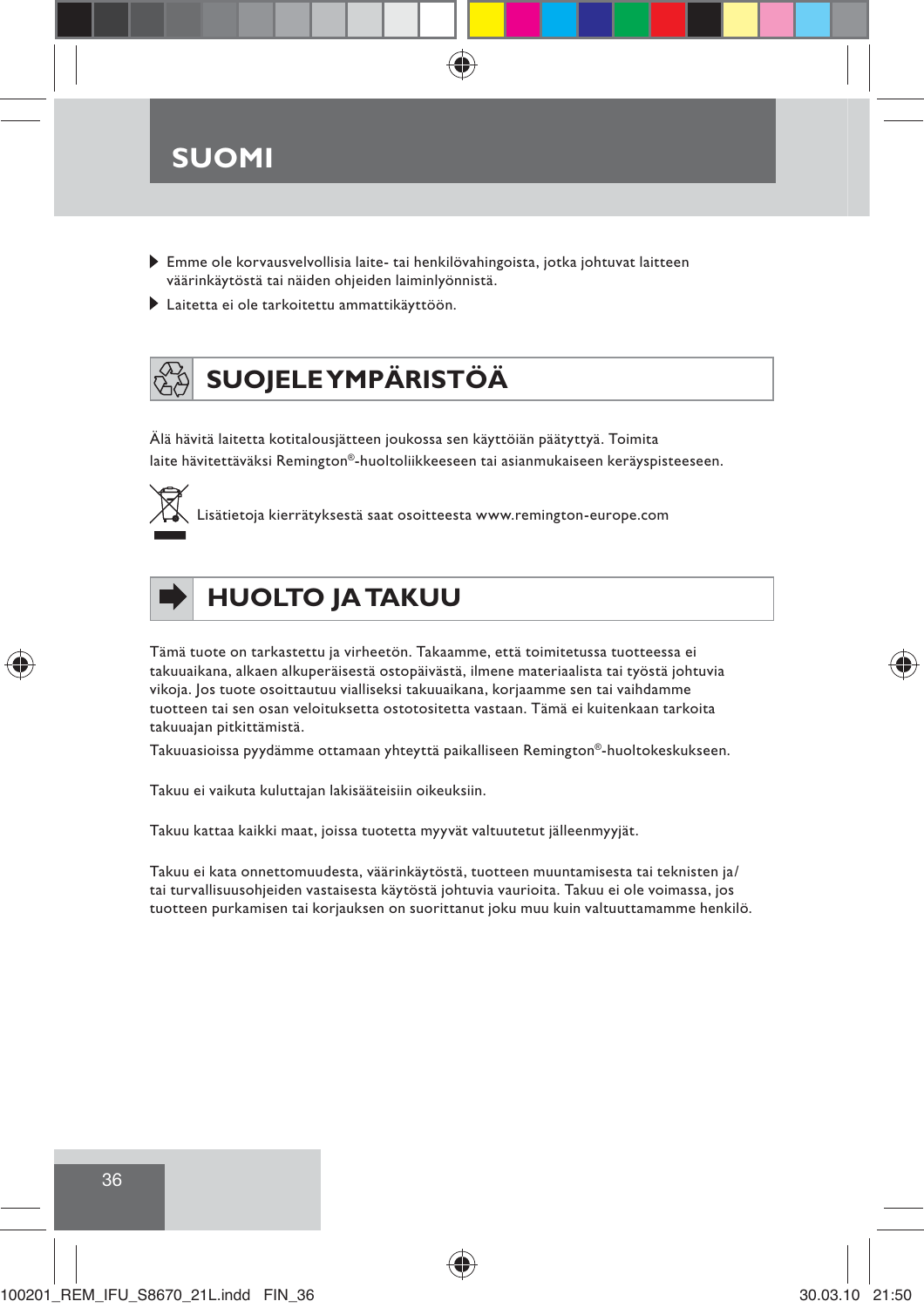

**Obrigado por adquirir o novo produto Remington®. Antes de usar, por favor leia atentamente as instruções de utilização e conserveas para futura consulta.**

 $\bigoplus$ 

| $\circledcirc$ | <b>CARACTERÍSTICAS DO PRODUTO</b>                                                                                                               |
|----------------|-------------------------------------------------------------------------------------------------------------------------------------------------|
|                |                                                                                                                                                 |
| A              | Revestimento avançado de cerâmica                                                                                                               |
| B              | Pronto a usar em 60 segundos                                                                                                                    |
| С              | Botão On/Off (ligado/desligado)                                                                                                                 |
| D              | Botões +/- para regular a temperatura                                                                                                           |
| E              | Lâmpadas LED indicadoras de temperatura – piscam quando a unidade está a aquecer<br>e param de piscar quando é atingida a temperatura desejada. |
| F              | Pontas frias para um penteado fácil                                                                                                             |
| G              | Pinça de 19 mm para criar caracóis                                                                                                              |
| н              | Tubo em espiral para criar caracóis soltos                                                                                                      |
| T              | Tubo com escova para criar ondulação e volume                                                                                                   |
| J              | Acessório de dupla face – para mudar de placas, simplesmente deslize o acessório para<br>fora, rode-o e volte a deslizá-lo para dentro.         |
| Κ              | 4 Ganchos para divisão do cabelo                                                                                                                |
|                | Anel de bloqueio                                                                                                                                |
| M              | Suporte de protecção do calor                                                                                                                   |
| N              | Desconexão automática de segurança em uma hora                                                                                                  |
| O              | Saco moderno para armazenar – aguarde que os acessórios arrefeçam antes de os<br>introduzir no saco.                                            |
|                |                                                                                                                                                 |

3 anos de garantia

 $\bigoplus$ 

⊕

 $\bigoplus$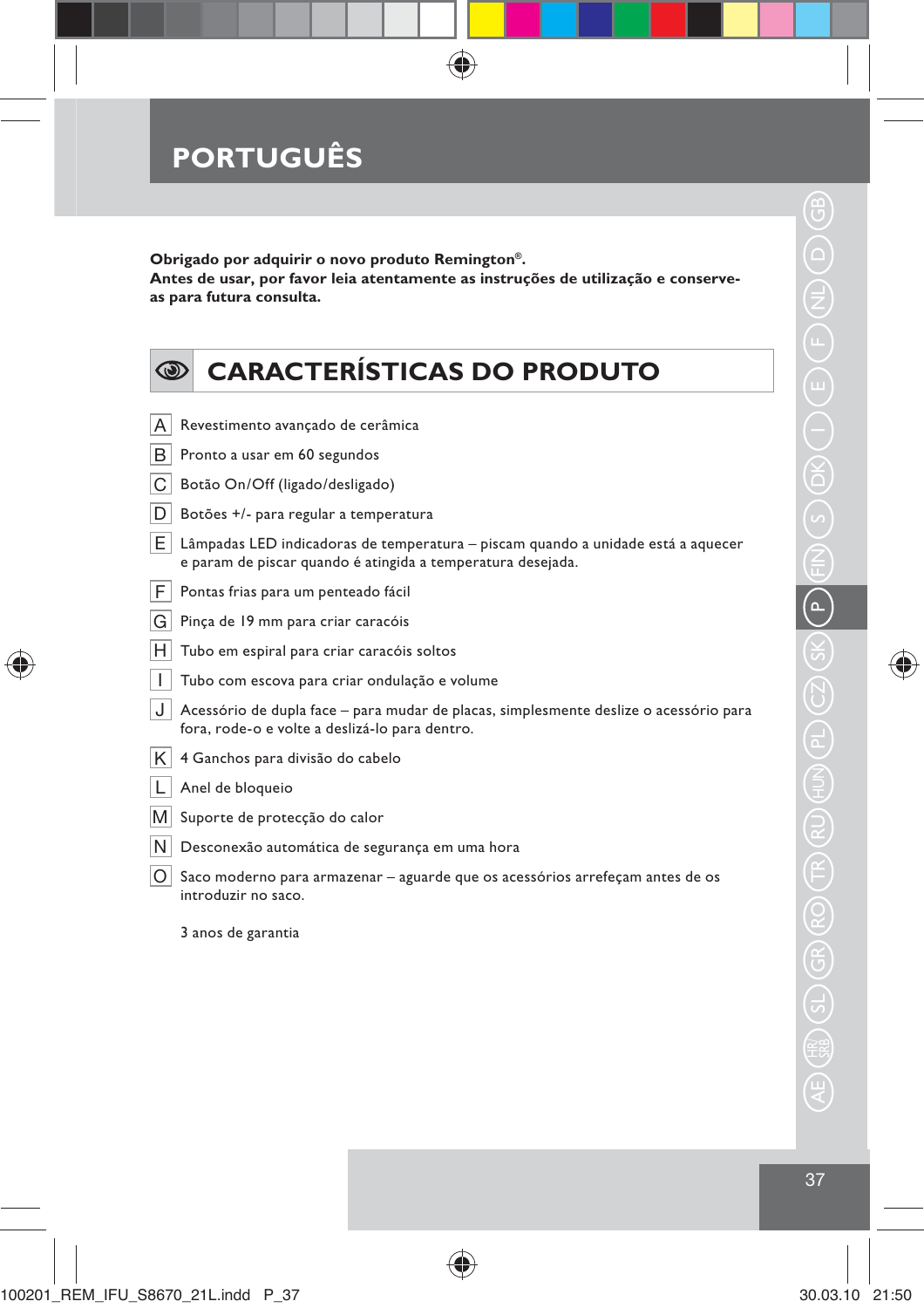# **PORTUGUÊS**

### **INSTRUÇÕES DE USO**

- Antes de utilizar o aparelho, assegure-se de que o cabelo está limpo, seco e desembaraçado.
- Divida o cabelo utilizando os ganchos e penteie as camadas inferiores em primeiro lugar.

#### **PARA MUDAR AS PLACAS DE ESTICAR/FRISAR:-**

- Assegure-se de que a unidade está desligada e fria.
- Faça deslizar as placas para fora segurando nas extremidades de plástico.
- Vire as placas para o lado contrário e encaixe-as de novo.

#### **PARA FIXAR O ACESSÓRIO À PEGA:-**

- Assegure-se de que o anel de bloqueio está na posição desbloqueada, pronto para receber o acessório. Localize os pinos no acessório e os orifícios na pega. (DIAGRAMA 1)
- Encaixe-os firmemente. (DIAGRAMA 2)
- Rode o anel de bloqueio no sentido contrario dos ponteiros do relógio para encaixar a pega com o acessório, enquanto continua a premir o acessório. (DIAGRAMA 3)
- Ligue a unidade à tomada e ligue-a no interruptor: o primeiro indicador LED verde começará a piscar.
- NOTA: O aparelho não fica ligado a não ser que o acessório esteja inserido correctamente.
- Seleccione a temperatura desejada. Para alterar a temperatura, utilize os botões '+' ou '-' para a aumentar ou diminuir. Os indicadores LED piscarão até ser atingida a temperatura desejada. Após a utilização da unidade, desligue-a.
- Para cabelos mais finos, recomenda-se uma temperatura mais baixa.

### Ís⊤∩⊧

₩

### **INFORMAÇÕ IMPORTANTE**

- Devido à grande capacidade de aquecimento deste modelador, deverá ter-se o máximo cuidado durante a utilização do mesmo.
- Durante o aquecimento, utilização e arrefecimento do aparelho, coloque-o sobre uma superfície lisa, uniforme e resistente ao calor. Segure na unidade apenas pela extremidade da pega.
- De notar que a utilização regular de produtos de modelação pode deteriorar o revestimento.
- Não arranhe a superfície, pois poderá deteriorar a eficácia do revestimento.



38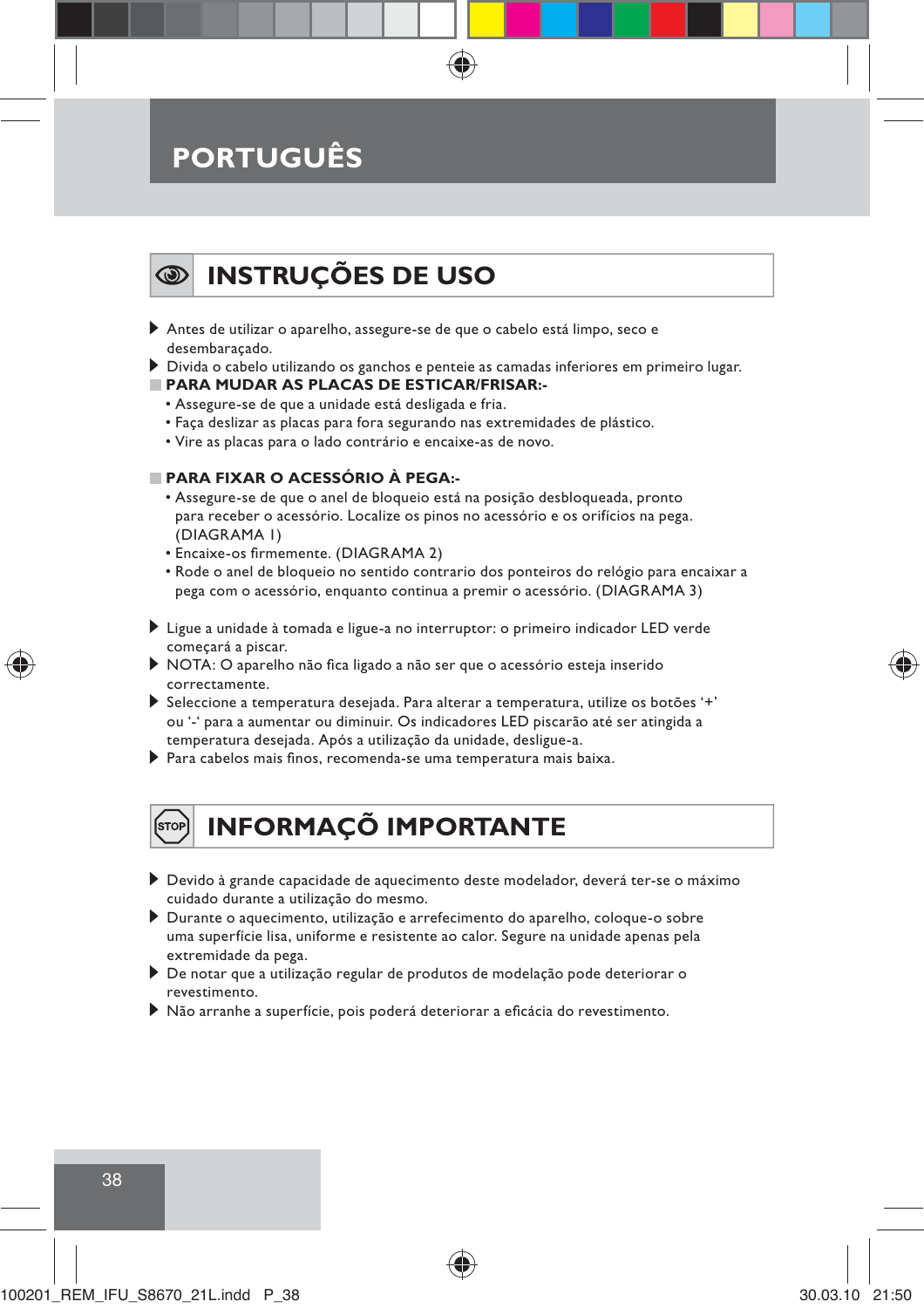# **PORTUGUÊS**



⇔

### **LIMPEZA E MANUTENÇÃO**

Assegure-se de que a unidade está desligada da tomada e fria. Limpe os produtos de modelação acumulados com um pano húmido. Não utilize líquidos de limpeza abrasivos, pois podem ocorrer danos.

#### **PRECAUÇÕES DE SEGURANÇA** Ísтор

**AVISO – PARA UMA MAIOR PROTECÇÃO, É ACONSELHÁVEL A UTILIZAÇÃO DE UM APARELHO DE CORRENTE RESIDUAL (RCD) COM UMA CORRENTE DE FUNCIONAMENTO RESIDUAL ATRIBUÍDA QUE NÃO EXCEDA 30 mA. PEÇA MAIS INFORMAÇÕES AO SEU TÉCNICO DE INSTALAÇÃO.**

#### **NÃO DEVE SER UTILIZADO PERTO DE BANHEIRAS, CHUVEIROS, BACIAS OU OUTROS RECIPIENTES CONTENDO ÁGUA OU OUTROS LÍQUIDOS.**

Este produto não é adequado para ser utilizado na banheira ou no duche.

#### **O MODELADOR DEVE ESTAR DESLIGADO DA CORRENTE PRINCIPAL QUANDO NÃO ESTIVER A SER UTILIZADO.**

- Não deixe o alisador ligado e sem supervisão.
- Deixe o aparelho arrefecer antes de o arrumar.
- Não o coloque dentro de água ou outros líquidos.
- Não coloque o aparelho sobre materiais macios, como por exemplo, carpetes, camas, atoalhados, tapetes, etc.
- Certifique-se sempre que a voltagem a ser utilizada corresponde à voltagem indicada no aparelho.
- Mantenha este produto fora do alcance de crianças. Pessoas com problemas podem requerer uma atenção extra e assistência quando da utilização deste produto.
- Não utilize outros acessórios com este alisador, que não aqueles fornecidos pela Remington®.
- Evite o contacto de qualquer parte das placas quentes com o rosto, pescoço ou couro cabeludo.
- Não enrole o cabo eléctrico em redor do aparelho. Verifique regularmente se o cabo eléctrico apresenta sinais de danos.
- Cabos eléctricos danificados podem ser perigosos. Se o cabo de alimentação deste aparelho se danificar, deixe de o utilizar de imediato e devolva o aparelho a um centro de assistência técnica autorizado da Remington® para que possa ser reparado ou substituído, evitando qualquer perigo.
- Qualquer exame, ajuste ou reparação deve ser efectuado com ferramentas especiais. Qualquer reparação não habilitada pode sujeitar o utilizador a condições perigosas.

♠

◈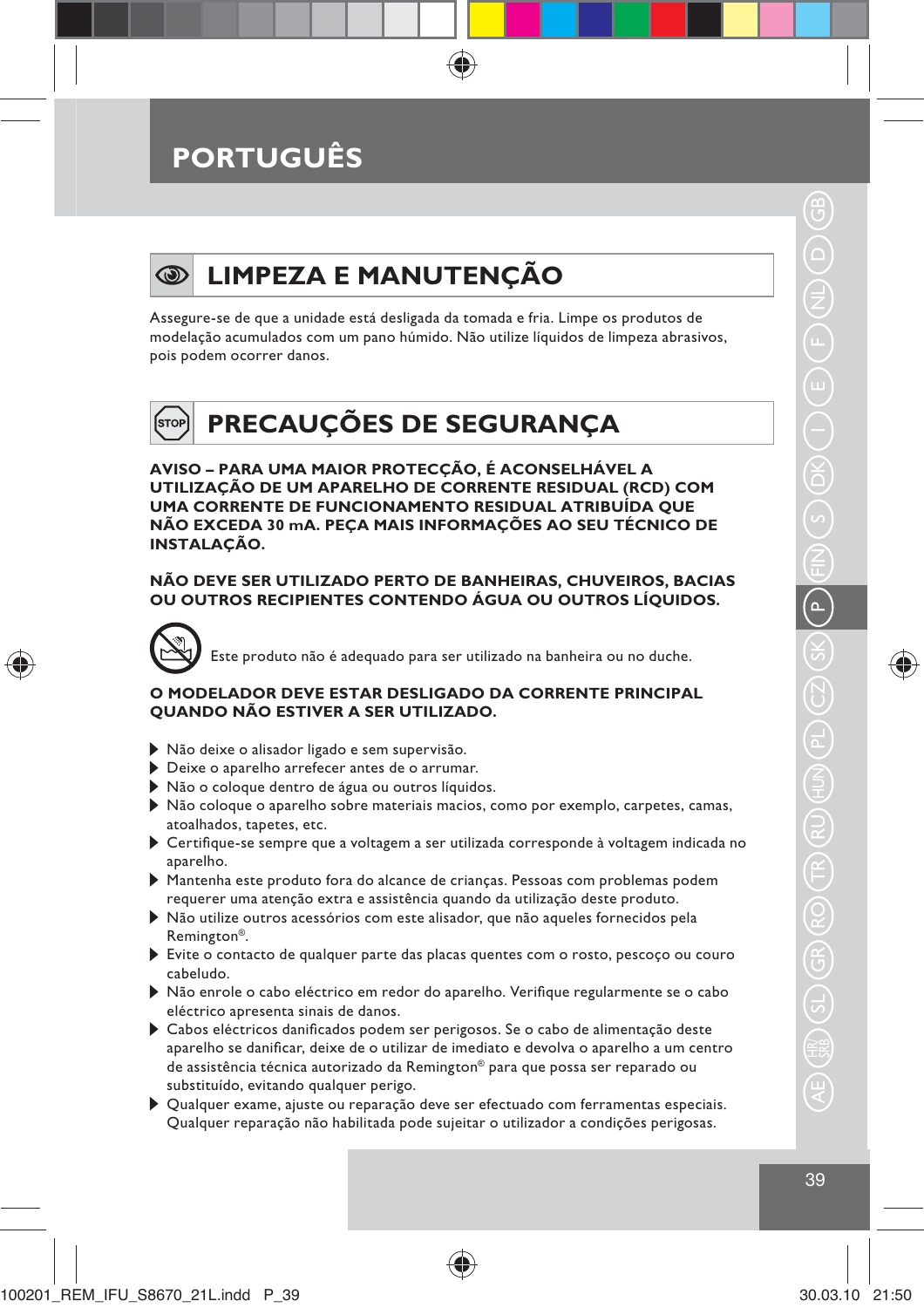# **PORTUGUÊS**

- Não assumimos qualquer responsabilidade pela danificação do produto, danos em pessoas ou artigos provocados pelo uso indevido, abuso ou não-cumprimento destas instruções.
- Este aparelho não é para utilização comercial ou em cabeleireiros.

### **PROTEGER O AMBIENTE**

Não elimine o produto para o lixo doméstico. A eliminação pode ser feita nos nossos Remington®serviços de assistência autorizados ou em locais de recolha adequados.



# **ASSISTÊNCIA TÉCNICA E GARANTIA**

Este produto foi testado e não contém quaisquer defeitos. Possui uma garantia contra quaisquer defeitos devidos a material ou mão-de-obra defeituosos para o período referido na garantia, a partir da data original de compra pelo consumidor. Se o produto apresentar falhas dentro do período de garantia, procederemos à reparação dessas falhas ou à substituição do produto ou de qualquer peça do mesmo sem qualquer custo, desde que seja apresentada a prova de compra. Isto não significa o alargamento do período de garantia.

No caso de ser necessário utilizar a garantia, contacte o Serviço de Assistência Remington® da sua área.

Esta garantia é oferecida para além dos direitos normais legais dos consumidores.

A garantia é válida em todos os países em que o produto tenha sido vendido através de um representante autorizado.

Os danos provocados ao produto por acidente ou utilização incorrecta, utilização abusiva, alteração ao produto ou utilização inconsistente com as instruções técnicas e/ ou de segurança necessárias não estão ao abrigo da garantia. Esta garantia não se aplicará se o produto tiver sido desmontado ou reparado por uma pessoa não autorizada pela Remington®.



40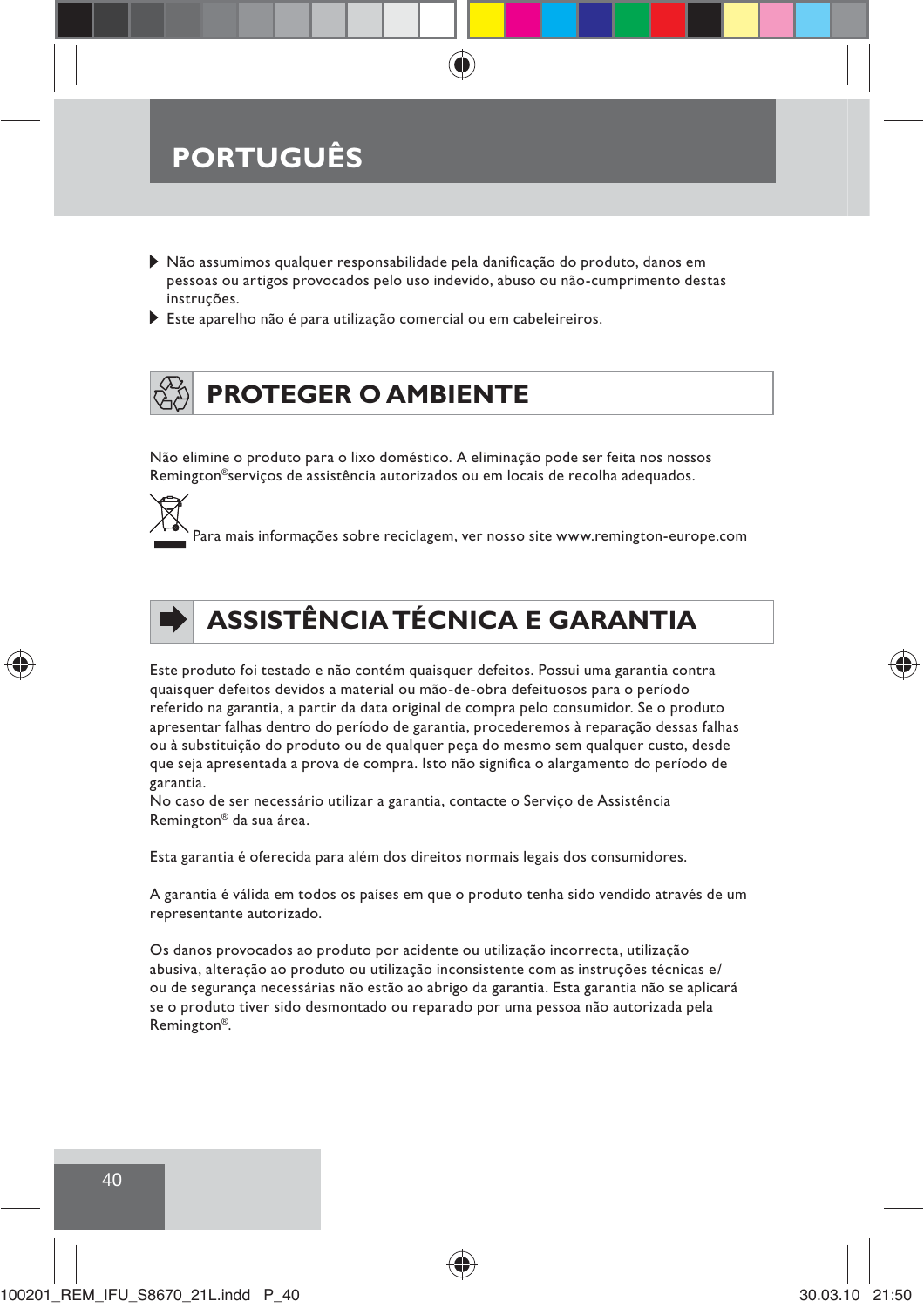**Ďakujeme vám, že ste si kúpili nový výrobok Remington®. Pred použitím si prosím pozorne prečítajte tento návod a uchovajte si ho na bezpečnom mieste pre prípad potreby v budúcnosti.**

|  | <b>SE FUNKCIE A SÚČASTI VÝROBKU</b> |  |  |
|--|-------------------------------------|--|--|
|--|-------------------------------------|--|--|

|  |  | A zdokonalený keramický povlak |  |
|--|--|--------------------------------|--|
|--|--|--------------------------------|--|

- B Pripravené na použitie za 60 sekúnd
- C Tlačítko pre zapínanie a vypínanie
- D Nastaviteľné teplotné tlačítka +/-
- E Teplotný indikátor LED svieti bliká, keď sa prístroj zahrieva, a prestane blikať, akonáhle bola dosiahnutá požadovaná teplota.
- F Skvelé tipy pre jednoduchú úpravu
- $|G|$  19mm kliešte pre vytváranie kaderí
- H Špirálovitý rukávec pre tvorbu voľných kaderí
- I Kefový rukávec pre vytváranie vĺn a objemu
- J Dvojstranný nadstavec keď chcete vymeniť platne, vysuňte nadstavec, pretočte ho a zasuňte ho naspäť.
- $\overline{K}$  4 deliace klipsy

₩

- L Zamykací krúžok
- M Stojan pre ochranu pred vysokou teplotou
- N Automatické bezpečnostné vypínanie po hodine
- O Módna ukladacia taška pred umiestňovaním prídavných súčastí do tašky prosím počkajte, kým nebudú úplne vychladnuté.

3-ročná záruka

#### **NÁVOD NA POUŽÍVANIE**   $\circledcirc$

- Vlasy by mali byť pred použitím čisté, suché a bez chuchvalcov.
- Rozdeľte vlasy na časti pomocou deliacich klipsov a upravujte najprv spodné vrstvy.

♠

⊕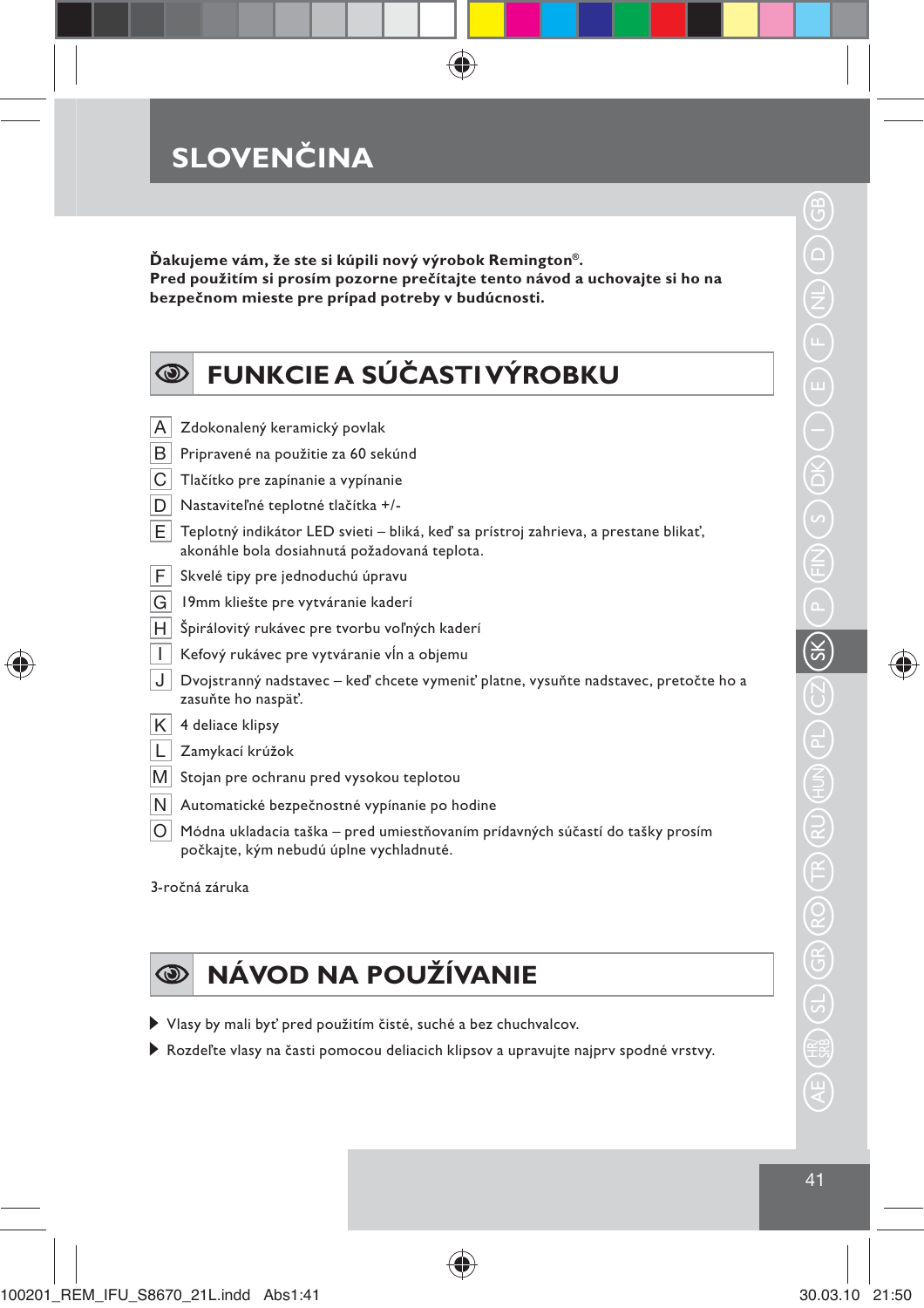#### **VÝMENA VYROVNÁVACÍCH/TVAROVACÍCH TANIEROV:**

- Ubezpečte sa, že je prístroj vypnutý a vychladnutý.
- Vysuňte taniere a pridržiavajte pritom plastické okraje.
- Preklopte taniere a zasuňte ich naspäť na miesto.

#### **ZABEZPEČENIE PRÍDAVNÉHO ZARIADENIA K RUKOVÄTI:**

 • Ubezpečte sa, že zamykací krúžok je v odomknutej pozícii, pripravený na vloženie doplnku.

Umiestnite kolíky na doplnok a otvory na rukoväť. (DIAGRAM 1)

• Pevne pritlačte dokopy. (DIAGRAM 2)

 • Otočte zamykacím krúžkom po smere hodinových ručičiek a zabezpečte tak rukoväť a prídavné zariadenie dokopy, pričom stále tlačíte na prídavné zariadenie smerom dolu. (DIAGRAM 3)

- Zapojte prístroj do zásuvky a zapnite ho, prvý zelený LED indikátor začne blikať.
- POZNÁMKA: Přístroj se nezapne, pokud není nástavec řádně připojen.
- Zvoľte si požadovanú teplotu. Pre zmenu teploty používajte tlačítka '+' alebo '-', čím teplotu zvýšite alebo znížite. Indikátor LED bude blikať až do dosiahnutia požadovanej teploty. Po použití prístroj vypnite.
- Pre jemnejšie typy vlasov sa odporúča nižšia teplota.

# **DÔLEŽITÉ NÁVOD**

- Vzhľadom na schopnosť práce žehličky s vysokou teplotou treba veľmi dbať na bezpečné používanie.
- Počas zahrievania, používania a ochladzovania umiestnite prístroj na rovný a hladký povrch, ktorý je odolný proti teplote. Jednotku držte len za koniec rukoväte.
- Vezmite prosím na vedomie, že pravidelné používanie výrobkov na úpravu vlasov môže viesť k zhoršeniu stavu povlaku.
- Neškriabajte po povrchu, pretože to môže zhoršiť efektívnosť povlaku.

#### **ČISTENIE A ÚDRŽBA** ◉

Skontrolujte, či je jednotka odpojená a vychladnutá. Dočista otrite akékoľvek zvyšky produktov úpravy pomocou mierne navlhčenej handričky. Na čistenie nepoužívajte abrazívnu čistiacu tekutinu, pretože by to mohlo viesť k poškodeniam.



42

 $\bigoplus$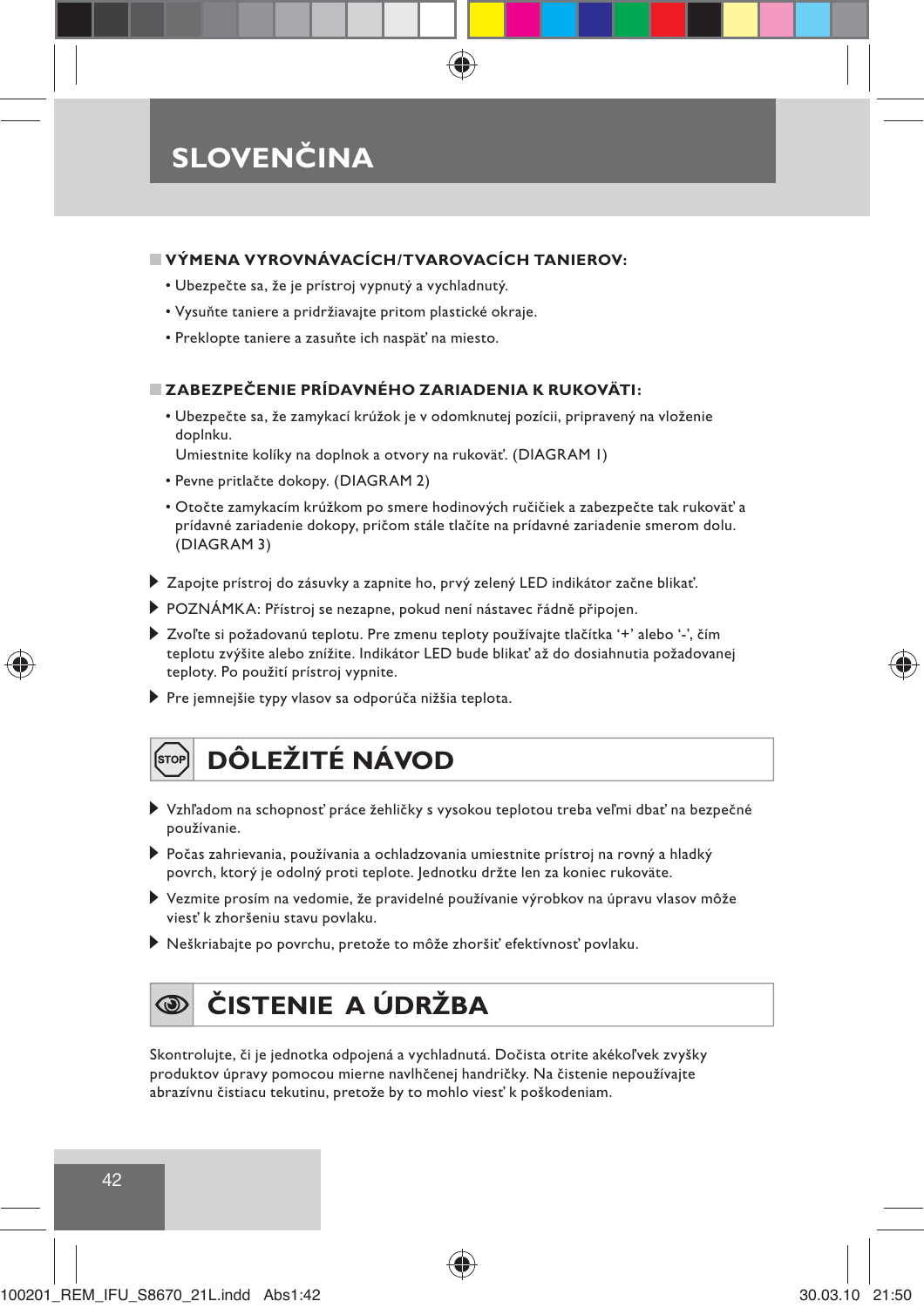# **BEZPEČNOSTNÉ UPOZORNENIA**

**UPOZORNENIE – PRE DODATOČNÚ OCHRANU ODPORÚČAME INŠTALÁCIU ZARIADENIA NA ZVYŠKOVÝ PREVÁDZKOVÝ PRÚD S MENOVITOU HODNOTOU NEPREVYŠUJÚCOU 30 mA. PORAĎTE SA S ELEKTRIKÁROM.**

#### **NEMAL BY SA POUŽÍVAŤ ANI V BLÍZKOSTI UMÝVADIEL ALEBO INÝCH NÁDOB S VODOU ALEBO INÉ TEKUTINY.**



⇔

Tento výrobok nie je vhodný na používanie vo vani ani v sprche.

#### **PRÍSTROJ BY MAL BYŤ ODPOJENÝ ZO ZÁSUVKY VŽDY, KEĎ NIE JE PRÁVE POUŽÍVANÝ.**

- Nenechávajte žehličku na vlasy bez dozoru, keď je zapnutá.
- Nechajte žehličku na vlasy vychladnúť pred jej odložením.
- Neponárajte ju do vody alebo iných kvapalín.
- Neklaďte žehličku na vlasy na mäkké materiály, napr. na koberce, posteľnú bielizeň, uteráky, deky a pod.
- Vždy sa uistite, že napätie uvedené na jednotke sa zhoduje s napätím danej elektrickej siete..
- Pri použití výrobku deťmi alebo invalidmi alebo v ich blízkosti je potrebný bezprostredný dozor.
- S týmto prístrojom nepoužívajte žiadne prípojky, okrem tých, ktoré dodáva spoločnosť Remington®.
- Vyhnite sa kontaktu horúcich častí s tvárou, krkom či kožou na hlave.
- ▶ Neobtáčajte sieťový kábel okolo jednotky. Pravidelne kontrolujte sieťový kábel, či nie je nejako poškodený.
- Poškodený sieťový kábel môže byť nebezpečný. Ak dôjde k poškodeniu sieťovej šnúry tohto prístroja, okamžite ho prestaňte používať, aby sa zamedzilo kémukoľvek riziku a reklamujte ho u svojho najbližšieho autorizovaného servisného predajcu spoločnosti Remington®, kde ho opravia alebo vymenia.
- Na akúkoľvek kontrolu, nastavenie alebo opravu prístroja sú potrebné špeciálne nástroje. Nekvalifikované opravné zásahy by mohli spôsobiť rizikové podmienky pre používateľa.

♠

43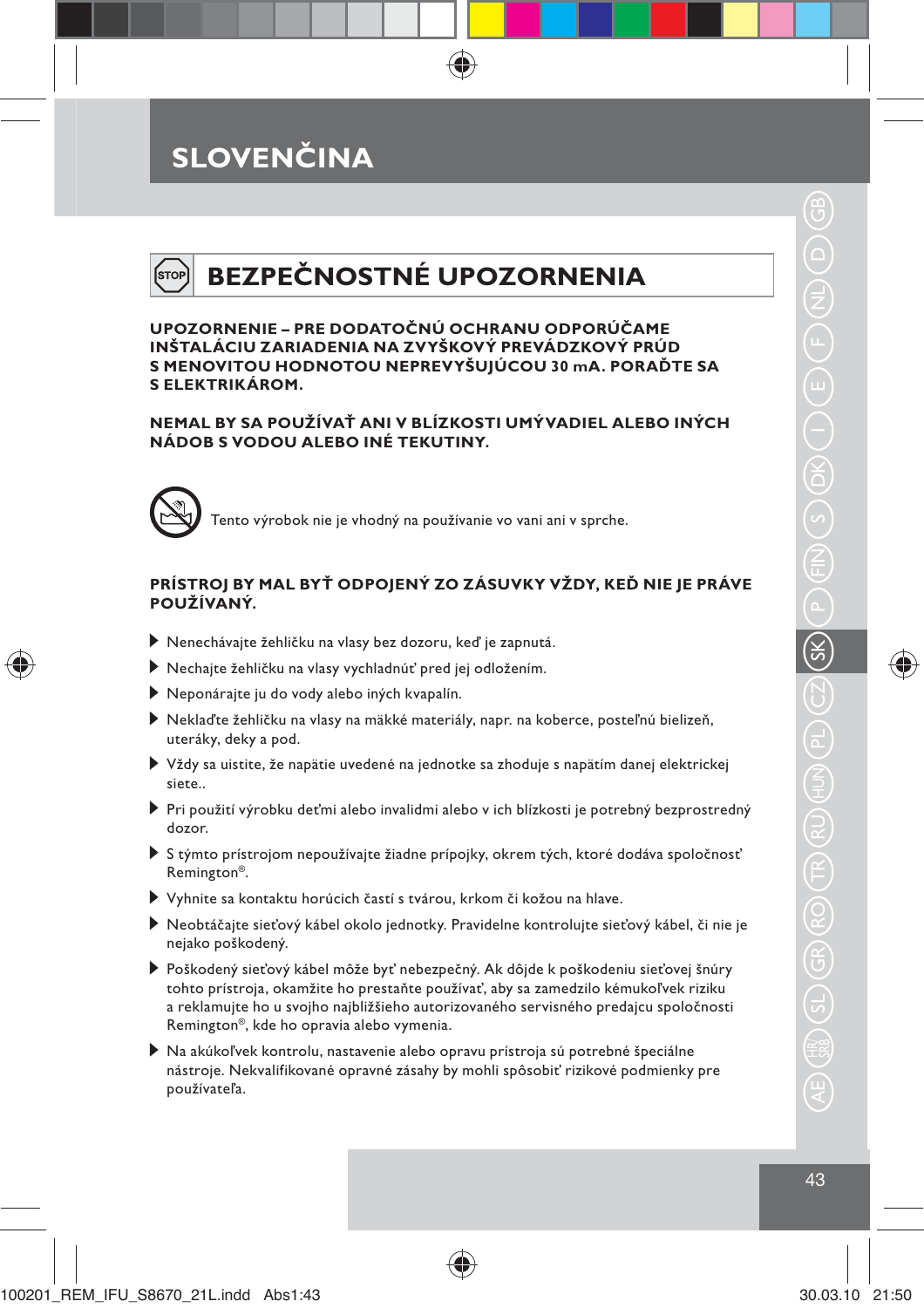- Neprijímame zodpovednosť za poškodenie tohto výrobku alebo iných predmetov, ani za ublíženie osobám v dôsledku nesprávneho používania a poškodzovania výrobku alebo nedodržiavania týchto bezpečnostných pokynov.
- Tento výrobok nie je určený pre komerčné používanie alebo kadernícke salóny.

# **OCHRANA ŽIVOTNÉHO PROSTREDIA**

Na konci životnosti holiaci strojček nevyhadzujte do komunálneho odpadu. Likvidáciu vykonávajú naše servisné strediská Remington® alebo príslušné zberné miesta.





## **SERVIS A ZÁRUKA**

Tento výrobok bol skontrolovaný a neobsahuje žiadne chyby. Záruka sa vzťahuje na chyby materiálu alebo spracovania, a záručná doba plynie dátumom zakúpenia zákazníkom. Ak sa výrobok počas záručnej doby pokazí, bezplatne ho opravíme, vymeníme akúkoľvek jeho súčasť alebo aj celý výrobok, za predpokladu, že existuje dôkaz o jeho zakúpení. To však neznamená, že sa predĺži záručná doba opraveného alebo vymeneného výrobku. V prípade reklamácie prosím kontaktujte servisné stredisko Remington® vo svojom regióne.

Ide o záruku mimo bežných zákonných práv spotrebiteľa.

Táto záruka platí vo všetkých krajinách, v ktorých náš výrobok predávajú autorizovaní díleri.

Táto záruka sa nevzťahuje na poškodenie výrobku, ktoré vzniklo nesprávnym používaním, poškodzovaním, zásahom do výrobku alebo používaním v rozpore s nevyhnutnými technickými a/alebo bezpečnostnými inštrukciami. Záruku nemožno uplatniť, ak bol výrobok rozobratý alebo opravovaný nami neautorizovanou osobou.



44

₩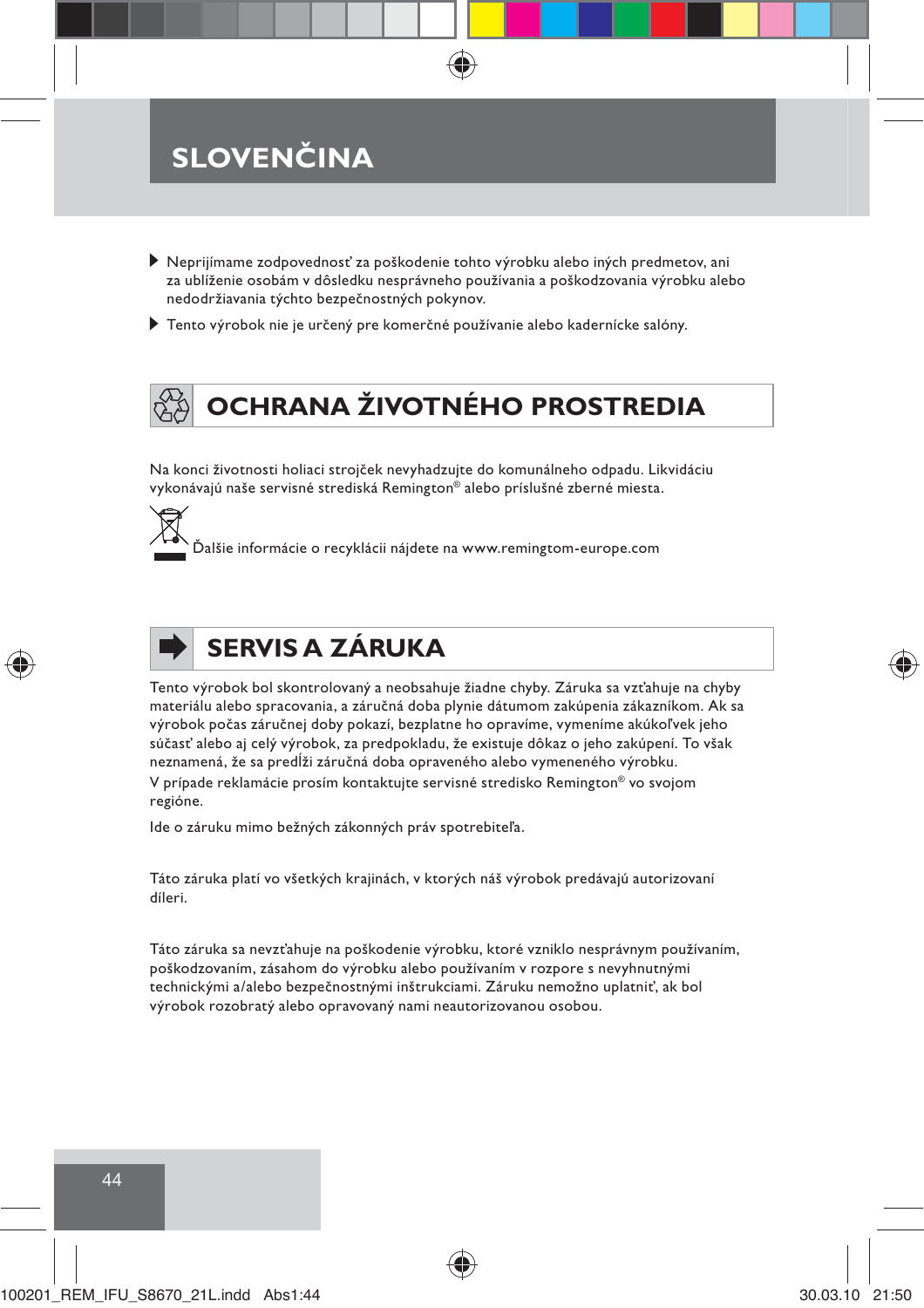**ČESKY**

**Děkujeme Vám, že jste si zakoupili nový výrobek firmy Remington®. Před použitím si prosím pečlivě přečtěte návod k použití a dobře jej uschovejte, abyste se k němu mohli v budoucnu vrátit.**

⊕

| $\circledcirc$ | VLASTNOSTIVÝROBKU                                                                                             |
|----------------|---------------------------------------------------------------------------------------------------------------|
|                |                                                                                                               |
| Α              | Zdokonalená keramická vrstva                                                                                  |
| В              | Připraveno k použití za 60 vteřin                                                                             |
| С              | Vypínač                                                                                                       |
| D              | Tlačítka +/- k nastavení teploty                                                                              |
| E              | Kontrolky teploty – blikají, když se jednotka zahřívá, a přestanou blikat po dosažení<br>požadované teploty.  |
| F              | Chladné špičky pro snadnou úpravu účesu                                                                       |
| G              | Kulma o průměru 19 mm k vytvoření loken                                                                       |
| Н              | Spirálový návlek k vytvoření volných loken                                                                    |
| $\mathbf{I}$   | Kartáčový návlek k vytvoření vln a objemu                                                                     |
| J              | Oboustranný nástavec - nástavec jednoduše stáhněte, otočte a znovu nasuňte zpět,<br>abyste mohli měnit desky. |
| Κ              | 4 sponky na přichycení pramenů vlasů                                                                          |
| L              | Zajišťovací kroužek                                                                                           |
| M              | Stojánek odolný proti teplu                                                                                   |
| N              | Automatické bezpečnostní vypnutí za jednu hodinu                                                              |
| O              | Stylový sáček pro ukládání – před uložením nástavců do sáčku počkejte, než<br>vychladnou.                     |

Záruční lhůta 3 roky

#### **NÁVOD K POUŽITÍ**   $\circledcirc$

- Před použitím se ujistěte, že jsou vlasy čisté, suché a nejsou zacuchané.
- Pomocí sponek rozdělte vlasy na prameny. Začněte upravovat nejprve spodní vrstvy.

⊕

◈

 $45$ 

€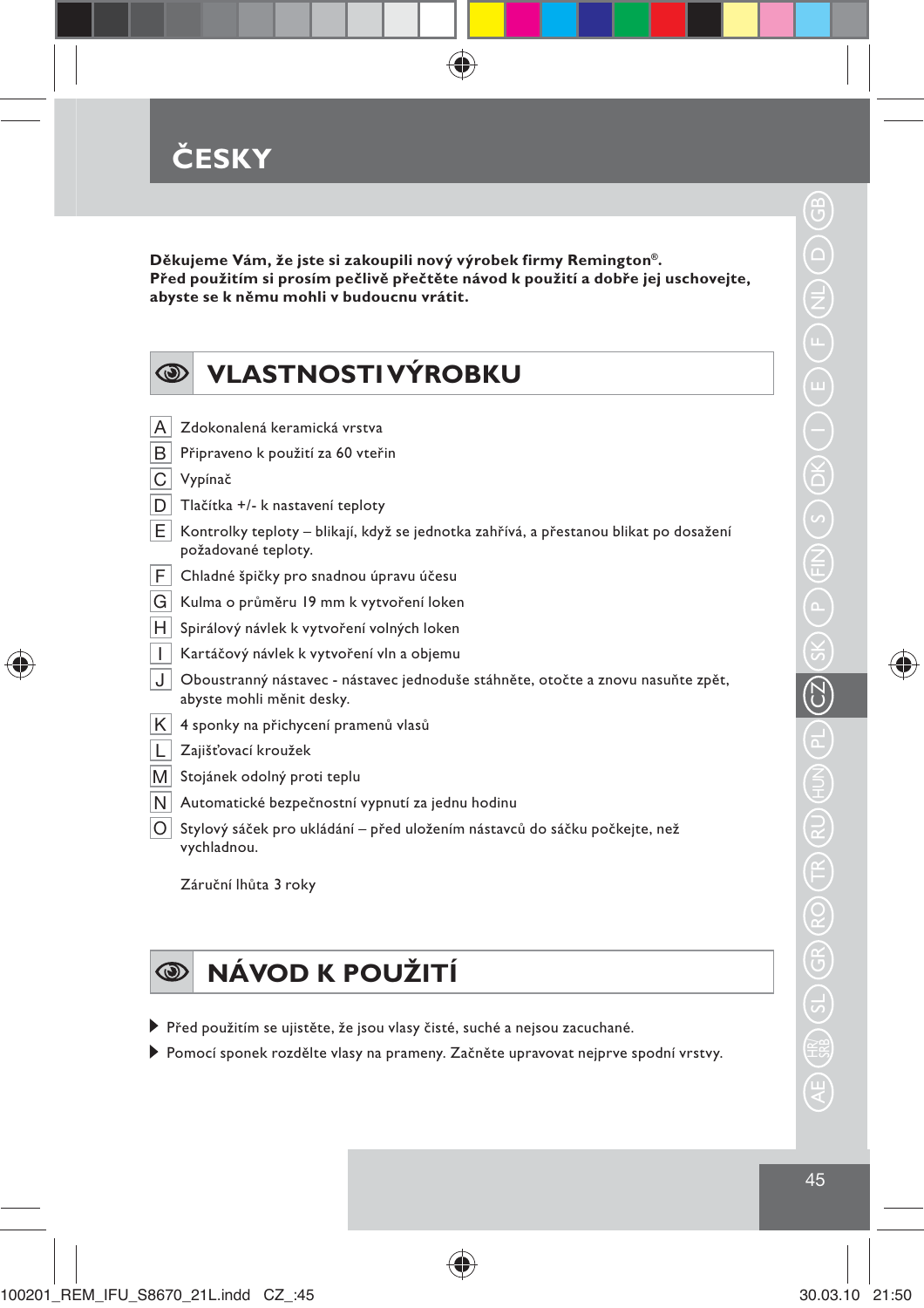

#### **VÝMĚNA PLOŠEK PRO ROVNÁNÍ RESP. VLNĚNÍ:**

- Ujistěte se, že jednotka je vypnutá a chladná.
- Vysuňte plošky z plastových okrajů, které je drží.
- Plošky otočte a zasuňte zpět na místo.

#### **PŘIPEVNĚNÍ NÁSTAVCE K RUKOJETI:**

- Ujistěte se, že zajišťovací kroužek je v otevřené poloze, připravený k vložení nástavce. Kolíky na nástavci nastavte proti otvorům v rukojeti. (OBRÁZEK 1)
- Oba díly pevně stiskněte dohromady. (OBRÁZEK 2)
- Nástavec připevníte na rukojeť otočením upevňovacího kroužku proti směru hodin. Přitom stále jemně tlačte na nástavec. (OBRÁZEK 3)
- Zapojte jednotku do sítě a zapněte ji. První kontrolka se rozbliká.
- POZNÁMKA: Přístroj se nezapne, pokud není nástavec řádně připojen.
- Zvolte požadovanou teplotu. Chcete-li teplotu změnit, použijte tlačítka + nebo ke zvýšení nebo snížení teploty. Kontrolky blikají, dokud není dosaženo požadované teploty. Po použití jednotku vypněte.
- Pro jemnější typy vlasů se doporučuje nižší teplota.

### **POZOR**

- Vzhledem k tomu, že tento přístroj může dosáhnout velmi vysokých teplot, je při jeho používání třeba postupovat velmi opatrně.
- Při zahřívání, během používání a chladnutí umístěte přístroj na rovný, a hladký povrch odolný proti teplu. Výrobek berte do ruky pouze na konci rukojeti.
- Mějte na paměti, že pravidelné používání stylingových výrobků může zhoršit povrch produktu.
- Zabraňte poškrábání povrchu, neboť to nepříznivě ovlivňuje účinnost povrchové úpravy.

#### **ČIŠTĚNÍ A PÉČE** ☜

Ujistěte se, že přistroj není připojen k síti a že je zcela chladný. Případné nahromaděné stylingové přípravky odstraňte vlhkým hadříkem. Nepoužívejte k čištění brusné čisticí prostředky, mohlo by dojít k poškození výrobku.

46



₩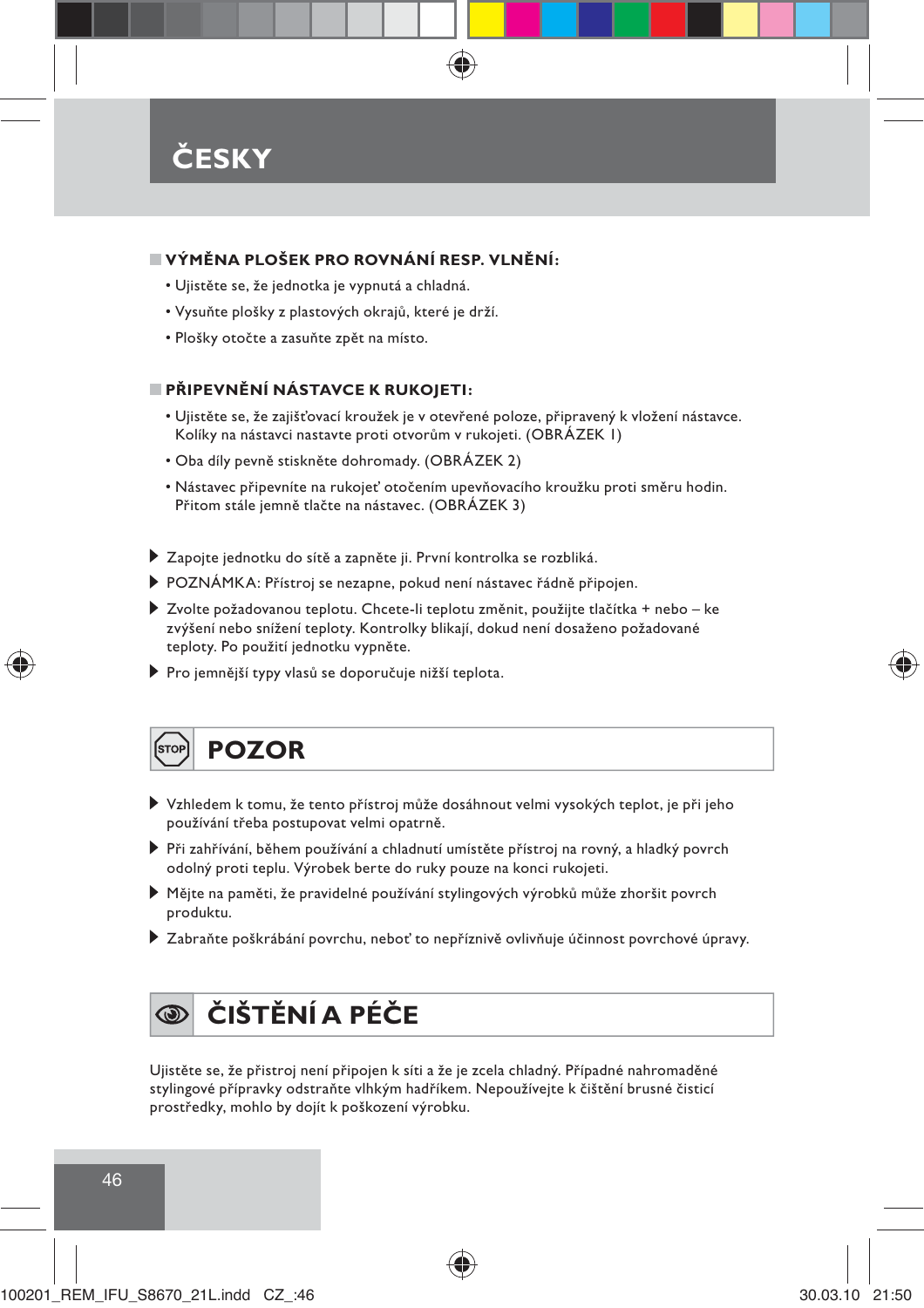# **ČESKY**



#### **POZOR – PRO VYŠŠÍ BEZPEČNOST VÁM DOPORUČUJEME ZABUDOVÁNÍ 30 mA OCHRANNÉHO ZAŘÍZENÍ PROTI CHYBNÉMU EL. PROUDU. INFORMUJTE SE U SVÉHO ELEKTRIKÁŘE.**

#### **NEPOUŽÍVEJTE V BLÍZKOSTI VANY, SPRCHY, UMYVADLA NEBO JINÝCH NÁDOB S VODOU ČI JINÝMI TEKUTINAMI.**



₩

Tento výrobek není vhodný k použití ve vaně nebo ve sprše.

#### **POKUD PŘÍSTROJ NEPOUŽÍVÁTE, ODPOJTE HO OD SÍTĚ.**

- Zapnutý přístroj nenechávejte bez dozoru.
- Před každým uložením nechte kleště dokonale vychladnout.
- Přístroj nesmí přijít do styku s vodou ani jinými kapalinami.
- Nepokládejte rovnací kleště na měkké podložky, např. koberce, ložní prádlo, ručníky, vlněné pokrývky apod.
- Pokaždé se přesvědčte, zda napětí v místní síti skutečně odpovídá napětí nastavenému na přístroji.
- Ukládejte mimo dosah dětí. Lidé s určitým zdravotním postižením mohou potřebovat při manipulaci s přístrojem zvláštní péči a pomoc.
- Společně s rovnacími kleštěmi používejte pouze originální nástavce firmy Remington®.
- Nedopusťte, aby se rovnací kleště dostaly do přímého kontaktu s obličejem, krkem nebo pokožkou hlavy.
- Neomotávejte elektrický kabel kolem rovnacích kleští. Pravidelně kontrolujte, zdali není poškozen.
- Poškozené elektrické kabely mohou být nebezpečné. Pokud je napájecí kabel tohoto přístroje poškozen, přestaňte neprodleně přístroj používat a obraťte se na nejbližší autorizované servisní středisko Remington® a nechte zde přístroj opravit nebo vyměnit.
- Ke kontrole a opravám přístroje je zapotřebí zvláštního nářadí. Nekvalifikované zásahy a opravy osobami bez příslušného oprávnění mohou mít za následek ohrožení uživatele přístroje.
- Neneseme odpovědnost za poškození výrobku, zranění osob nebo poškození jiných věcí způsobené nesprávným použitím, zneužitím nebo nedodržením těchto pokynů.
- Vysoušeč není určen pro používání k živnostenským účelům, např. v kadeřnických salonech.

♠

47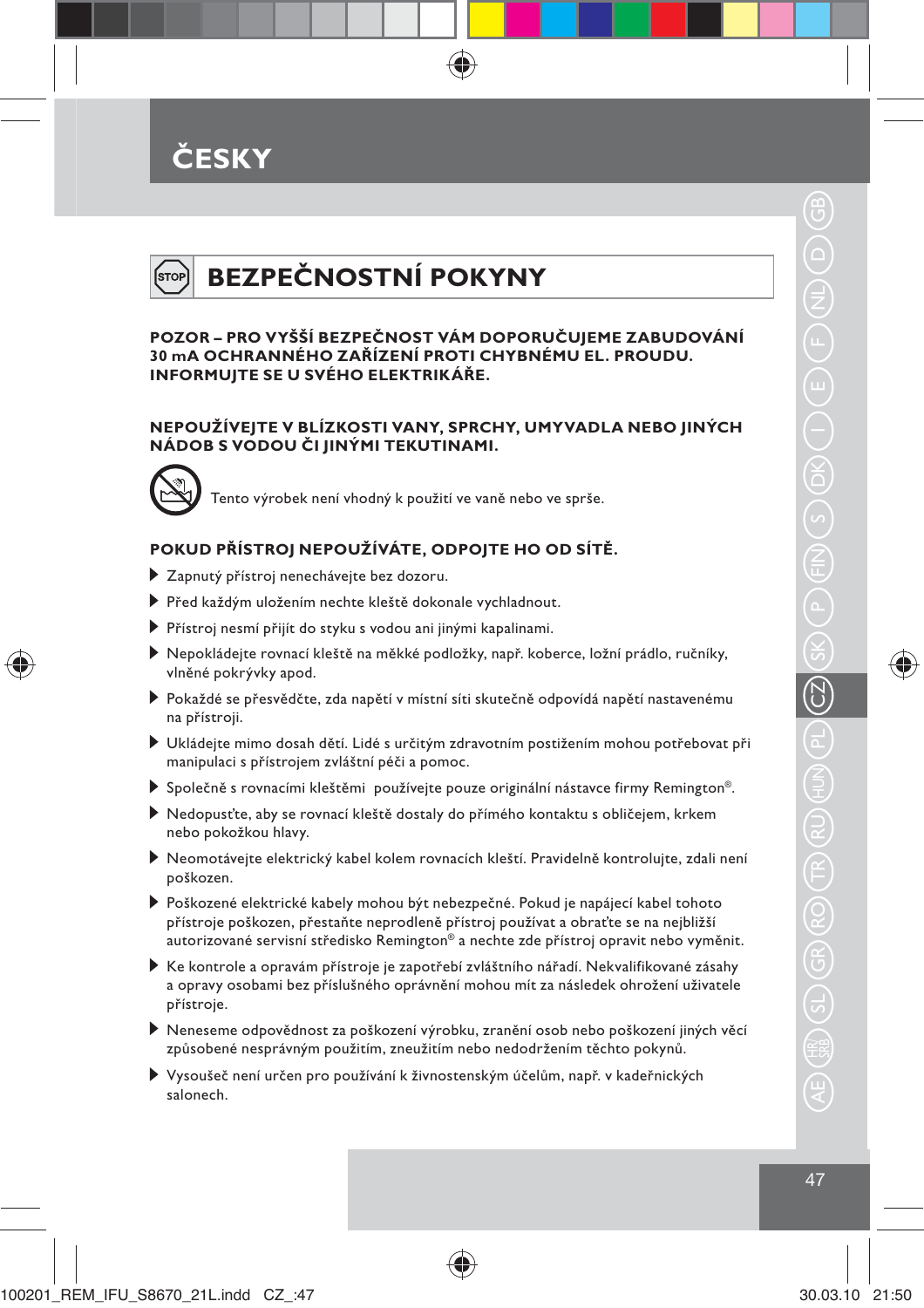# **ČESKY**

# **OCHRANA ŽIVOTNÍHO PROSTŘEDÍ:**

Po ukončení životnosti výrobku jej neodhazujte do domovního odpadu. Likvidaci provádějí naše servisní střediska Remington® nebo příslušná sběrná místa.

Pro další informace ohledně recyklace se obraťte na www.remington-europe.com

# **SERVIS A ZÁRUČNÍ LHŮTA**

Tento výrobek byl zkontrolován a při kontrole nebyla zjištěna žádná závada. Na tento výrobek poskytujeme záruku v případě výskytu závad způsobených vadou materiálu nebo zpracování po záruční dobu začínající dnem prvního prodeje spotřebiteli. Jestliže se výrobek porouchá v záruční době, opravíme každou takovou závadu nebo výrobek či některou jeho část dle svého uvážení vyměníme, a to zdarma, pokud je předložen doklad o koupi. Tím se však záruční doba neprodlužuje.

V případě poruchy v záruční době jednoduše zavolejte do servisního centra Remington® ve svém regionu.

Tato záruka je poskytována nad rámec vašich obvyklých zákonných práv.

Tato záruka platí ve všech zemích, kde byl náš výrobek prodán prostřednictvím autorizovaného prodejce.

Tato záruka nezahrnuje poškození výrobku způsobené nešťastnou náhodou nebo nesprávným použitím, zneužitím, úpravou výrobku nebo použitím, které není v souladu s požadovanými technickými a/nebo bezpečnostními pokyny. Tato záruka neplatí, pokud byl výrobek rozebrán nebo opravován osobou, kterou jsme k tomu neoprávnili.



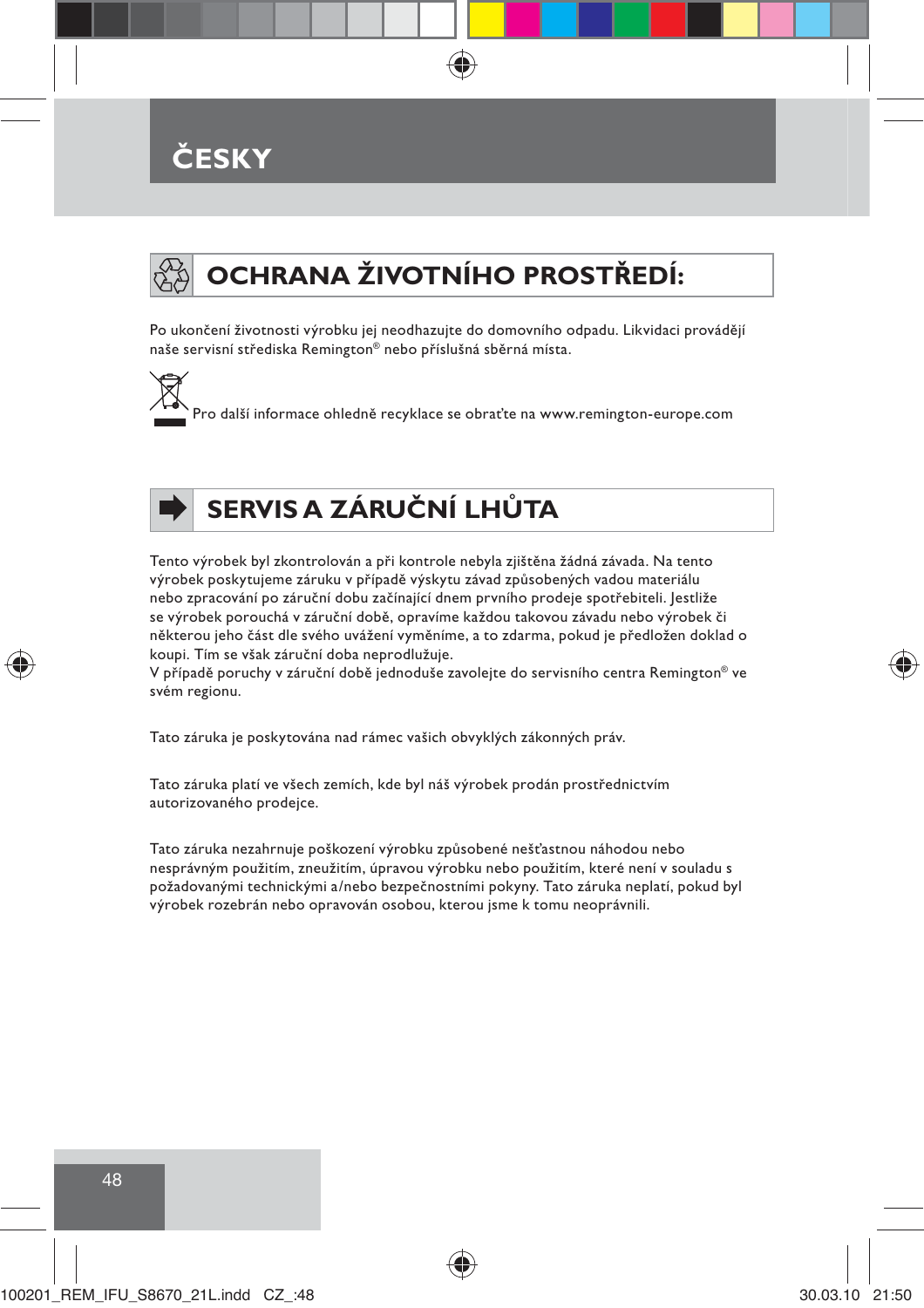

**Dziękujemy za zakup nowego produktu Remington®. Przed użyciem zapoznaj się uważnie z instrukcją obsługi i zachowaj ją w celu wykorzystania w przyszłości.**

⊕

|      | <b>SOUTH CECHY PRODUKTU</b>                              |
|------|----------------------------------------------------------|
|      | A Nowatorska powłoka ceramiczna                          |
|      | $ B $ Urządzenie jest gotowe do użycia w ciągu 60 sekund |
| IC I | Włącznik(on)/wyłącznik(off)                              |
|      | Przyciski regulacji temperatury +/-                      |

- $E$  Kontrolka temperatury LED miga w czasie nagrzewania się urządzenia, przestaje migać, gdy urządzenie nagrzeje się do żądanej temperatury.
- F Nienagrzewające się końcówki ułatwiające stylizację włosów
- G 19-milimetrowa lokówka do formowania loków
- $H^{\dagger}$  Nasadka spiralna do formowania luźnych loków
- | Nasadka szczotkowa do formowania fal i zwiększania objętości fryzury
- J Obustronna nasadka po prostu wysuń nasadkę, obróć i wsuń z powrotem, aby przełączyć pomiędzy płytkami.
- $K$  4 klipsy do rozdzielania pasm włosów
- L Pierścień blokujący

₩

- M Stojak odporny na wysoką temperaturę
- $|N|$  Automatyczny wyłącznik bezpieczeństwa po godzinie pracy
- O Stylowe etui przed włożeniem nasadek to etui proszę poczekać aż ostygną.

3-letnia gwarancja

#### $\circledcirc$ **INSTRUKCJA OBSŁUGI**

- Przed użyciem urządzenia proszę umyć, wysuszyć i rozczesać włosy.
- Przy użyciu klipsów do rozdzielania podziel włosy na pasma. Zawsze zaczynaj stylizację od dolnych partii włosów.

⊕

49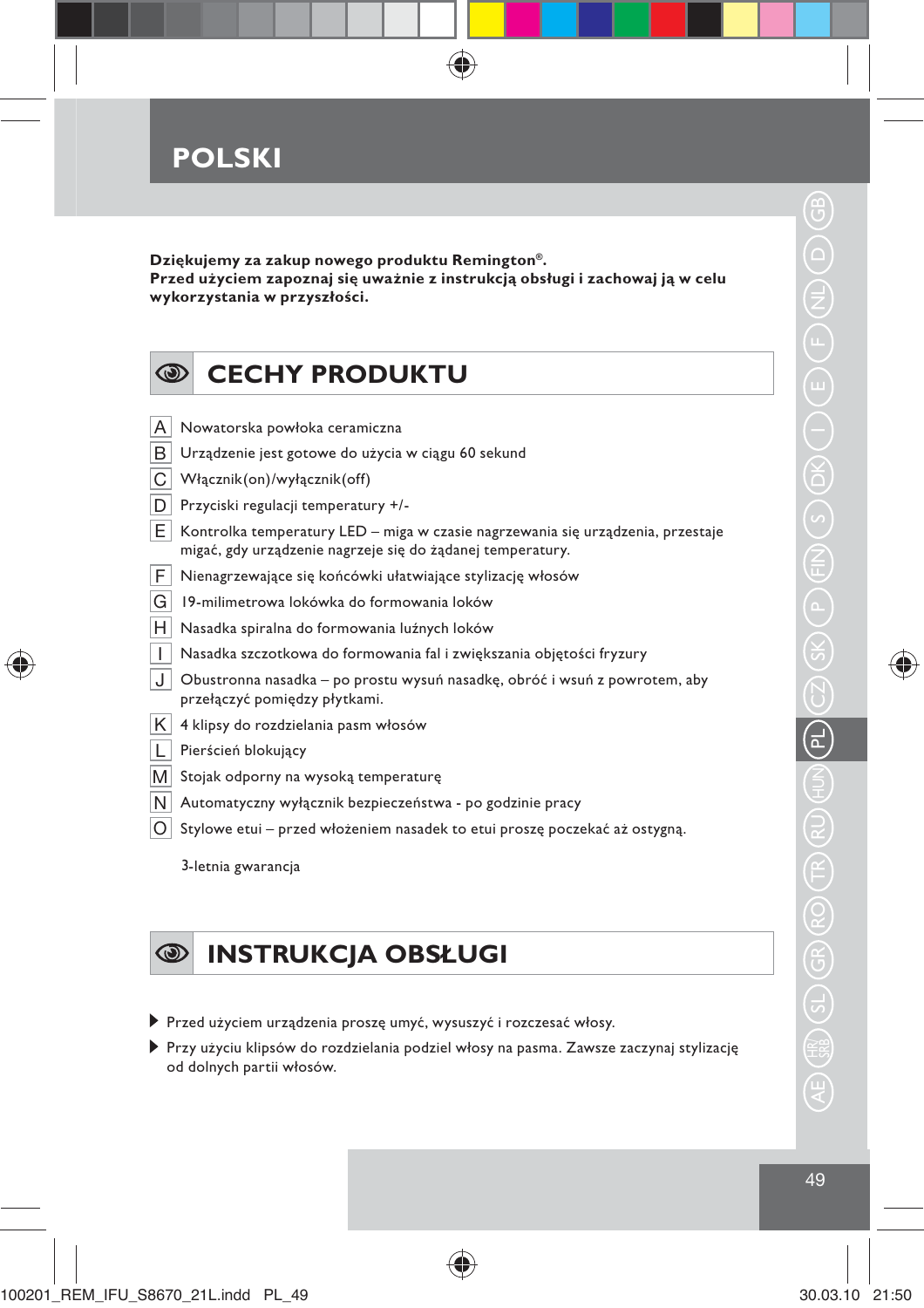### **POLSKI**

#### **BY WYMIENIĆ PŁYTKI NA PROSTUJĄCE/KARBUJĄCE:**

- Sprawdź, czy urządzenie jest wyłączone i zdążyło ostygnąć.
- Zsuń płytki z urządzenia, trzymając je za plastikowe brzegi.
- Obróć płytki na drugą stronę i umieść je z powrotem na miejscu.

#### **BY PRZYMOCOWAĆ NASADKI DO RĄCZKI:**

- Upewnij się, że pierścień blokujący został odblokowany i że można nałożyć nasadkę. Wpasuj bolce umieszczone na nasadce w otwory umieszczone w rączce. (SCHEMAT 1)
- Mocno złącz ze sobą oba elementy. (SCHEMAT 2)
- Nałóż nasadkę a następnie przekręć pierścień blokujący w kierunku przeciwnym do ruchu wskazówek zegara, wciskając jednocześnie nasadkę w dół. (SCHEMAT 3)
- Podłącz urządzenie do gniazdka elektrycznego i włącz zacznie migać pierwsza zielona kontrolka LED.
- UWAGA: Urządzenie nie włączy się jeżeli, końcówka nie zostanie prawidłowo założona.
- Wybierz żądaną temperaturę. By zmienić temperaturę, użyj przycisków '+' lub '-', które odpowiednio zwiększają lub zmniejszają temperaturę. Kontrolki LED będą migać, dopóki urządzenie nie nagrzeje się do żądanej temperatury. Po zakończeniu stylizacji, proszę wyłączyć urządzenie.
- W przypadku delikatniejszych włosów zaleca się ustawianie niższych temperatur.

#### **UWAGA** .<br>STOP

- Ze względu na możliwość ekstremalnie silnego nagrzewania, należy zachować dodatkowe środki ostrożności podczas korzystania z urządzenia.
- Gdy urządzenie nagrzewa się, jest w użyciu i stygnie, należy je kłaść tylko na płaskiej i gładkiej powierzchni odpornej na wysokie temperatury. Urządzenie trzymaj wyłącznie za koniec rączki.
- Proszę pamiętać, że ciągłe używanie kosmetyków do stylizacji włosów może spowodować uszkodzenie powłoki.
- Uważaj, żeby nie zarysować powierzchni, ponieważ zarysowania mogą zmniejszyć skuteczność działania powłoki.



50

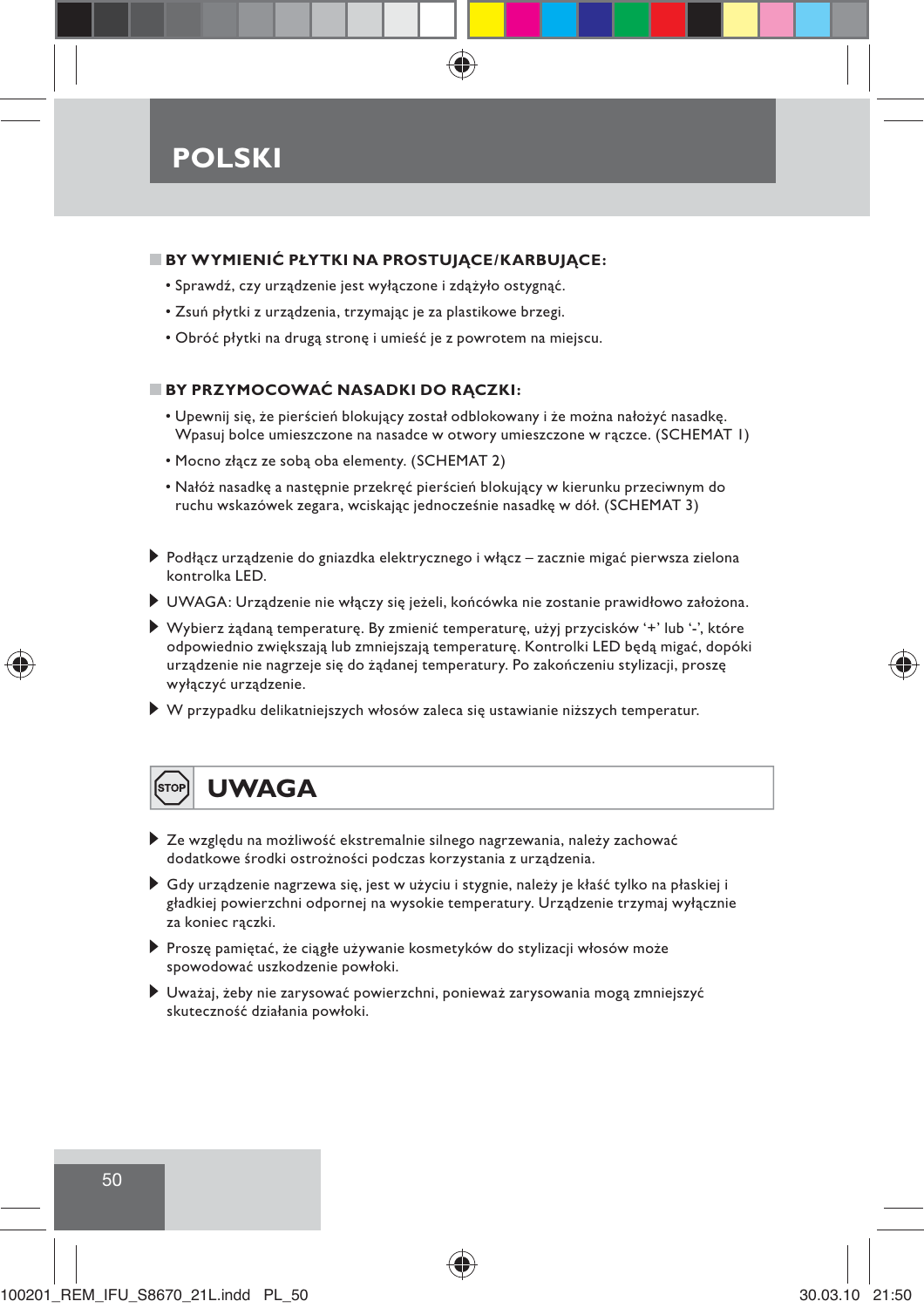### **POLSKI**



⊕

### **CZYSZCZENIE I PIELĘGNACJA**

Upewnij się, że wtyczka została wyjęta z gniazdka elektrycznego i urządzenie ostygło. Przetrzyj urządzenie do czysta wilgotną ściereczką, usuwając pozostałości kosmetyków do stylizacji włosów. Nie używaj żrących środków czyszczących, ponieważ mogą spowodować uszkodzenie urządzenia.

#### **WSKAZÓWKI DOT. BEZPIECZEŃSTWA** [stof

**OSTRZEŻENIE – DLA UZYSKANIA DODATKOWEJ OCHRONY PRZED EWENTUALNYMI PRĄDAMI USZKODZENIOWYMI ZALECAMY WBUDOWANIE SPECJALNEGO BEZPIECZNIKA 30 mA. PROSZĘ ZAPYTAĆ ELEKTRYKA.**

**NIE NALEŻY KORZYSTAĆ Z URZĄDZENIA W POBLIŻU WANNY, PRYSZNICA, UMYWALKI BĄDŹ INNYCH ZBIORNIKÓW ZAWIERAJĄCYCH WODĘ LUB INNE PŁYNY.**

Urządzenie nie nadaje się do użytku w wannie lub pod prysznicem.

#### **GDY STYLIZATOR NIE JEST UŻYWANY, NALEŻY GO ODŁĄCZYĆ OD ŹRÓDŁA ZASILANIA.**

- Nie wolno pozostawiać włączonego produktu bez nadzoru.
- Odczekać do zupełnego ochłodzenia produktu, zanim zostanie on zapakowany i schowany.
- Nie wolno wkładać produktu do wody lub innych cieczy.
- Nie wolno kłaść produktu na miękkich powierzchniach utrudniających przepływ powietrza, jak np. dywany, pościel, ręczniki, koce itp.
- Sprawdzić zawsze, czy napięcie w sieci jest zgodne z wymaganym podanym na produkcie.
- Przechowywać w miejscu niedostępnym dla dzieci. Podczas używania tego produktu osoby niepełnosprawne powinny zachowywać szczególną ostrożność, mogą również potrzebować pomocy drugiej osoby.
- Wolno korzystać wyłącznie z dostarczonego wraz z produktem wyposażenia Remington®.
- Nie dopuścić do kontaktu gorących płytek ze skórą twarzy, szyi czy głowy.
- Nie wolno owijać kabla wokół produktu. Regularnie sprawdzać, czy kabel nie ma uszkodzeń.
- Uszkodzony kabel stwarza zagrożenie dla użytkownika. Nie wolno korzystać z produktu, jeżeli zauważy się jakiekolwiek uszkodzenia kabla. Należy dostarczyć produkt do najbliższego autoryzowanego serwisu Remington® Service, aby mógł zostać naprawiony lub wymieniony.
- Do kontroli produktu, jego wyregulowania lub naprawy konieczne są specjalne narzędzia. Amatorskie próby regulacji lub napraw dokonywane przez osoby niewykwalifikowane mogą spowodować zagrożenie dla użytkownika.

♠

⊕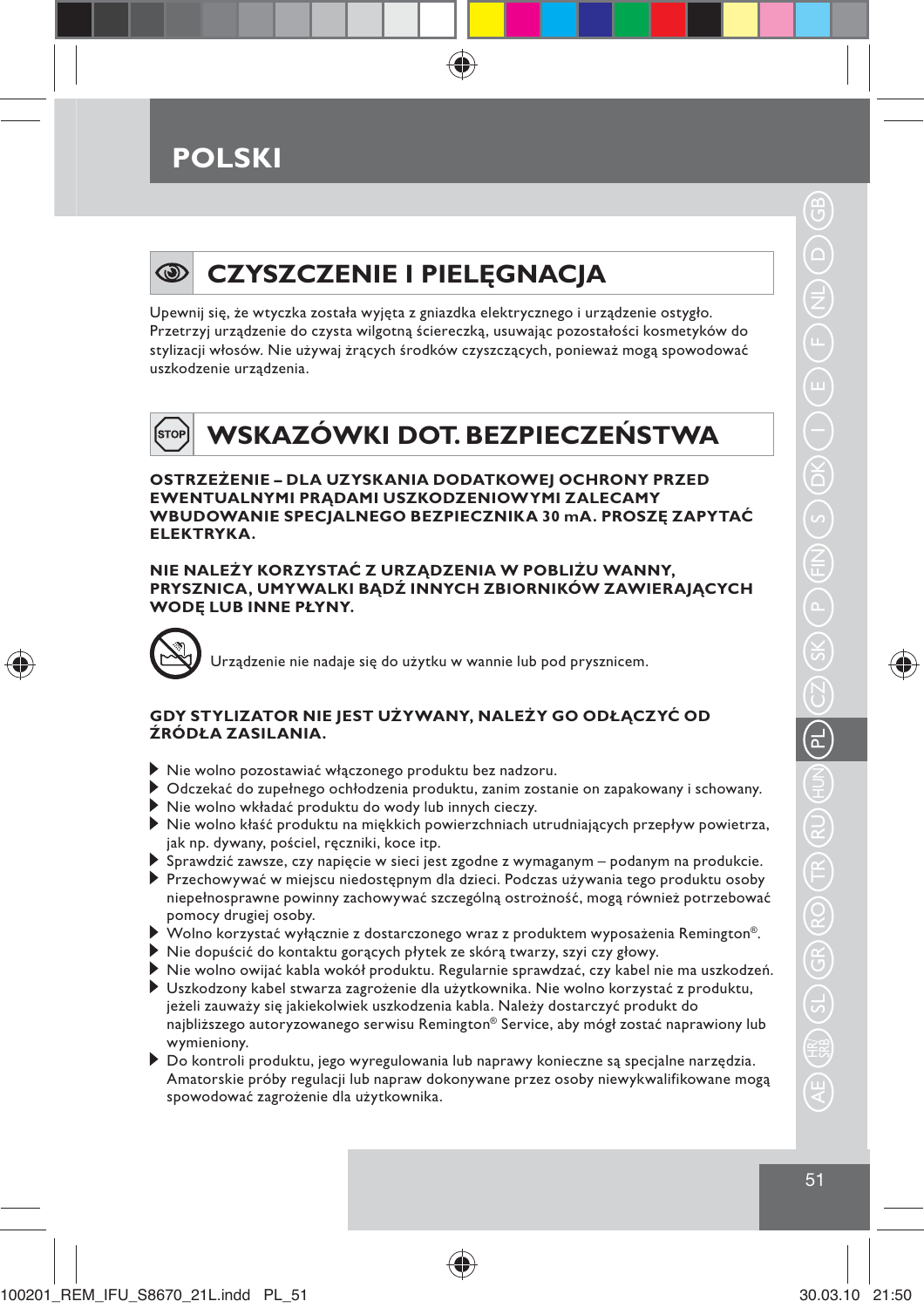

- Wyłączona zostaje odpowiedzialność za uszkodzenie produktu, innych przedmiotów oraz obrażenia osób wynikające z nieprawidłowego użycia, nadużycia lub nieprzestrzegania niniejszej instrukcji.
- Ten produkt nie jest przeznaczony do użytku zarobkowego czy do zastosowania w salonach fryzjerskich.

# **OCHRONA ŚRODOWISKA**

W celu ograniczenia zużycia surowców naturalnych i zmniejszenia ilości odpadów muszą zostać poddane procesowi recyklingu. Urządzenie powinno zostać dostarczone do centrum serwisowego firmy Remington® lub do odpowiedniego punktu zajmującego się zbieraniem tego typu urządzeń.



Więcej informacji na temat produktów lub informacje na temat recyklingu www.remingoton-europe.com



### **SERWIS I GWARANCJA**

Niniejszy produkt został sprawdzony i jest wolny od wad. Produkt jest objęty gwarancją obejmującą wszelkie wady materiałowe i produkcyjne. Okres obowiązywania gwarancji rozpoczyna się od daty zakupu dokonanego przez nabywcę. W okresie obowiązywania gwarancji wszelkie wady urządzenia zostaną usunięte bezpłatnie – produkt lub wadliwa część zostaną naprawione lub wymienione na wolne od wad, pod warunkiem okazania dowodu zakupu. Nie stanowi to jednak podstawy do wydłużenia okresu gwarancyjnego. Aby skorzystać z usług oferowanych w ramach gwarancji, należy skontaktować się telefonicznie z lokalnym punktem serwisowym firmy Remington®.

Oprócz niniejszej gwarancji nabywcy przysługują standardowe prawa ustawowe. Niniejsza gwarancja obowiązuje we wszystkich krajach, w których produkt został zakupiony u autoryzowanego dystrybutora naszej firmy.

Niniejsza gwarancja nie obejmuje przypadkowych uszkodzeń produktu, uszkodzeń wynikających z nieprawidłowego użytkowania, uszkodzeń wynikających z modyfikacji produktu lub użytkowania niezgodnego z instrukcją bądź wskazówkami bezpieczeństwa. Gwarancja traci ważność w przypadku demontażu i napraw dokonywanych przez osoby nieuprawnione.

Produkty marki Remington są oznaczone tym symbolem.

Oznacza to, że nie należy mieszać elektrycznych i elektronicznych produktów z odpadami gospodarstwa domowego. Usuwanie tych produktów powinno odbywać się zgodnie z przepisami lokalnymi i krajowymi. Dzięki prawidłowemu usunięciu produktu, użytkownik wspiera zasady odzyskiwania i recyclingu, w ten sposób zapobiegając potencjalnemu negatywnemu wpływowi na środowisko naturalne. W celu uzyskania dodatkowych informacji należy skontaktować się z lokalnymi władzami.



52

₩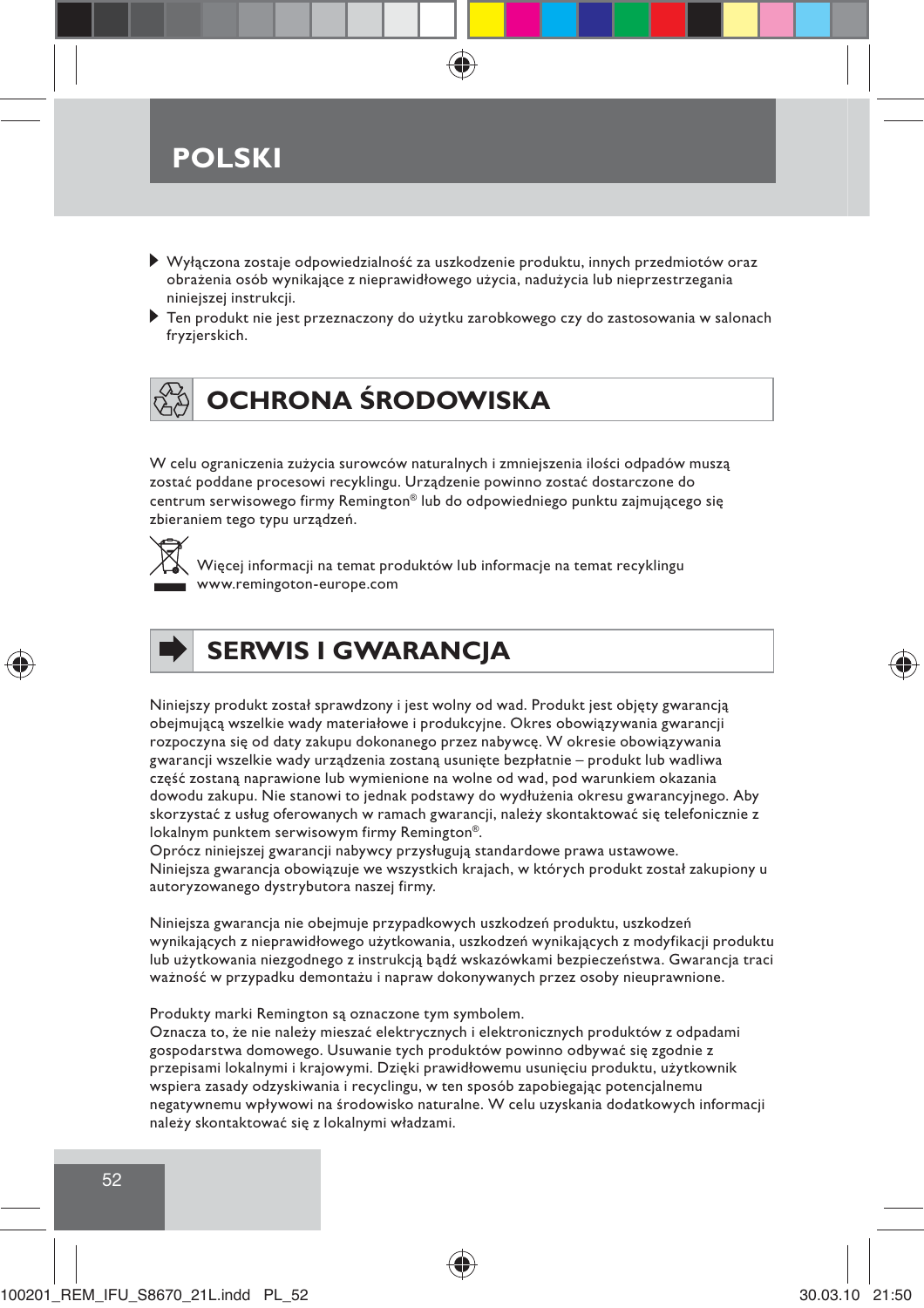**Köszönjük, hogy a Remington® által gyártott termék megvásárlása mellett döntött.** 

**A készülék használata előtt kérjük, olvassa el figyelmesen az útmutatót, majd őrizze meg azt az esetleges későbbi használathoz.**

| <b>WATERMÉK JELLEMZŐI</b> |
|---------------------------|
|---------------------------|

- A Továbbfejlesztett kerámiabevonat
- $B$  60 másodperc alatt használatra kész
- C Be/Ki kapcsoló
- D Hőmérséklet beállító +/- gombok
- E Hőmérsékletjelző LED fény a készülék melegedése közben villog, majd a kívánt hőmérséklet elérésekor folyamatosan világít.
- $F \mid A$  formázó toldatok végei hidegek maradnak
- $|G|$  19 mm-es hajsütővas a göndör tincsek készítéséhez
- $H$  Spirális feltét a nagyobb csigák kialakításához
- I Kefével ellátott feltét a hullámok készítéséhez és a frizura dúsabbá tételéhez
- J Kétoldalas tartozék a lemezek közti váltáshoz egyszerűen csúsztassa ki a tartozékot, fordítsa meg, és csúsztassa vissza.
- $K$  4 db hajcsat

⇔

- L Rögzítőgyűrű
- M Biztonsági állvány
- N Önműködő biztonsági kikapcsolás egy óra múlva
- $|O|$  Esztétikus tárolótáska csak a teljesen kihűlt készüléket helyezze a táskába.

3 év garancia

#### **HASZNÁLATI UTASÍTÁS**   $\circledcirc$

- A hajformázást tiszta, száraz és kifésült hajon végezze.
- A hajcsatok segítségével ossza tincsekre a hajat és az alsóbb rétegekkel kezdje a hajformázást.

♠

#### **A KIEGYENESÍTŐ/HULLÁMOSÍTÓ LAPOK CSERÉJE:**

• A műveletet kikapcsolt és kihűlt készüléken végezze.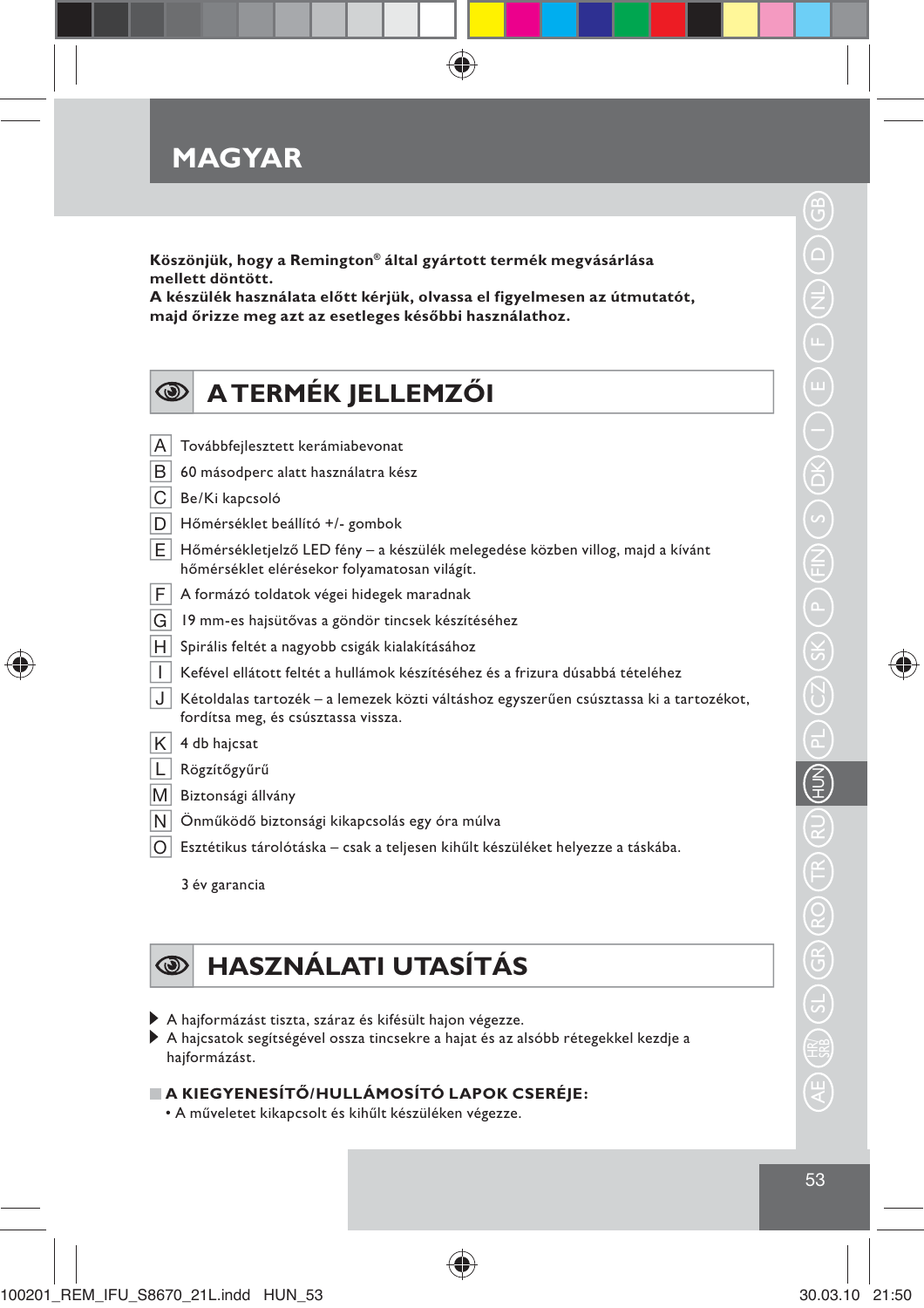- Fogja meg a lapokat a műanyag élüknél és csúsztassa ki őket a készülékből.
- Fordítsa el és csúsztassa vissza a helyükre a lapokat.

#### **TOLDAT CSATLAKOZTATÁSA A KÉSZÜLÉKTESTHEZ:**

- Oldja ki a rögzítőgyűrűt. Igazítsa a toldaton található tüskéket a készüléktesten lévő furatokba. (1 ÁBRA)
- Tolja őket egymásba egy határozott mozdulattal. (2 ÁBRA)
- A rögzítéshez a toldatot folyamatosan befelé nyomva fordítsa a rögzítőgyűrűt az óramutató járásával ellentétes irányba. (3 ÁBRA)
- Csatlakoztassa a villamos hálózathoz, majd kapcsolja be a hajformázót. A zöld LED fény ekkor villogni kezd.
- FIGYELEM: A készülék nem kapcsol be ha nincs a tartozék megfelelően ráillesztve.
- Állítsa be a kívánt hőmérsékletet. Ehhez használja a "+" és "-" gombokat. A beállított hőmérséklet eléréséig a LED fény villog. Használat után kapcsolja ki a készüléket.
- Vékony szálú hajhoz alacsonyabb hőmérséklet használata javasolt.

#### stop) **FIGYELEM**

⇔

- Hőátadási és melegedési képességei miatt a hajformázó használata különös figyelmet igényel.
- Melegedés, használat és kihűlés közben a készüléket sima és hőálló síkfelületre helyezze. Kizárólag a nyél végénél fogva tartsa a készüléket.
- A különböző hajformázó szerek rendszeres használata következtében a hajformázó bevonata elhasználódhat.
- Ne karcolja meg a készülék felszínét, mert ez csökkentheti a bevonat hatékonyságát.

#### **TISZTÍTÁS ÉS ÁPOLÁS**  $\circledcirc$

Csatlakoztassa le a készüléket a villamos hálózatról, majd hagyja kihűlni. Egy nedves ruha segítségével tisztítsa meg a hajformázót a rárakódott szennyeződésektől. A tisztításhoz ne használjon súrolószert, mert ez károsíthatja a készülék bevonatát.

#### **BIZTONSÁGI TUDNIVALÓK** .<br>STOP

**FIGYELEM! A KÉSZÜLÉK KIEGÉSZÍTŐ VÉDELMEKÉNT 30mA NÉVLEGES ÉRTÉKŰ ÁRAMVÉDŐ KAPCSOLÓ (RCD) HASZNÁLATA JAVASOLT. EZZEL KAPCSOLATOS TANÁCSÉRT FORDULJON VILLANYSZERELŐ SZAKEMBERHEZ.**

**NE HASZNÁLJA A BERENDEZÉST FÜRDŐKÁD, ZUHANYFÜLKE, MOSDÓKAGYLÓ ILLETVE EGYÉB, VIZET VAGY MÁS FOLYADÉKOT TARTALMAZÓ EDÉNY KÖZELÉBEN.**

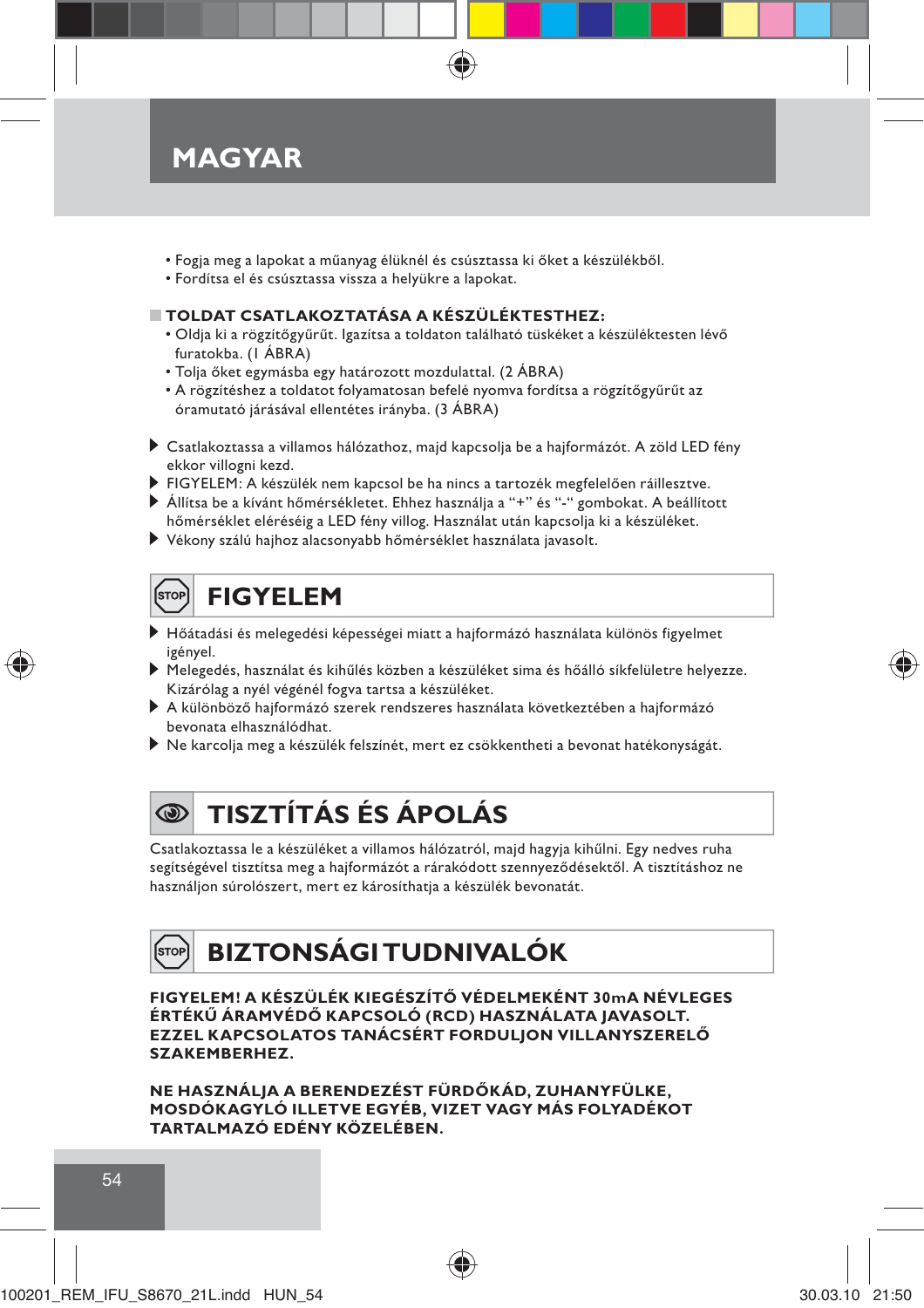készülék kádban, vagy zuhany alatt nem használható.

#### **HA NEM HASZNÁLJA A KÉSZÜLÉKET, CSATLAKOZTASSA LE A VILLAMOS HÁLÓZATRÓL.**

- A bekapcsolt készüléket tilos felügyelet nélkül hagyni.
- A készüléket hagyja teljesen kihűlni, mielőtt elrakná.
- Ne mártsa vízbe vagy más folyadékba.
- Ne rakja a készüléket puha felületre, pl. szőnyegre, ágyneműre, törülközőre, gyapjútakaróra stb.
- Mindig nézzen utána, hogy a használatos hálózati feszültség megfelel-e a készüléken megadott feszültségnek.
- A készüléket felnőttek kezelhetik. A készüléket gyermek nem használhatja felügyelet nélkül, és tárolása is gyermektől elzárva történjen. Bizonyos fogyatékos személyeknek külön segítségre és felügyeletre van szükségük, ha ezt a terméket használják.
- ▶ Ezzel a készülékkel csak a Remington® által szállított tartozékot szabad használni.
- Ne hagyja, hogy a forró lapok hozzáérjenek az archoz, a nyakhoz vagy a fejbőrhöz.
- Ne tekerje fel a hálózati kábelt a készülékre. Ellenőrizze a kábelt rendszeresen, nem láthatók-e rajta sérülés jelei.
- A sérült hálózati kábel biztonsági kockázatot jelent, és veszélyes. Ha a hálózati kábel nem ép, akkor a készüléket tilos tovább használni. Vigye el a készüléket a legközelebbi feljogosított Remington® szervizbe-kereskedőhöz, hogy ott megjavíttassa vagy kicseréltesse.
- Ennek a készüléknek a megvizsgálásához, módosításához vagy javításához speciális szerszámokra van szükség. A készüléken nem szakképzett személyek által végzett szakszerűtlen beavatkozás és javítás veszélyeztetheti a használót.
- A helytelen, nem rendeltetésszerű és az útmutatótól eltérő használatból eredő, a készülékben vagy más eszközökben keletkező anyagi károkért, valamint személyi sérülésért a Remington® semmilyen felelősséget nem vállal.
- Ez a készülék rendeltetése szerint nem kisipari vagy fodrászszalonban történő használatra való.

# **VÉDJE KÖRNYEZETÉT**

Az elhasználódott terméket ne a háztartási hulladékgyűjtőbe dobja. A kidobásban segíthet a Remington® Szervizközpont, vagy a helyi begyűjtő telepek.



⇔

Az újrahasznosításról további információt a www.remington-europe.com oldalon talál

 $\bigoplus$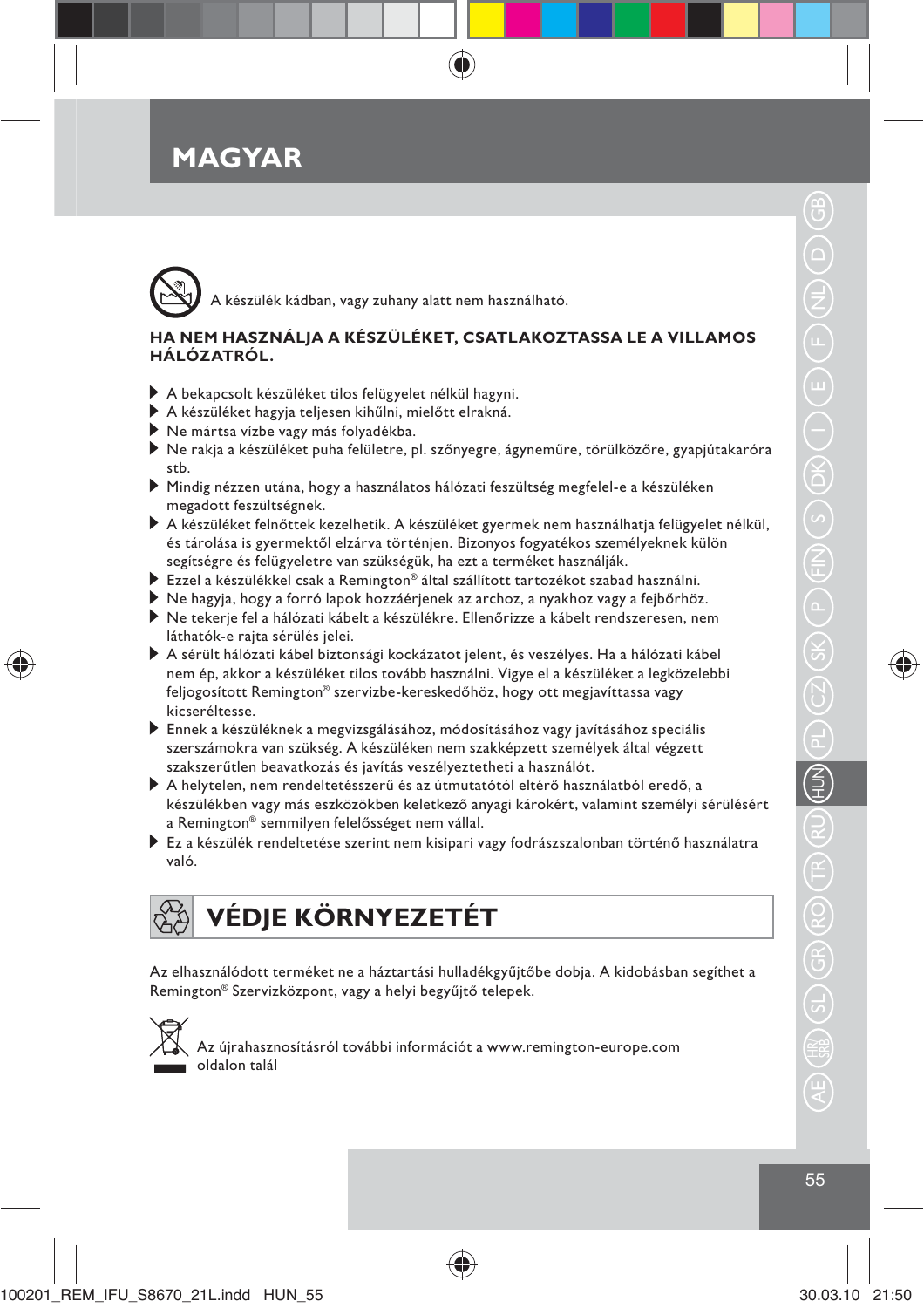

A készülék üzemképességét a gyártás során ellenőriztük, működése hibátlannak bizonyult. A készülék anyag-, vagy gyártási hibából eredő meghibásodásaira a vásárlás napjától kezdődő garanciaidőn belül felelősséget vállalunk. Amennyiben termékünk a garanciális idő alatt hibásodna meg, a vásárlást igazoló dokumentumok ellenében a vásárlás helyén kártalanítják Önt.

Garanciális kérdések esetén hívja fel bizalommal szervizközpontunkat vagy ügyfélszolgálatunkat:

Szervizközpont: 06 1 3300 404

Ügyfélszolgálat: 06 1 347 9007 vagy 06 1 347 9000.

A cégünk által biztosított garanciális feltételek az adott országban érvényes garanciális rendelkezések mellett érvényesek.

A garancia minden olyan országban érvényes, ahol a termék hivatalos viszonteladón keresztül került értékesítésre.

A balesetből, helytelen illetve nem megfelelő használatból, a termék átalakításából és a műszaki és/vagy biztonsági útmutatók be nem tartásából eredő károkra a garancia nem terjed ki. A garancia érvényét veszti, ha a készülék szétszerelését, vagy javítását nem a gyártó által feljogosított személy végzi.

Az újrahasznosításról további információt a www.remington-europe.com oldalon talál.

# **JÓTÁLLÁSI JEGY**

Importőr: Varta Hungária Kft., 1191 Budapest Ady Endre út 42-44. Gyártmány: REMINGTON Jótállási idő: 2 év

Eladó szerv által kitöltendő!

Forgalmazó neve, címe:

Típus:

Vásárlás időpontja:



₩

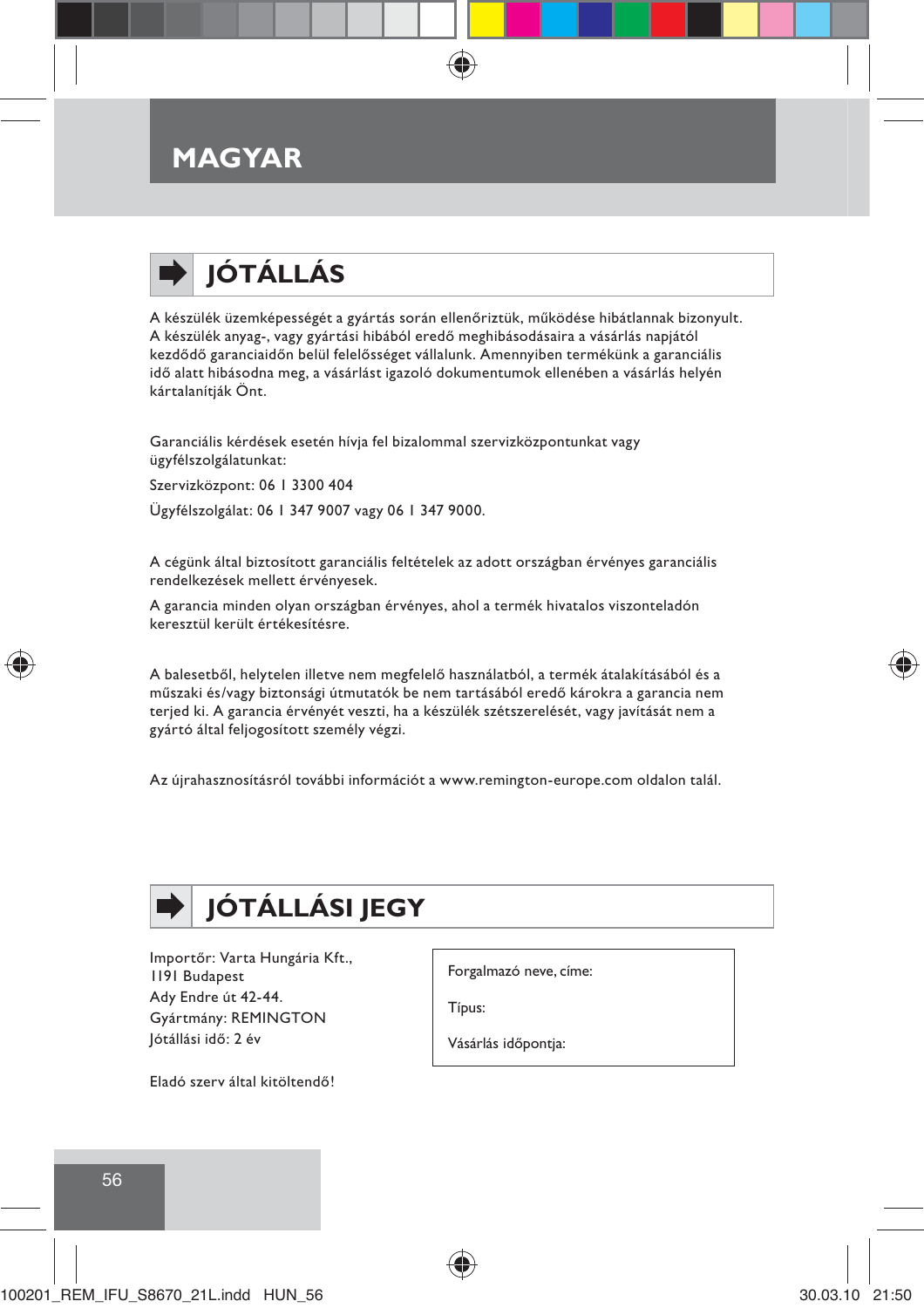**Благодарим Вас за то, что Вы выбрали продукцию компании**  функциональности и дизайна. Мы надеемся, что Вам понравится Ваш новый продукт компании Remington®. Пожалуйста, внимательно прочитайте данную инструкцию по эксплуатации и сохраните ее для использования в будущем. *<u></u>* 

### ◉ ОПИСАНИЕ ОПИСАНИЕ ОТ 1999 Г. – 1999 Г. – 1999 Г. – 1999 Г. – 1999 Г. – 1999 Г. – 1999 Г. – 1999 Г. – 1999 Г. –<br>Председателство

- A Улучшенное керамическое покрытие
- В Готовность к эксплуатации через 60 секунд
- C Выключатель

₩

- D Кнопки регулирования температуры +/-
- E Светодиодные индикаторы температуры мигают во время нагрева и гаснут при достижении заданной температуры.
- $|\mathsf{F}|$  Ненагревающийся наконечники для упрощения процесса укладки волос
- **G** 19 мм щипцы для создания локонов
- H Спираль для создания свободных локонов
- I Щетка для создания волн и объема
- J Двусторонняя насадка чтобы поменять пластины, достаточно выдвинуть насадку, повернуть и переместить на прежнее место.
- $\overline{\left|\mathsf{K}\right|}$  4 зажима для прядей волос
- L Стопорное кольцо
- M Теплозащитная подставка d
- N В целях безопасности устройство автоматически отключается через час
- $\overline{O} \mid$  Элегантная сумка для хранения пожалуйста, подождите, пока насадки остынут перед укладкой их в сумку для хранения.

3 года гарантии

♠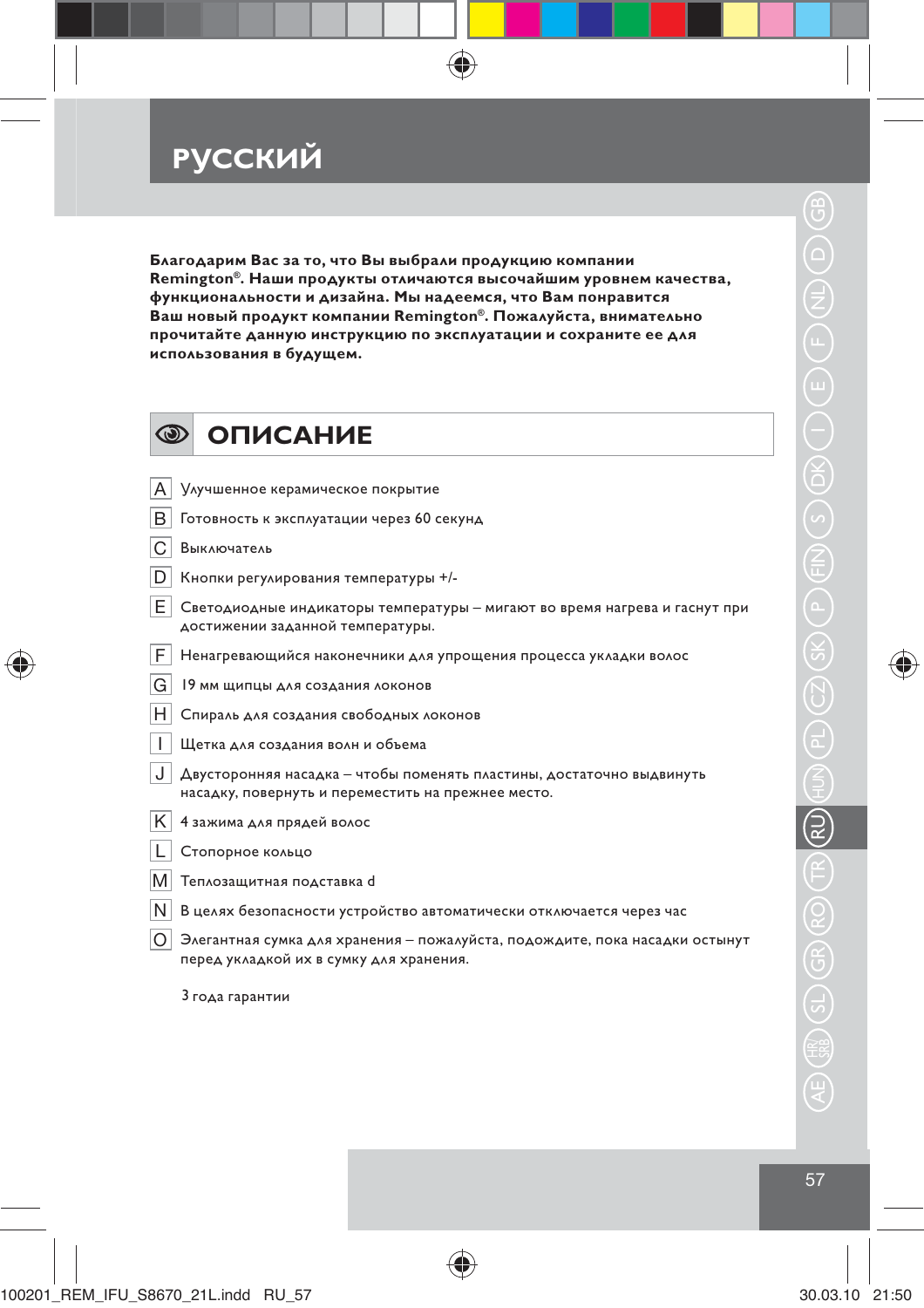### $\circledcirc$ **<u>ИНСТРУКЦии по эксплуатий по эксплуатий по эксплуатий по эксплуатий по эксплуатий по эксплуатий по эксплуатий**</u>

- Перед использованием устройства промойте, высушите и расчешите волосы.
- Закрепите пряди волос при помощи зажимов и начните укладку с нижних слоев.

#### **■ ДЛЯ ЗАМЕНЫ ВЫПРЯМЛЯЮЩИХ/ЗАВИВАЮЩИХ ПЛАСТИН:**

- **••**<br>• Убедитесь в том, что прибор выключен из электрической розетки и охлажден.
	- Выдвиньте пластины, удерживая их за пластиковые края.
	- Переверните пластины и вставьте обратно на место.

- **ЧТОБЫ УСТАНОВИТЬ НАСАДКУ НА РУЧКУ:** • Убедитесь в том, что стопорное кольцо находится в незафиксированном положении, предназначенном для установки насадки. Совместите штыри насадки с отверстиями на ручке. (РИСУНОК 1)
	- Плотно соедините их вместе. (РИСУНОК 2)
	- Слегка нажимая на насадку, поверните кольцо против часовой стрелки, чтобы зафиксировать насадку на ручке. (РИСУНОК 3)
- Подключите устройство к сети и включите его начнет мигать первый зеленый светодиодный индикатор.
- ВНИМАНИЕ: прибор не включится, если насадка установлена неправильно.
- Выберите желаемую температуру. Для увеличения и уменьшения температуры используйте кнопки + и -. Светодиодные индикаторы будут мигать, пока не будет достигнута желаемая температура. После использования выключите прибор.
- Для более тонких волос рекомендуется более низкая температура.

| 58                                  |  |                |
|-------------------------------------|--|----------------|
|                                     |  |                |
|                                     |  |                |
|                                     |  |                |
| 100201_REM_IFU_S8670_21L.indd RU_58 |  | 30.03.10 21:50 |

⊕

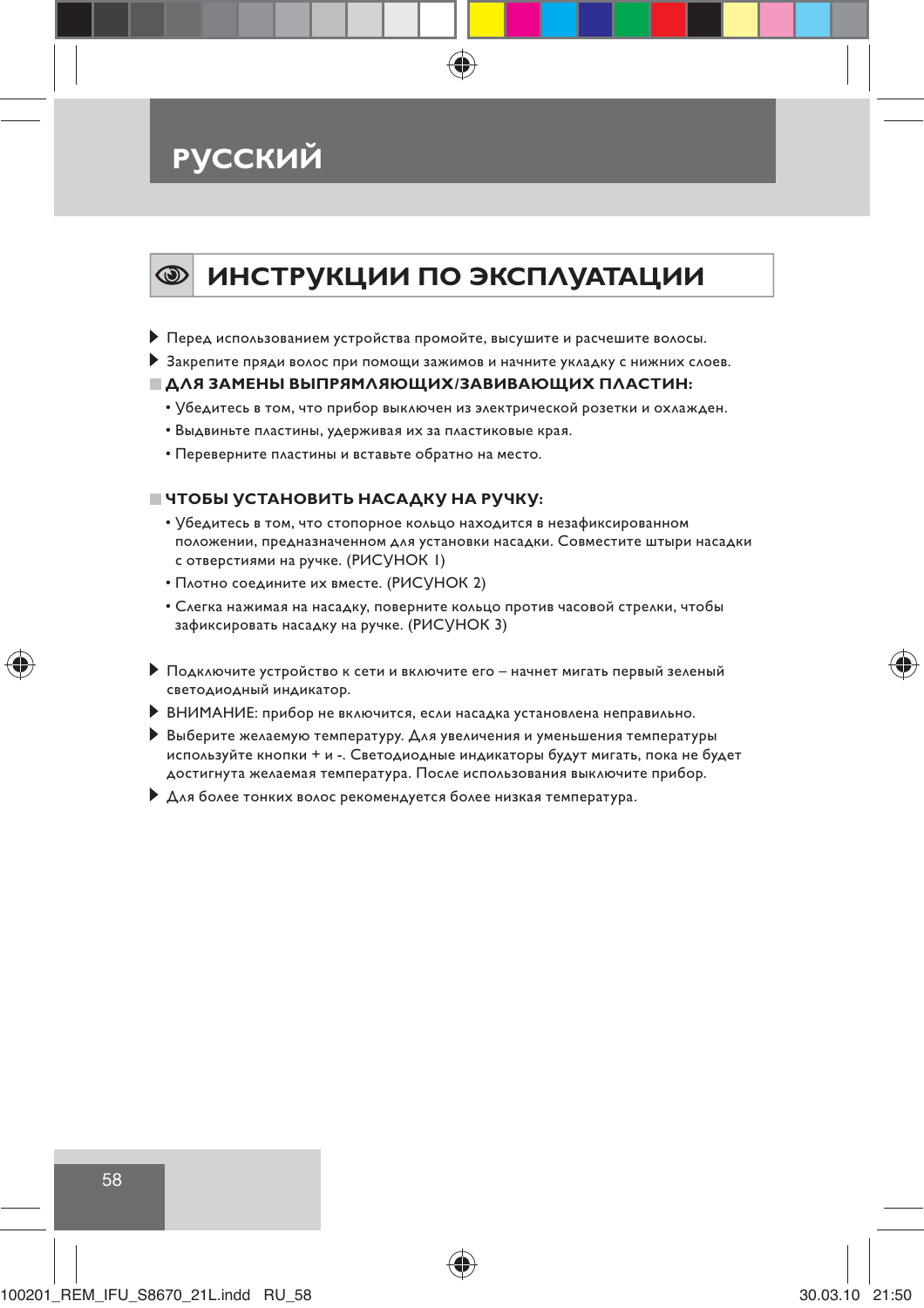#### (stor **ВНИМАНИЕ ВНИМАНИЕ**

- Соблюдайте особые меры предосторожности при работе с устройством, т.к. оно нагревается до высоких температур.
- Во время нагрева, эксплуатации и охлаждения прибора кладите его только на ровную, гладкую и термостойкую поверхность. Держите прибор только за конец его рукоятки.
- Регулярное использование средств для укладки волос может повредить покрытие пластин.
- Не царапайте поверхность пластин, т.к. это может привести к ослаблению эффективности покрытия.



⊕

<u>Гигад</u><br>Убедитесь в том, что прибор отсоединен от сети и охлажден. Протрите пластины влажной тряпочкой, чтобы очистить их от остатков средств для укладки волос. Не используйте для очистки абразивное жидкое чистящее средство, посколько этим Вы можете их повредить.



**ВНИМАНИЕ – ДЛЯ ПОВЫЩЕНИЯ УРОВНЯ БЕЗОПАСНОСТИ**  АВТОМАТИЧЕСКИЙ ВЫКЛЮЧАТЕЛЬ 30 мА. ДЛЯ ЭТОГО ОБРАТИТЕСЬ **К ЭЛЕКТРИКУ. К ЭЛЕКТРИКУ.**

ИЗБЕГАЙТЕ ИСПОЛЬЗОВАНИЯ ПРИБОРА ВОЗЛЕ ВАННЫ. ДУША. **УМЫВАЛЬНИКА ИЛИ ПРОЧИХ НАПОЛНЕННЫХ ЖИДКОСТЬЮ** СОСУДОВ. **СОСУДОВ.**



# **ПОСЛЕ ОКОНЧАНИЯ ИСПОЛЬЗОВАНИЯ ОТСОЕДИНИТЕ ПРИБОР ОТ**

♠

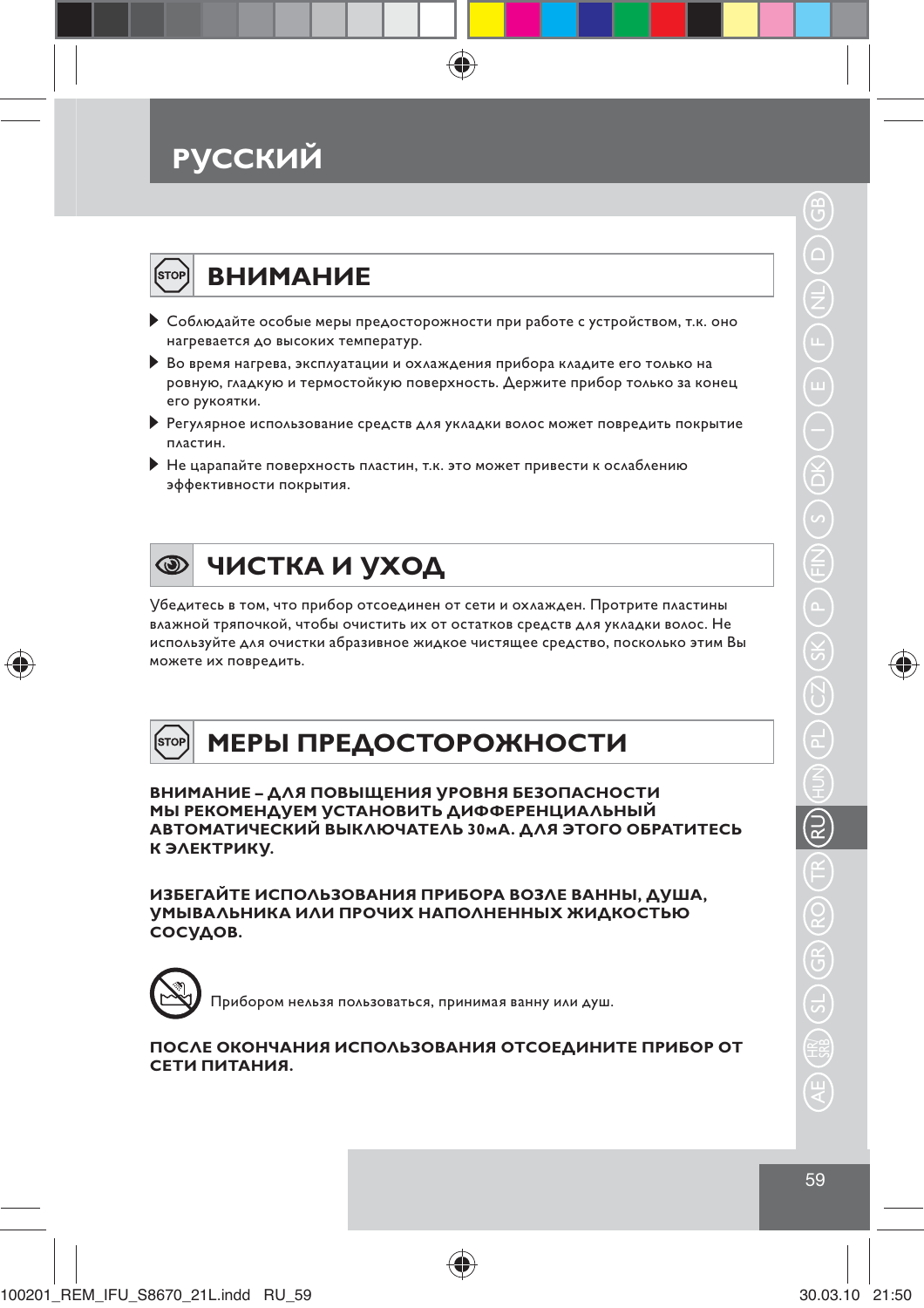### **РУССКИЙ РУССКИЙ**

- Не оставляйте включенный прибор без присмотра.
- Дайте прибору полностью остыть, перед тем как положить его на место в шкаф.
- Не окунайте прибор в воду или другую жидкость.
- Не кладите прибор на мягкие поверхности, как, например, ковры, постельное белье, полотенца, ванные коврики и т.д.
- Убедитесь в том, что напряжение в сети соответствует напряжению, указанному на приборе.
- Храните прибор в недоступном для детей месте. Людям с ограниченными физическими возможностями может понадобиться помощь при пользовании прибором.
- $\blacktriangleright$  Используйте только аксессуары, поставляемые Remington®.
- Избегайте прикосновения частей прибора к лицу, шее или коже головы.
- Не накручивайте электрический кабель на рукоятку прибора. Регулярно проверяйте кабель на отсутствие повреждений.
- Поврежденный электрический кабель небезопасен. В случае обнаружения повреждений кабеля прекратите пользование прибором. Отнесите прибор для ремонта или замены в ближайший авторизованный сервисный центр Remington®.
- Для проверки исправности или ремонта данного прибора необходимы особые инструменты. Неквалифицированный ремонт может привести к травмам пользователя.
- Производитель не несет ответственности за повреждения самого прибора или другого имущества, а также травмы людей, явившиеся результатом неправильной эксплуатации или несоблюдения указаний, данных в руководстве.
- Прибор не предназначен для использования в профессиональных целях или в парикмахерском салоне.

# <u>ЗАЩИ СРЕДНИ СРЕДНИ СРЕДНИ СРЕДНИ СРЕДНИ СРЕДНИ СРЕДНИ СРЕДНИ СРЕДНИ СРЕДНИ СРЕДНИ СРЕДНИ СРЕДНИ СРЕДНИ СРЕДНИ</u>

По окончании срока эксплуатации не выбрасывайте его вместе с бытовыми отходами. Утилизировать бритву можно в сервисном центре Remington® или в соот- ветствующих приемных пунктах.



За дополнительной информацией о повторном использовании материалов обращайтесь, пожалуйста, на сайт www.remington-europe.com

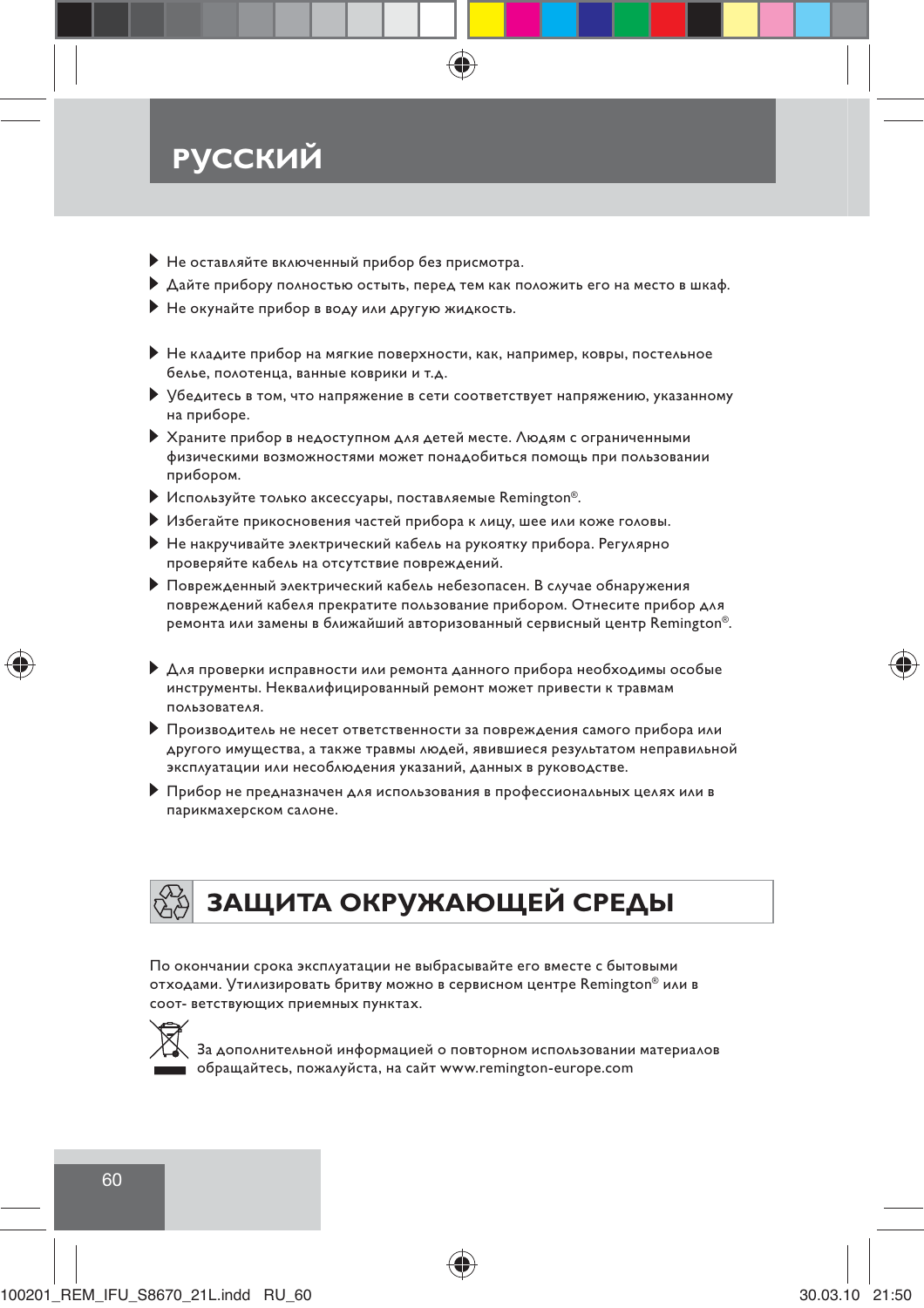

⊕

# **СЕРВИСНОЕ ОБСЛУЖИВАНИЕ И ГАРАНТИЯ**

,ор прошел проверку и не имеет дефектов. Мы гарантируем отсутствие в приборе дефектов, возникающих из-за некачественных материалов или некачественной сборки, в течение 2 лет со дня покупки прибора. Если в течение гарантийного срока Ваш прибор выйдет из строя, мы - при наличии чека - бесплатно отремонтируем его или заменим на новый. Срок гарантии тем самым не продлевается. В случае поломки прибора свяжитесь по телефону с сервисным центром Remington® в Вашем регионе. Адреса и телефоны сервисных центров можно узнать по бесплатному телефону горячей линии 8-800-100-8011\* (\*звонки бесплатные по территории РФ)

Данная гарантия предоставляется в дополнение к Вашим законным правам потребителя.

Гарантия действительна во всех странах, в которых Вы приобрели прибор у нашего авторизованного дилера.

Гарантия не распространяется на дефекты, возникшие из-за неправильной эксплуатации прибора, использования его не по назначению, изменения конструкции или несоблюдения инструкций по технической эксплуатации и/или мерам предосторожности. Действие гарантии прекращается, если прибор был разобран или отремонтирован не авторизованным нами лицом.

Электрощипцы для волос Remington S8660

Изготовитель «VARTA Consumer Batteries GmbH & Co. KGaA», Германия

(завод: «Remington Corporation L. L. C.», Китай)

Срок службы изделия 2 года с даты продажи.

Изделие использовать по назначению в соответствии с инструкцией по эксплуатации

♠

Срок службы изделия 3 года с даты продажи.

#### ГАРАНТИЙНЫЙ ТАЛОН

| REMINGTON® S8670<br>Модель |  |
|----------------------------|--|
| Дата продажи               |  |
| Продавец                   |  |

(подпись, печать)

Изделие проверено. Претензий не имею. С условиями гарантии ознакомлен и согласен.

\_\_\_\_\_\_\_\_\_\_\_\_\_\_\_\_\_\_\_\_\_\_\_\_\_\_\_\_\_\_\_\_\_\_\_\_\_\_\_покупатель М.П.

♠

100201\_REM\_IFU\_S8670\_21L.indd RU\_61 00201\_REM\_IFU\_S8670\_21L.indd 30.03.10 21:50 0.03.10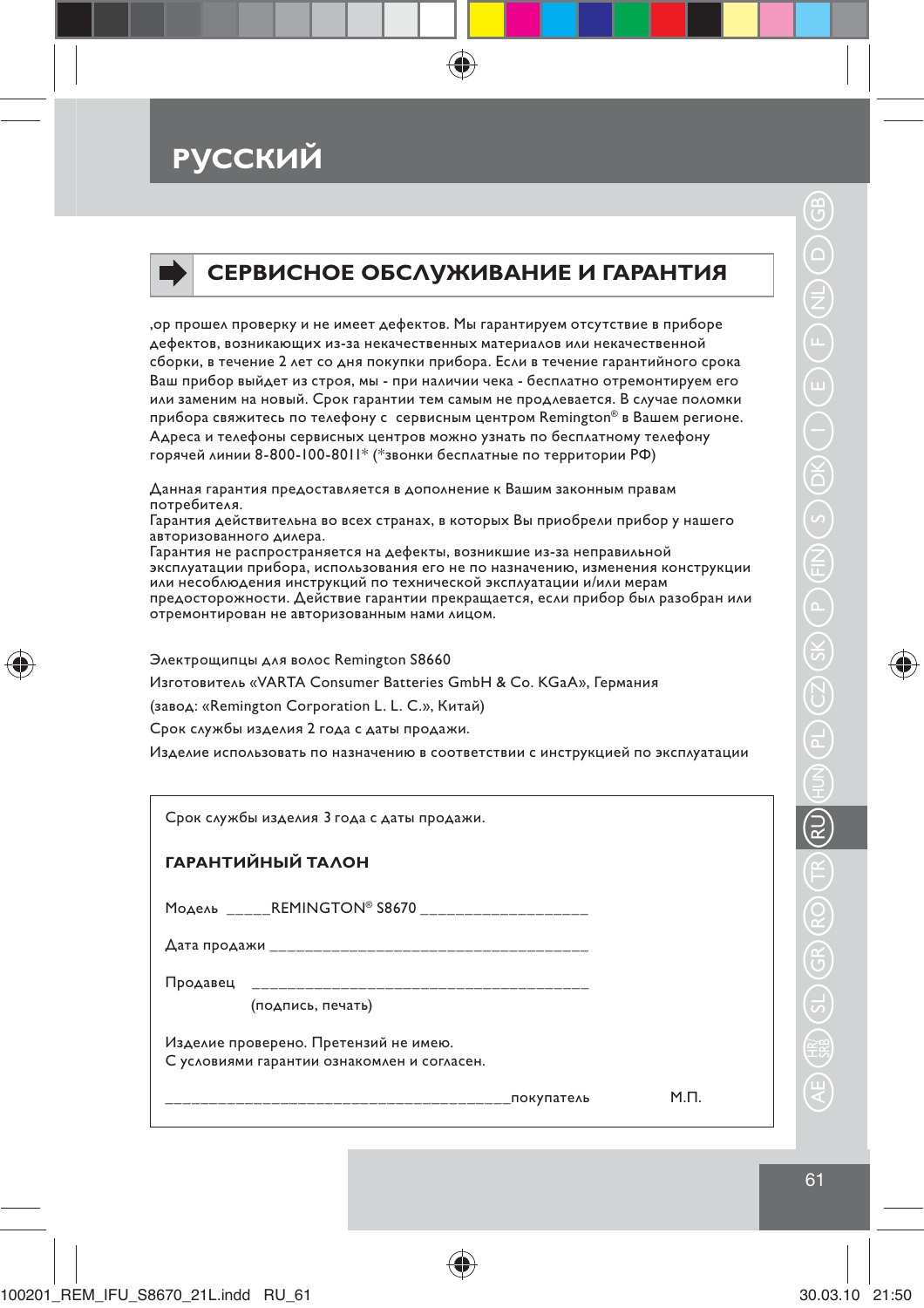

**Yeni Remington® ürününü satın aldığınız için teşekkür ederiz. Kullanımdan önce kullanım talimatlarını dikkatlice okuyunuz ve daha sonra tekrar başvurmak üzere güvenli bir yerde saklayınız.**

 $\bigoplus$ 

| $\odot$      | <b>ÜRÜN ÖZELLİKLERİ</b>                                                                                           |
|--------------|-------------------------------------------------------------------------------------------------------------------|
|              |                                                                                                                   |
| Α            | Gelişmiş seramik kaplama                                                                                          |
| В            | 60 saniyede kullanıma hazır hale gelir                                                                            |
| C            | Açma/Kapama düğmesi                                                                                               |
| D            | +/- sıcaklık ayarı düğmeleri                                                                                      |
| E            | LED sıcaklık gösterge ışıkları - cihaz ısınırken yanıp söner ve istenilen sıcaklığa<br>ulaşıldığında durur        |
| F            | Kolay şekillendirme için soğuk uçlar                                                                              |
| G            | Bukle yaratmak için 19mm maşa                                                                                     |
| н            | Gevşek bukleler için spiral donanım                                                                               |
| $\mathbf{I}$ | Dalga ve hacim yaratmak için fırçalı donanım                                                                      |
| J            | Çift taraflı aksesuar - plakalar arasında geçiş yapmak için aksesuarı çıkarın, çevirin ve<br>tekrar yerine takın. |
| Κ            | 4 adet ayırma tokası                                                                                              |
| L            | Kilitleme halkası                                                                                                 |
| Μ            | Isıya dayanıklı stand                                                                                             |
| N            | Bir saat içinde otomatik güvenlik kapaması                                                                        |
| ΟI           | Şık muhafaza çantası – lütfen aksesuarları muhafaza çantasına koymadan önce<br>soğumalarını bekleyiniz            |

yıl garanti 3

 $\bigoplus$ 





 $\bigoplus$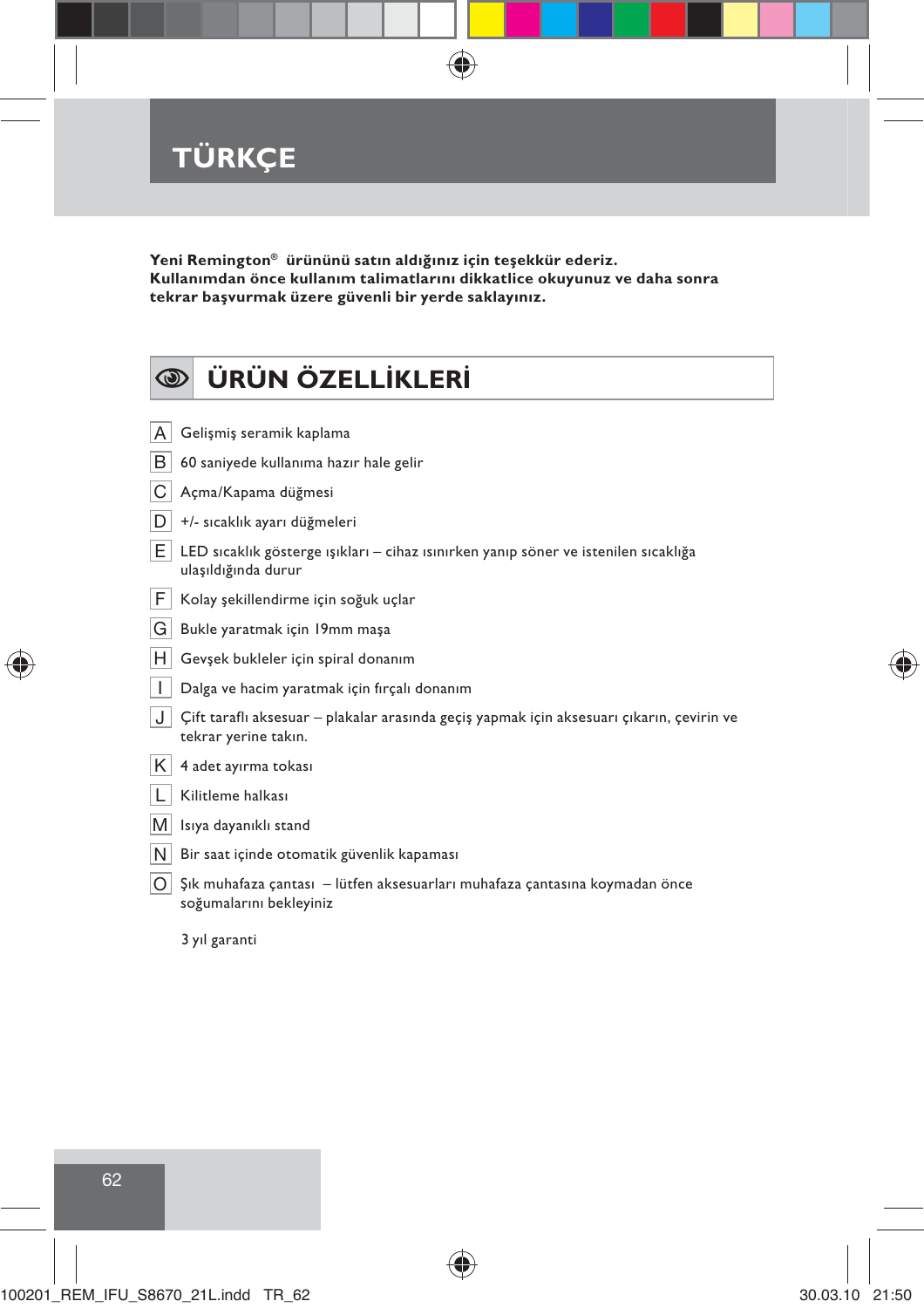# **TÜRKÇE**

### **KULLANIM TALİMATLARI**

- Kullanımdan önce saçın temiz, kuru ve düzgün olduğundan emin olunuz.
- Ayırma tokalarını kullanarak saçı kısımlara ayırınız ve şekillendirmeye önce alt katlardan başlayınız.

#### **DÜZLEŞTIRME/KIVIRMA PLAKALARINI DEĞIŞTIRMEK IÇIN:-**

- Cihazın kapalı ve soğuk olduğundan emin olunuz.
- Plastik kenarlardan tutarak plakaları dışarı doğru kaydırınız.
- Plakaları çeviriniz ve tekrar yerine sokunuz.

#### **AKSESUARI SAPA TAKMAK IÇIN:-**

- Kilitleme halkasının açık konumda aksesuarı takmaya hazır olduğundan emin olunuz. Pinleri aksesuarın üzerine ve delikleri sapın üzerine gelecek şekilde yerleştiriniz . (ŞEKİL 1)
- Sıkıca iterek birleştiriniz. (ŞEKİL 2)
- Aksesuarý tutacaktaki yuvasýna yerleþtirip, kilitleme halkasýný saat yönünün tersine çeviriniz. (ŞEKİL 3)
- Cihazın fişini takınız ve düğmesine basarak açınız, ilk yeşil LED gösterge ışığı yanıp sönmeye başlayacaktır.
- NOT: Aparat doðru yerleþtirilmediði sürece cihaz çalýþmaz.
- İstediğiniz sıcaklığı ayarlayınız. Sıcaklık ayarını değiştirmek için '+' ya da '-' düğmelerini kullanarak sıcaklığı arttırınız ya da azaltınız. LED gösterge ışıkları ayarlanan sıcaklığa ulaşıncaya kadar yanıp sönecektir. Kullanımdan sonra cihazı kapatınız.
- $\blacktriangleright$  İnce sac tipleri için düşük sıcaklık önerilir.

### **DİKKAT**

- Bu şekillendirici çok yüksek sıcaklıklara ulaşabildiğinden dolayı kullanırken çok dikkat edilmelidir.
- Isınırken, kullanırken veya soğurken ısıya dayanıklı düz bir yüzey üzerine koyunuz. Cihazı sadece sapının ucundan tutunuz.
- Saç şekillendirme ürünlerinin sürekli kullanımının kaplamayı bozabileceğini unutmayınız.

♠

Kaplamanın etkinliğini azaltacağından plakaların yüzeyini çizmeyiniz.

♠

₩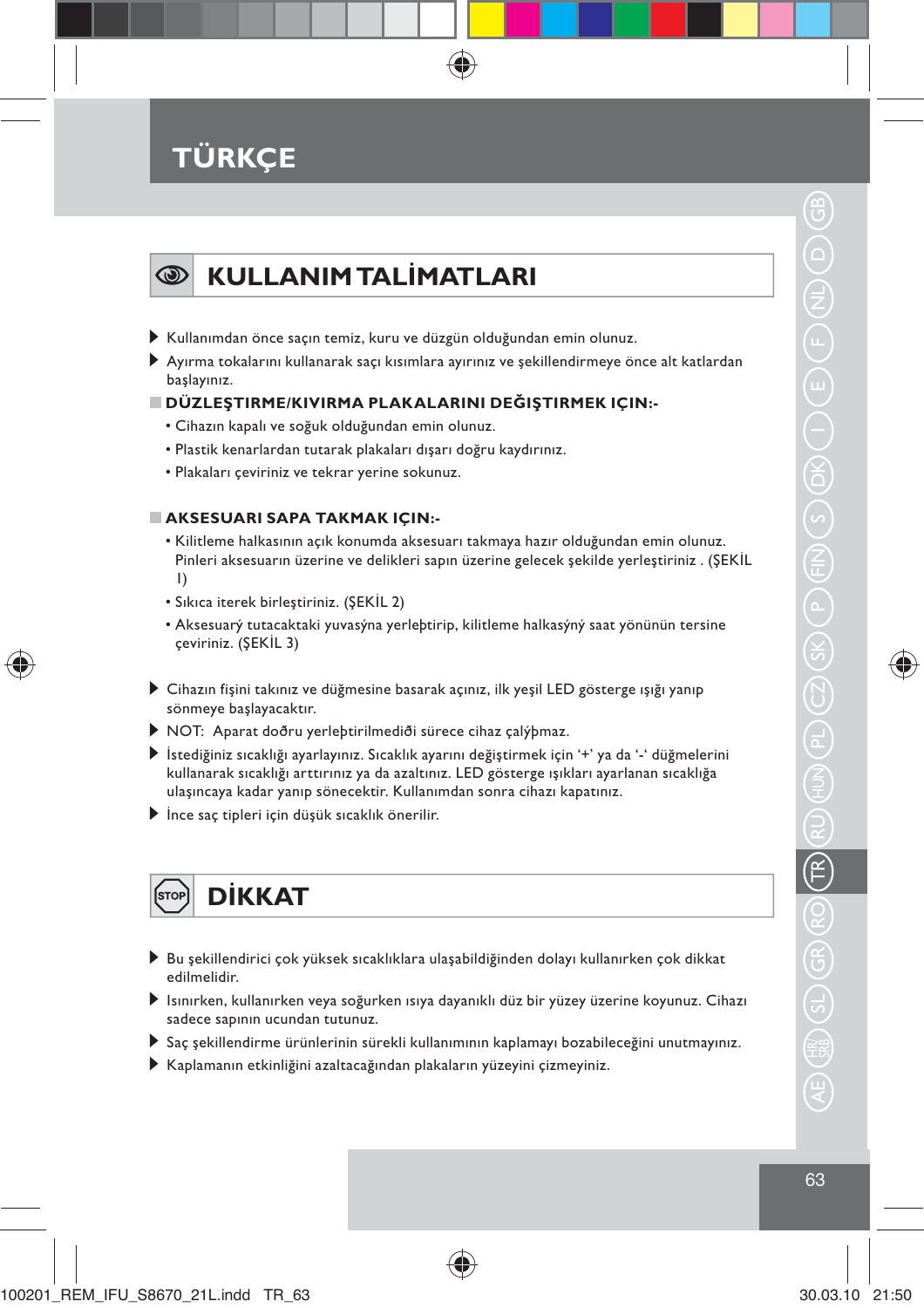## **TÜRKÇE**

#### **TEMİZLİK VE BAKIM** ◉

Cihazın fişinin çekili ve soğuk olduğundan emin olunuz. Biriken şekillendirici ürünlerin artıklarını hafif nemli bezle silerek temizleyiniz. Zarar vereceğinden, temizlemek için aşındırıcı bir temizleyici kullanmayınız.

#### **GÜVENLİK UYARILARI** Ístop

**UYARI – SİZİN GÜVENLİĞİNİZ İÇİN 30 mA'LIK BİR HATALI ELEKTRİK KORUMA TERTİBATI KURMANIZI TAVSİYE EDİYORUZ. LÜTFEN ELEKTRİKÇİNİZE DANIŞINIZ.**

#### **BANYO KÜVETİ, DUŞ, LAVABO VEYA SU İHTİVA EDEN KAPLARIN YAKININDA KULLANILMAMALIDIR.**



Bur ürün banyo veya duşta kullanım için uygun değildir.

#### **ŞEKİLLENDİRİCİ KULLANILMADIĞI ZAMANLARDA PRİZDEN ÇIKARILMALIDIR.**

- Şekillendiriciyi açık bırakıp uzaklaşmayın.
- Şekillendiriciyi çantasına koymadan önce soğumasını bekleyin.
- Su veya diğer sıvılara batırmayın.
- Şekillendiriciyi çalışır durumdayken yumuşak malzemeler üzerine koymayın. Örn. Halı, yatak örtüleri, havlu vb.
- Kullanılan voltajın her zaman alette ayarlı voltaj olmasına dikkat edin.
- Ürünü çocuklarýn ulaþamayacaðý bir yerde saklayýnýz. Hassas kiþiler ürünü kullanýrken ekstra bakýma ve yardýma ihtiyaç duyabilirler.
- Şekillendirici ile birlikte Remington® tarafından sağlananlar hariç hiçbir ek araç kullanmayın.
- Sıcak yüzeylerden hiçbiri boyun veya yüzün diğer kısımlarına değmemelidir.
- Makinenin kordonunu üzerine sarmayın. Düzenli olarak kordonun sağlam olup olmadığını kontrol edin.
- Hasarlı kordon tehlikeli olabilir. Makinenin kordonunun hasar görmesi halinde tehlikeye maruz kalmamak için derhal kullanımı kesin ve ürünü tamir veya değişim için size en yakın yetkili Remington® servisine götürün.



64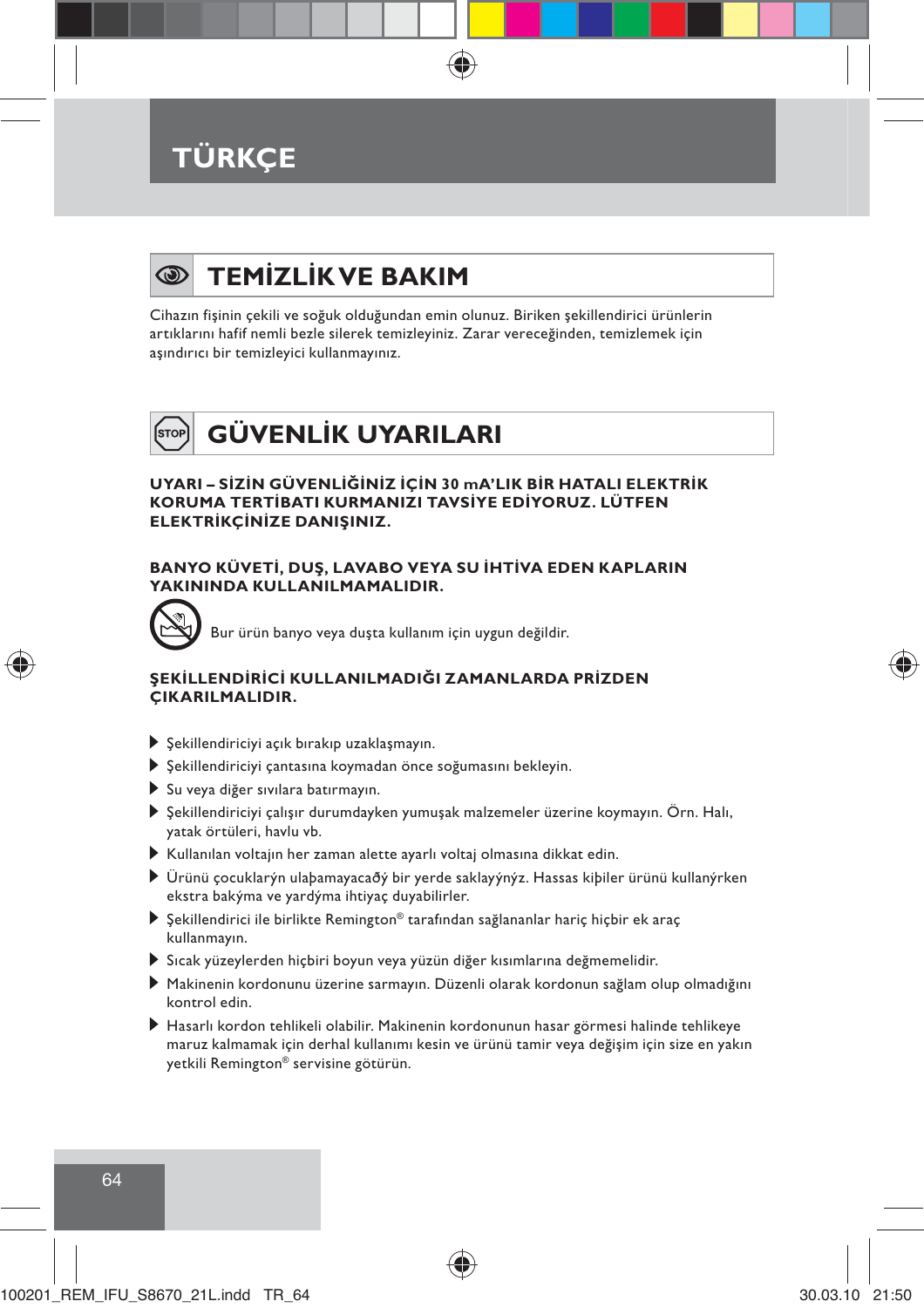# **TÜRKÇE**

- Aracın incelenmesi, tamiri veya ayarı için özel araçlar gerekmektedir. Yetkisiz kişilerin yapacağı bu tür çalışmalar kullanıcı açısından tehlikeli olabilir.
- Ürünün yanlış kullanılması, kötü kullanım veya bu talimatlara uyulmaması dolayısıyla bu ürüne, kişilere ya da eşyalara gelebilecek hasardan dolayı sorumluluk kabul edilmez.
- Bu cihaz ticari ya da kuaför kullanımı için değildir.

# **ÇEVREYİ KORUMA**

Kullanım ömrü sonunda düzelticiyi çöplerle birlikte atmayınız. Bu işlem Remington® servis merkezlerimizde veya uygun toplama alanlarında yapılabilir.



Geri kazaným ile ilgili daha fazla bilgi için www.remington-europe.com



₩

### **SERVİS VE GARANTİ**

Bu ürün kontrolden geçmiştir ve arızasızdır. Kusurlu materyal veya işçilikten dolayı meydana gelen arızalarda, satınalma tarihinden itibaren garanti süresince ürüne garanti veriyoruz. Ürün garanti süresi içinde arızalandığında satın alma belgesi gösterildiği takdirde arıza tamir edilecek, ürün veya parçaları değiştirilecektir.

Bu, garanti süresinin uzaması anlamına gelmez. Garanti için bölgenizdeki Remington® yetkili servisine başvurunuz.

Bu garanti yasal tüketici haklarına ek olarak sunulmaktadır.

Yetkili satıcı tarafından satılan her ülkede, ürün garantisi geçerlidir. Kaza veya yanlış kullanımdan, kötü kullanımdan, yapılacak değişikliklerden veya teknik ve/ veya güvenlik talimatlarına uyulmaması nedeniyle doğacak hasarlar garanti kapsamı dışındadır. Ürün tarafımızdan yetkilendirilmemiş bir kişi tarafından söküldüğü veya tamir edildiği takdirde garanti geçersizdir.

Urünün kullanım ömrü 3 yıldır.

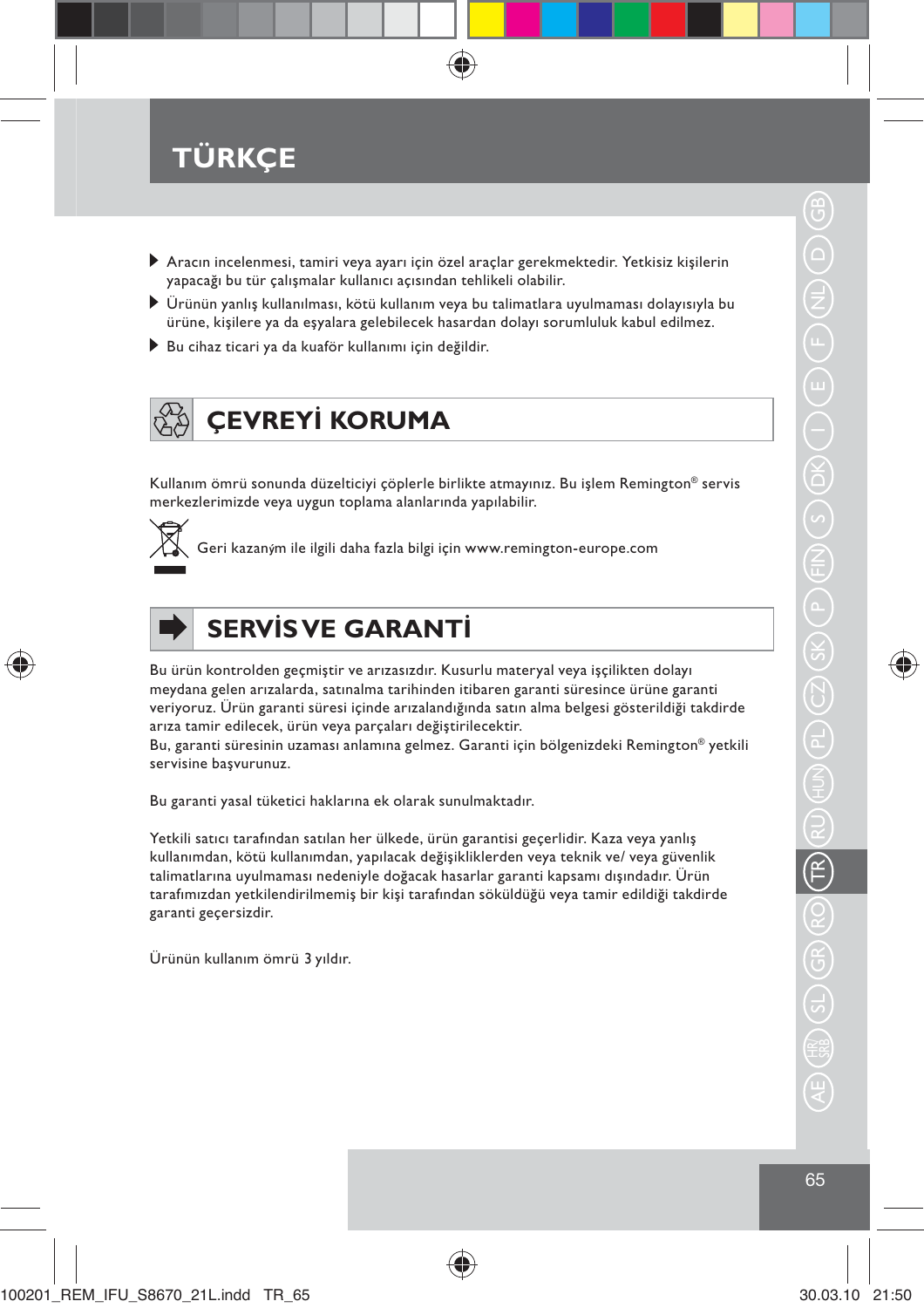**Vă mulţumim pentru că aţi achiziţionat noul dumneavoastră produs Remington®.**

**Înainte de utilizare, vă rugăm să citiţi instrucţiunile cu atenţie şi să le păstraţi într-un loc sigur pentru consultarea lor viitoare.**

 $\bigoplus$ 

| $\circ$      | <b>CARACTERISTICI ESENȚIALE</b>                                                                                                                                                    |
|--------------|------------------------------------------------------------------------------------------------------------------------------------------------------------------------------------|
|              |                                                                                                                                                                                    |
| A            | Acoperire ceramică performantă                                                                                                                                                     |
| В            | Pregătit pentru utilizare în 60 de secunde                                                                                                                                         |
| C            | <b>Buton Pornit/Oprit</b>                                                                                                                                                          |
| D            | Butoane de ajustare digitală a temperaturii + / -                                                                                                                                  |
| E            | Luminile LED-ului indicatoare al temperaturii - luminează intermitent atunci când<br>unitatea se încălzește și luminează continuu atunci când a fost atinsă temperatura<br>dorită. |
| F            | Vârfuri reci pentru o coafare usoară                                                                                                                                               |
| G            | Drot de 19 mm pentru a crea bucle                                                                                                                                                  |
| H            | Cilindru spiralat pentru a crea bucle degajate                                                                                                                                     |
| $\mathbf{I}$ | Cilindru pieptene pentru a crea ondulații și volum                                                                                                                                 |
| J            | Accesoriu cu două părți – trebuie doar să glisați accesoriul pentru a îl scoate,<br>întoarceți-l și glisați-l înapoi pentru a schimba plăcile.                                     |
| ĸ            | 4 clipsuri de sectionare                                                                                                                                                           |
| L            | Inel de fixare                                                                                                                                                                     |
| M            | Suport pentru protecție împotriva căldurii                                                                                                                                         |
| $\mathsf{N}$ | Închidere automată de siguranță după o oră                                                                                                                                         |
| O            | Geantă de depozitare elegantă - vă rugăm să așteptați până la răcirea accesoriilor<br>înainte de a le introduce în geanta de depozitare.                                           |

Garanție 3 ani



◈



◈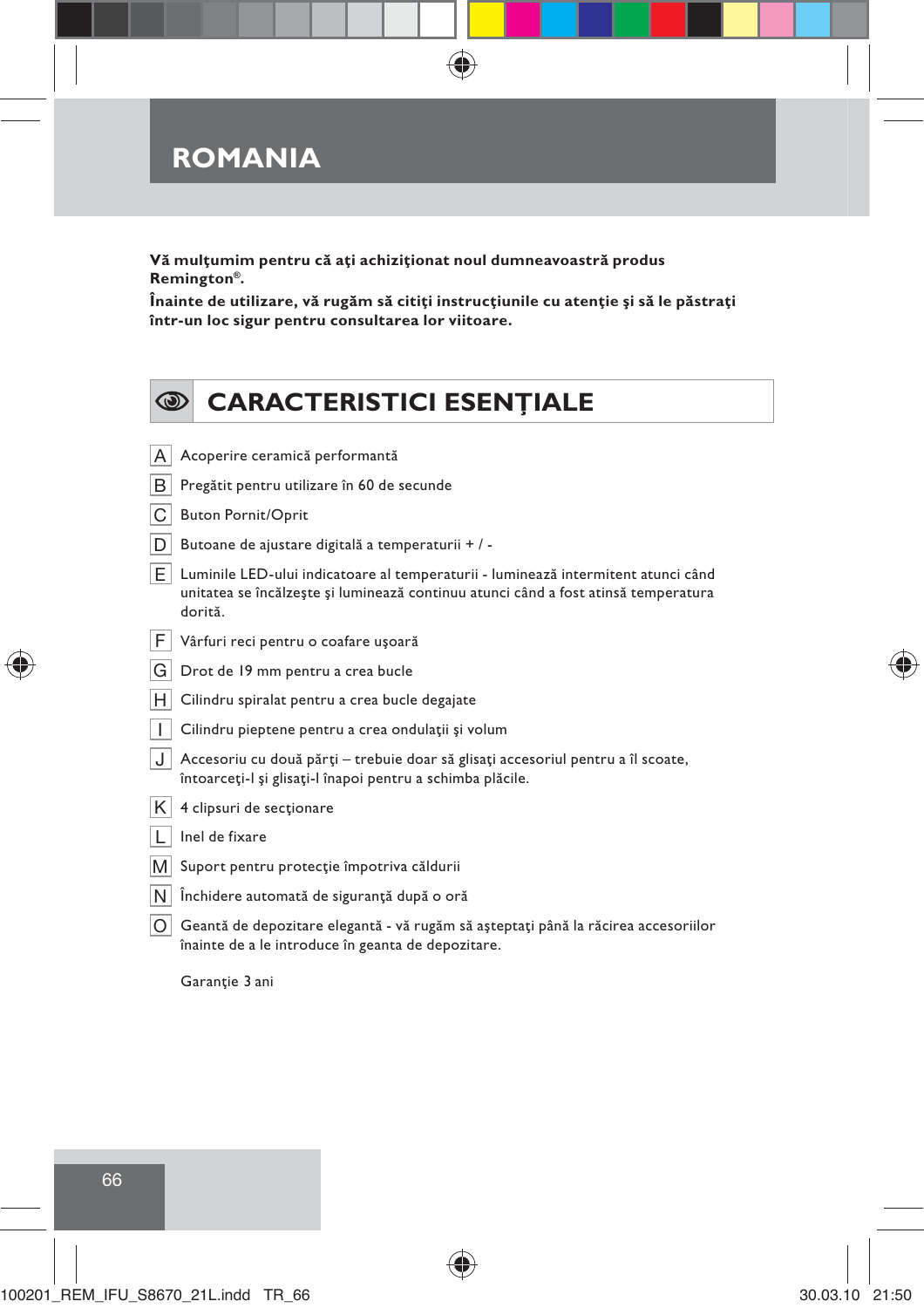### **INSTRUCŢIUNI DE UTILIZARE**

- Înainte de utilizare, asiguraţi-vă că părul este curat, uscat şi nu trebuie să fie încâlcit.
- Divizaţi părul cu ajutorul clemelor de secţionare şi coafaţi mai întâi straturile inferioare..

#### **PENTRU A MODIFICA PLĂCILE DE ÎNTINDERE/ONDULARE**

- Asigurati-vă că unitatea este deconectată de la sursa de curent electric și s-a răcit.
- Culisaţi plăcile fixând marginile de plastic.
- Întoarceţi plăcile şi reintroduceţi-le în poziţie.

#### **PENTRU A FIXA ACCESORIILE DE MÂNER**

- Asigurati-vă de faptul că inelul de fixare se află în pozitia Deblocat, pregătit pentru a introduce accesoriul. Localizaţi pivoţii pe accesoriu şi fantele pe mâner. (DIAGRAMA 1)
- Introduceţi în mod ferm pivoţii în fante. (DIAGRAMA 2)
- Răsuciţi inelul de blocare în sens invers acelor de ceasornic pentru a fixa mânerul şi accesoriul, apăsând în acelaşi timp pe accesoriu (DIAGRAMA 3).
- ▶ Conectați unitatea la o sursă de curent electric și aprindeți, primul LED indicator verde va începe să lumineze intermitent.
- NOTĂ: Unitatea nu se va aprinde decât dacă accesoriul este introdus în mod corect.
- Selectaţi temperatura dorită. pentru a schimba temperatura, utilizaţi butoanele +' sau -' pentru a creşte, respectiv pentru a descreşte, nivelul temperaturii. LED-urile vor lumina până în momentul în care va fi obţinută temperatura dorită. După utilizare, opriţi functionarea unității.
- Pentru firele de păr mai fine, este recomandată o temperatură mai mică.

#### **INSTRUCŢIUNI IMPORTANTE** .<br>STOL

- Din cauza temperaturii foarte ridicate pe care o poate atinge ondulatorul, trebuie acordată o atenţie deosebită În timpul utilizării.
- În timp ce acesta se încălzeşte, în timpul utilizării şi în perioada de răcire, plasaţi-l pe o suprafaţă plană, netedă, rezistenta la căldură.
- Reţineţi că utilizarea frecventă a produselor de coafat poate să deterioreze învelişul.
- Nu zgâriaţi suprafaţa plăcilor deoarece acest lucru va dăuna eficacităţii învelişului.

◈

⇔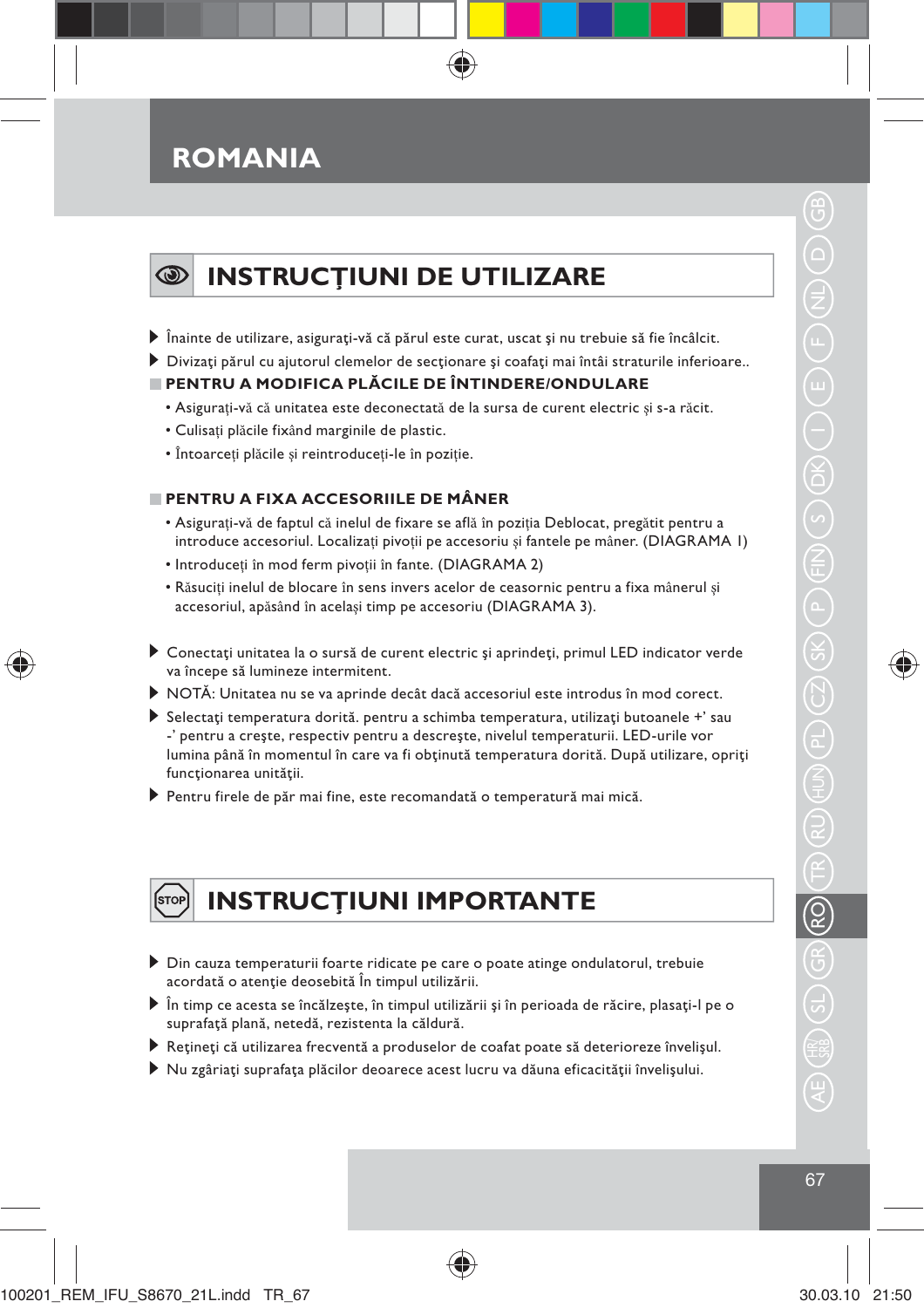

## **CURĂŢARE ŞI ÎNTREŢINERE**

Asiguraţi-vă că aparatul este deconectat şi rece. Curăţaţi-l şi îndepărtaţi produsele de coafat folosind o cârpă umedă. Nu folosiţi produse de curăţat abrazive deoarece pot produce deteriorări ale aparatului.

#### Ísтор **AVERTISMENTE PRIVIND SIGURANŢA**

**AVERTISMENT – PENTRU PROTECŢIE SUPLIMENTARĂ ESTE RECOMANDATĂ UTILIZAREA UNEI INSTALAŢII DE CURENT REZIDUAL DRAC (RCD) CU O VALOARE NOMINALĂ A CURENTULUI DE OPERARE REZIDUAL CARE SĂ NU DEPĂŞEASCĂ 30mA. CONSULTAŢI UN ELECTRICIAN.**

**ESTE CONTRAINDICATĂ UTILIZAREA ACESTUIA ÎN APROPIEREA CĂZILOR, DUŞURILOR, LAVOARELOR SAU A ALTOR RECIPIENTE CARE CONŢIN APĂ SAU ALTE LICHIDE.**



Acest produs nu se foloseşte în baie sau la duş.

#### **ONDULATORUL SE VA DECONECTA DE LA SURSA PRINCIPALA DE ALIMENTARE ATUNCI CÂND NU ESTE FOLOSIT.**

- Nu lăsaţi ondulatorul nesupravegheat atunci când este pornit.
- Lăsaţi uscătorul să se răcească înainte de a-l depozita.
- A nu se scufunda în apă sau în alte lichide.
- Nu aşezaţi uscătorul de păr pe materiale moi respectiv covoare, aşternuturi, covoare, pături etc.
- Asiguraţi-vă întotdeauna ca voltajul care urmează să fie folosit corespunde voltajului indicat pe unitate.
- Keep this product out of reach of children. Vulnerable people may need extra care and assistance when using this product.
- ▶ Nu utilizați alte dispozitive la acest ondulator în afara celor puse la dispoziție de către Remington®.
- Evitaţi contactul dintre elementele încinse şi faţă, gât sau scalp.
- Nu înfăşuraţi cablul în jurul unităţii. Verificaţi periodic cablul pentru a sesiza eventualele deteriorări.
- Cablurile deteriorate pot fi periculoase. Dacă cablul de alimentare se deteriorează, Întrerupeţi imediat utilizarea şi returnaţi aparatul celui mai apropiat service Remington® autorizat pentru reparații sau înlocuire, pentru a evita un potențial pericol.
- Efectuarea oricăror examinări, ajustări sau reparaţii necesită scule speciale. Lucrările de reparaţii necalificate pot crea circumstanţe periculoase pentru utilizator.
- Nu ne asumăm responsabilitatea pentru pagubele produsului, persoanelor sau altor elemente cauzate de utilizarea necorespunzătoare, abuz sau nerespectarea acestor instrucţiuni.
- Acest produs nu este destinat utilizării comerciale sau în saloane.

100201\_REM\_IFU\_S8670\_21L.indd TR\_68 30.03.10 21:50

68

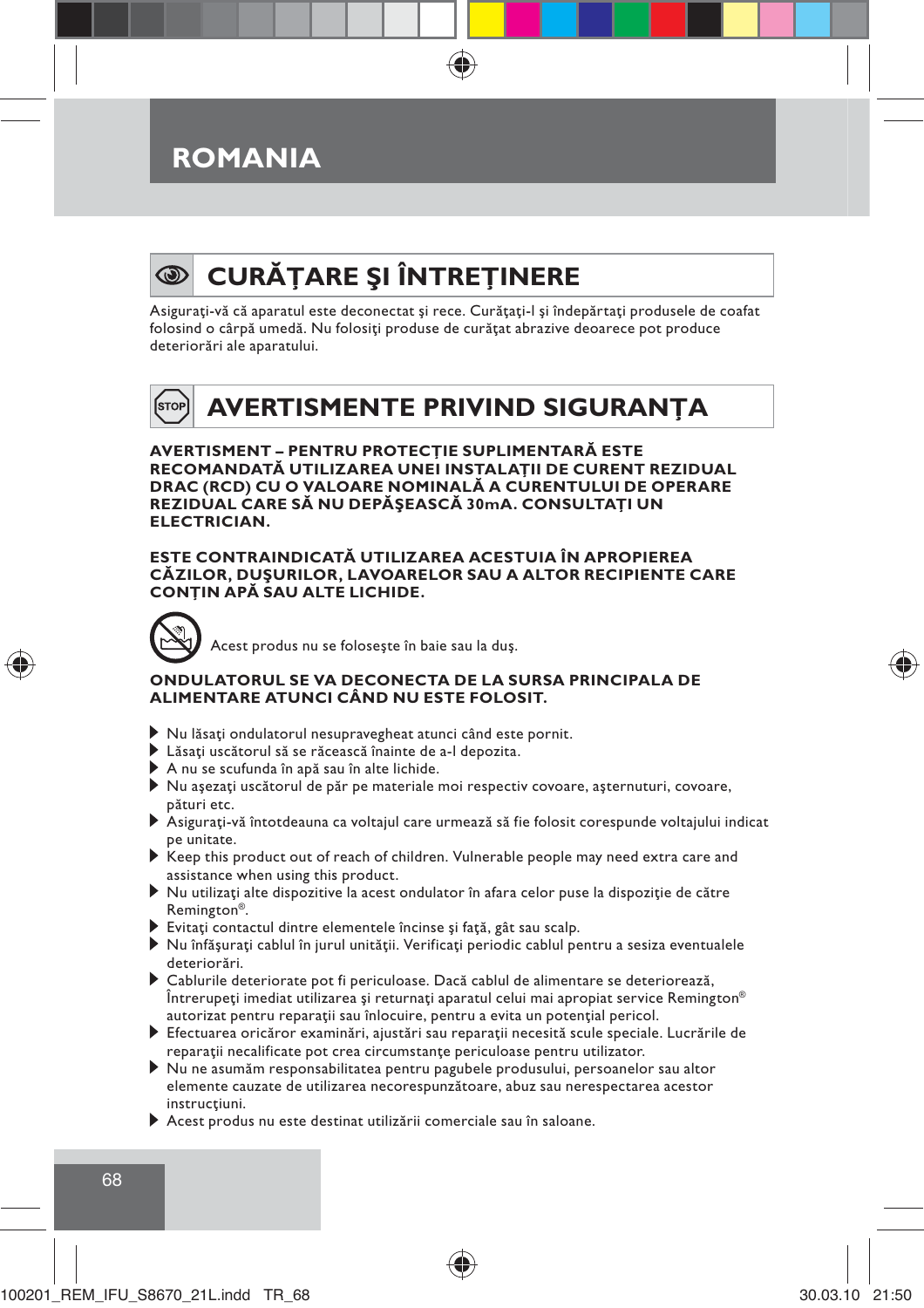

Nu aruncaţi produsul împreună cu celelalte resturi menajere. Eliminarea acestuia se poate face la Centrele noastre de Service Remington® sau la centre de colectare corespunzătoare.



Pentru mai multe informaţii despre reciclare puteţi vizita www.remington-europe.com



⊕

### **SERVICE ŞI GARANŢIE**

Acest produs a fost verificat şi nu are defecte. Garantăm acest produs împotriva oricăror defecte datorate materialelor sau execuţiei defectuoase corespunzător perioadei de garanţie, de la data de achiziţionare iniţială de către consumator. Dacă produsul se defectează în decursul perioadei de garanţie, vom remedia orice defect sau vom opta pentru înlocuirea produsului sau a oricărei componente a acestuia fără nici un cost, cu condiţia să existe dovada achiziţionării. Aceasta nu înseamnă prelungirea perioadei de garanţie. În cazul în care produsul dumneavoastră se află în perioada de garanţie trebuie numai să contactaţi telefonic Centrul Service Remington® din regiunea dumneavoastră. Această garanţie este oferită suplimentar drepturilor dumneavoastră legale obişnuite. Garanţia se va aplica în toate ţările în care produsul nostru este vândut prin intermediul unui dealer autorizat.

Garanția nu include remedierea defecțiunilor cauzate accidental sau în urma utilizării necorespunzătoare, abuzului modificărilor produsului sau utilizarea incompatibilă cu instrucțiunile tehnice și/sau de siguranță necesare. Garanția nu se va aplica dacă produsul a fost demontat sau reparat de către o persoană care nu este autorizată de către noi.

♠

Nivel de zgomot: 78dB Declaratia de conformitate se gaseste pe site-ul: www.remington.com Pentru informaţii detaliate despre produs, vă rugăm să vă adresaţi:

Centrului de Relaţii cu Clienţii: **Varta Rayovac Remington SRL** Str. Siriului 36-40, Sect .1, Bucureşti. Tel: +40 21 232 29 41; Mobil: +40 0744 574 647

Asistenţă SERVICE: **TKFexpert SRL** Str. Drumul Taberei nr.4, bloc F, sector 6, Bucureşti. Tel./fax: +40 21 411 92 23; Mobil: +40 767 101 335 Email: tkfexpert@gmail.com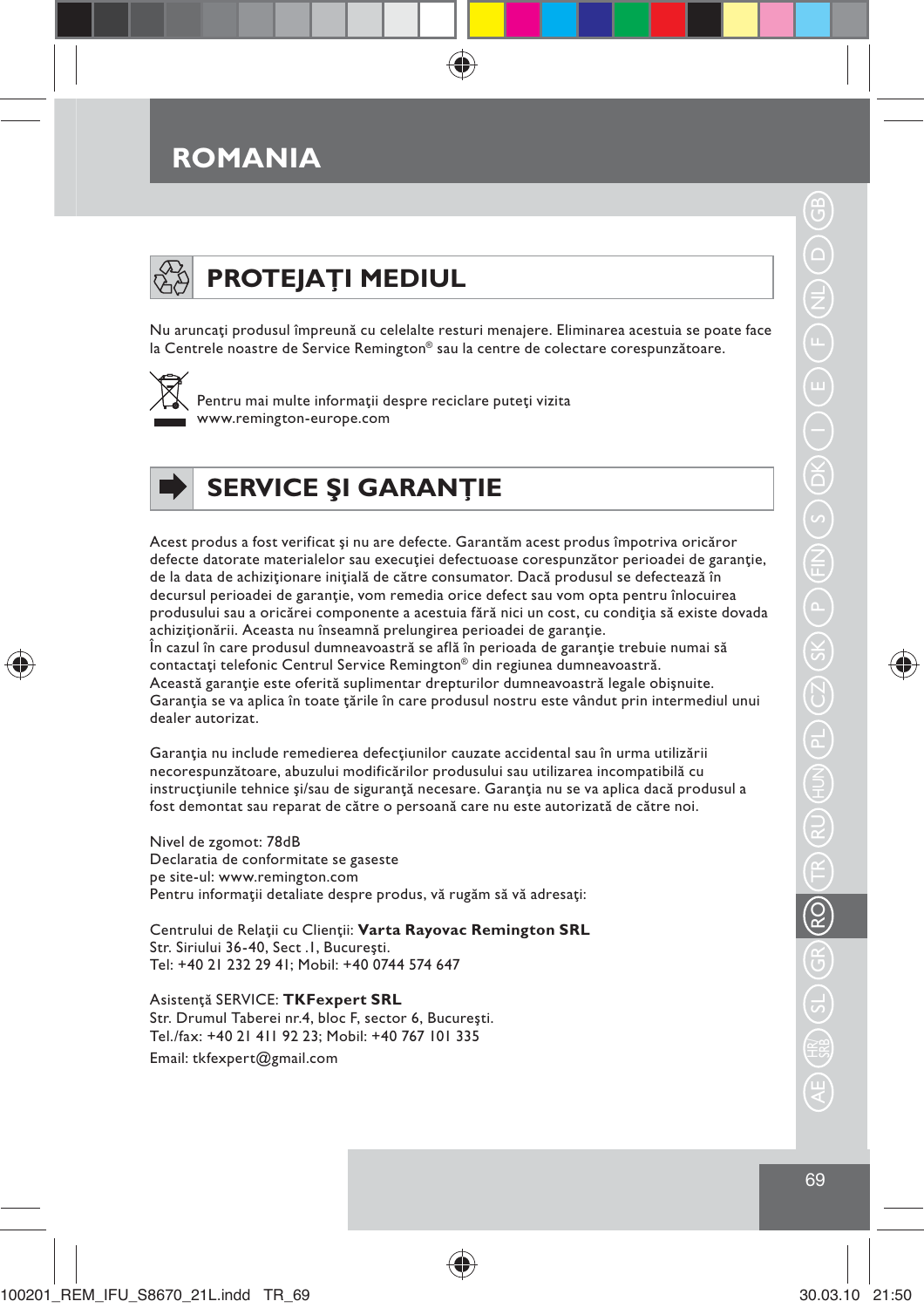### ΕΛΛΗΝΙΚΑ

Σας ευχαριστούμε για την αγορά του προϊόντος της Remington®. Πριν τη χρήση του, παρακαλούμε διαβάστε προσεκτικά τις οδηγίες και φυλάξτε τις σε ασφαλές μέρος ώστε να μπορείτε να ανατρέχετε σε αυτές μελλοντικά.

#### **ΒΔΣΙΚΔ ΧΔΡΔΚΤΗΡΙΣΤΙΚΔ** ◎

- Α Προηγμένη κεραμική επίστρωση
- Β Έτοιμο για χρήση σε 60 δευτερόλεπτα
- C Διακόπτης on-off
- D Κουμπιά + / ρύθμισης θερμοκρασίας
- Ε | Η ενδεικτική λυχνία ανάβει αναβοσβήνει όταν η μονάδα θερμαίνεται και σταματάει να αναβοσβήνει όταν επιτευχθεί η επιθυμητή θερμοκρασία.
- F | Κρύα άκρα για εύκολο φορμάρισμα
- G | Μασιά κατσαρώματος 19 mm
- Η Σπιράλ για ανάλαφρες μπούκλες
- | Περίβλημα βούρτσας για κυματιστά μαλλιά και όγκο
- J Eξάρτημα διπλής όψης για εναλλαγή μεταξύ των επιφανειών απλά αφαιρέστε το εξάρτημα, γυρίστε το από την άλλη πλευρά και τοποθετήστε το ξανά στη θέση του.
- $K$  4 κλάμερ

₩

- L Δακτύλιος ασφάλισης
- Μ Βάση με θερμοπροστασία
- N | Αυτόματη απενεργοποίηση ασφαλείας μετά από μία ώρα
- Ο Κομψή θήκη αποθήκευσης περιμένετε πρώτα να κρυώσουν τα εξαρτήματα πριν τα τοποθετήσετε στη θήκη αποθήκευσης.
	- 3 χρόνια εγγύηση

#### ◎ ΟΔΗΓΙΕΣ ΓΙΑ ΤΗ ΧΡΗΣΗ

- ▶ Πριν τη χρήση βεβαιωθείτε ότι τα μαλλιά σας είναι καθαρά, στεγνά και χωρίς κόμπους.
- ▶ Χωρίστε τα μαλλιά με κλάμερ και δουλέψτε με τα κάτω στρώματα πρώτα.

#### ■ ΑΛΛΑΓΗ ΠΛΑΚΩΝ ΙΣΙΩΜΑΤΟΣ/ΚΑΤΣΑΡΩΜΑΤΟΣ

- Βεβαιωθείτε ότι η μονάδα είναι απενεργοποιημένη και κρύα.
- Βγάλτε τις πλάκες κρατώντας τα πλαστικά άκρα.

100201 REM IFU S8670 21L.indd GR70

 $70$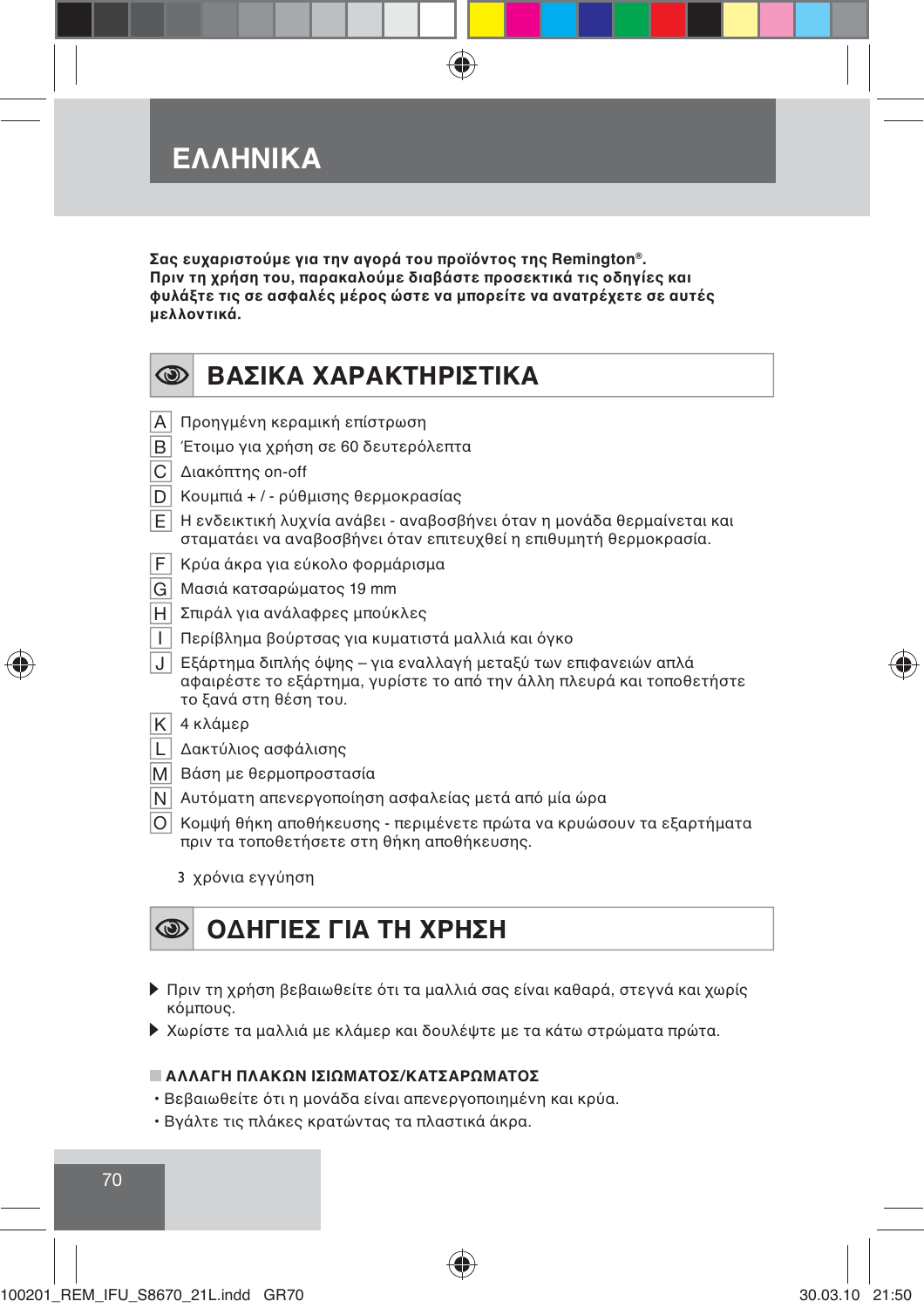## ΕΛΛΗΝΙΚΑ

• Γυρίστε τις πλάκες από την άλλη και τοποθετήστε τις στη θέση τους.

#### **ΑΣΦΑΛΙΣΗ ΕΞΑΡΤΗΜΑΤΟΣ ΣΤΗ ΛΑΒΗ**

- · Asigurati-vă de faptul că inelul de fixare se află în pozitia Deblocat, pregătit Βεβαιωθείτε ότι ο δακτύλιος ασφάλισης βρίσκεται στην ξεκλείδωτη θέση, έτοιμος για την εισαγωγή του εξαρτήματος. Βρείτε τους πείρους στο εξάρτημα και τις οπές στη λαβή. (ΔΙΑΓΡΑΜΜΑ 1)
- Συνδέστε τα με προσοχή, (ΔΙΑΓΡΑΜΜΑ 2)
- Γυρίστε το δακτύλιο ασφάλειας αριστερόστροφα και για ασφαλίσει το εξάρτημα στη λαβή, ενώ εξακολουθείτε να πιέζετε το εξάρτημα (ΔΙΑΓΡΑΜΜΑ 3).
- ▶ Συνδέστε τη μονάδα στην πρίζα και ενεργοποιήστε την, η πρώτη πράσινη λυχνία LED θα ανάψει και θα αρχίσει να αναβοσβήνει.
- ▶ ΣΗΜΕΙΩΣΗ: Η μονάδα δεν θα ενεργοποιηθεί αν το εξάρτημα δεν έχει τοποθετηθεί σωστά.
- ▶ Επιλέξτε την επιθυμητή θερμοκρασία. Για να αλλάξετε τη θερμοκρασία. χρησιμοποιήστε τα πλήκτρα '+' ή '-' για να αυξήσετε ή να μειώσετε τη θερμοκρασία, αντίστοιχα. Οι λυχνίες LED αναβοσβήνουν έως ότου επιτευχθεί η επιθυμητή θερμοκρασία. Μετά τη χρήση απενεργοποιήστε τη μονάδα.
- ▶ Για πιο λεπτές τρίχες συνιστάται χαμηλότερη θερμοκρασία.

⊕

### ΣΗΜΑΝΤΙΚΕΣ ΟΔΗΓΙΕΣ

- ▶ Αυτή η συσκευή styling μπορεί να αναπτύσσει πολύ υψηλή θερμότητα, για αυτό απαιτείται ιδιαίτερη προσοχή κατά τη χρήση της.
- ▶ Κατά τη διάρκεια της φάσης θέρμανσης, κατά τη χρήση και για όσο διάστημα αφήνετε τη συσκευή να κρυώσει, θα πρέπει να την τοποθετείτε σε επίπεδη, λεία και θερμοανθεκτική επιφάνεια. Φροντίστε να κρατάτε τη συσκευή μόνο από την άκρη της λαβής.
- ▶ Θα πρέπει να προσέξετε ότι η συχνή χρήση προϊόντων styling στα μαλλιά μπορεί να καταστρέψει την επένδυση της συσκευής.
- ▶ Προστατέψτε την επιφάνεια από γρατσουνιές γιατί περιορίζουν την αποτελεσματικότητα της επένδυσης.

#### $\circledcirc$ ΚΑΘΑΡΙΣΜΟΣ ΚΑΙ ΣΥΝΤΗΡΗΣΗ

Βεβαιωθείτε ότι η συσκευή έχει αποσυνδεθεί από την πρίζα και έχει κρυώσει. Με ένα νωπό πανί καθαρίστε τυχόν υπολείμματα προϊόντων styling. Μην χρησιμοποιείτε υγρά καθαριστικά με τριβική δράση γιατί θα προκληθεί ζημιά. ♠

♠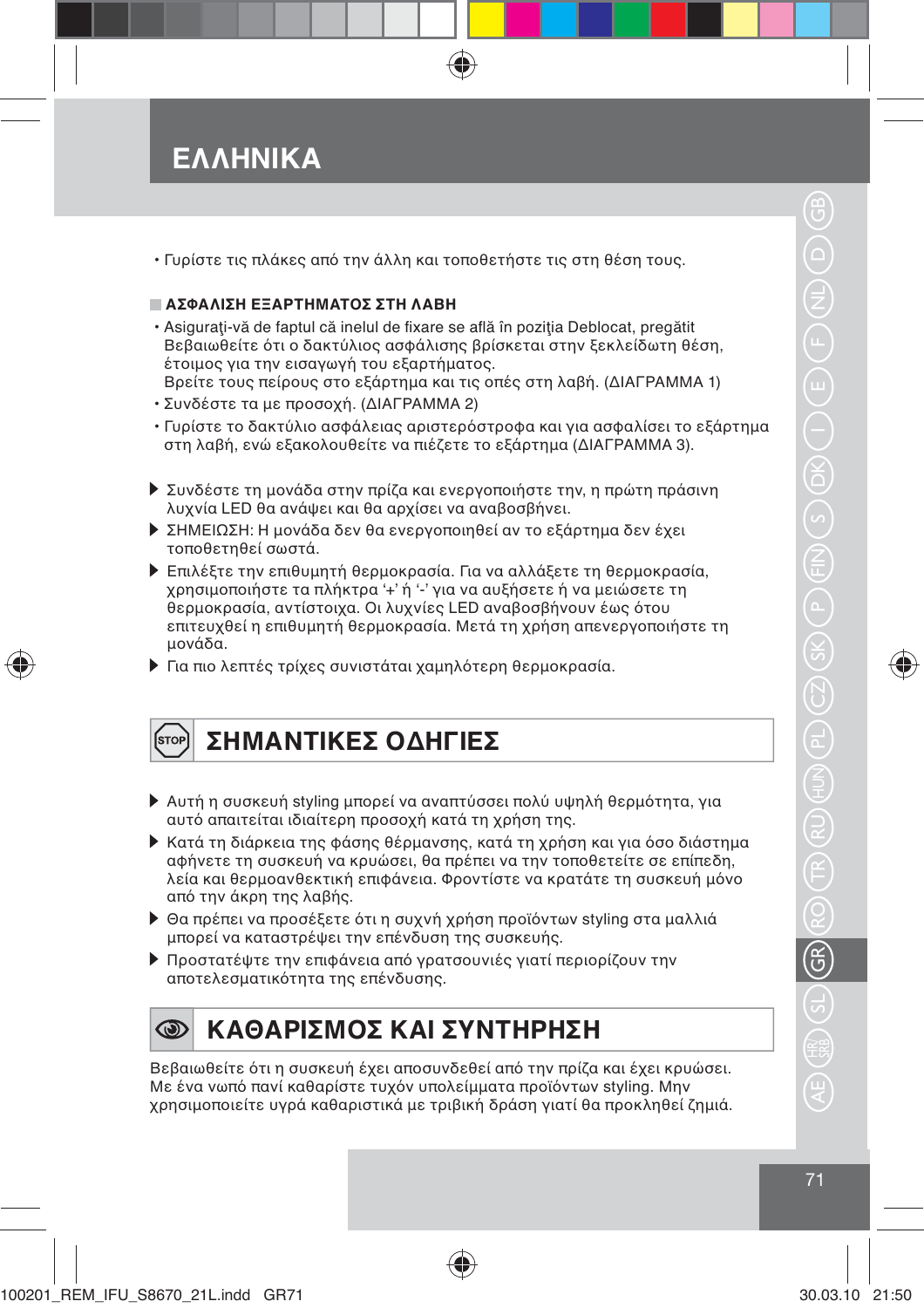## ΕΛΛΗΝΙΚΑ

#### ΟΔΗΓΙΕΣ ΑΣΦΑΛΕΙΑΣ Ísтоғ

ΠΡΟΕΙΔΟΠΟΙΗΣΗ – ΓΙΑ ΠΡΟΣΘΕΤΗ ΠΡΟΣΤΑΣΙΑ ΣΥΝΙΣΤΑΤΑΙ Η ΕΓΚΑΤΑΣΤΑΣΗ ΜΙΑΣ ΣΥΣΚΕΥΗΣ ΡΕΥΜΑΤΟΣ ΔΙΑΡΡΟΗΣ (RCD) ΜΕ ΕΚΤΙΜΩΜΕΝΟ ΡΕΥΜΑ ΔΙΑΡΡΟΗΣ ΠΟΥ ΔΕΝ ΞΕΠΕΡΝΑ ΤΑ 30mA. ΣΥΜΒΟΥΛΕΥΤΕΙΤΕ ΕΝΑΝ ΗΛΕΚΤΡΟΛΟΓΟ.

ΔΕΝ ΠΡΕΠΕΙ ΝΑ ΧΡΗΣΙΜΟΠΟΙΕΙΤΑΙ ΔΙΠΛΑ ΣΕ ΜΠΑΝΙΕΡΕΣ. ΝΤΟΥΣ. ΝΙΠΤΗΡΕΣ Ή ΔΟΧΕΙΑ ΠΟΥ ΠΕΡΙΕΧΟΥΝ ΝΕΡΟ Ή ΑΛΛΑ ΥΓΡΑ.

Αυτό το προϊόν δεν ενδείκνυται για χρήση στο μπάνιο ή στο ντους

#### ΤΟ ΨΑΛΙΔΙ ΠΡΕΠΕΙ ΝΑ ΑΠΟΣΥΝΔΕΕΤΑΙ ΑΠΟ ΤΗΝ ΠΑΡΟΧΗ ΡΕΥΜΑΤΟΣ ΟΤΑΝ ΛΕΝ ΤΟ ΧΡΗΣΙΜΟΠΟΙΕΙΤΕ.

- ▶ Μην αφήνετε το ψαλίδι χωρίς επίβλεψη ενώ είναι ενεργοποιημένο.
- ▶ Αφήνετε το ψαλίδι να κρυώσει προτού το φυλάξετε.
- ▶ Μην την βυθίζετε σε νερό ή σε άλλα υγρά.
- ▶ Μην τοποθετείτε το ψαλίδι σε μαλακά υλικά, π.χ. χαλί, στρώμα, πετσέτες, χαλάκια, κλπ.
- ▶ Βεβαιωθείτε ότι η τάση που χρησιμοποιείται αντιστοιχεί στην τάση που αναγράφεται πάνω στη συσκευή.
- ▶ Να φυλάσσεται μακριά από παιδιά. Η χρήση αυτής της συσκευής από άτομα με περιορισμένες σωματικές, αισθητήριες ή διανοητικές ικανότητες ή από άτομα χωρίς εμπειρία και γνώση, μπορεί να προκαλέσει κινδύνους. Σε τέτοιες περιπτώσεις πρέπει να έχουν δοθεί σαφείς οδηνίες για τη χρήση της συσκευής ή να υπάρχει επιτήρηση από κάποιον υπεύθυνο για την ασφάλεια των παραπάνω ατόμων.
- ▶ Μην χρησιμοποιείτε άλλα εξαρτήματα με αυτό το ψαλίδι εκτός από αυτά που παρέχονται από την Remington®.
- ▶ Αποφεύγετε να έρθει οποιοδήποτε μέρος από τις ζεστές πλάκες σε επαφή με το πρόσωπο, το λαιμό ή το κεφάλι σας.
- ▶ Μην τυλίγετε το καλώδιο γύρω από τη συσκευή. Ελέγχετε σε τακτά χρονικά διαστήματα το καλώδιο για τυχόν σημάδια φθοράς.
- ▶ Τα φθαρμένα καλώδια μπορεί να αποβούν επικίνδυνα. Αν υποστεί ζημιά το καλώδιο παροχής αυτής της συσκευής, διακόψτε αμέσως τη χρήση και επιστρέψτε τη συσκευή στο κοντινότερο εξουσιοδοτημένο σέρβις της Remington® για επισκευή ή αντικατάσταση, για να αποφύγετε οποιονδήποτε κίνδυνο.
- ▶ Απαιτούνται ειδικά εργαλεία για οποιοδήποτε έλεγχο, προσαρμογή ή επισκευή. Εργασίες επισκευής από μη ειδικούς, μπορεί να οδηγήσουν το χρήστη σε επικίνδυνες καταστάσεις.

100201 REM IFU S8670 21L.indd GR72

 $72$ 

₩

30.03.10 21:50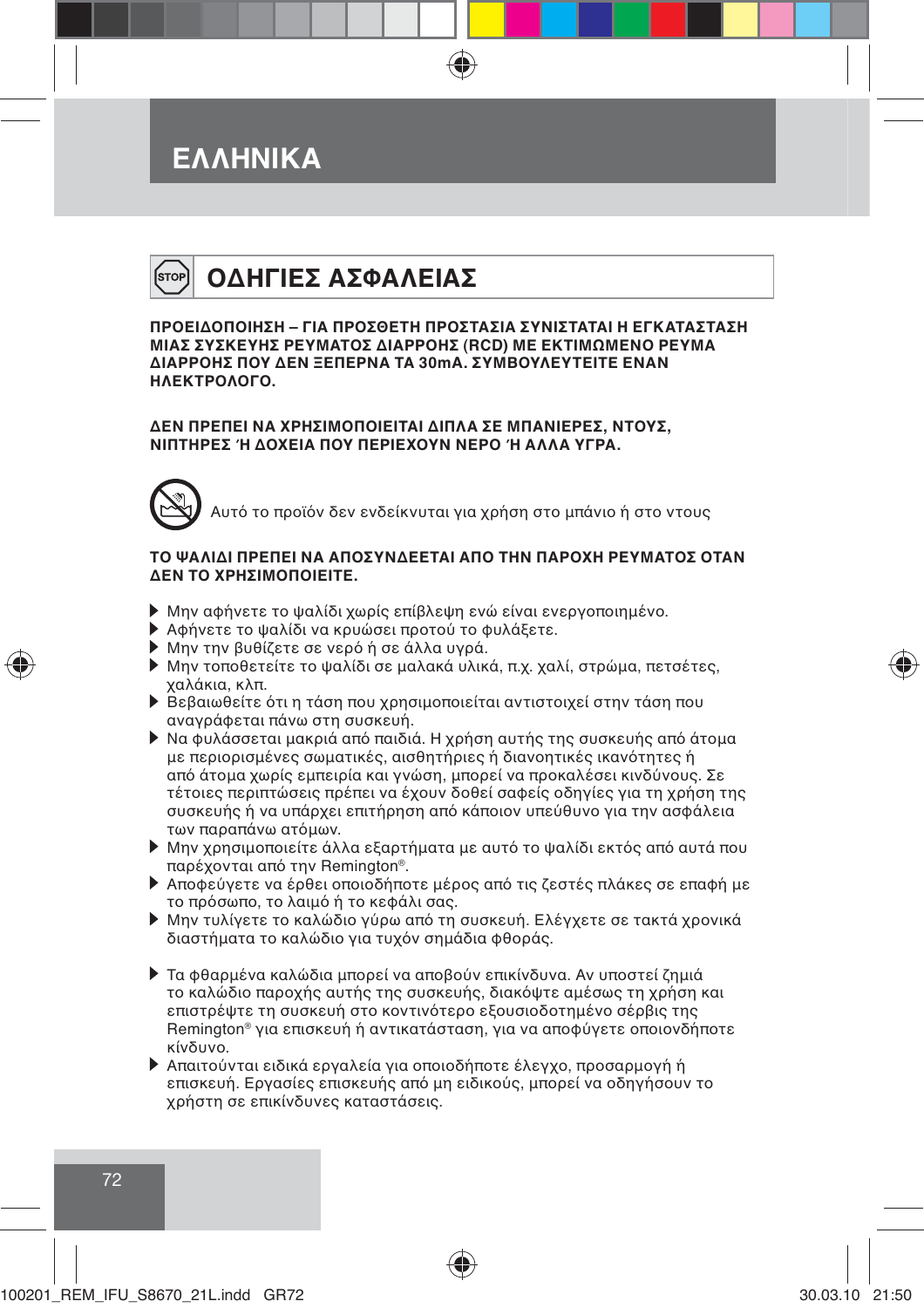## ΕΛΛΗΝΙΚΑ

- ▶ Δεν αναλαμβάνουμε την ευθύνη νια βλάβη του προϊόντος, ατόμων ή άλλων αντικειμένων λόγω μη ενδεδειγμένης χρήσης, κακής χρήσης ή μη συμμόρφωσης με αυτές τις οδηγίες.
- ▶ Αυτή η συσκευή δεν προορίζεται για εμπορική χρήση ή χρήση σε κομμωτήριο.

## ΠΡΟΣΟΧΗ

Το προϊόν περιέχει στοιχείο μπαταρίας υδριδίου νικελίου-μετάλλου. Μην πετάτε το προϊόν μαζί με τα οικιακά απορρίμματα. Μπορείτε να το παραδώσετε σε κάποιο κατάλληλο σημείο συλλογή.



Για περαιτέρω πληροφορίες σχετικά με την ανακύκλωση επισκεφθείτε την ιστοσελίδα μας www.remington-europe.com



⊕

## ΣΕΡΒΙΣ ΚΔΙ ΕΓΓΥΗΣΗ

Αυτό το προϊόν έχει ελεγχθεί και δεν έχει ελαττώματα. Εγγυόμαστε για αυτό το προϊόν ότι δεν θα παρουσιάσει βλάβες λόνω ελαττωματικών υλικών ή κατασκευής για την περίοδο εγγύησης από την αρχική ημερομηνία αγοράς από τον καταναλωτή. Αν το προϊόν παρουσιάσει βλάβη εντός της περιόδου εγγύησης θα επιδιορθώσουμε οποιαδήποτε βλάβη ή θα αντικαταστήσουμε το προϊόν ή οποιοδήποτε μέρος του χωρίς χρέωση, εφόσον υπάρχει η απόδειξη αγοράς. Αυτό δεν σημαίνει παράταση της περιόδου της εγγύησης. Για θέματα εγγύησης απλά καλέστε το Κέντρο Σέρβις της Remington® στην περιοχή σας.

Αυτή η εγγύηση συμπληρώνει τα κανονικά νόμιμα δικαιώματά σας.

Η εγγύηση ισχύει σε όλες τις χώρες στις οποίες πωλείται το προϊόν μας από έναν εξουσιοδοτημένο αντιπρόσωπο.

Αυτή η εγγύηση δεν περιλαμβάνει βλάβη του προϊόντος λόγω ατυχήματος ή μη ενδεδειγμένης χρήσης, κακής χρήσης, μετατροπής του προϊόντος ή χρήσης αντίθετα προς τις τεχνικές οδηγίες ή/και οδηγίες ασφαλείας που απαιτούνται. Αυτή η εγγύηση δεν έχει ισχύ αν το προϊόν έχει αποσυναρμολογηθεί ή επισκευαστεί από μη εξουσιοδοτημένο από εμάς άτομο.

♠

♠

73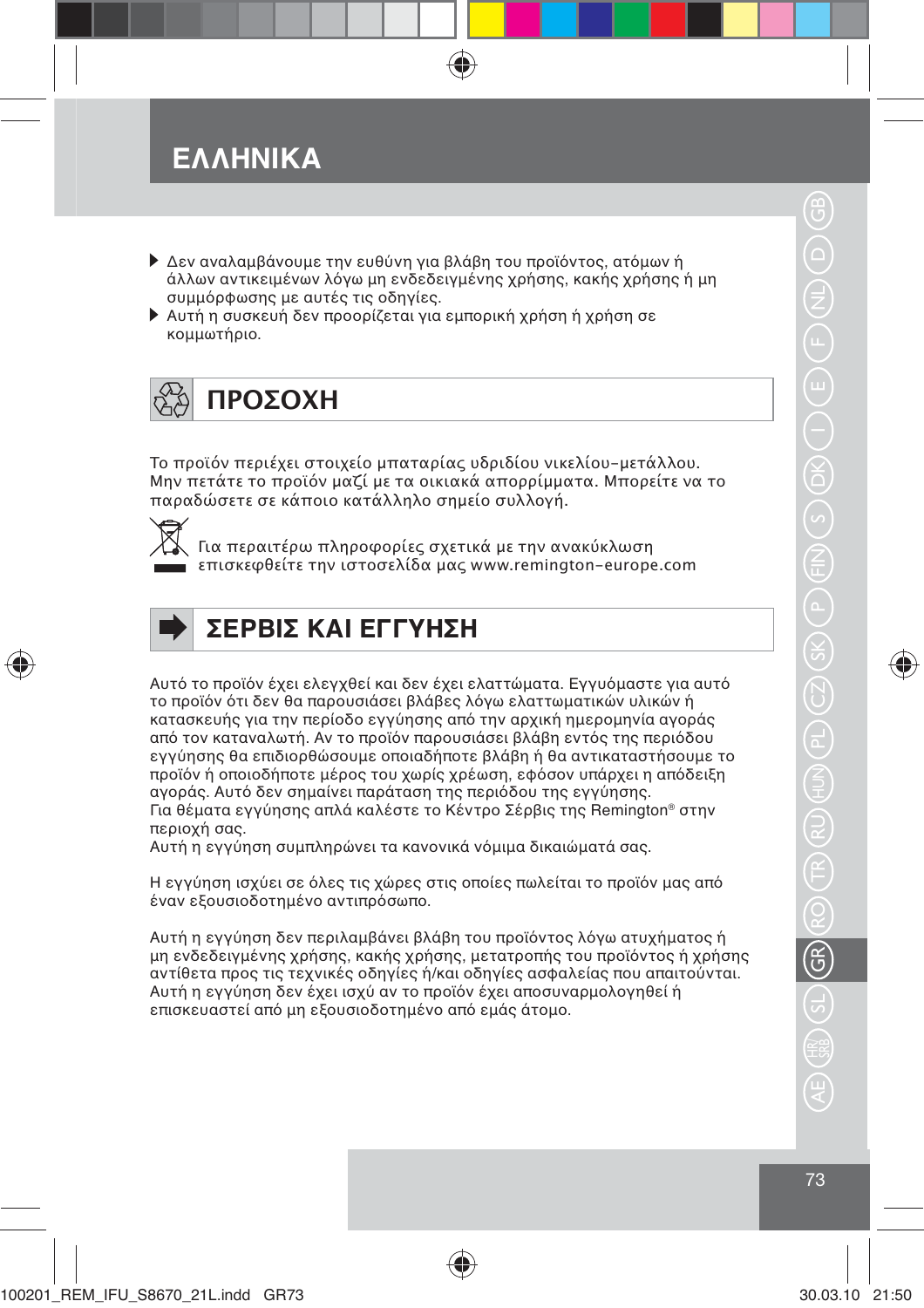**Hvala, ker ste izbrali ta izdelek Remington®.**

**Prosimo, da si pred uporabo pozorno preberete navodila za uporabo in jih spravite na varno mesto za nadaljnjo uporabo.**

⊕

|   | <b>OPIS</b>                                                                                                                             |
|---|-----------------------------------------------------------------------------------------------------------------------------------------|
|   |                                                                                                                                         |
| Α | Napreden keramični premaz                                                                                                               |
| В | Pripravljen za uporabo v 60 sekundah                                                                                                    |
| C | Stikalo za vklop/izklop                                                                                                                 |
| D | Gumbi +/- za nastavitev temperature                                                                                                     |
| E | Indikacijska lučka s svetlečo diodo za temperaturo med segrevanjem enote utripa in<br>neha utripati, ko je želena temperatura dosežena. |
| F | Hladne konice za enostavno oblikovanie                                                                                                  |
| G | 19-milimetrske klešče za oblikovanje kodrov                                                                                             |
| H | Spiralna objemka za oblikovanje rahlih kodrov                                                                                           |
| I | Krtačasta objemka za valovite lase in volumen                                                                                           |
| J | Dvostranski nastavek - nastavek preprosto snemite, ga obrnite in vstavite nazaj, če<br>želite zamenjati ploščice.                       |
| Κ | 4 sponke za razdeljevanje las                                                                                                           |
|   | Obroč za zaklepanje                                                                                                                     |
| M | Podstavek, odporen proti visokim temperaturam                                                                                           |
| N | Samodejni varnostni izklop po eni uri                                                                                                   |
| O | Modna torbica za shranjevanje – počakajte, da se nastavki ohladijo, preden jih spravite<br>v torbico za shranjevanje.                   |

3-letna garancija

#### $\circledcirc$ **NAVODILA ZA UPORABO**

- Pred uporabo morajo biti vaši lasje čisti, suhi in razvozlani.
- S sponkami razdelite lase in najprej oblikujte spodnje plasti.

#### **ZAMENJAVA PLOŠČ ZA RAVNANJE/KODRANJE**

- Prepričajte se, da je enota izklopljena in ohlajena.
- Plošči potisnite navzven tako, da držite plastične robove.

◈

• Plošči obrnite in ju postavite nazaj na svoje mesto.

74

♠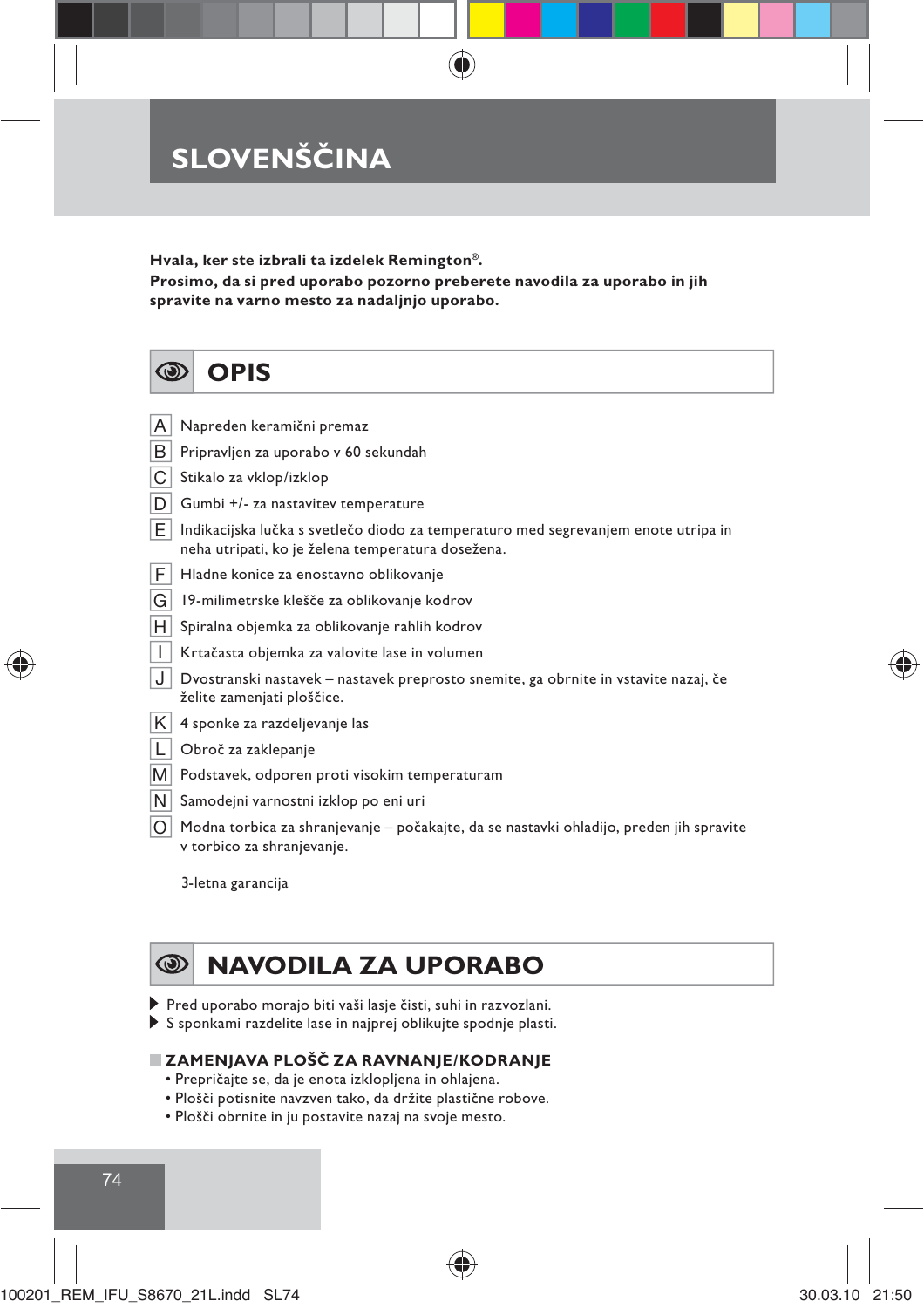#### **PRITRJEVANJE NASTAVKA NA ROČAJ**

- Preden vstavite nastavek, se prepričajte, da obroč za zaklepanje ni v zaklenjenem položaju. Namestite zatiče na nastavek in odprtine na ročaju. (SLIKA 1)
- Čvrsto jih potisnite skupaj. (SLIKA 2)
- Da ročaj in nastavek pritrdite skupaj, obroč za zaklepanje obrnite v nasprotni smeri urinega kazalca, medtem pa nastavek pritiskajte navzdol (SLIKA 3).
- Enoto priključite na elektriko in jo vključite. Prva zelena indikacijska lučka s svetlečo diodo bo začela utripati.
- OPOMBA: Enota se ne bo vključila, če nastavek ni pravilno vstavljen.
- Izberite želeno temperaturo. Temperaturo povišate z gumbom "+" in znižate z gumbom "-". Lučke s svetlečo diodo bodo nehale utripati, ko bo dosežena želena temperatura. Po uporabi enoto izključite.
- Za tanjše lase je priporočena nižja temperatura.



### **POMEMBNA NAVODILA**

- Ker se oblikovalnik močno segreje, morate biti pri uporabi zelo previdni.
- Med segrevanjem, uporabo in hlajenjem likalnik odložite na ravno površino, ki je gladka in odporna proti toploti. Napravo držite samo za konec ročaja.
- Pomnite, da lahko redna uporaba stilističnih izdelkov uniči premaz.
- Ne popraskajte površine plošč, ker se tako zmanjša učinkovitost premaza.



⊕

## **ČIŠČENJE IN VZDRŽEVANJE**

Prepričajte se, da je naprava izključena iz električnega omrežja in da je hladna. Z vlažno krpo obrišite s kodralnika ostanke izdelkov za oblikovanje pričeske. Za čiščenje ne uporabljajte jedkih čistil, ker se lahko naprava poškoduje.

#### **VARNOSTNI UKREPI STOP**

**OPOZORILO – ZA DODATNO ZAŠČITO PRIPOROČAMO, DA UPORABLJATE TOK, KI NI MOČNEJŠI OD 30 mA. POSVETUJTE SE Z ELEKTRIČARJEM.**

♠

### **NIKOLI JIH NE UPORABLJAJTE V BLIŽINI KADI, PRH, UMIVALNIKOV ALI DRUGIH POSOD Z VODO.**



Izdelek ni primeren za uporabo v kadi ali pod prho

⊕

75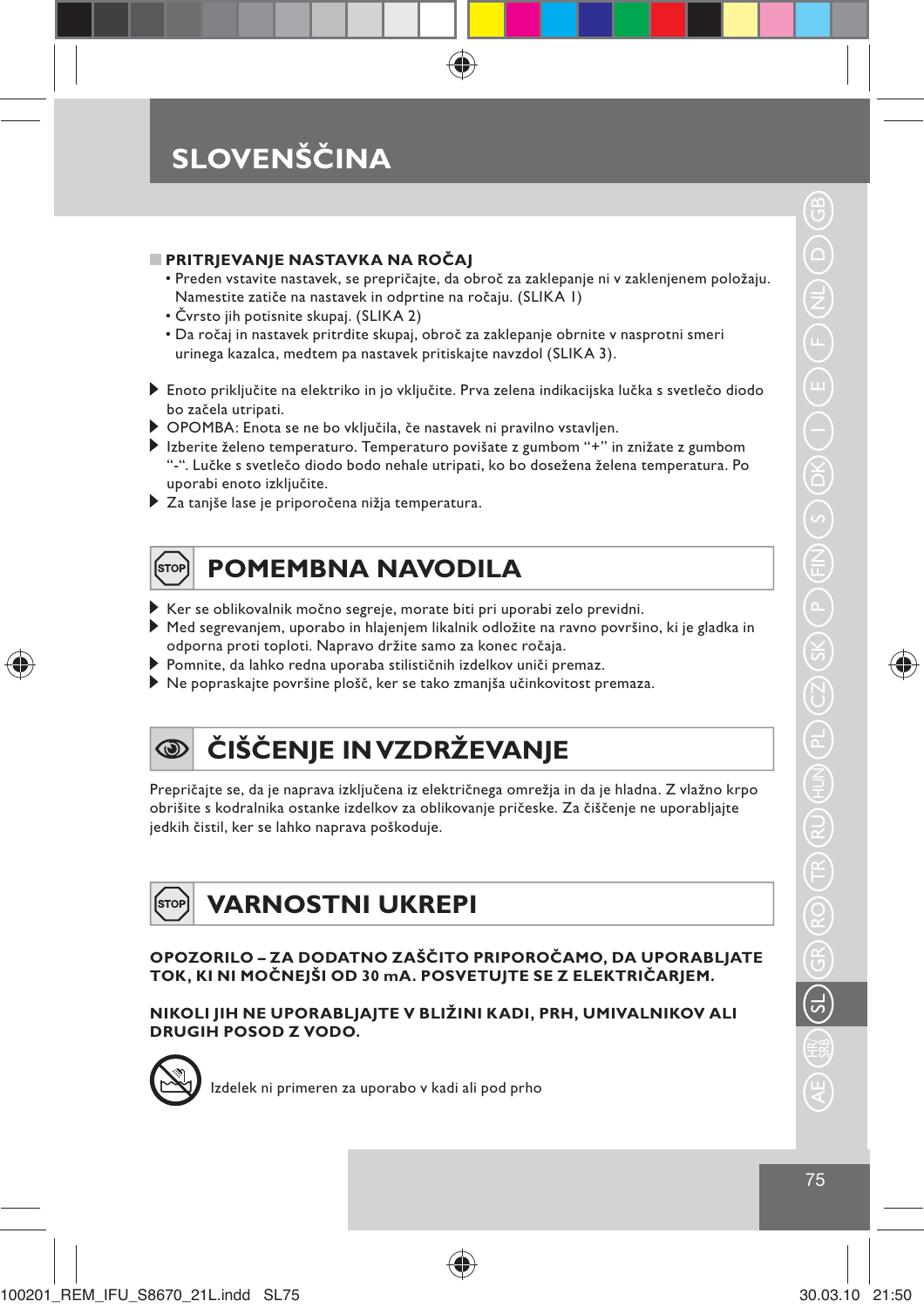### **KO OBLIKOVALNIKA PRIČESK NE UPORABLJATE, GA IZKLJUČITE IZ ELEKTRIČNEGA OMREŽJA.**

- Ko je oblikovalnik pričesk vključen, ga ne pustite brez nadzora.
- Preden oblikovalnik pričesk spravite, počakajte, da se ohladi.
- Izdelka ne potapljajte v vodo ali druge tekočine.
- Oblikovalnika ne odlagajte na mehki material, kot je npr. preproga, posteljnina, brisača, odeja itd.
- Zmeraj zagotovite, da napetost, ki jo uporabljajte, ustreza napetosti, ki je navedena na napravi.
- Izdelek hranite izven dosega otrok. Če izdelek uporabljajo osebe z zmanjšano fizično, senzorno ali psihično sposobnostjo ali pomanjkanjem izkušenj in znanja, lahko pride do nesreč. Osebe, odgovorne za njihovo varnost, jih morajo natanko poučiti o uporabi izdelka ali jih med uporabo nadzirati.
- S tem oblikovalnikom pričesk ne uporabljajte nobenih drugih nastavkov razen tistih, ki jih ponuja Remington®.
- Pazite, da noben del vročih plošč ne pride v stik z obrazom, vratom ali glavo.
- Kabla ne ovijajte okoli aparata. Redno kontrolirajte, ali je kabel poškodovan.
- Poškodovani kabli so nevarni. Če se kabel naprave poškoduje, naprave več ne uporabljajte in jo odnesite k najbližjemu pooblaščenemu serviserju Remington®, da vam kabel popravi ali zamenja in tako prepreči pojav nevarnosti.
- Za pregled, nastavitve ali popravilo so potrebna posebna orodja. Nekvalificirana popravila lahko povzročijo nevarnosti za uporabnika.
- Ne prevzemamo odgovornosti za okvare izdelka, poškodbe oseb ali drugih stvari, do katerih je prišlo zaradi nepravilne uporabe, zlorabe ali neupoštevanja teh navodil.
- Ta naprava ni namenjena uporabi v komercialne namene ali uporabi v salonih.

## **VARUJTE OKOLJE**

Strižnika po koncu njegove uporabne dobe ne odvrzite med gospodinjske odpadke. Brivnik lahko tudi odnesete v naše servisne centre Remington® ali na ustrezna zbirališča.



Za več informacij o recikliranju glejte www.remington-europe.com



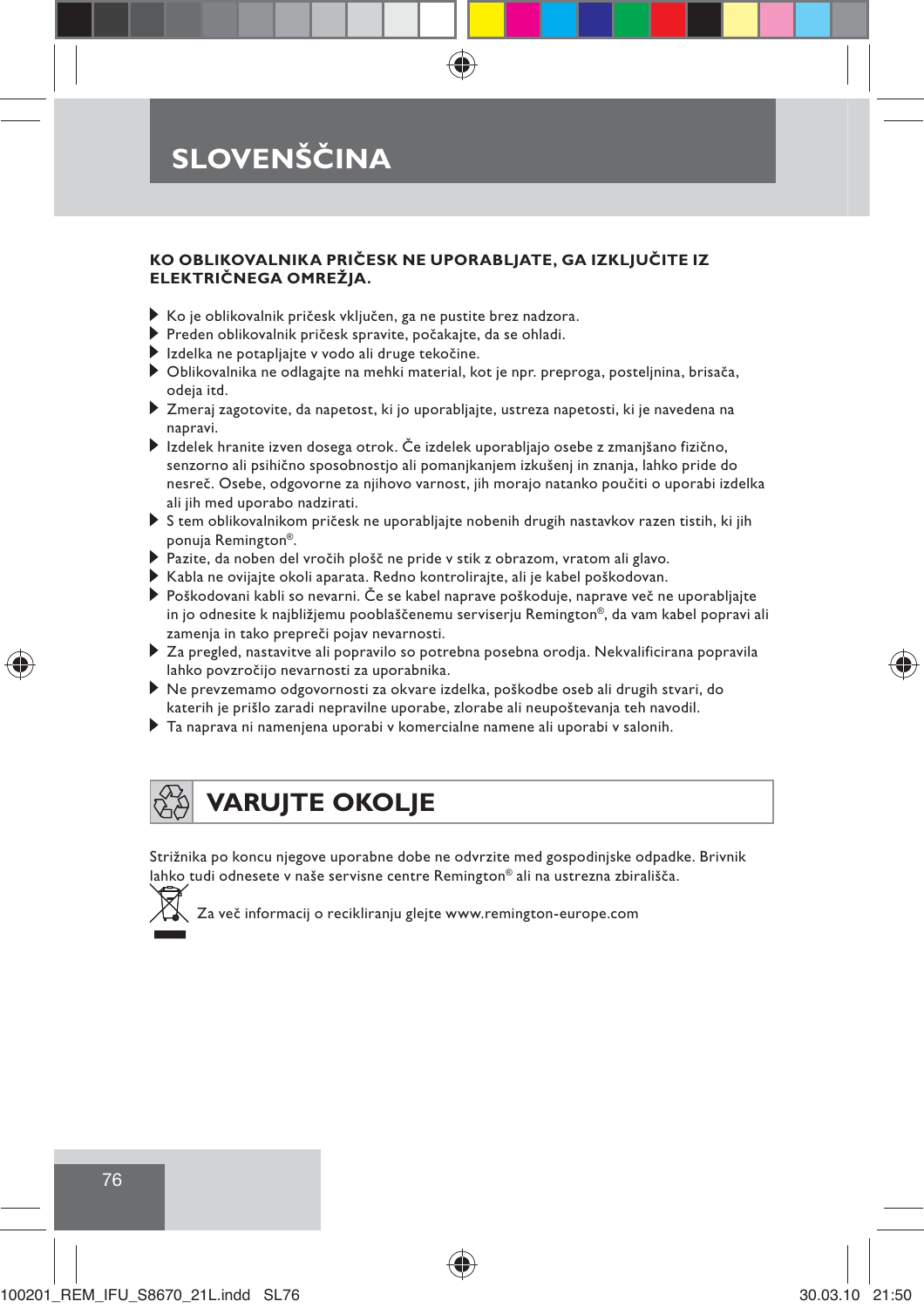## **SERVIS IN GARANCIJA**

Ta izdelek je bil pregledan in nima okvar. Zagotavljamo, da ta izdelek nima okvar, ki bi bile posledica poškodovanega materiala ali napake pri izdelavi. Garancija za izdelek velja od datuma nakupa izdelka. Če se naprava pokvari med garancijskim obdobjem, vam jo bomo brezplačno popravili ali zamenjali, če boste predložili dokazilo o nakupu. To ne pomeni, da se garancijsko obdobje podaljša.

V primeru uveljavljanja garancije enostavno pokličite servisni center Remington® v svoji bližini. Ta garancija je v skladu z vašimi običajnimi zakonskimi pravicami.

Garancija velja v vseh državah, kjer naše izdelke prodaja pooblaščeni prodajalec.

Garancija ne vključuje poškodb izdelka, ki nastanejo kot posledica nesreče ali nepravilne uporabe, zlorabe, spreminjanja naprave ali uporabe, ki se ne ujema s tehničnimi in/ali varnostnimi predpisi. Garancija prav tako ne velja, če je izdelek razstavljala ali popravljala oseba, ki nima našega pooblastila.

Proizvode v garancijskem roku, ki ne delujejo brezhibno, dostavite ali pošljite na zgornji naslov preko hitre pošte DPD (Tel.: 01 513 23 00). Naglasiti je potrebno, da stroške pošiljanja po veljavni poštni tarifi, krije podjetje Varta Remington Rayovac, d.o.o.. Servisiran ali nov proizvod boste prejeli v najkrajšem času oziroma najkasneje v 45 dneh.

———————————————————————————————————

———————————————————————————————————

———————————————————————————————————

♠

C. 24.junija 21, 1231 Ljubljana-Črnuče Tržaška 132, 1000 Ljubljana Tel: 01 561 66 30; servis.jezek@siol.si

JEŽEK TRGOVINA, SERVIS, d.o.o. Uvoznik: VARTA REMINGTON RAYOVAC d.o.o.<br>C. 24.junija 21, 1231 Ljubljana-Črnuče Tržaška 132, 1000 Ljubljana orders.slovenia@eu.spectrumbrands.com

Uvoznik: VARTA REMINGTON RAYOVAC d.o.o. Tržaška 132, 1000 Ljubljana

Podatki o prodaji

Podjetje, ki je izdelek prodalo:

Datum prodaje Žig in podpis prodajalca

⊕

100201\_REM\_IFU\_S8670\_21L.indd SL77 30.03.10 21:50

⊕

 $77$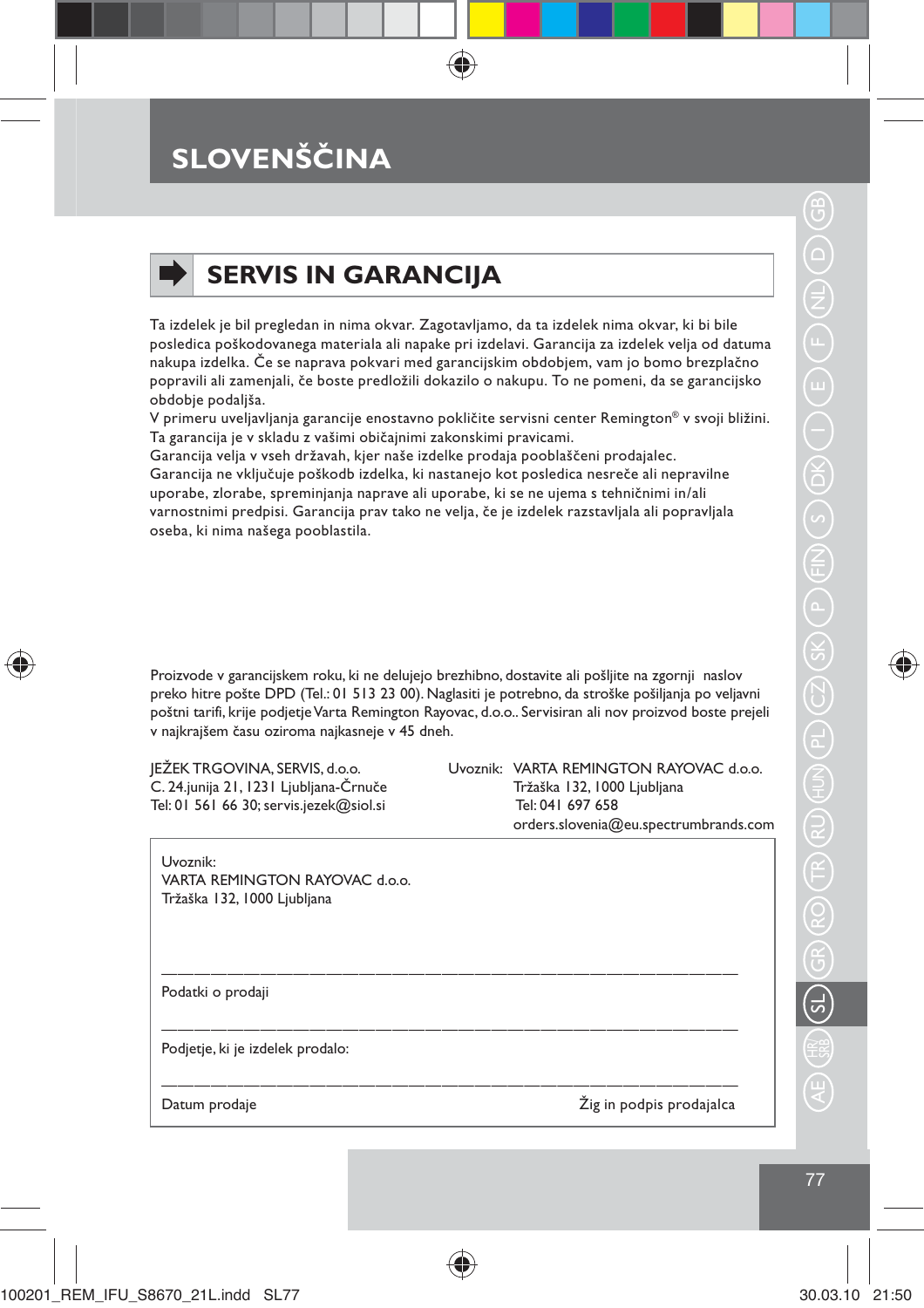**Hvala na kupnji novog Remington ® proizvoda.**

**Prije uporabe molimo pažljivo pročitajte upute i čuvajte ih na sigurnom mjestu za kasniju uporabu.**

### **GLAVNA OBILJEŽJA**  $\circledcirc$ A Unaprijeđene keramičke obloge B Spremno za uporabu za 60 sek. C Prekidač za uključivanje i isključivanje (On-off)  $D$  Gumbi za podešavanje temperature + / -E LED indikatorska svjetla za temperaturu - trepti dok se uređaj zagrijava te prestaje treptati kada se postigne željena temperatura. F Odlični savjeti za super izgled G Dužina 19 mm za pravljenje uvojaka  $H$  Spiralni nastavak za postizanje labavih uvojaka I Četkasti nastavak za postizanje valovitosti i volumena J Dupli dodatak (obje strane iskoristive) – jednostavno izvadite dodatak, okrenite ga i vratite ga natrag između pločica.  $K$  4 kvačice za razdvajanje L Prsten zaključavanja M Nosač sa zaštitom od visoke temperature N | Automatsko isključivanje nakon sat vremena

O Moderna torbica za čuvanje – ne spremajte uređaj i njegove dijelove dok se potpuno ne ohlade

3 godine garancije

#### $\circledcirc$ **UPUTE ZA UPORABU**

- Prije upotrebe aparata važno je da vam kosa bude čista, osušena i nezapetljana.
- Razdvojite kosu koristeći kvačice te prvo pređite donji dio kose

#### **IZMJENA PLOČICA ZA IZRAVNAVANJE KOSE**

- Provjerite da li je uređaj isključen i hladan.
- Izgurajte pločice van držeći plastični rub.
- Zamijenite pločice te ih opet vratite.



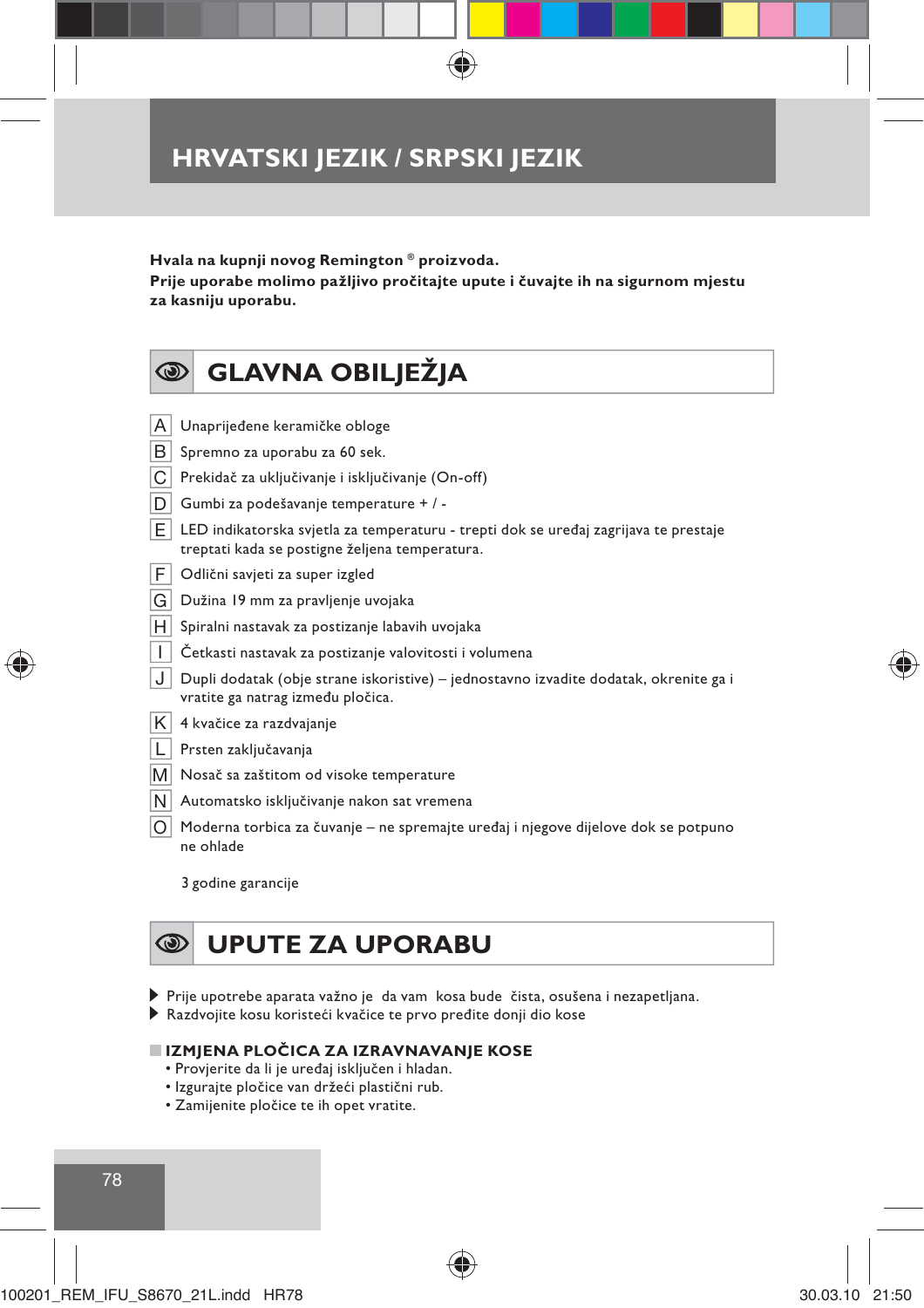#### **PRIČVRŠĆIVANJE DODATKA NA RUČKU**

- Provjerite da li je prsten zaključavanja u otključanom stanju, spremno za umetanje dodataka Pronađite klinčić na dodatku i rupicu na ručki (DIJAGRAM 1)
- Čvrsto stisnite (DIJAGRAM 2.)
- Okrenite prsten zaključavanja u suprotnom smjeru kazaljke na satu kako biste učvrstili ručku i dodatak, pritišćući dodatak prema dolje (DIJAGRAM 3).
- Ukopčajte uređaj u struju, zeleni LED indikator trepti.
- UPAMTITE: Uređaj se neće uključiti ako dodatak nije ispravno umetnut.
- ▶ Odaberite željenu temperaturu. Za promjenu temperature koristite "+" ili "-" tipke. LED svijetla trepte sve dok se ne postigne željena temperatura. Nakon uporabe isključite uređaj.
- Preporuča se niža temperatura za finiju i tanju kosu.



- Zbog izuzetno visoke temperature na kojoj se aparat koristi, budite izuzetno oprezni pri njegovoj upotrebi.
- Dok zagrijavate, koristite i hladite aparat, postavite ga na ravnu, glatku i otpornu površinu. Držite ga za ručku.
- Uzmite u obzir da redovito korištenje sredstava za uljepšavanje kose može oštetiti površinu aparata.
- Ne grebite površinu jer ćete oštetiti premaz na aparatu.



Uvjerite se da je aparat isključen i ohlađen. Mekom vlažnom krpom ga obrišite i očistite od naslage sredstva za uređivanje kose. Ne koristite abrazivnu tekućinu za čišćenje kako ne biste oštetili aparat.

#### **SIGURNOSNE MJERE**  [stof

**UPOZORENJE – ZA DODATNU ZAŠTITU SAVJETUJE SE INSTALACIJA UREĐAJA ZAOSTALE STRUJE (RCD) S MAKSIMALNOM RADNOM STRUJOM OD 30 mA. ZA SAVJET PITAJTE ELEKTRIČARA.**

#### **NE SMIJE SE KORISTITI BLIZU KADA, TUŠEVA, UMIVAONIKA ILI DRUGIH POSUDA S VODOM ILI DRUGIM TEKUĆINAMA.**



₩

Ovaj proizvod nije namijenjen uporabi u kadi ili pod tušem

79 GB (1) GB (1) GB (1) GB (1) GB (1) GB (1) GB (1) GB (1) GB (1) GB DK  $\stackrel{\textstyle >}{\textstyle \scriptstyle \pm\ }$ b<br>C RU AE HR/ SRB 79

♠

 $\overline{z}$ 

100201\_REM\_IFU\_S8670\_21L.indd HR79 30.03.10 21:50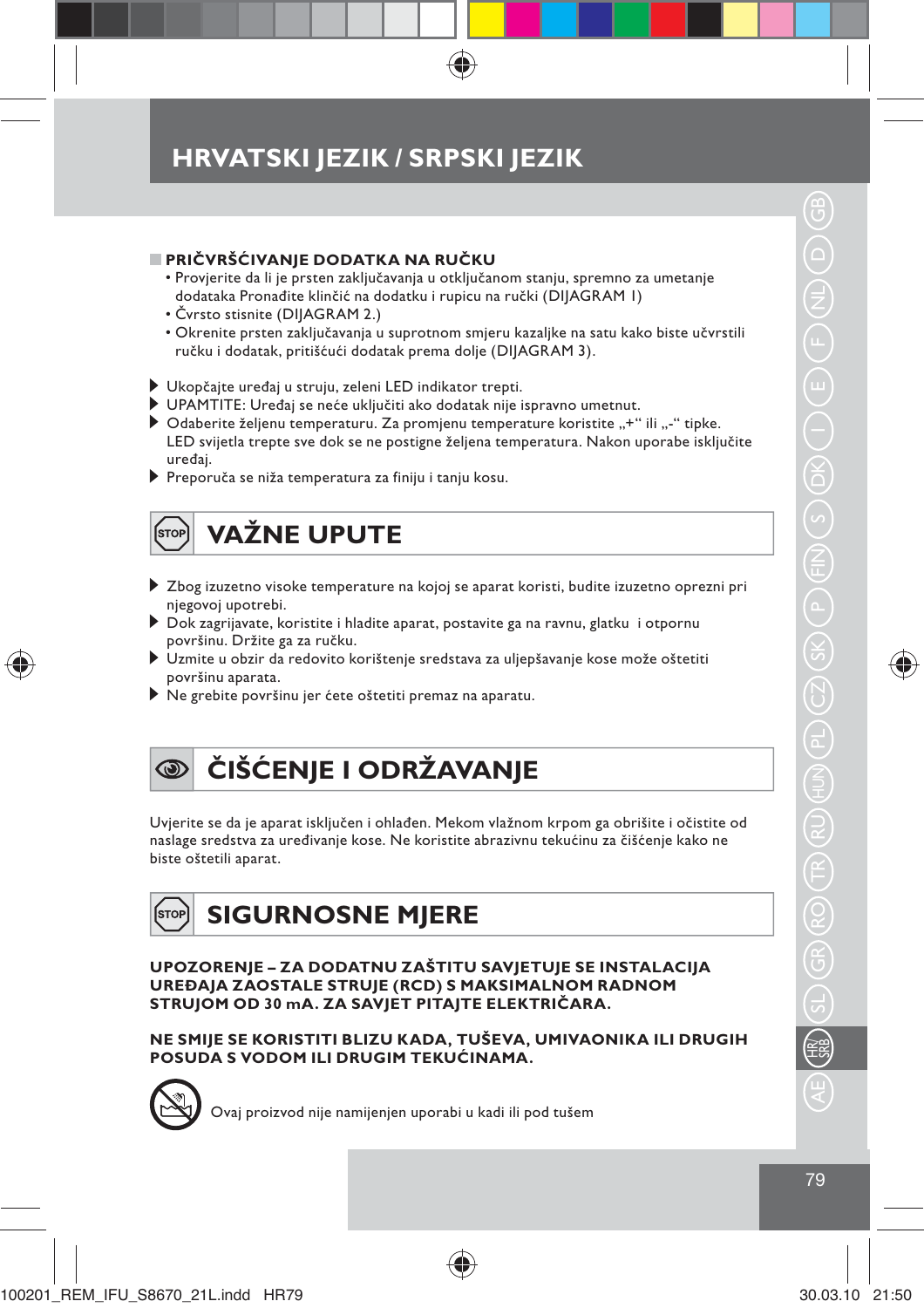#### **APARAT MORA BITI ISKLJUČEN IZ NAPAJANJA STRUJOM KAD NIJE U UPOTREBI!**

- ▶ Ne ostavljajte aparat bez nadzora kad je uključen.
- Prije nego što aparat spremite, ohladite ga.
- Ne uranjajte ga u vodu ili ikakvu tekućinu.
- Ne postavljajte aparat na meku podlogu tepih, krevet, ručnike itd.
- Pazite da napon koji koristite bude prilagođen naponu navedenom u uputama za upotrebu.
- Držite ovaj proizvod izvan domašaja djece. Ako ovaj uređaj koriste osobe smanjenih fizičkih, perceptivnih ili mentalnih sposobnosti ili osobe koje nemaju iskustva, može doći do opasnosti. Osobe koje nadziru njihovu sigurnost trebaju im dati jasne upute ili nadgledati uporabu uređaja.
- ▶ Za ovaj aparat koristite isključivo pribor tvrtke Remington®.
- Pazite da vrući dijelovi aparata ne zahvate lice, vrat ili kožu glave.
- Ne omatajte kabel oko aparata. Prije upotrebe provjerite kabel, i ne koristite ga ako je oštećen.
- Oštećeni kablovi mogu predstavljati opasnost. Ako je kabel oštećen ne koristite aparat i obratite se ovlaštenom serviseru tvrtke Remington®, kako bi se izvršio popravak aparata te izbjegle opasnosti pri upotrebi.
- Za bilo kakvu provjeru, prilagodbu ili popravak potrebni su posebni alati. Neovlašteni popravak može predstavljati opasnost za korisnika.
- Ne preuzimamo odgovornost za oštećenje proizvoda i drugih predmeta ili ozljedu osoba, a koje su prouzrokovane zlouporabom ili nepridržavanjem ovim uputama.
- Ovaj aparat nije namijenjen za komercijalnu ili salonsku uporabu.



Izdelka ne vrzite med gospodinjske odpadke. To možete učiniti u našim servisnim centrima Remington® ili u odgovarajućim skupljalištima.



Daljnje informacije o odlaganju pročitajte na www.remington-europe.com

| 80                                 |   |                |
|------------------------------------|---|----------------|
|                                    |   |                |
|                                    |   |                |
|                                    | ⊕ |                |
| 100201_REM_IFU_S8670_21L.indd HR80 |   | 30.03.10 21:50 |



♠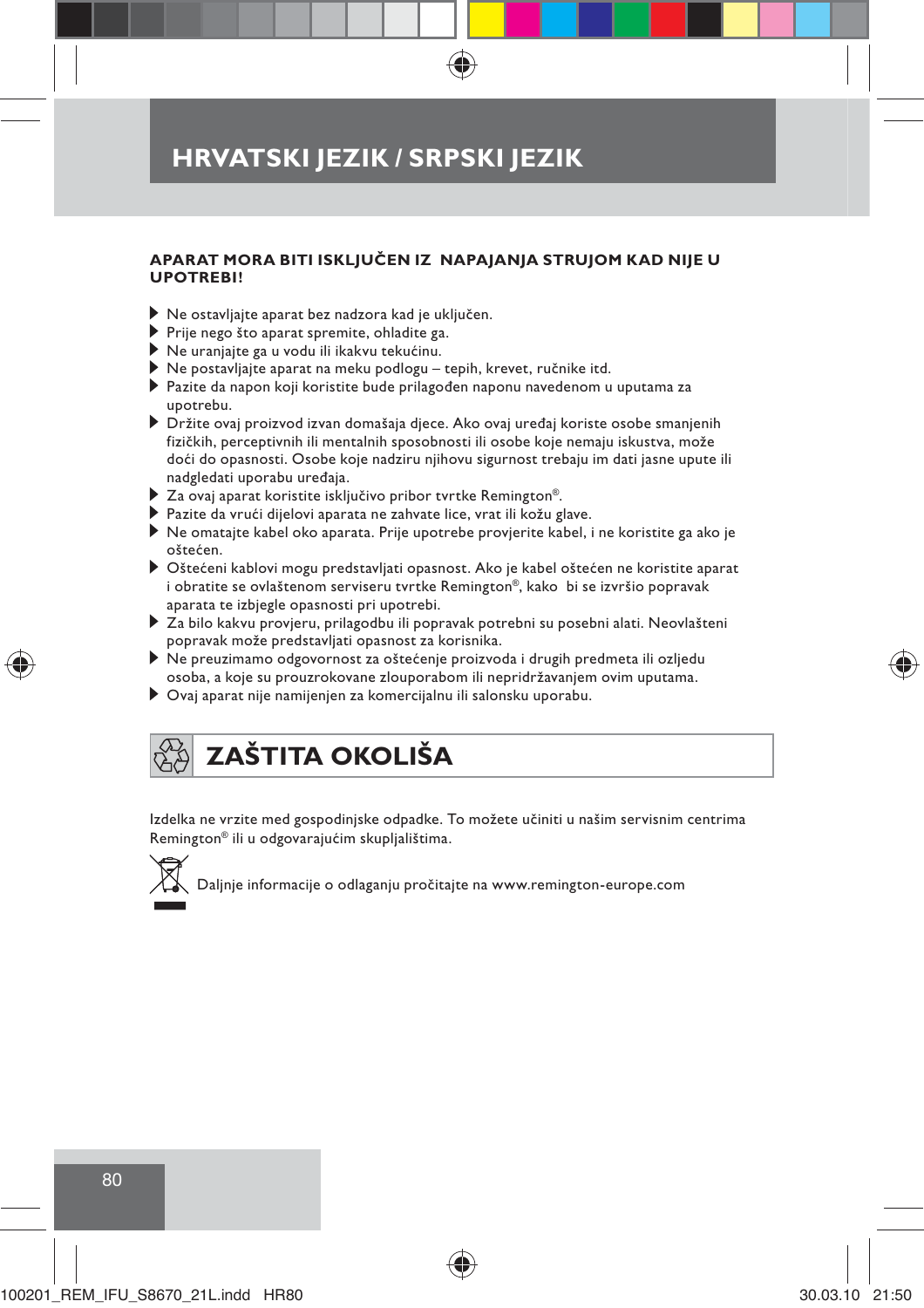

Ovaj proizvod je provjeren i nema nedostataka. Za ovaj proizvod pružamo jamstvo od datuma kupnje od strane potrošača za kvarove nastale uslijed neispravnog materijala ili neodgovarajuće izrade. Ako u jamstvenom roku dođe do kvara na proizvodu, uz dokaz o kupnji uklonit ćemo kvar ili besplatno zamijeniti proizvod ili njegov dio. To ne znači produljenje jamstvenog roka.

U slučaju kvara jednostavno pozovite Remington® servisni centar u vašoj regiji.

Ovo jamstvo se nudi pored uobičajenih zakonskih prava.

Ovo jamstvo vrijedi u svim zemljama u kojima naš proizvod prodaje ovlašteni prodavatelj.

Ovo jamstvo ne uključuje oštećenje proizvoda nastalo uslijed nezgode, zlouporabe, izmjene proizvoda ili uporabe koja nije u skladu s tehničkim i/ili sigurnosnim uputama. Ovo jamstvo ne vrijedi ako je proizvod rastavljala ili popravljala neovlaštena osoba.

———————————————————————————————————

———————————————————————————————————

———————————————————————————————————

♠

Izjava o sukladnosti nalazi se na našoj web stranici www1.hr.remington-europe.com

Remington servisni centar: Singuli d.o.o., Primorska 3, 10000 Zagreb, Tel. 01/3772 644, fax. 3772 566, mobile: 091 66 01 777

Uvoznik: Varta Remington Rayovac d.o.o, 9. Bukova\_ki ogranak br. 25, Zagreb, tel/fax: 01 24 81 155

Prodajno mjesto

#### Proizvod

⊕

Broj ra\_una

Datum prodaje Potpis prodava\_a i pe\_at

31 AB (1) SHO GR (60 GR (1) (1) GR (2) (1) (1) GR (1) GR (1) GB (1) GB 81

AE HR/ SRB

 $\overline{z}$ 

DK

 $\stackrel{\textstyle >}{\textstyle \scriptstyle \pm\ }$ 

b<br>C

♠

RU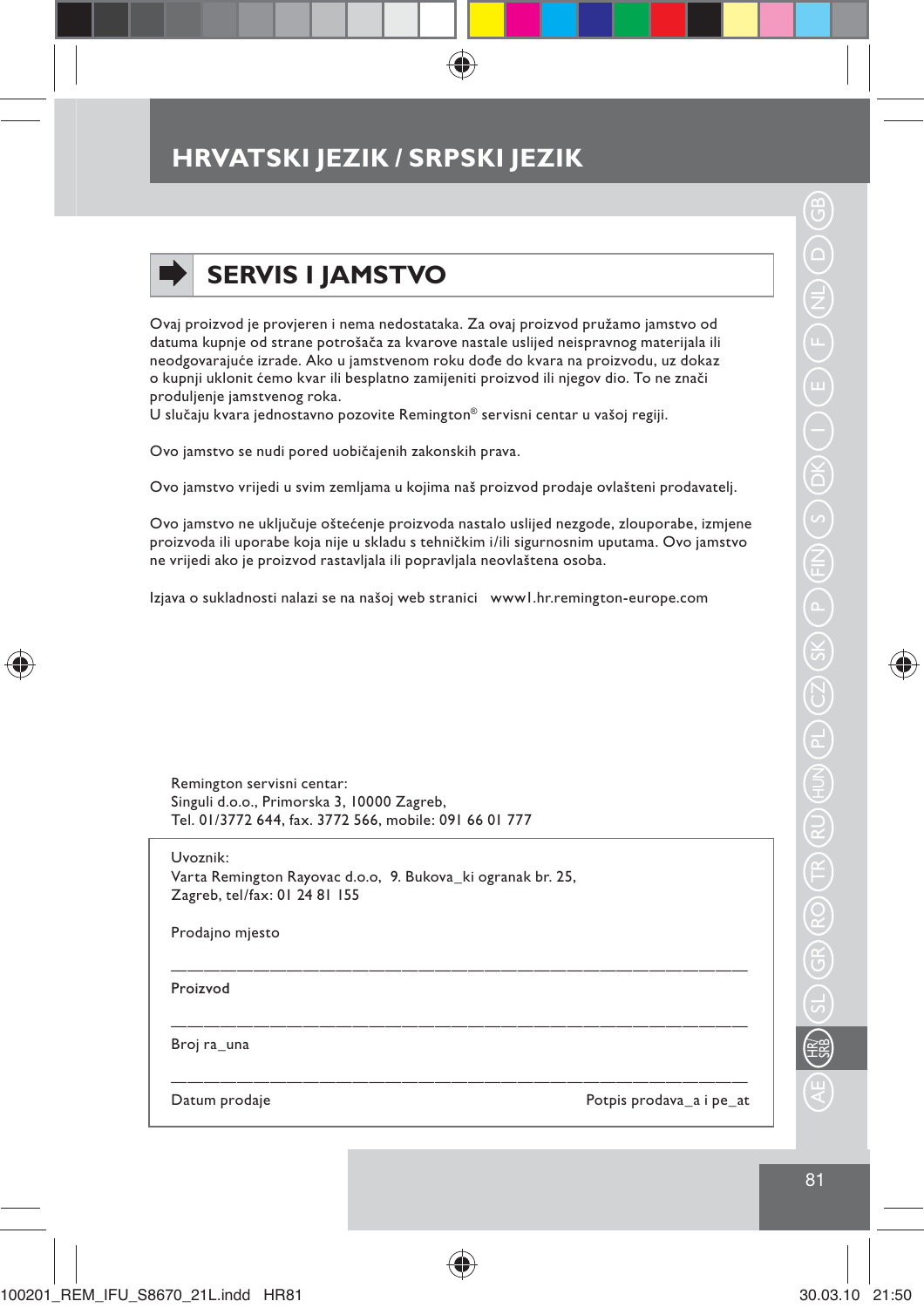

شكرًا لك على شراء منتج ®Remington الجديد. وقبل الاستخدام. برجاء قراءة التعليمات منتهى الحرص والاحتفاظ بها في مكان آمن للرجوع إليها في المستقبل.

# © الميزات الأساسية

**Contract Contract** 

⊕

فترة الضمان 3 سنوات

82 100201\_REM\_IFU\_S8670\_21L.indd AE82

 $\bigoplus$ 

 $\bigoplus$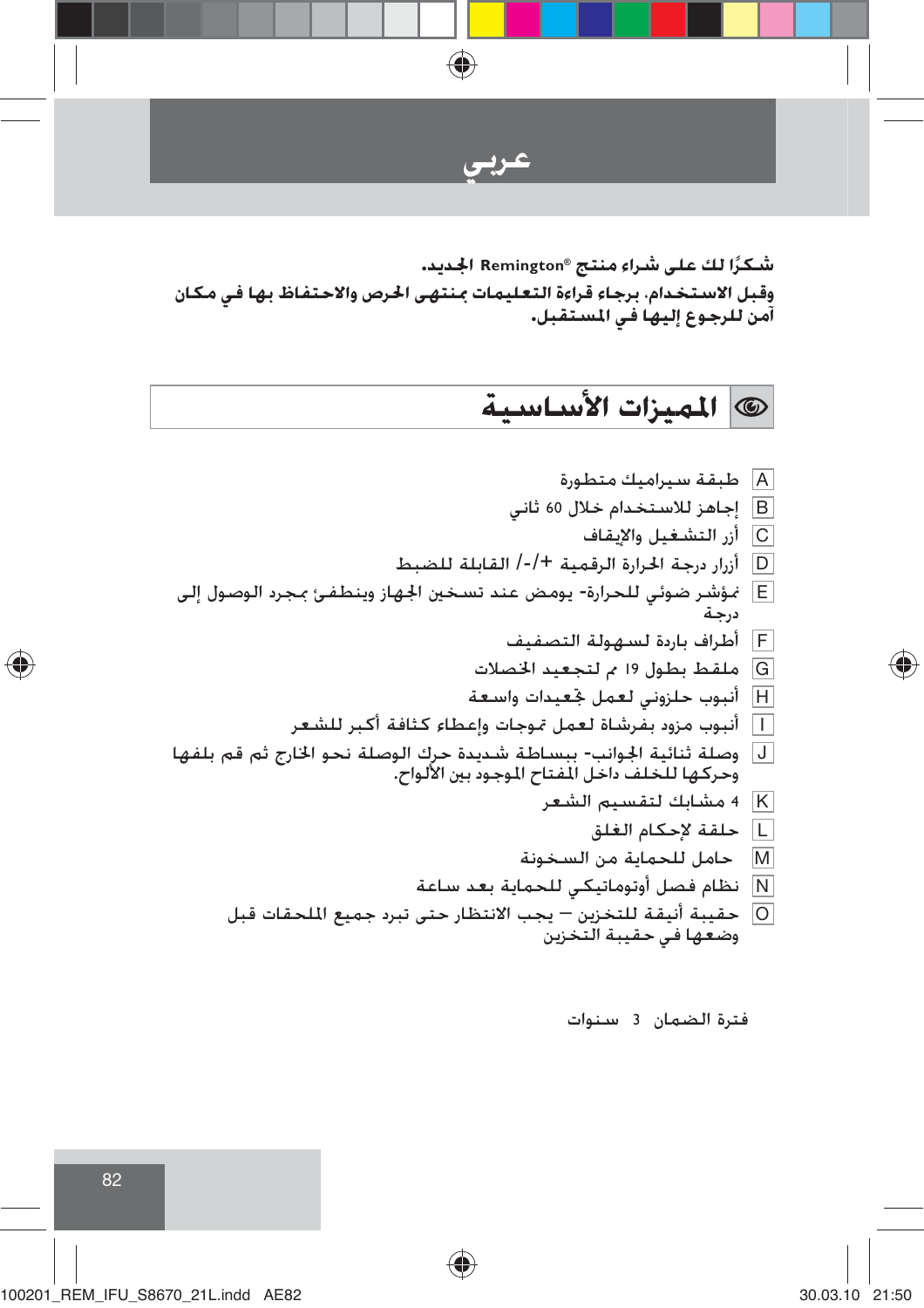2.1. 
$$
\frac{1}{2}
$$

\n3.1.  $\frac{1}{2}$ 

\n4.1.  $\frac{1}{2}$ 

\n5.1.  $\frac{1}{2}$ 

\n6.2.  $\frac{1}{2}$ 

\n7.  $\frac{1}{2}$ 

\n8.3.  $\frac{1}{2}$ 

\n9.  $\frac{1}{2}$ 

\n10.  $\frac{1}{2}$ 

\n11.  $\frac{1}{2}$ 

\n12.  $\frac{1}{2}$ 

\n23.  $\frac{1}{2}$ 

\n3.  $\frac{1}{2}$ 

\n4.  $\frac{1}{2}$ 

\n5.  $\frac{1}{2}$ 

\n6.  $\frac{1}{2}$ 

\n7.  $\frac{1}{2}$ 

\n8.  $\frac{1}{2}$ 

\n9.  $\frac{1}{2}$ 

\n10.  $\frac{1}{2}$ 

\n11.  $\frac{1}{2}$ 

\n12.  $\frac{1}{2}$ 

\n23.  $\frac{1}{2}$ 

\n3.  $\frac{1}{2}$ 

\n4.  $\frac{1}{2}$ 

\n5.  $\frac{1}{2}$ 

\n6.  $\frac{1}{2}$ 

\n7.  $\frac{1}{2}$ 

\n8.  $\frac{1}{2}$ 

\n9.  $\frac{1}{2}$ 

\n10.  $\frac{1}{2}$ 

\n11.  $\frac{1}{2}$ 

\n12.  $\frac{1}{2}$ 

\n23.  $\frac{1}{2}$ 

\n3.  $\frac{1}{2}$ 

\n4.

 $\bigoplus$ 

 $\overline{83}$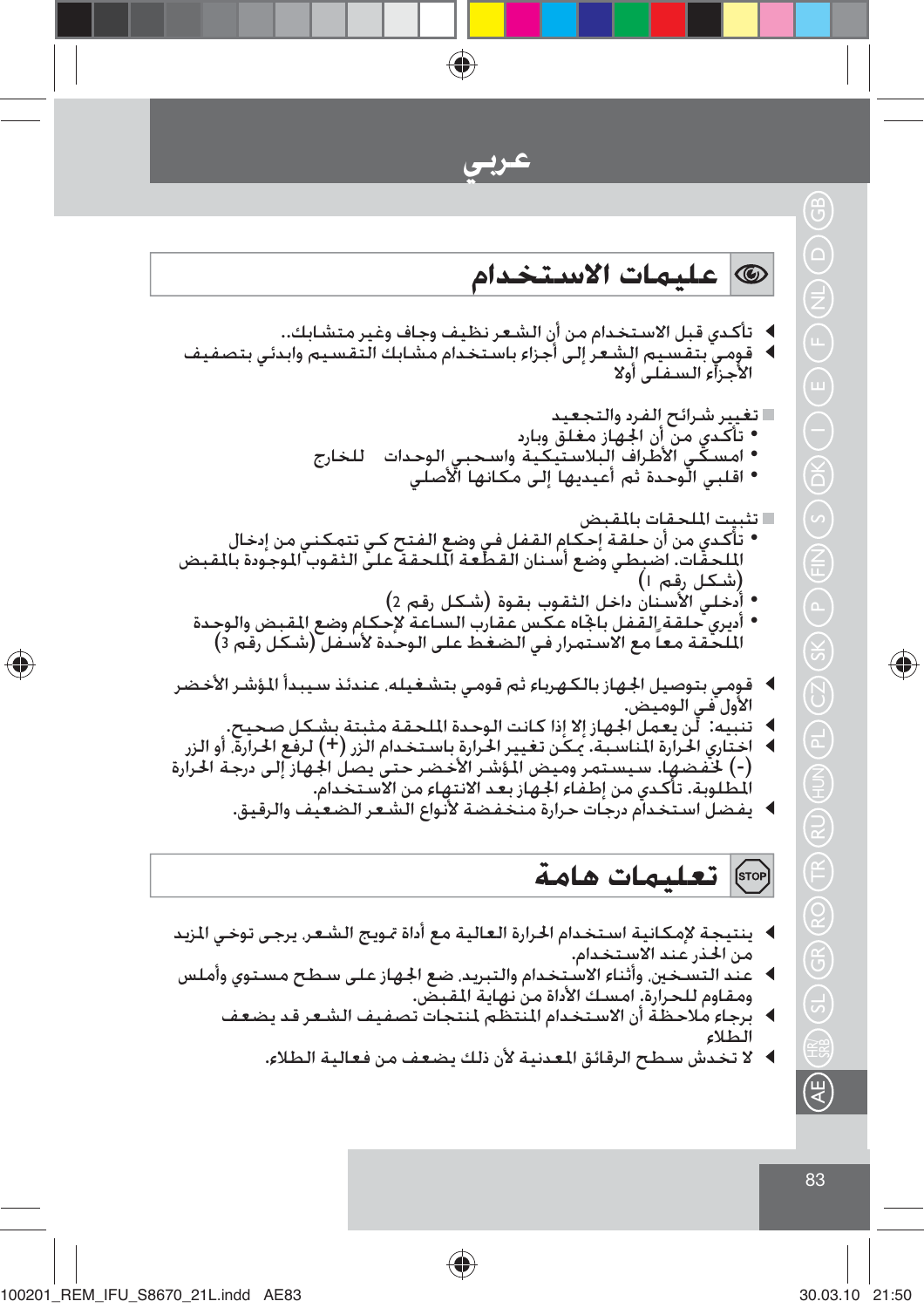

هذا المنتج غير مناسب للاستخدام في الحمام أو غرفة الاستحمام. هذا المنتج غير مخصص للإستخدام في الحمام أو الدش

- ىجب فصل مجفف الشعر عن مصدر الطاقة الرئيسى عندما لا يكون قيد الاستخدام.
	- لا تترك مصفف الشعر بلا مراقبة عند تشغيله.
	- اترك مصفف الشعر ليبرد قبل تخزينه.<br>لا تنثر الماء أو السوائل الأخرى على مصفف الشعر.
	-
- لا تضع مصفف الشعر على مادة ناعمة٬ مثل السجاد أو المروشات أو النشفات ے۔<br>وہا شائق
- تأكد دائمًا من أن الجهد الكهربي المستخدم يطابق قيمة الجهد الكهربي الموضحة على جسم الْجَهَاز.
	- يجبُّ الاحتِفاظ بالمنتج بعيدًا عن متناول الأطفال. قد يؤدي استخدام هذا الجهاز بواسطة أشخاص ذي قدرات بدنية أو حسية أو ذهنية منخفضة أو ينقصهم الجبرة والعرفة إلى حذّوث مخاطر. يجب على الّقائمين على سلامةٌ هَؤَلاءِ<br>الأشخاص توفير التعليمات الصريحة أو الإشراف على استخدام هذا الجهاز.
		- لا تستخدم أية ملحقات مع مصفف الشعر غير تلك التي توفره شركة ®Remington مَع الأداة.
	- جْنب تركِ أي جِّزء من الأجزاء السـاخـنـة بـصـفـف الـشـعـر يلامـس الـوجـه أو الـرقـبـة أو فروة الرأس
- لا تُلف سلّك الكهرباء حول الأداة. وافحص السلك بانتظام للتأكد من عدم وجود<br>أية علامات دالة على التلف.

♠

- ليس الغرض من هذا الجهاز الاستخدام التجاري أو الاستخدام في صالونات<br>تصفيف الشعر.
- ♦ فالأسلاك التالفة قد تنطوى على مخاطر. في حالة تلف سلك الكهرباء في

100201 REM IFU S8670 21L.indd AE84

⊕

84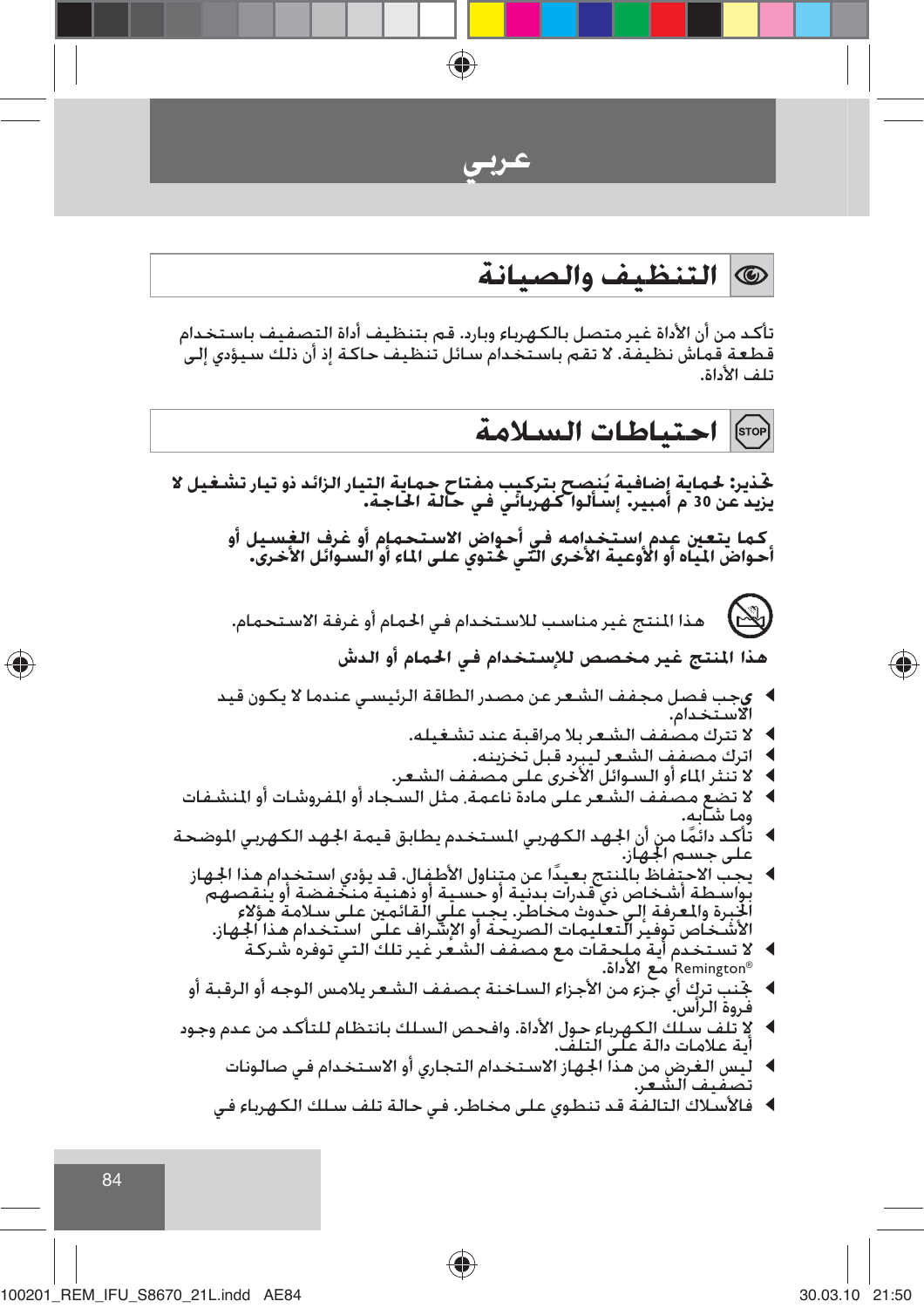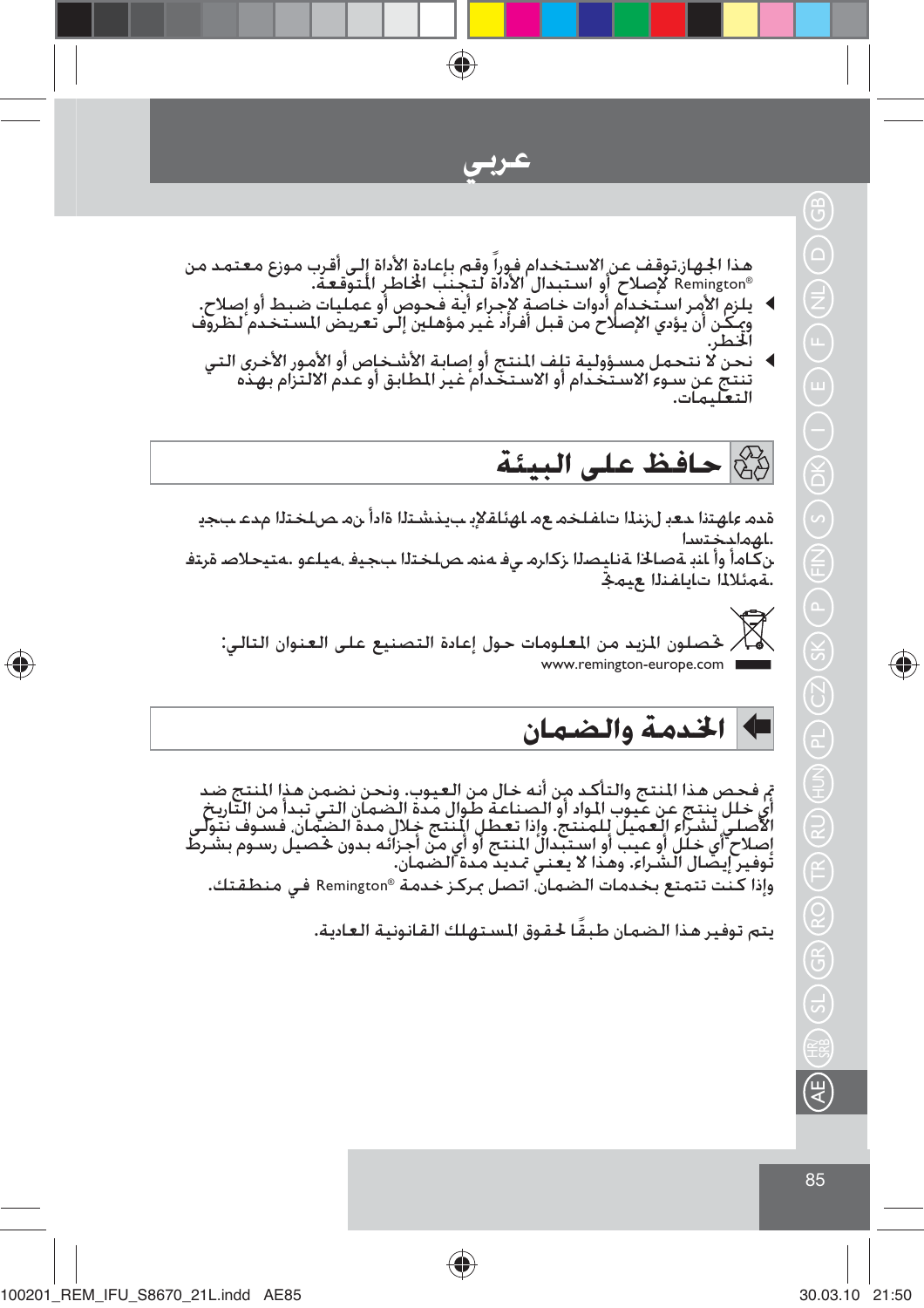## **INTERNATIONAL SERVICE CENTRE**

 $\bigoplus$ 

| <b>GERMANY</b><br><b>BENELUX</b><br><b>FRANCE</b><br><b>DENMARK</b><br>ITALY<br><b>SCANDINAVIA</b><br>▶ AUSTRIA<br>SWITZERLAND<br>$\blacktriangleright$ PORTUGAL<br>$\blacktriangleright$ GREECE | <b>Central Europe</b><br>26 00800 / 821 700 821<br>Mo.-Fr. 9 a.m. - 5 p.m. Central European Time (free call)<br>E-Mail: service@remington-europe.com<br>www.remington-europe.com                                    |
|--------------------------------------------------------------------------------------------------------------------------------------------------------------------------------------------------|---------------------------------------------------------------------------------------------------------------------------------------------------------------------------------------------------------------------|
| SPAIN<br>MALTA                                                                                                                                                                                   | Tel. 00800 821 700 82 (free call)                                                                                                                                                                                   |
| UNITED KINGDOM<br>▶ ČESKÁ REPUBLIKA                                                                                                                                                              | Tel. +44 0800 212 438 (free call)<br>Rayovac Europe Ltd, Watermans House, Kingsbury Crescent, The Causeway,<br>Staines, Middlesex, TW18 3BA, UNITED KINGDOM, www.remington.co.uk<br><b>26</b> Tel. +420 487 754 605 |
|                                                                                                                                                                                                  | VARTA Baterie spol. s r. o., Jindřicha z Lipé 108, 470 01 Česká Lípa,<br>ČESKÁ REPUBLIKA, www.cz.remington-europe.com                                                                                               |
| RELAND                                                                                                                                                                                           | <b>26</b> Tel. +353 (0) 1 460 4711<br>Remington Consumer Products, Unit 7C, Riverview Business Park,<br>New Nangor Road, Dublin 22, IRELAND, www.remington.co.uk                                                    |
| <b>MAGYARORSZÁG</b>                                                                                                                                                                              | <b>26</b> Tel / fax 06   3300 404<br>Remington Szervizközpont, I 138 Budapest, Váci út 136/a, www.remington.hu                                                                                                      |
| POLSKA                                                                                                                                                                                           | <b>26</b> Tel. +48 22 328 11 50<br>Varta Baterie Sp. z o.o., ul. Fabryczna 5, 00-446 Warszawa, POLSKA,<br>Fax +48 22 328 11 61, www.pl.remington-europe.com                                                         |
| • РОССИЯ                                                                                                                                                                                         | <b>25</b> : Ten. +7 495 741 4652<br>ООО «Компания «ПрофСервис». Россия.<br>121355. Москва. Ул. Ивана Франко. д.4                                                                                                    |
| <b>FÜRKIYE</b>                                                                                                                                                                                   | <b>26</b> Tel. +90 212 659 01 24<br>Varta Pilleri Ticaret Ltd. Ști., İstoç 28.Ada No:1 34217, Mahmutbey/İstanbul,<br>TÜRKİYE, Fax +90 212 659 48 40, www.tr.remington-europe.com                                    |
| $\blacktriangleright$ U.A.E.                                                                                                                                                                     | <b>86</b> Tel. +9714 355 5474<br>VARTA Consumer Batteries, Khalid Bin Waleed Street, Al Jawhara Bldg 504, Dubai,<br>U.A.E., www.remington-europe.com                                                                |
| HRVATSKI JEZIK /<br><b>SRPSKI JEZIK</b>                                                                                                                                                          | <b>26</b> Tel. +385 12481111<br>Alca Zagreb d.o.o., Zitnjak bb, 10000 Zagreb, Croatia, www.remington-europe.com                                                                                                     |
| CYPRUS                                                                                                                                                                                           | <b>26</b> Tel. +357 24-532220<br>Thetaco Traders Ltd, Eletherias Ave 75, 7100 Aradippou, Cyprus,<br>www.remington-europe.com                                                                                        |
| ROMANIA                                                                                                                                                                                          | <b>26</b> Tel. +40 21 411 92 23<br>TKFexpert SRL, 4th, Drumul Taberei St., sector 6, Bucharest, Romania,<br>www.remington-europe.com                                                                                |
| SLOVENIA                                                                                                                                                                                         | <b>26</b> Tel. +386 (0) 1 568 00 00<br>VRR d.o.o., Tržaška cesta 132, 1000 LJUBLJANA,<br>www.remington-europe.com                                                                                                   |

⊕

 $\bigoplus$ 



 $\bigoplus$